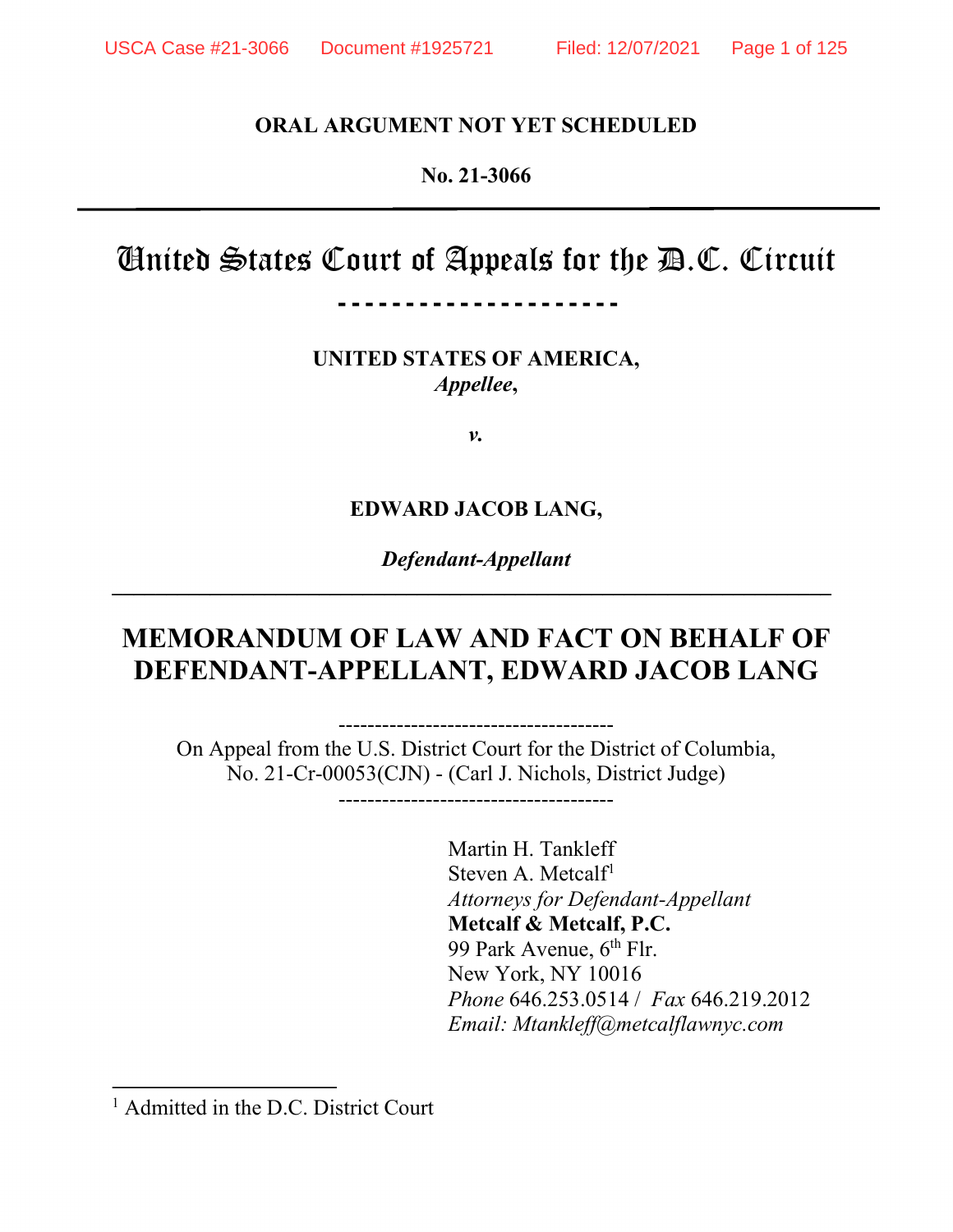## **CERTIFICATE OF PARTIES, RULINGS, AND RELATED CASES PURSUANT TO CIRCUIT RULE 28(a)(1)**

- A. **Parties**. The Defendant-Appellant in this case is Edward Jacob Lang. The Appellee in this case is the United States of America. All parties who appeared before the District Court appear before this Court.
- B. **Rulings Under Review**. The ruling under review is the decision of the U.S. District Court for the District of Columbia (Nichols, Carl. K.), docketed September 20, 2021, denying the defendant-appellant bond. "Motion for Release from Custody as to EDWARD JACOB LANG (1); DENIED for reasons set forth on the record. Motion to modify Conditions; DENIED without prejudice. Further Order to be issued by the Court."
- C. **Related Cases**. This case was originally filed in the District Court for the District of Columbia (21-CR-00053-CJN-1). This appeal is from the decision by the lower court to deny bond to the Defendant-Appellant. Other than those proceedings, there are no related cases in this Court or in any other court.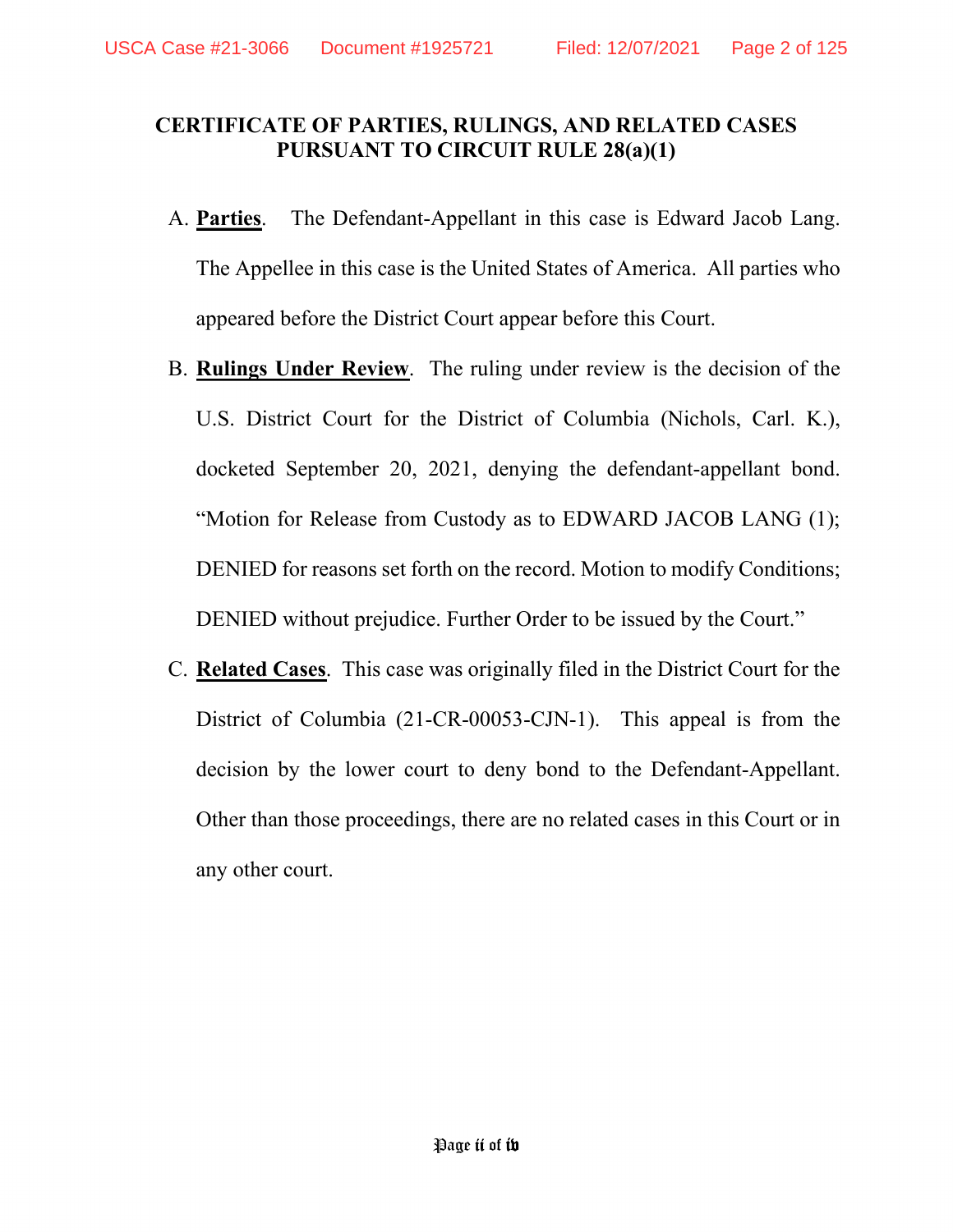# **TABLE OF CONTENTS**

|                  | <b>CERTIFICATE OF PARTIES, RULINGS, AND</b><br><b>RELATED CASES PURSUANT TO CIRCUIT RULE</b> |
|------------------|----------------------------------------------------------------------------------------------|
| <b>TABLE OF</b>  |                                                                                              |
| <u>I.</u>        |                                                                                              |
| П.               |                                                                                              |
| Ш.               |                                                                                              |
| <u>IV.</u>       |                                                                                              |
| V.               |                                                                                              |
| VI.              | <b>SUMMARY OF THE</b>                                                                        |
| VII.             |                                                                                              |
| POINT ONE        | THE DISTRICT COURT ERRED AS A MATTER OF LAW BY FAILING TO                                    |
|                  | TAKE INTO CONSIDERATION JAKE'S PRIOR HISTORY AND HOW HE                                      |
|                  |                                                                                              |
| <b>POINT TWO</b> |                                                                                              |
|                  | <b>CONDITIONS OF CONFINEMENT: LANG CLEARLY DEMONSTRATED THE</b>                              |
|                  | <b>CONDITIONS AT DC JAIL JUSTIFY HIS RELEASE UNDER THE CONSTITUTION</b>                      |
|                  |                                                                                              |
|                  | A. THE DISTRICT COURT ERRED IN FINDING THAT                                                  |
|                  | LANG, AS ALTERNATIVE RELIEF, SHOULD NOT                                                      |
|                  | <b>HAVE MORE ACCESS TO DISCOVERY THAN THAT</b>                                               |
|                  |                                                                                              |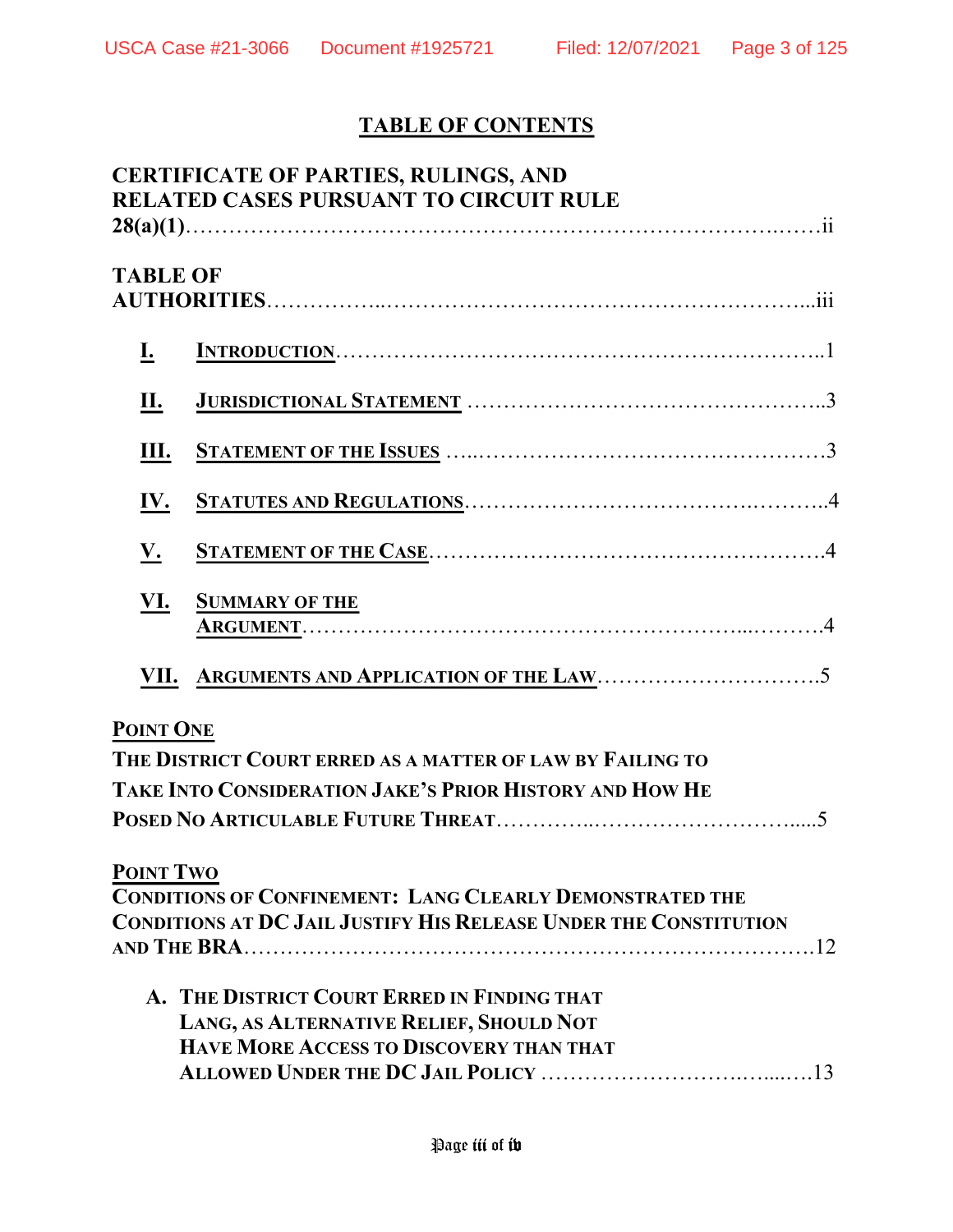| <b>B. IT IS RESPECTFULLY SUBMITTED THAT THIS HONORABLE</b><br><b>COURT CRAFT A RULE ON JUST HOW THE CONDITIONS OF</b><br>CONFINEMENT SHOULD APPLY TO THE BAIL REFORM ACT15                                               |
|--------------------------------------------------------------------------------------------------------------------------------------------------------------------------------------------------------------------------|
| <b>POINT THREE</b>                                                                                                                                                                                                       |
| <b>BAIL REFORM ACT, 3142 FACTORS AND VIABLE DEFENSES:</b>                                                                                                                                                                |
| THE DISTRICT COURT ERRED AS A MATTER OF LAW IN ASSESSING                                                                                                                                                                 |
| LANG'S HISTORY AND CHARACTERISTICS IN CONJUNCTION WITH                                                                                                                                                                   |
| THE NATURE AND SERIOUSNESS OF THE OFFENSE BY DETERMINING                                                                                                                                                                 |
| THAT LANG, WHO STANDS CHARGED WITH VIOLENCE AND DID NOT                                                                                                                                                                  |
| <b>SHOW REMORSE SHORTLY THEREAFTER MUST BE SUBJECT TO</b>                                                                                                                                                                |
| MORE HARSH TREATMENT AT THE DETENTION STAGE17                                                                                                                                                                            |
| A. THE DISTRICT COURT ERRED IN FAILING TO PROPERLY<br><b>APPLY THE OFFICER'S AMOUNT OF EXCESSIVE FORCE AND</b><br>THAT MR. LANG SAVED PHILLIP ANDERSON, AND HOW HE<br><b>ATTEMPTED TO SAVE OTHERS INCLUDING ROSEANNE</b> |
| <b>B. THE DISTRICT COURT ERRED IN PLACING MORE STRESS</b><br>ON THE WEIGHT AND SERIOUSNESS OF THE EVIDENCE                                                                                                               |
| <b>COUPLED WITH LANG NOT SHOWING REMORSE AFTER</b>                                                                                                                                                                       |
| <b>JANUARY 6, AND FAILED TO APPLY VARIOUS</b>                                                                                                                                                                            |
|                                                                                                                                                                                                                          |
|                                                                                                                                                                                                                          |
|                                                                                                                                                                                                                          |
|                                                                                                                                                                                                                          |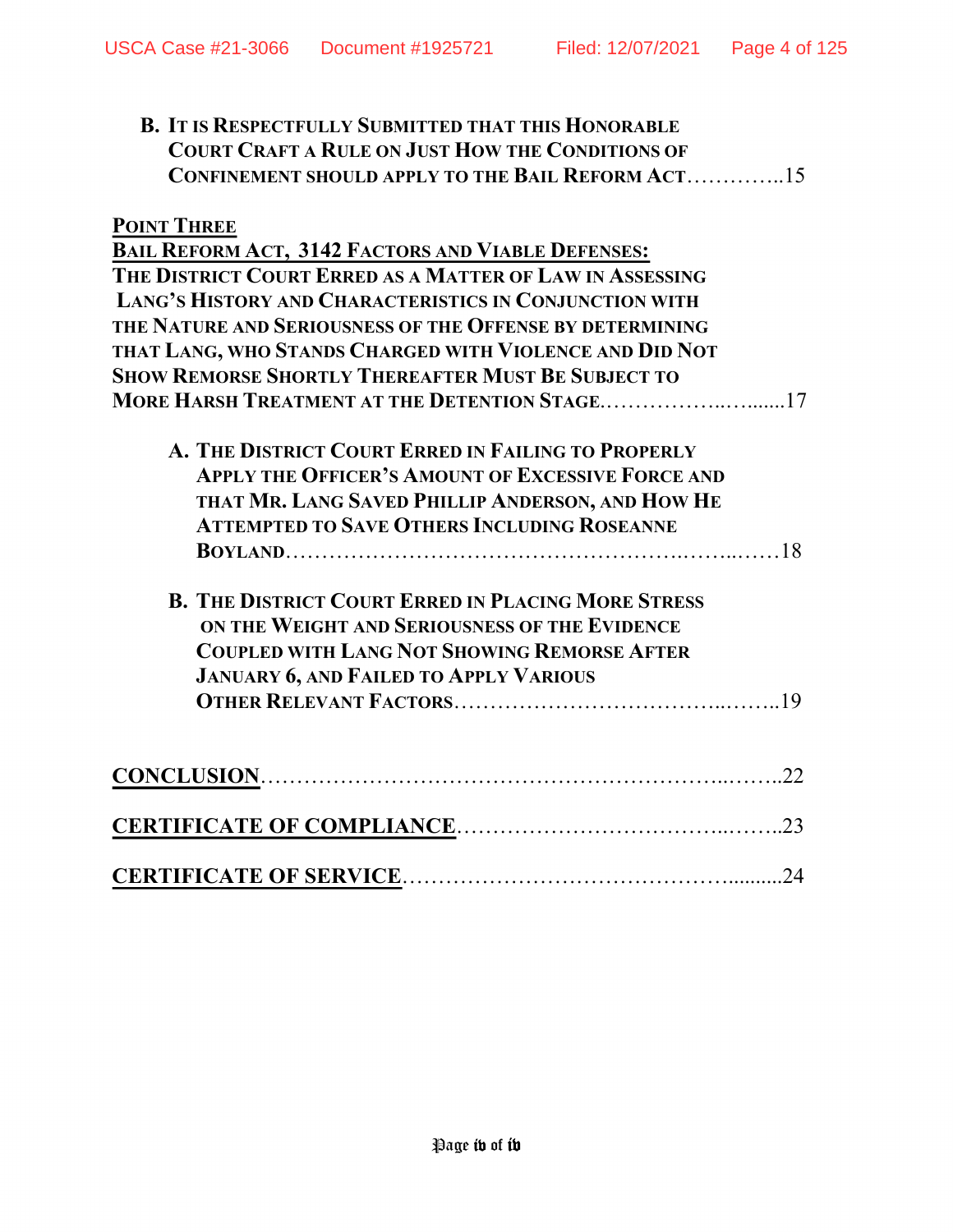# **Table of Authorities**

| <b>Cases</b><br>Page(s)                         |  |
|-------------------------------------------------|--|
| United States v. Abuhamra,                      |  |
|                                                 |  |
| United States v. Chimurenga,                    |  |
| United States v. Chrestman, ---F. Supp. 3d ---, |  |
| United States v. Hale-Cusanelli,                |  |
|                                                 |  |
| United States v. Eppolito,                      |  |
|                                                 |  |
| United States v. Gebro,                         |  |
|                                                 |  |
|                                                 |  |
| United States v Klein,                          |  |
| United States v. Mattis,                        |  |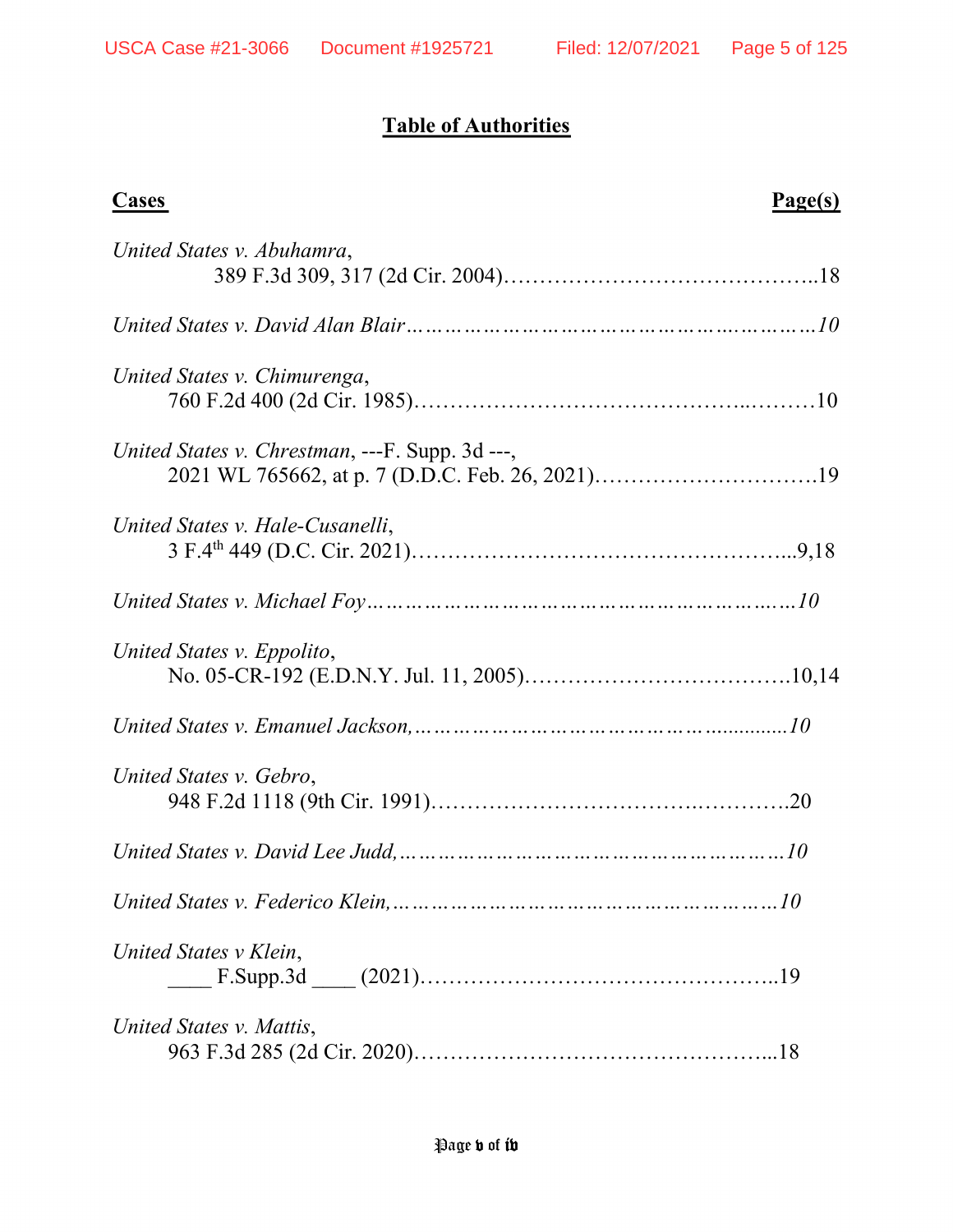| United States. v. Munchel,                          |  |
|-----------------------------------------------------|--|
| United States v. Patriaca,                          |  |
| United States v. Singleton,                         |  |
| United States v. Smith,                             |  |
| United States v. Stone,                             |  |
| United States v. Tanios,                            |  |
| United States v. Taylor,                            |  |
| U.S.A. v. Worrell, No. 1:21-cr-292-RCL, Order filed |  |

# **Statutes**

# **Other Authority**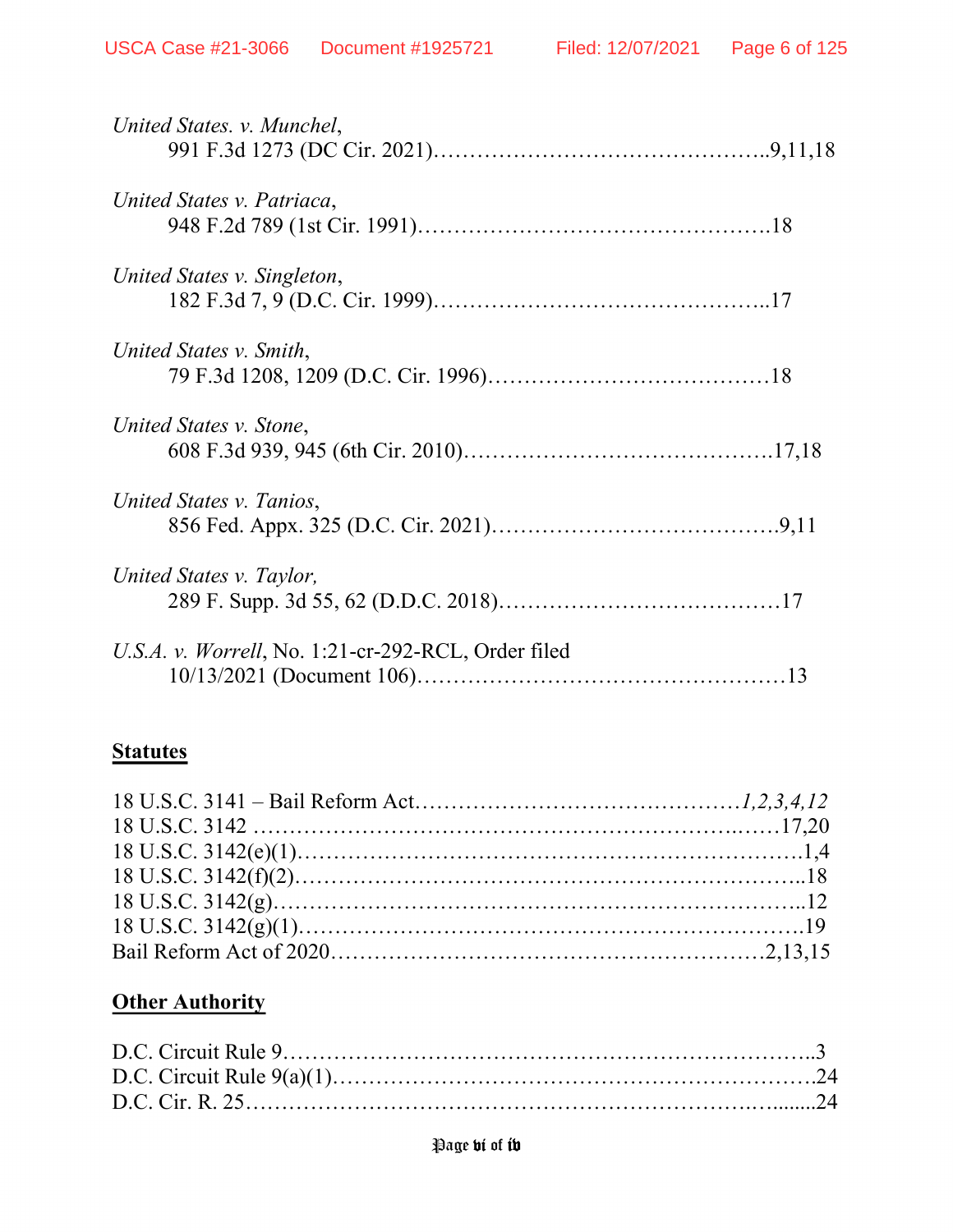| Procedure for Voluminous or Electronic Evidence Review at the<br>Department of Corrections During the COVID-19 Pandemic15,16 |  |
|------------------------------------------------------------------------------------------------------------------------------|--|

# **Websites**

| https://www.congress.gov/bill/116th-congress/house-bill/9065/text?r=3&s=1 15                                       |  |
|--------------------------------------------------------------------------------------------------------------------|--|
| https://www.congress.gov/bill/116th-congress/house-<br>bill/9065/text?r=3&s=1#H06B3552C2B34418C9469B7A9495C157F 16 |  |
| https://www.breitbart.com/entertainment/2017/06/14/15-times-celebrities-                                           |  |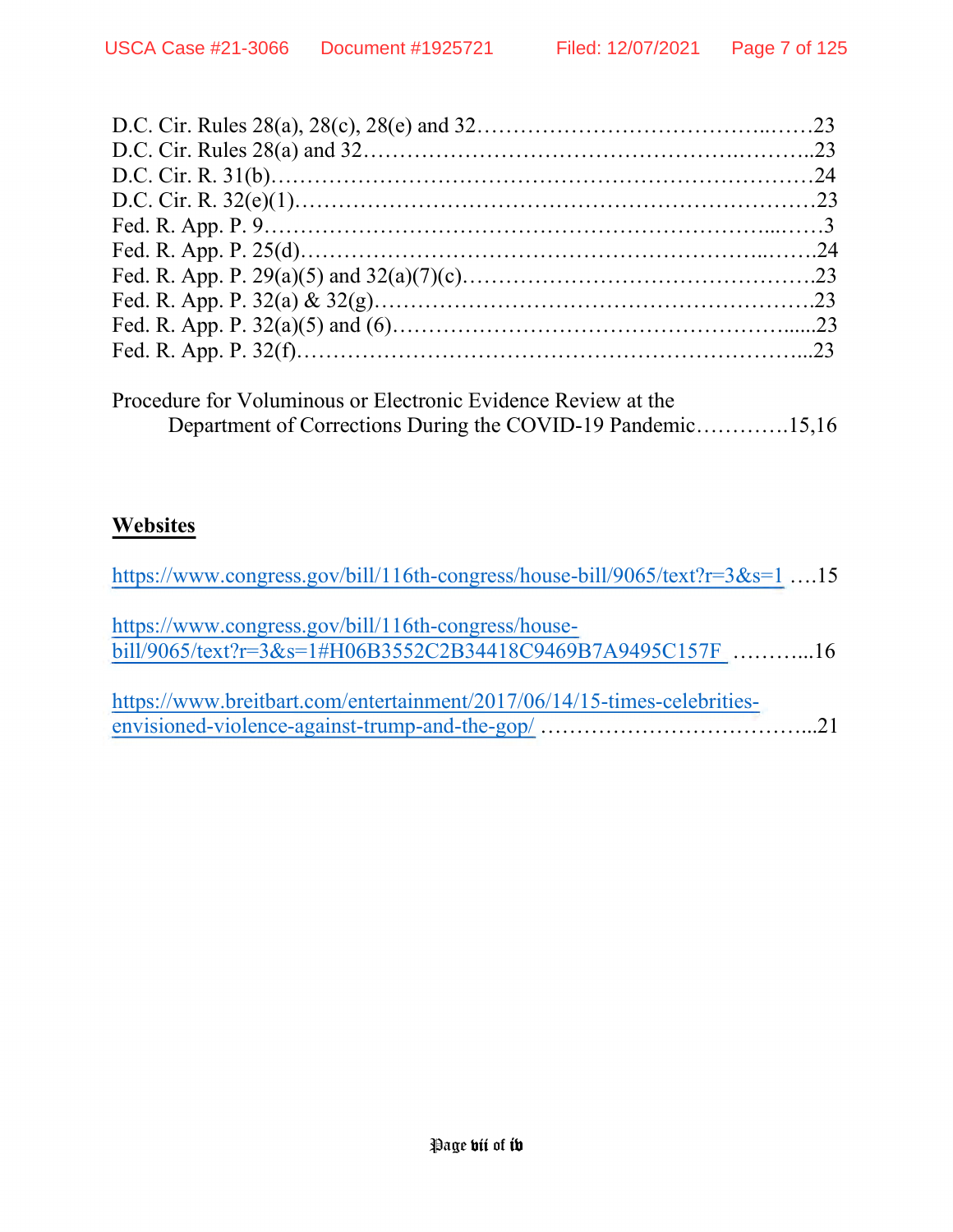#### **I. INTRODUCTION**

An emerging set of case law on how to apply the Bail Reform Act (hereinafter "BRA")<sup>1</sup> to J6 Defendants has continued.

Edward Jacob Lang (hereafter "Lang", "Jake") was arrested in January 2021 and remains in the DC Jail. No weapons, anti-government reading material or paraphernalia was seized from Jake's apartment. Jake's history shows respect for the system, the Courts, and does not establish a single incident outside of the instant charges where he showed hostility towards any government or law enforcement employee.

Jake's story in the last 10-months is troublesome. His case shows how difficult the DC Jail policies make it for attorneys to communicate with their clients. All communications are monitored under the DC Jail policy. Also, Jake's actions on J6 does not define him as a person. Respectfully, those actions, did not support the District Court's (hereafter "the court") conclusion that Jake is a future danger, and no set of conditions could reasonably assure his appearance in court. 18 U.S.C. § 3142(e)(1).

Since Jake's arrest, every communication has been monitored, and not a single concern was addressed in his bond application.

<sup>1</sup> 18 U.S.C. 3141, *et seq*.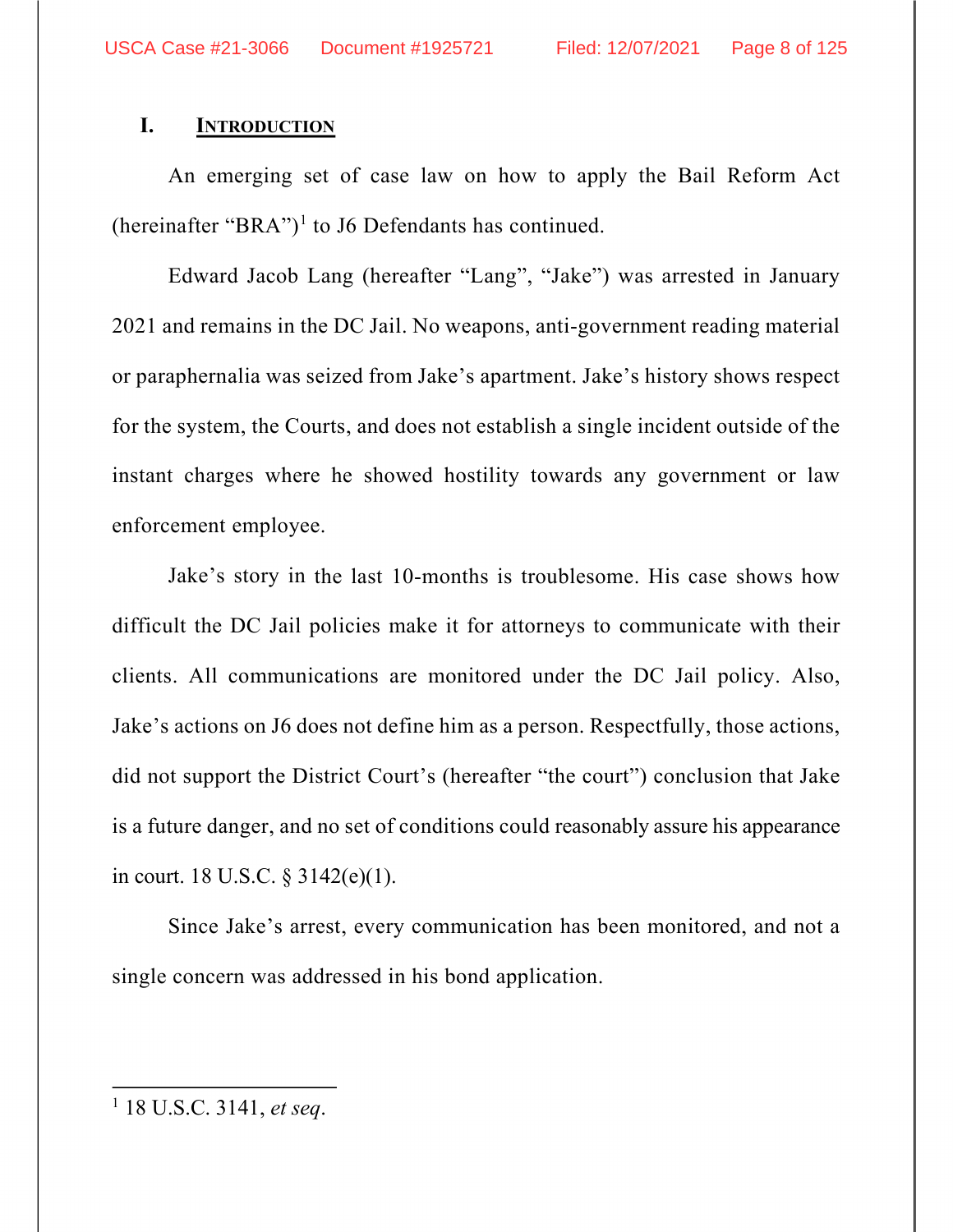The BRA stresses<sup>2</sup> liberty as the norm, and extreme cases applying detention. The conditions Jake requested, along with his history of upstanding citizenship, present no *reasonable, articulable reason* the Government can articulate as to how Jake presents an *identifiable threat* to his community or *local* law enforcement. All of Jake's communications, social media and movements can be monitored on home-detention.

Lang stands for a few other principles. *First*, how better access to discovery can present the constitutionally afforded best defense; *second*, when a Defendant shows he wants to be heavily involved in his defense, and his own attorneys cannot schedule video calls or send him regular mail, then circumstances can be rearranged for a particular Defendant to have his own devise while still in jail; and *third*, how a particular defendant's conditions of confinement should be applied to the BRA.

Our bond application highlighted just the tip of the iceberg of law enforcement's violence against protestors on J6. We explained Rosanne Boyland and Phillip Anderson, and how Jake showed Mr. Anderson humanity in saving his life. Mr. Anderson stated, but for "Jake, I would have been killed by the police on January 6. I am alive today because he saved my life." (*See* **Exhibit A** to bond application). We highlighted others who were trapped and being beaten by officers

<sup>&</sup>lt;sup>2</sup> On December 31, 2020, the Bail Reform Act of 2020 was presented in Congress.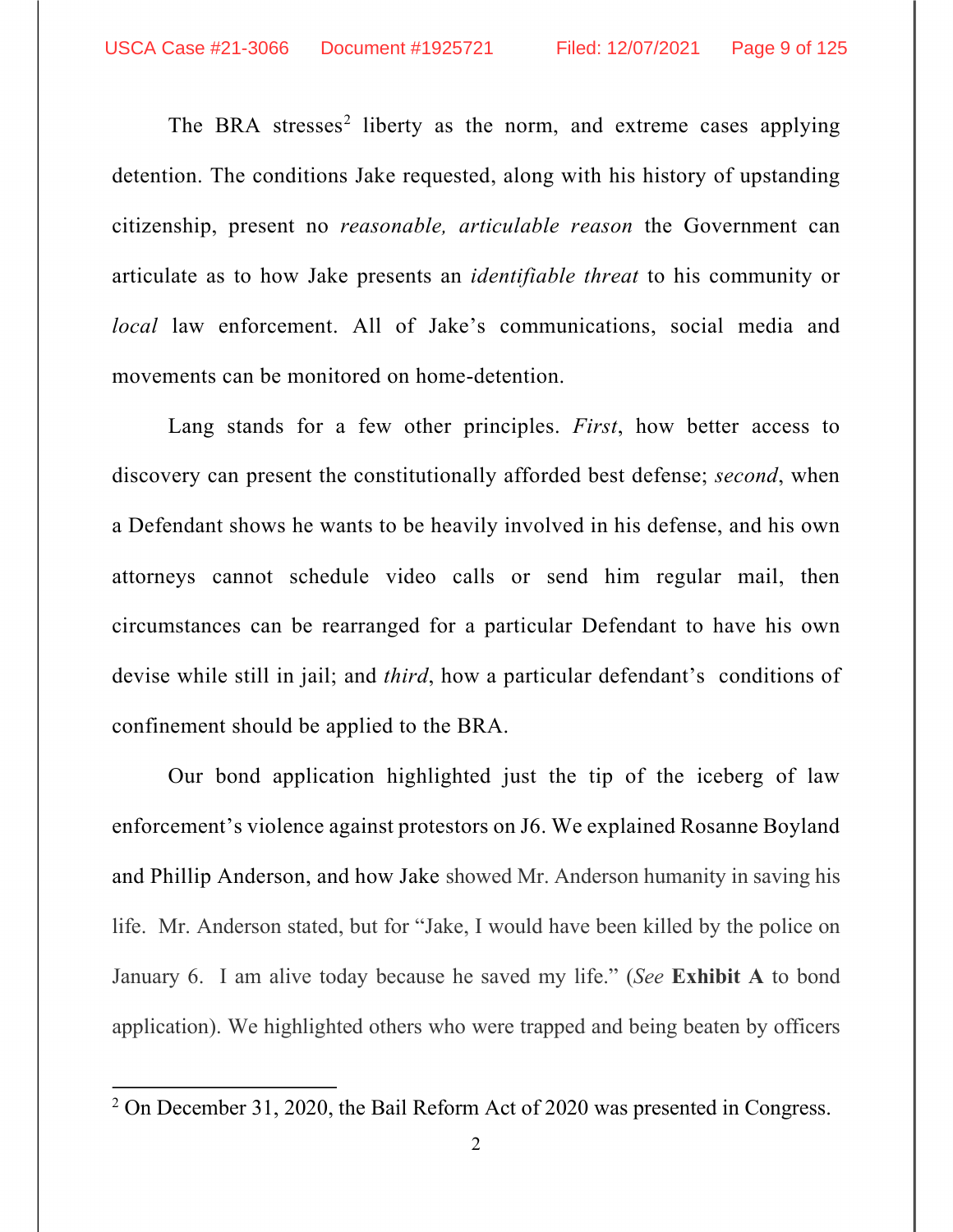just feet away from Jake. These examples are what we know now – with little to no substantial contact with Jake and his ability to discuss hundreds of hours of video discovery, and thousands of pages of materials.

The point is, Jake established he seeks to raise affirmative defenses, and such defenses must be relevant and applicable under the BRA – as should *his* conditions of confinement.

This Court should answer and clarify BRA case law.

## **II. JURISDICTIONAL STATEMENT**

Jake remains detained without bond. On September 23, 2021, the court denied Jake's application for bond in an oral decision.<sup>3</sup> A Notice of Appeal was timely filed. This Court has jurisdiction pursuant to Fed. R. App. 9 and Cir. R. 9.

# **III. STATEMENT OF ISSUES**

- 1. Whether the court erred in finding Lang presented an articulable future threat to an individual or the community;
- 2. Whether Jake's conditions of confinement in the DC jail should be taken into consideration when evaluating his release under the BRA; and if the court erred in not granting, as alternative relief, Lang with an alternative means to review his discovery; and
- 3. Whether the court's denial of bond erred in applying the BRA standards in deciding the government could not demonstrate that Lang could not be released on bond because there was "no condition or combination of conditions [that would] reasonably assure the

<sup>&</sup>lt;sup>3</sup> No written decision has been received or posted on ECF as of this date.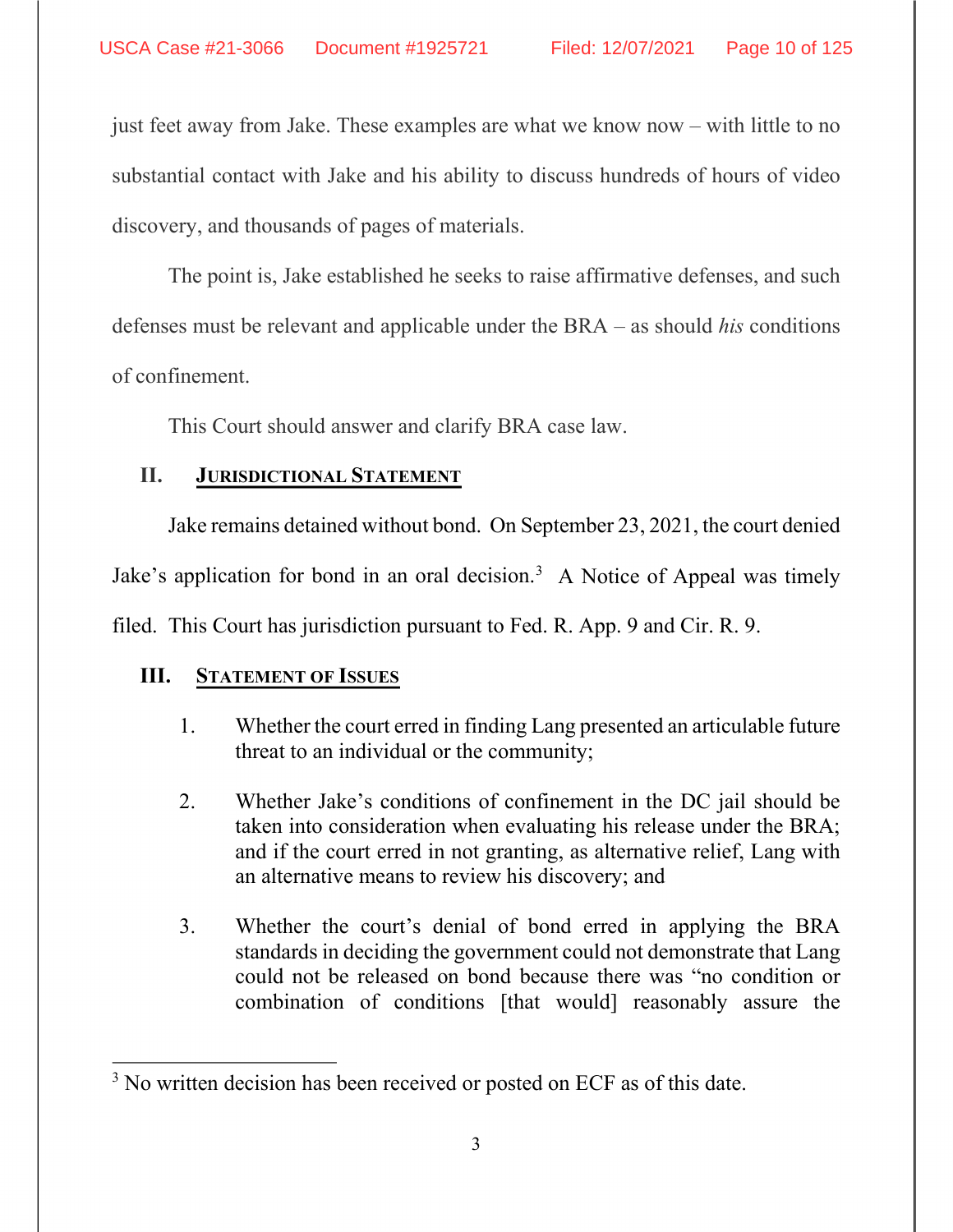appearance of the person as required and the safety of any other person and the community". 18 U.S.C.  $\S$  3142(e)(1).

#### **IV. STATUTES AND REGULATIONS**

Applicable, transcripts, statutes and cases are contained in the addendum.

#### **V. STATEMENT OF THE CASE**

Jake was unarmed on January  $6<sup>th</sup>$ . As a U.S. citizen, he appeared to stand for Liberty, the Constitution, and assert his First Amendment Rights. Instead, he was met with officer's executing excessive force – spraying and beating others to death, leading Jake having to literally save someone's life. If there is any doubt – ask Phillip Anderson, who clung to Ms. Boyland as she died.

Not all of Mr. Lang's actions can be deemed heroic and lifesaving, but none of the alleged conduct justify the denial of bond.

#### **VI. SUMMARY OF THE ARGUMENT**

The Court erred in denying Jake bond, focusing on the belief "Lang does pose a threat to future violence . . . [because he] views the current United States government as illegitimate, and it is at least possible he may not comply with future legal orders or respect the rule of law." (*See* Tr. at p. 72- 73). The Court also held that, "Mr. Lang's history and characteristics, perhaps we could suggest that some conditions of release might be possible without further violence or risk of flight, although some of that evidence is quite the contrary." (*Id.* Tr. at p. 76.).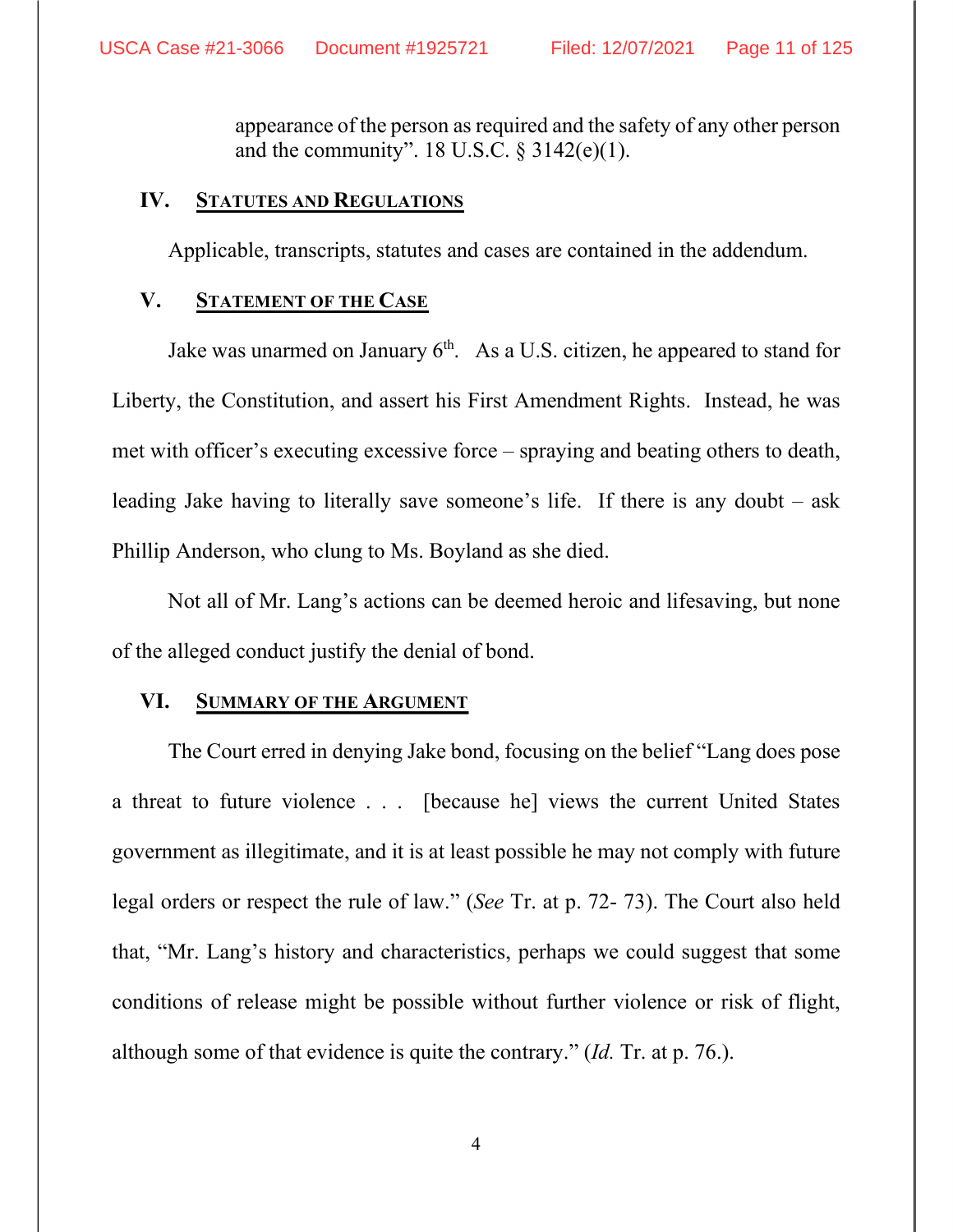The Court also determined that the conditions of confinement and denial of attorney client-privilege issues are not a factor that the Court can consider when considering a bond application under the BRA.<sup>4</sup>

#### **VII. ARGUMENTS AND APPLICATION OF THE LAW**

#### **POINT ONE**

# **THE DISTRICT COURT ERRED AS A MATTER OF LAW BY FAILING TO TAKE INTO CONSIDERATION JAKE'S PRIOR HISTORY AND HOW HE POSED NO ARTICULABLE FUTURE THREAT.**

The Court erred in its assessment of dangerousness. During Jake's bond hearing, the Court narrowed down the issue of whether there is a specific articulable risk that Government can articulate to establish dangerousness. The Court went back-and-forth with the AUSA, and together they crafted this explanation. (*See* Tr. at p. 42,  $\P$  11 – p. 44,  $\P$  7).

After this colloquy and a brief recess, the Court made numerous findings, starting with the premise that, "Mr. Lang does pose a threat of future violence." (*See* Tr. at p. 72,  $\P$  18 –  $\P$  22 – p. 73,  $\P$  1).

The Court, then continued to emphases – "in the future" Jake poses a risk of somehow "advocating violence in favor of his political beliefs." (*See* Tr. at p. 76, ¶ 7 – 9). This conclusion was advanced by the unsubstantiated belief about an

<sup>&</sup>lt;sup>4</sup> The Court reserved decision on some of these matters and directed defense counsel to try and pursue them with the Department of Corrections, which we have been doing since such day all to no avail.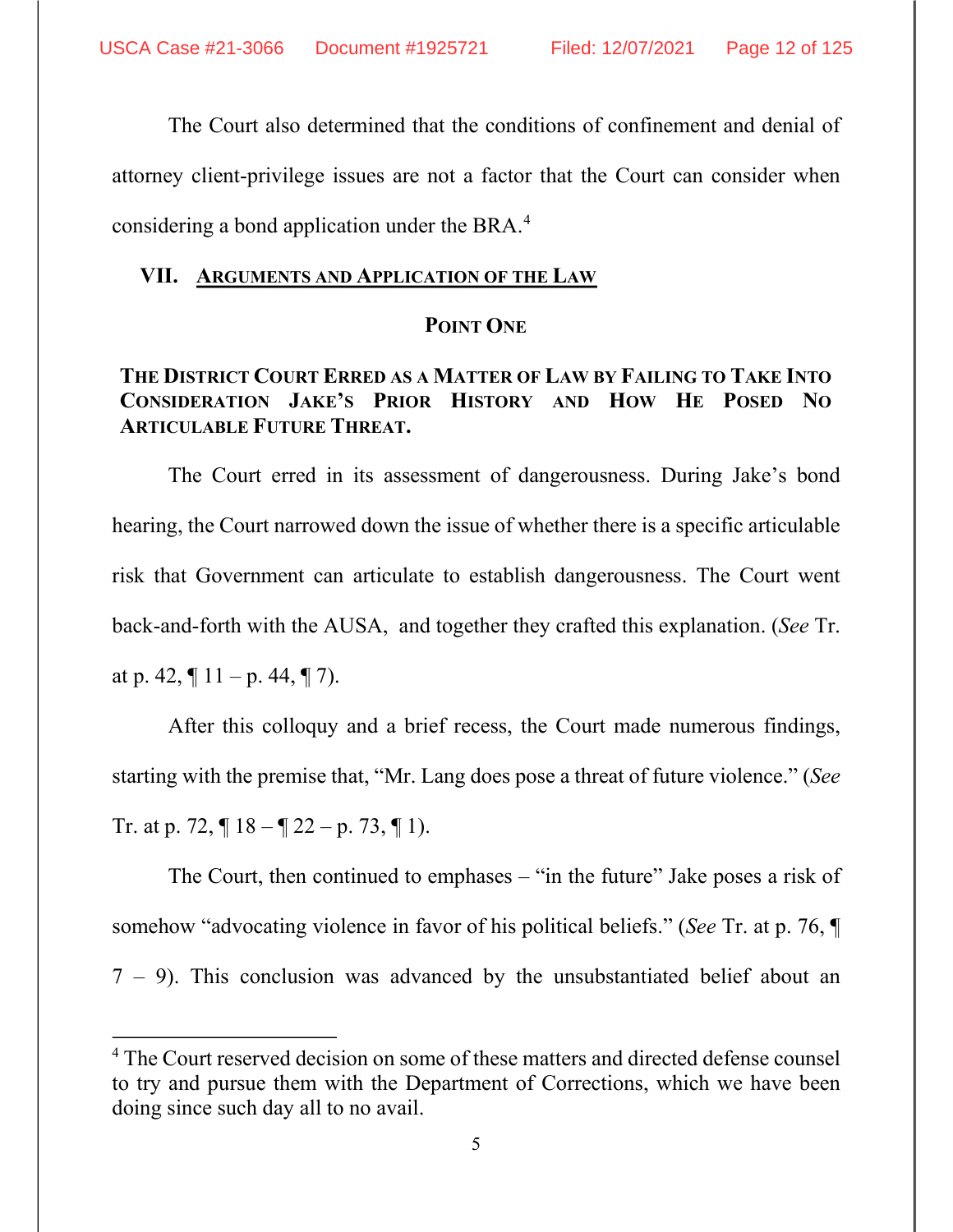"illegitimate government" and the notion that Mr. Lang could possibly "encourage others." (*See* Tr. at p. 77, ¶ 3 – 8 and ¶ 23 – p. 78, ¶ 5).

Here, the court erred in ruling that Jake's political beliefs place him in a position where he views the "current United States government as illegitimate," and how those beliefs can somehow, someway make it "possible" that Jake "may not" in the future comply with legal orders or the law in general. In rendering such decision, the Court takes a huge gap from Jake not agreeing with voting results to potentially committing future crimes – all while he is *still* awaiting trial on this case.

The explanation that the Government proposed, which was adopted, is overly broad and is not based on the history and facts about who Jake is as a person. The Court found that Jake is at risk of committing or *advocating* violence and is a danger to "all law enforcement" who stand in his way.

First, an individualized assessment of Jake does not lead to the conclusion that if he believes the current administration is illegitimate then he could pose violence against "all police officers." If Jake's political beliefs are going to be completely used against him – then our request must also be taken into consideration – Jake be released to his father in Narrowsburg, NY.<sup>5</sup> All of the facts used against

<sup>&</sup>lt;sup>5</sup> A suburban community more than an hour north of NYC.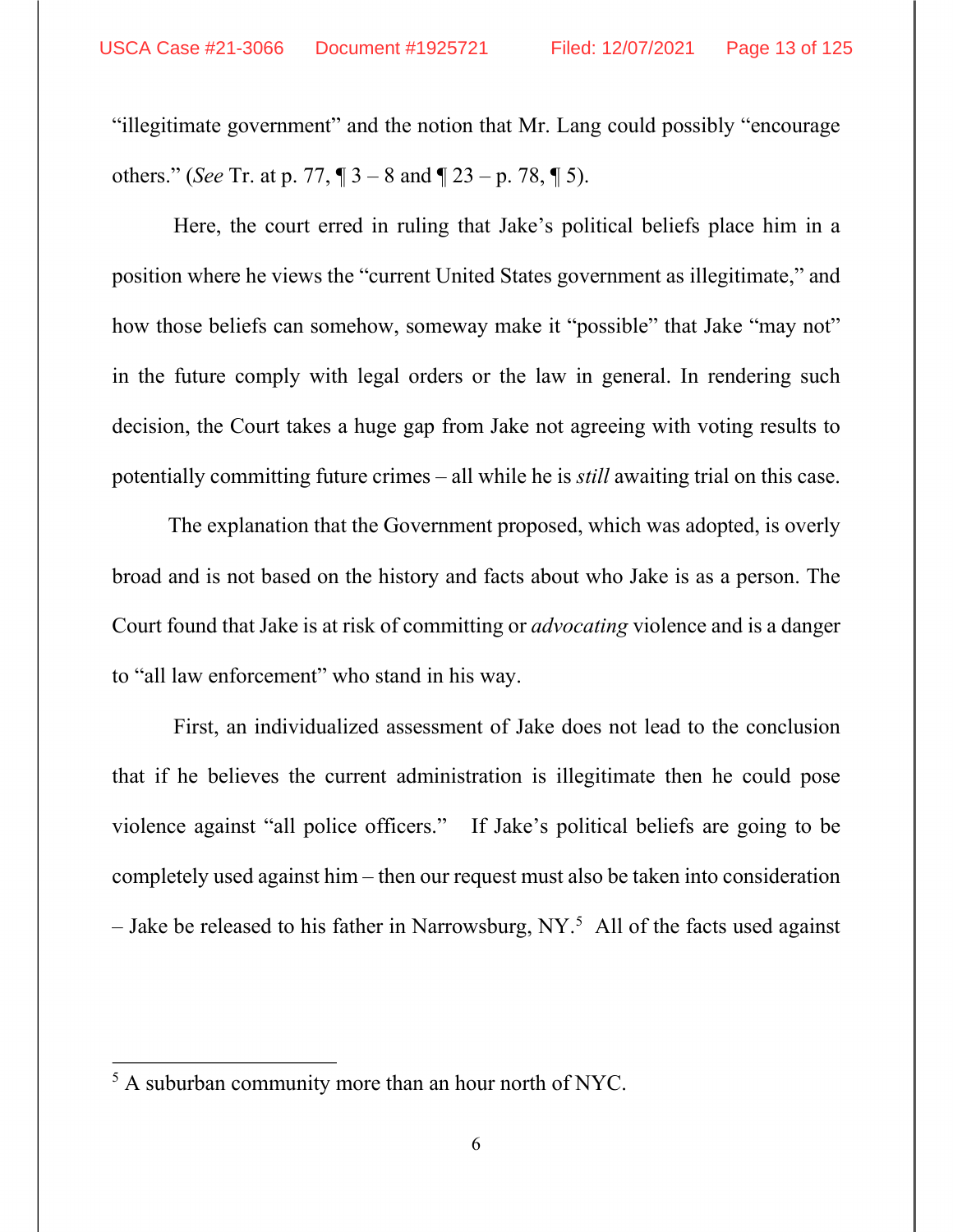Jake to come to this conclusion, respectfully, are solely based on the actions of January  $6<sup>th</sup>$ , and none other.

Second, if Jake's political beliefs are going to be a main factor used against him, then the true severity of what happened on January  $6<sup>th</sup>$ , must also be addressed. The main issue surrounding January  $6<sup>th</sup>$  wholly evolves around "centralized power" and a national – District of Columbia, level of politics; not local or individual state politics and beliefs or disputes. The level of politics and tension of January  $6<sup>th</sup>$ , in no way shape equate to "all law enforcement," especially local law enforcement in Upstate, NY, hundreds of miles from NYC or DC.

The location we requested is in an area of zero "centralized power" in the realm of real political decisions or enforcement issues.

More importantly, as highlighted, an event with such events and emotions will never happen again. The political beliefs and disbeliefs of Americans will never boil to a point, even close to a level of that on January 6th.

Therefore, its illogical to make a finding that a 26-year-old-man, (1) with no history of a single instance of disrespect for law enforcement, the law, or the judicial system, $^{6}$  (2) who does have a history of starting up various business, in pursuit of the American Dream; and (3) who grew up with a very disciplined family.

<sup>&</sup>lt;sup>6</sup> All of Mr. Lang's prior interactions with the Law establish respect for the rule of law, and for the Court as a sanction for which it stands. As the Court highlighted, Mr. Lang "has a relatively clean record. He has only one prior conviction, a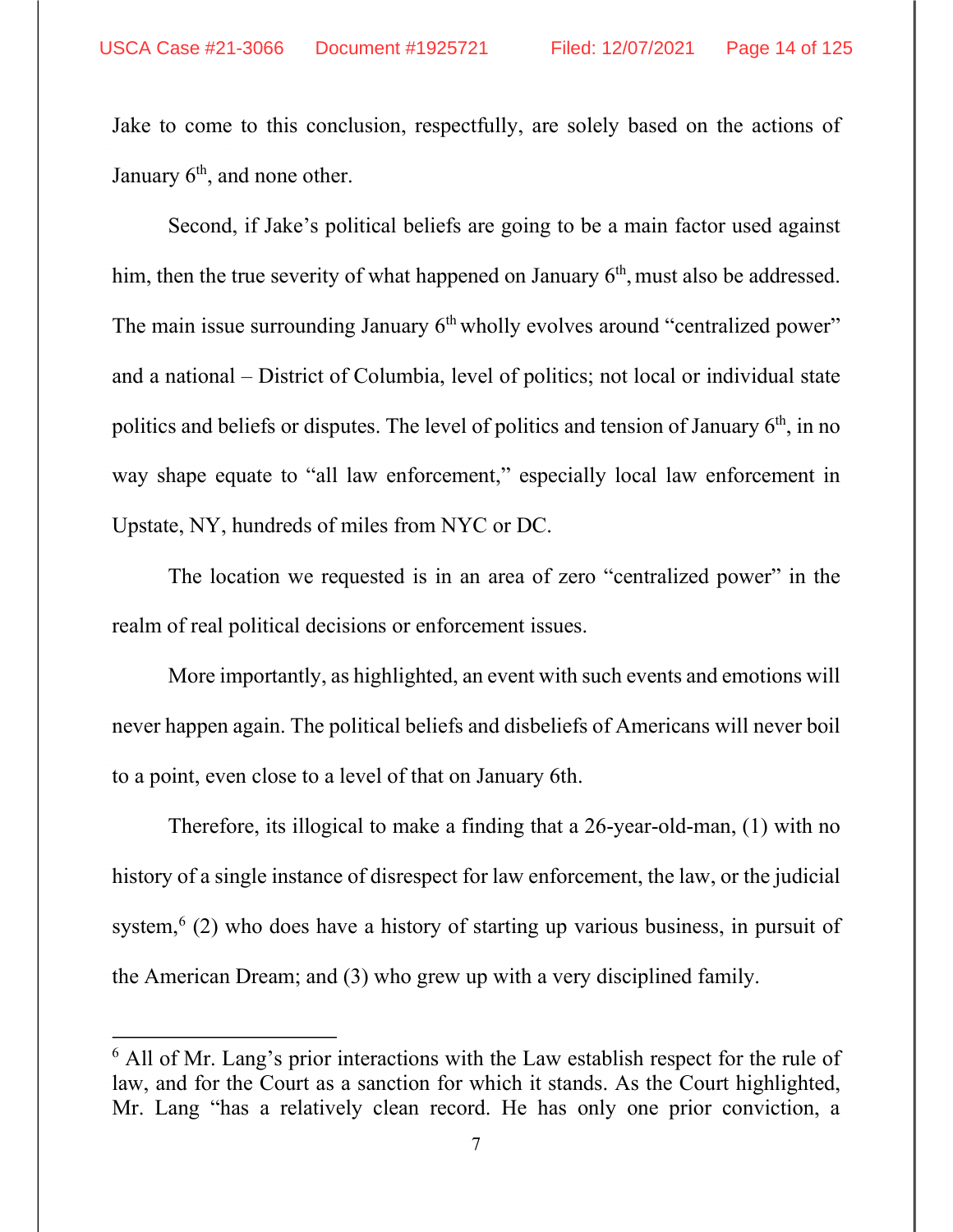Overall, the Court erred in its finding of dangerousness with regards to Jake,

when his background clearly presents otherwise.<sup>7</sup>

Jake's history does not logically add up to a legal conclusion that the court found because:

- (1) even if he believes the "current United States government as illegitimate";
- (2) those beliefs can somehow make it "possible" that Mr. Lang;
- (3) "may not" in the future comply with legal orders or the law "in general"; or
- (4) "may advocate" or "insight violence to advance his political beliefs".

The facts presented to the court failed to establish a future threat to any individual, or the community at large, and falls extremely short of establishing an articulable, specific explanation, as to how Jake presents a danger, thus establishing dangerousness.

misdemeanor possession of a controlled substance, though I note there are some additional pending matters. As the defense has noted, at least at times during January 6th, he was looking out for the lives of others". (*See* Tr. at p. 74, ¶ 18– 23).

<sup>7</sup> *See* Section I, *supra* (highlighting no weapons, anti-government reading material, or paraphernalia were seized from Lang's apartment). Additionally, Lang is not a gun owner, never even owned a gun but has strong beliefs about American Citizen's Second Amendment Rights. These beliefs should not just be used against him for the worst, but rather placed in its proper context with how guns and violence apply to Lang's application for pre-trial release.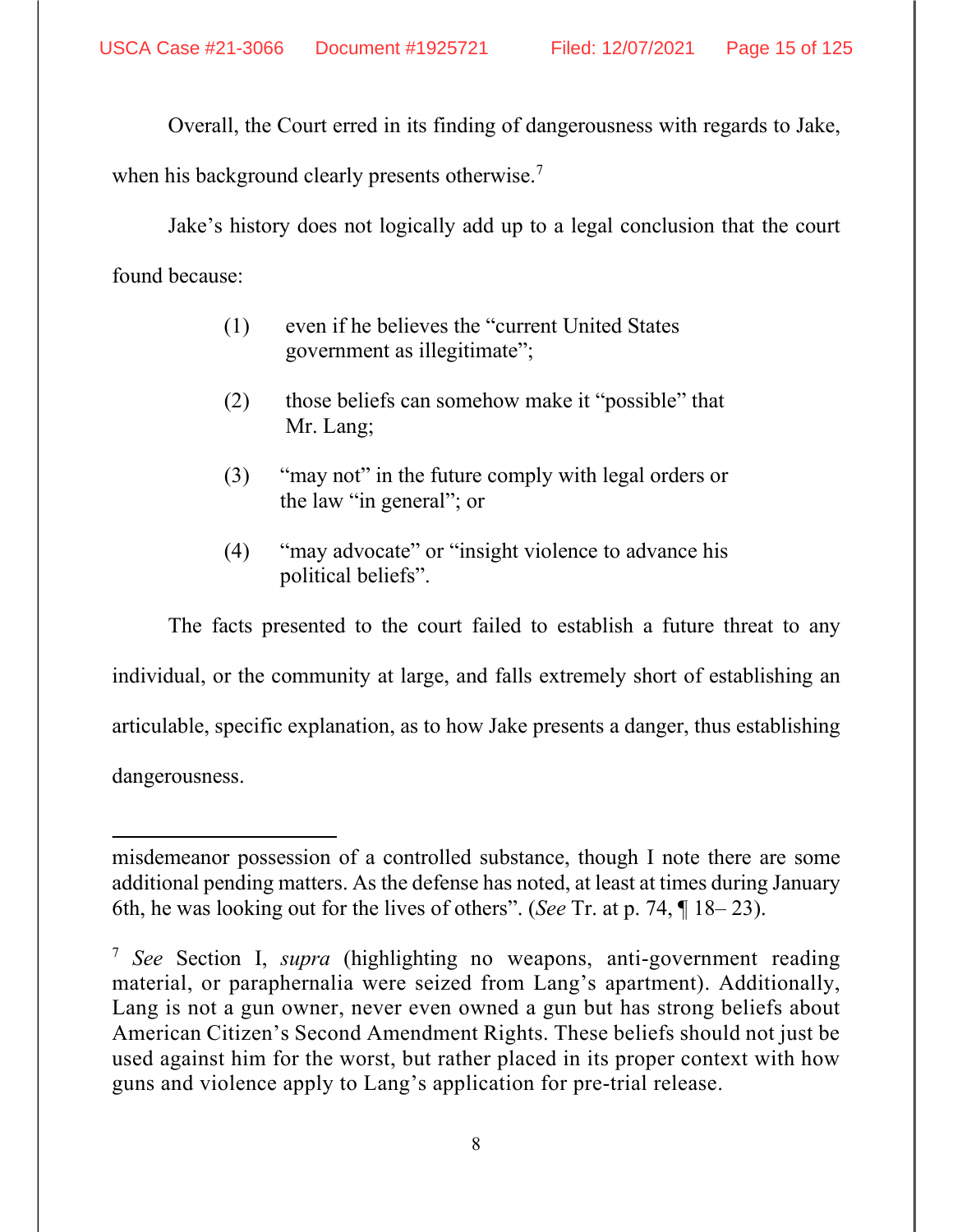Lastly, even this Court can "order appellant's pretrial release subject to appropriate conditions, including home detention and electronic monitoring." *United States v. Tanios*, 856 Fed. Appx. 325, 326 (D.C. Cir. 2021)(*citing United States v. Munchel*, 991 F.3d 1273, 1282 (D.C. Cir. 2021)).

A dangerousness determination based upon findings of facts, which are clearly erroneous cannot meet the requirement set forth in *Munchel*, *Hale-Cusanelli 8* , or *Tanios*. Second, the court failed to consider whether Jake presented an identifiable or articulable future threat to the community, or any other person as required under this Court's *Munchel* decision*. Munchel*, 991 F.3d at 1282-1283.

Here, the court erred and contradicted its reasoning in applying *Munchel*, and if Lang presented an identifiable or articulable future threat to the community or any other person. *See Munchel*, 991 F.3d 1273 (D.C. Cir. 2021). The Court placed an overwhelming emphasis upon the *alleged* offense conduct, and minimal weight on Lang's defense and saving others.<sup>9</sup> The conclusion that Lang "could" insight

<sup>8</sup> *Hale-Cusanelli*, 3 F.4th 449 (D.C. Cir. 2021).

<sup>9</sup> *See* ECF Doc. 31 at p. 14 (explaining by Government: "LANG tried to get the attention of law enforcement to get assistance for a woman that was unconscious in the crowd of rioters being pushed out of the tunnel. He also appears to have helped drag another individual out from underneath other rioters that had been pushed out of the tunnel… other rioters, not including LANG, began violently attacking the officers with a variety of sticks and weapons.").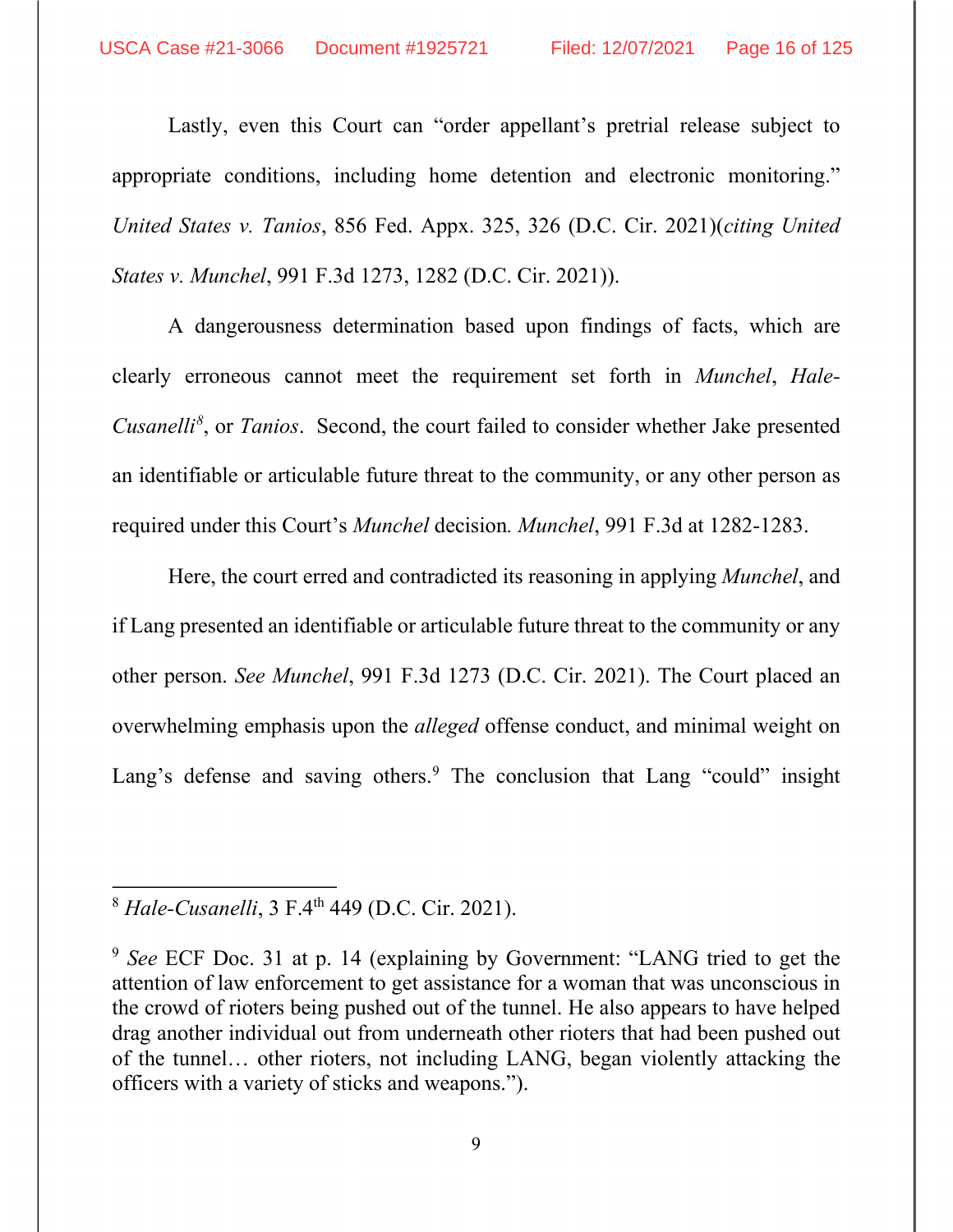violence against "any" and "all" law enforcement officers to advance his political opinion is a legal fiction.

If individuals across the United States are charged with similar or harsher crimes than Lang, and others are being released on bond, that is clearly a denial of equal protection of the law. If we are to only focus on the DC District, and only J6 Defendants, then as attorney Tankleff argued: "In this county, in this area, Michael Foy, Emanuel Jackson, David Lee Judd, David Allen Blair, Robert Sanford and Federico Klein have all been granted bond, that are all violent cases, including many that contain assault cases. Each one of those were granted bond as Mr. Lang should." (*See* Tr. at p. 5, ¶ 25 – p. 6, ¶ 4).

The evidence presented now should not weigh more heavily against him, then if he committed a similar crime elsewhere. Other courts have regularly considered factors that predate the alleged offense conduct in connection with their assessments of dangerousness. *See United States v. Chimurenga*, 760 F.2d 400, 402, 405 (2d Cir. 1985) (affirming releasing on bond defendant charged with conspiracy to commit armed robbery with "no criminal record," "had been working on a doctorate," and "had a strong sense of family"); *United States v. Eppolito*, No. 05-CR-192 (E.D.N.Y. Jul. 11, 2005) (ordering release of defendants charged with murder- and drug-related offenses even when "[t]he offenses charged . . . could hardly be more serious," but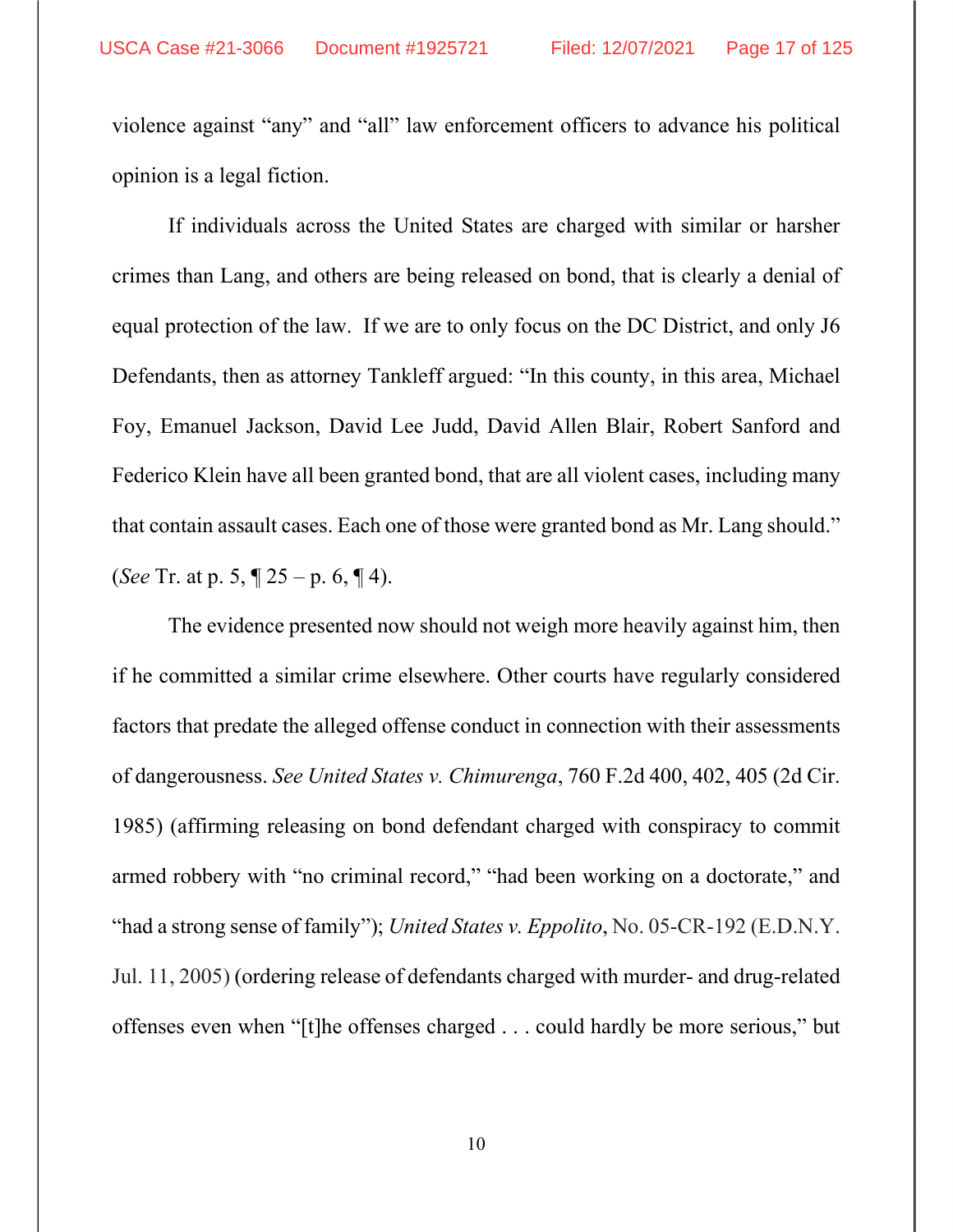defendants' "history and characteristics" including "family ties," "employment," and "length of residence in the communities" was in favor.).

 The court in highlighting all of Lang's actions, failed to reference or place proper emphases on all the violence going on around Lang, and nonetheless how he risked his life to help several people that needed help, and how such actions warrant a defense of others.

This is a case that screams for a *Munchel* expansion– for bond to be granted for having a defense of others defense to assault, and attempted assault charges, in conjunction with there not being a reasonable logical explanation that Lang is dangerous. Lang will not witness excessive force at the hands of officers again before this case is resolved, and thus there are various conditions or a "combination of conditions of release would reasonably assure the safety of the community" if Lang is placed on home incarceration with electronic monitoring. *Cf. Tanious*, No.21-3034 (D.C. Cir., 2021).

In light of the above, the Court erred in its assessment of dangerousness. Despite there being indication that the Court would reduce its findings to a written order, to date, there is no such written order. Jake is firm and unequivocal in his position that the Court's conclusion about dangerousness lacked sufficient explanation. As was recently argued in *Tanios*, "Judicial decisions should be reasoned decisions, and this is particularly true for detention orders." *See* USCA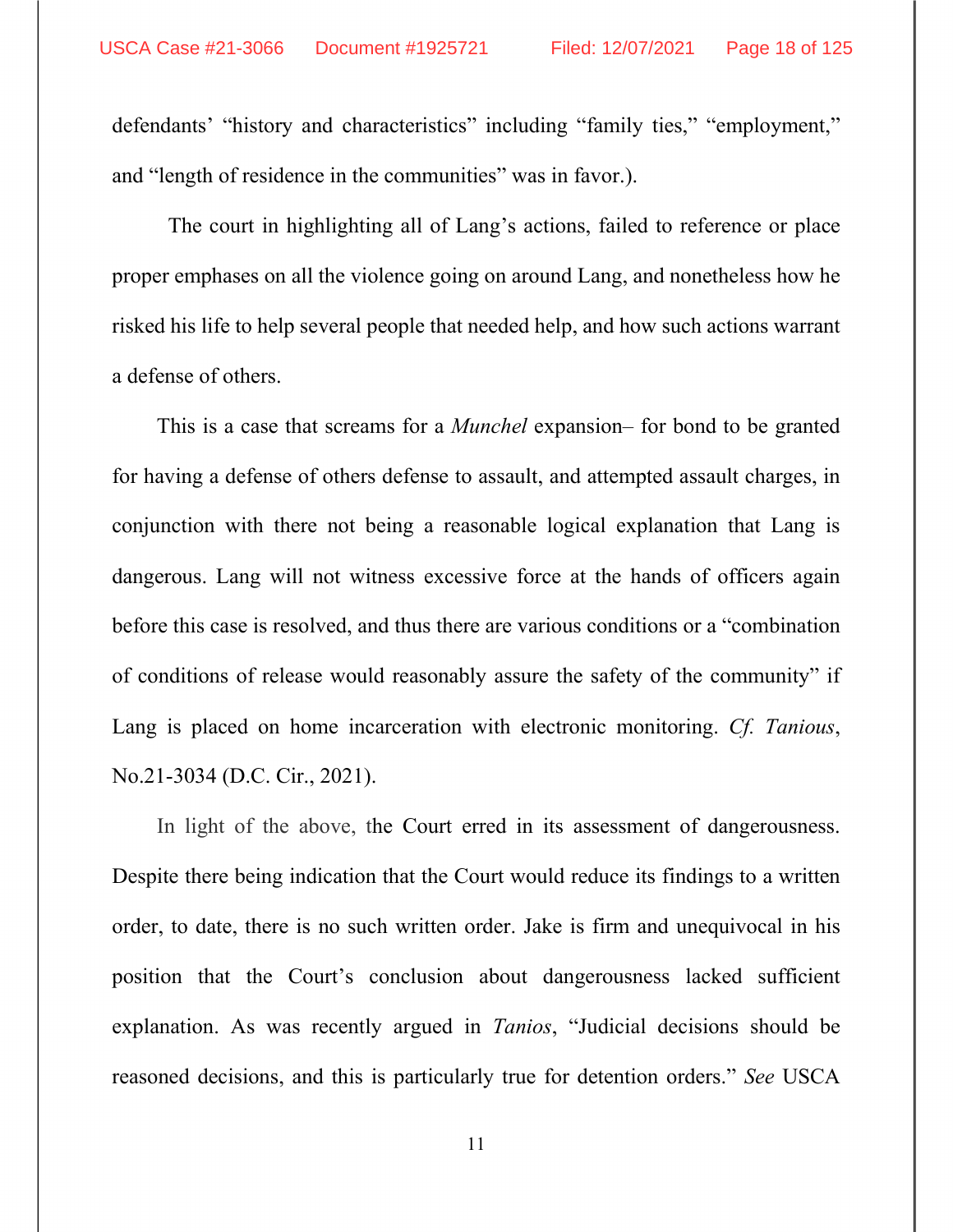Case #: 21-3034, Doc. #: 1908073 (*citing* 18 U.S.C. § 3142(g)(requiring written statement of the reasons for detention)".

#### **POINT TWO**

### **CONDITIONS OF CONFINEMENT: LANG CLEARLY DEMONSTRATED THE CONDITIONS AT DC JAIL JUSTIFY HIS RELEASE UNDER THE CONSTITUTION AND THE BRA.**

The Court's continued concern of those housed at the DC jail was made apparently apparent throughout the course of Lang's bond hearing, where one example took place on the record. (*See* Tr. at p. 10, ¶ 6-10). In addressing Lang, as an individual from all others, we stressed on the record a number of factors. (*See* Tr. at p. 31,  $\P$  19 – p. 33,  $\P$  4).

Overall, the Court downplayed all our concerns, including our ability to send our client regular mail and ruled against us. (*See* Tr. at p. 80, ¶ 4 – 10).

While the Court went above and beyond to act as if it cares, greatly, about attorney-client communication, the court did not to address the issues before it, during Mr. Lang's Bond application. Rather, the court stated: "I, again, am not prepared to order any specific relief for Mr. Lang as it relates to this issue except to say that it does seem that there should be a way to ensure that Mr. Lang can have confidential communications with his lawyers relativity often." (*See* Tr. at p. 80, ¶ 16 – 20). Rather, the concern of the court seemed to focus on how the "D.C. Jail has adopted adequate COVID protocols and policies to protect the rights of criminal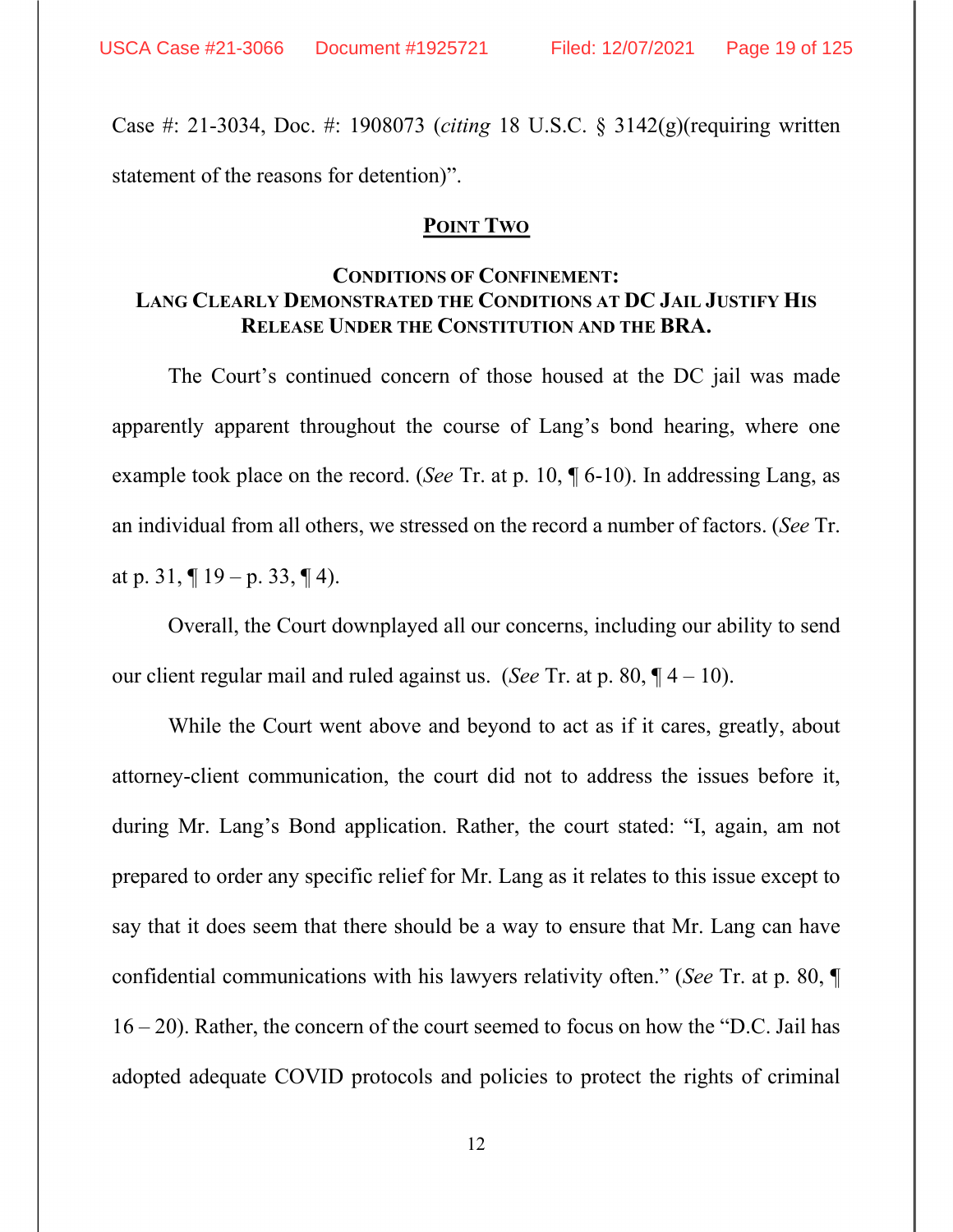defendants are the very issues that are pending in front of Judge Kollar-Kotelly." (*See* Tr. at p. 80, ¶ 13 – 15; *see also* p. 81, ¶ 17-21).

The conditions of confinement at the DC Jail rose to a level of such severity that Judge Royce C. Lamberth recently found "that the Warden of the DC Jail Wanda Patten and Director of the D.C. Department of Corrections Quincy Booth are in civil o of court." (*See U.S. v. Worrell*, Order dated 10/13/2021, Document 106).

The conditions of confinement, as outlined in the BRA of 2020 should be an element for the Court to consider. The conditions of confinement at the DC jail prevent Mr. Lang from participating in his own defense. He is unable to receive mail we send him. Counsel must wait weeks to have a video call with him. Inperson visits are not privileged. The constitutional deprivations and issues should not be left to a civil suit. They should be rectified by the Court considering whether bond is warranted.

## **A. THE DISTRICT COURT ERRED IN FINDING THAT LANG, AS ALTERNATIVE RELIEF, SHOULD NOT HAVE MORE ACCESS TO DISCOVERY THAN THAT ALLOWED UNDER THE DC JAIL POLICY**.

The court missed the point about Mr. Lang's access to the discovery. If there is no condition by which discovery can be reviewed while he is incarcerated in a meaningful manner, that factor must be taken into consideration when evaluating an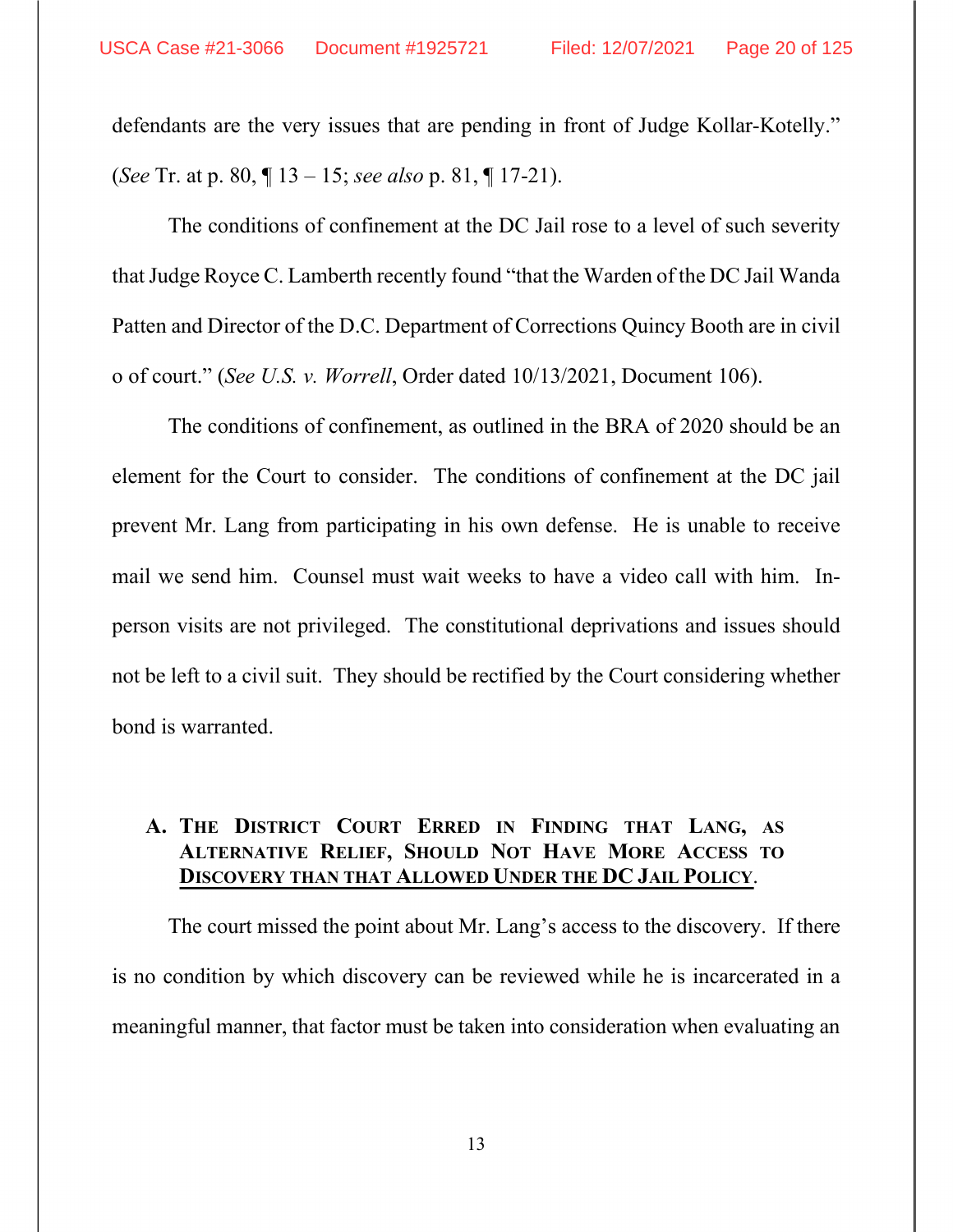application for bond. (*See also* Point Two, Section B, *infra*) 10. If a defendant is denied the opportunity to participate in his own defense, including reviewing discovery material and communicating with his attorneys then a clear appellate reversable issue would exist if a trial occurred and the defendant claimed he was denied the opportunity to review discovery and participate in his own defense. As highlighted in *Eppolito*, a "Defendants' presence in jail prior to trial will substantially impede the work of their attorneys. Extensive wiretaps and other evidence will require many hours of consultation between attorneys and clients that are difficult under jail conditions." *U.S. v. Eppolito*, No. 05-CR-192, 4 (E.D.N.Y. Jul. 11, 2005).

Lang needs to adequately prepare for his defense as this matter will most likely go to trial. Lang can do that from the inside of his house, without posing a single threat to the community or any individual. Alternatively, if there are no conditions to secure the safety of the community because of his alleged actions on January 6th, and his messages shortly thereafter (which he has neither been charged for nor do any of them constitute a crime), then we have respectfully requested that Lang be granted access to his discovery in a manner that exceeds the DC jail policy currently set in place. Lang is not like others in the jail, yet the court continued to stress others. However, the record before the court clearly established how Lang is

<sup>&</sup>lt;sup>10</sup> Undersigned counsel has continued to communicate with the DC Dept. of Corrections and DOC all to no avail to date.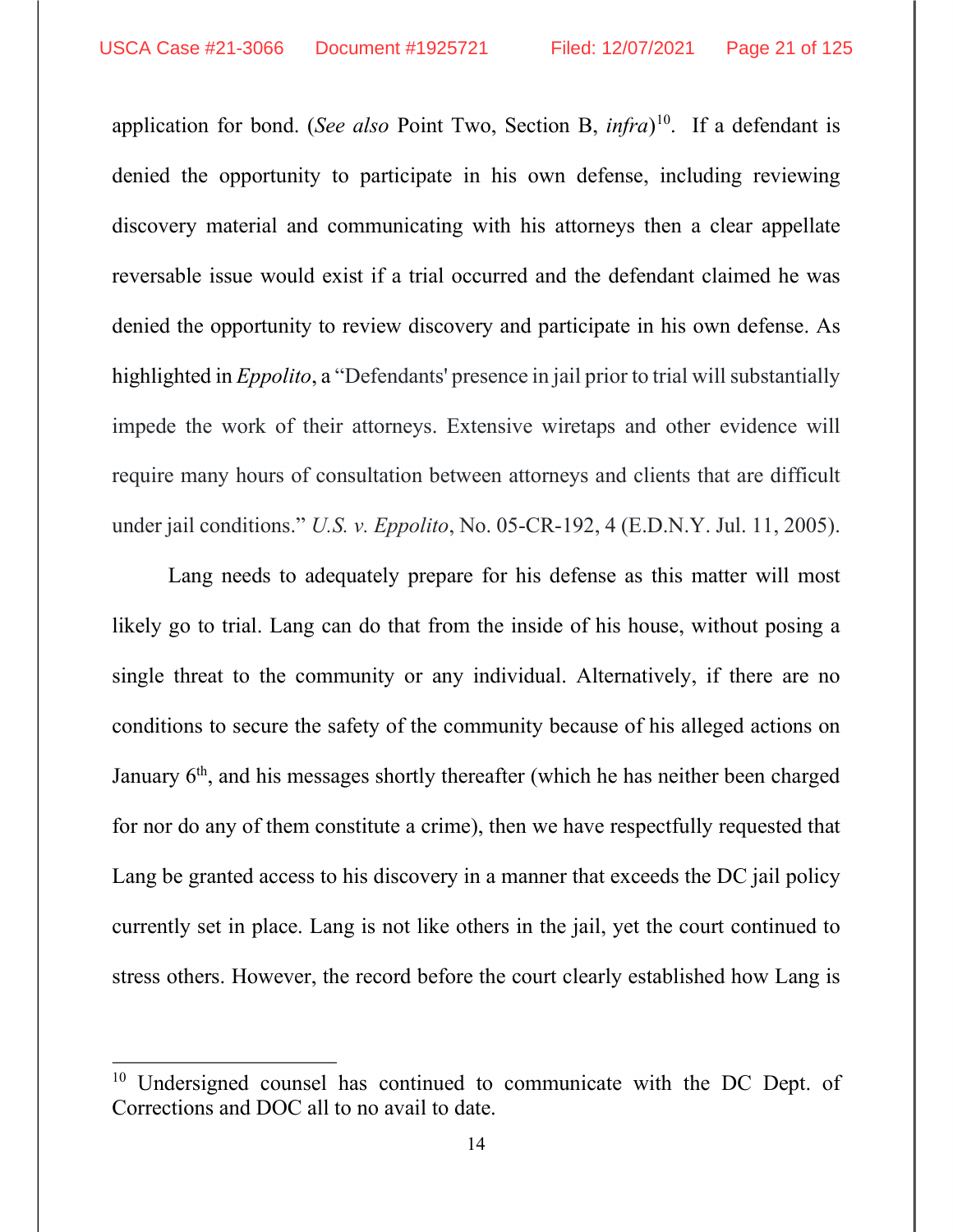targeted daily. Lang's conditions have been so severe and substantial that we, as his attorneys, even let him explain such to the Court. Lang highlighted a number of factors. (*See* Tr. at p. 57, ¶ 1 – p. 58, ¶ 12).

The DOT Policy<sup>11</sup>, dated March 15, 2021, provided by the Government raises several issues that create several problematic matters that will deny defendant fully and adequate access to a laptop to review discovery.

The totality of the program does not muster a constitutional challenge about a defendant having adequate access to the discovery and participating in his own defense. Considering the constitutionally deficient program at DOC, bond should be granted.

# **B. IT IS RESPECTFULLY SUBMITTED THAT THIS HONORABLE COURT CRAFT A RULE ON JUST HOW THE CONDITIONS OF CONFINEMENT SHOULD APPLY TO THE BAIL REFORM ACT.**

On December 31, 2020, the Federal Bail Reform Act of 2020 was introduced "to amend title 18, United States Code, to amend provisions relating to the release or detention of a defendant pending trial, sentence, or appeal, and for other purposes."12 The BRA of 2020 sought to address the problem we are raising here,

<sup>&</sup>lt;sup>11</sup> Procedure for Voluminous or Electronic Evidence Review at the Department of Corrections During the COVID-19 Pandemic (dated March 15, 2021).

<sup>12</sup> https://www.congress.gov/bill/116th-congress/house-bill/9065/text?r=3&s=1 (last visited 11/23/2021).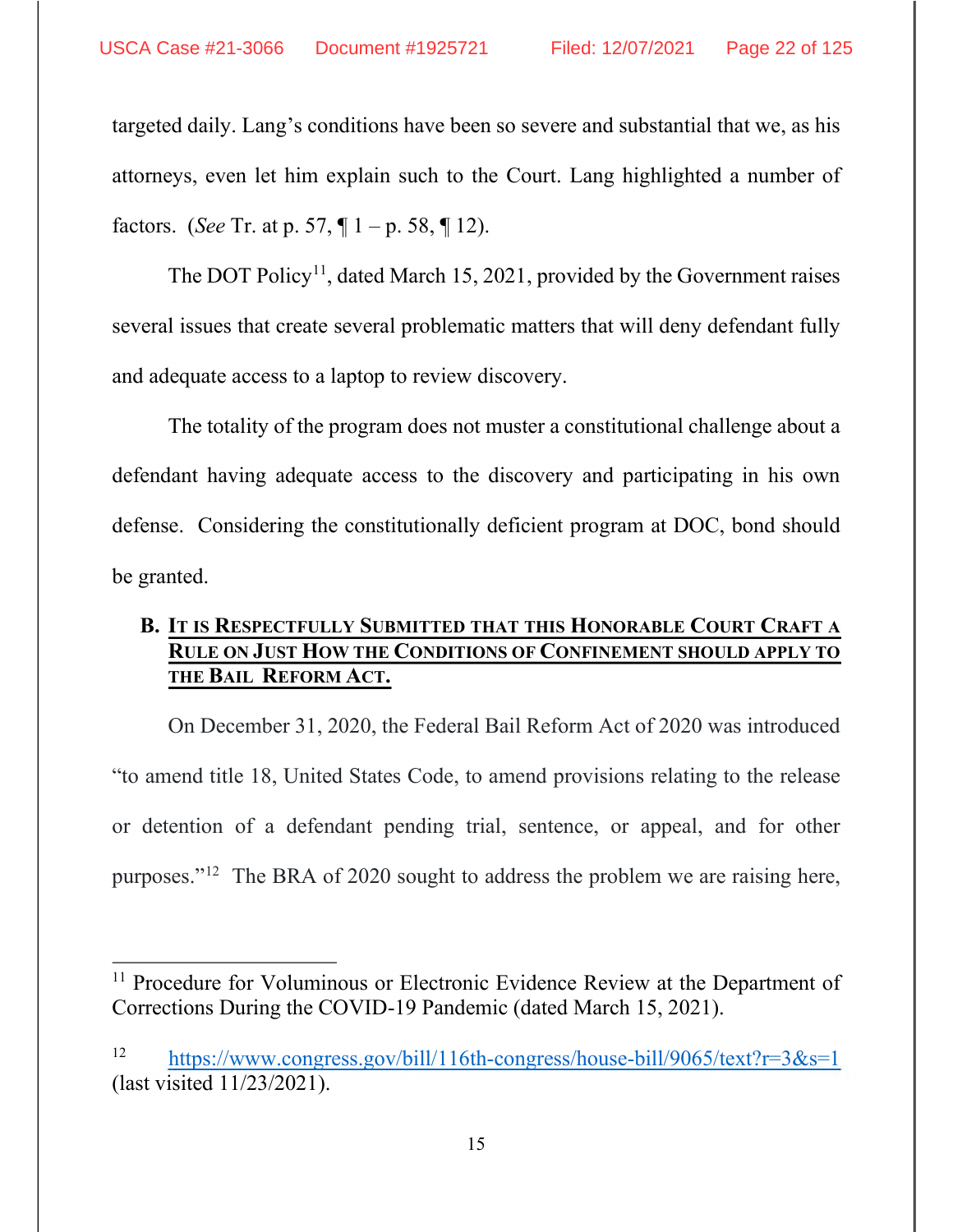that "the conditions of confinement, including access to adequate medical, mental health, and dental treatment, access to medications, and *the person's ability to privately consult with counsel and meaningfully prepare a defense*", should be considered under BRA.13

The DOT Policy<sup>14</sup>, dated March 15, 2021, creates several problematic matters

that will deny Mr. Lang full and adequate access to a laptop to review discovery, just

a few are identified below:

- (1) Electronic discovery (i.e., CD's, DVD's, USB flash drives) cannot be mailed to the prisoner (*See*, ¶ #1 of Policy);
- (2) After receipt of the discovery, the inmate will be put on a waitlist to review the discovery. (*See*, ¶ #2 of Policy);
- (3) An inmate will be allowed up to two (2) weeks to review the electronic evidence and if he needs more time, there is a waitlist (*See*, ¶ #3 of Policy);
- (4) If an inmate needs more time, he may file a grievance (*See*, ¶ #3 of Policy);
- (5) After an inmate has conducted his review, the attorney should collect the evidence (*See*, ¶ #5 of Policy);

<sup>13</sup> https://www.congress.gov/bill/116th-congress/housebill/9065/text?r=3&s=1#H06B3552C2B34418C9469B7A9495C157F

<sup>&</sup>lt;sup>14</sup> Procedure for Voluminous or Electronic Evidence Review at the Department of Corrections During the COVID-19 Pandemic (dated March 15, 2021).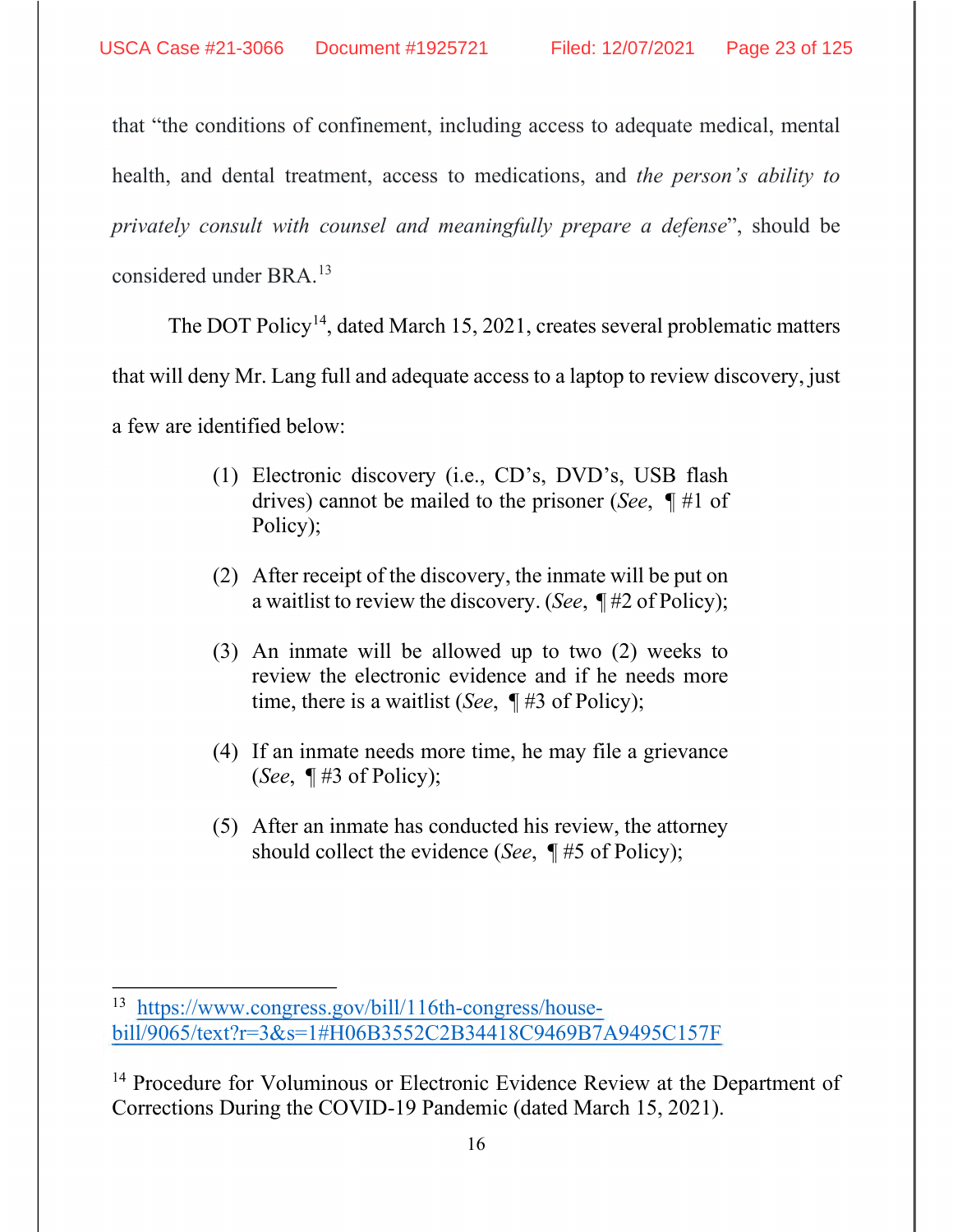The constitutionally deficient program at DOC should entitled Jake to be released on bond.

## **POINT THREE**

#### **BRA 3142 FACTORS AND VIABLE DEFENSES:**

**THE DISTRICT COURT ERRED AS A MATTER OF LAW IN ASSESSING LANG'S HISTORY AND CHARACTERISTICS IN CONJUNCTION WITH THE NATURE AND SERIOUSNESS OF THE OFFENSE BY DETERMINING THAT LANG, WHO STANDS CHARGED WITH VIOLENCE AND DID NOT SHOW REMORSE SHORTLY THEREAFTER MUST BE SUBJECT TO MORE HARSH TREATMENT AT THE DETENTION STAGE**.

The Court erred in its application of the BRA 3142, in: (1) failing to adequately apply the fact that Jake saved other's lives; and that (2) Jake attempted to save others, who were subject to substantial excessive force beatings.

Instead, more emphasis was placed on the weight of the evidence and nature and circumstance of the offense. Lastly, the Court placed entirely too much emphasis on how Mr. Lang did not show remorse within the days following January  $6<sup>th</sup>$ .

We highlighted numerous problems, (*See* Tr. at p. 13, ¶ 22 – 15, ¶ 2, p. 23, ¶ 4 – p. 25, ¶ 2), which all were ruled against. (*See* September 20, 2021, at p. 72, ¶ 1  $-75, \P 3$ ).

It is well settled that "Detention until trial is relatively difficult to impose." *United States v. Singleton*, 182 F.3d 7, 9 (D.C. Cir. 1999). "[T]he default position of the law . . . is that a defendant should be released pending trial." *United States v. Taylor,* 289 F. Supp. 3d 55, 62 (D.D.C. 2018) (*quoting United States v. Stone*, 608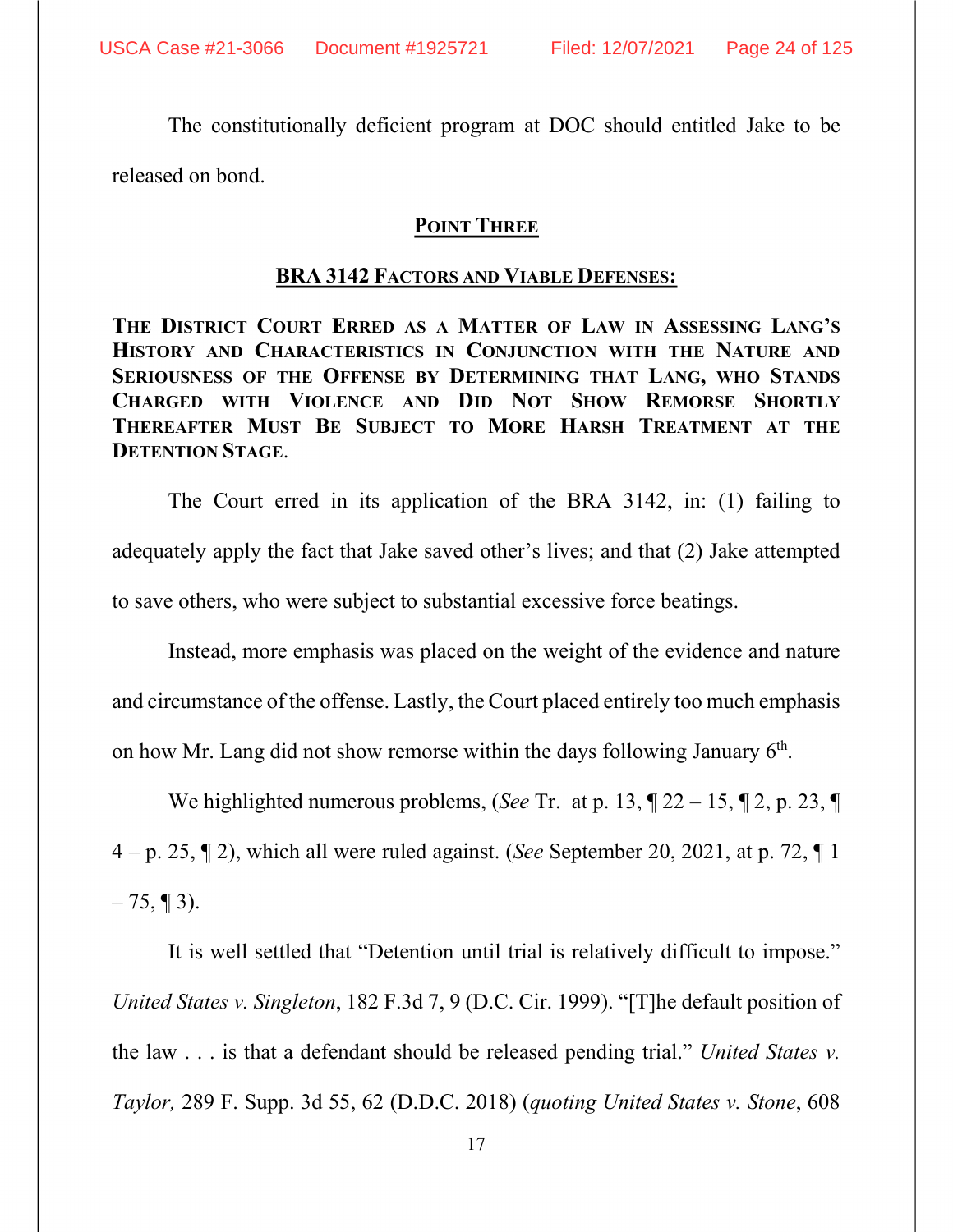F.3d 939, 945 (6th Cir. 2010)). To detain a defendant on grounds of dangerousness, the government must establish clear and convincing evidence "that no condition or combination of conditions will reasonably assure the safety of any other person and the community," 18 U.S.C.  $\S 3142(f)(2)$ , or, in other words, that pretrial detention is the only means by which the safety of the community can reasonably be assured. *United States v. Smith*, 79 F.3d 1208, 1209 (D.C. Cir. 1996).

Review of release and detention orders pursuant to the BRA, apply the clear error standard. *Munchel*, 991 F.3d at 1282. "The clear error standard applies not only to the factual predicates underlying the Court's decision, but 'also to its overall assessment, based on those predicate facts, as to the risk of flight or danger presented by defendant's release.' " *United States v. Hale-Cusanelii*, 3 F.4th 449, 454-55 (D.C. Cir. 2021) (*quoting United States v. Mattis*, 963 F.3d 285, 291 (2d Cir. 2020) (*quoting United States v. Abuhamra*, 389 F.3d 309, 317 (2d Cir. 2004)).

The evidence must prove that the defendant actually poses a danger, not that he does so in theory. *United States v. Patriaca*, 948 F.2d 789 (1st Cir. 1991).

## **A. THE DISTRICT COURT ERRED IN FAILING TO PROPERLY APPLY THE OFFICER'S AMOUNT OF EXCESSIVE FORCE AND THAT MR. LANG SAVED PHILLIP ANDERSON, AND HOW HE ATTEMPTED TO SAVE OTHERS INCLUDING ROSEANNE BOYLAND.**

The Government, in Opposition and on the record, properly credited Lang with waving his hands in the air, in an attempt to stop the violence leading to the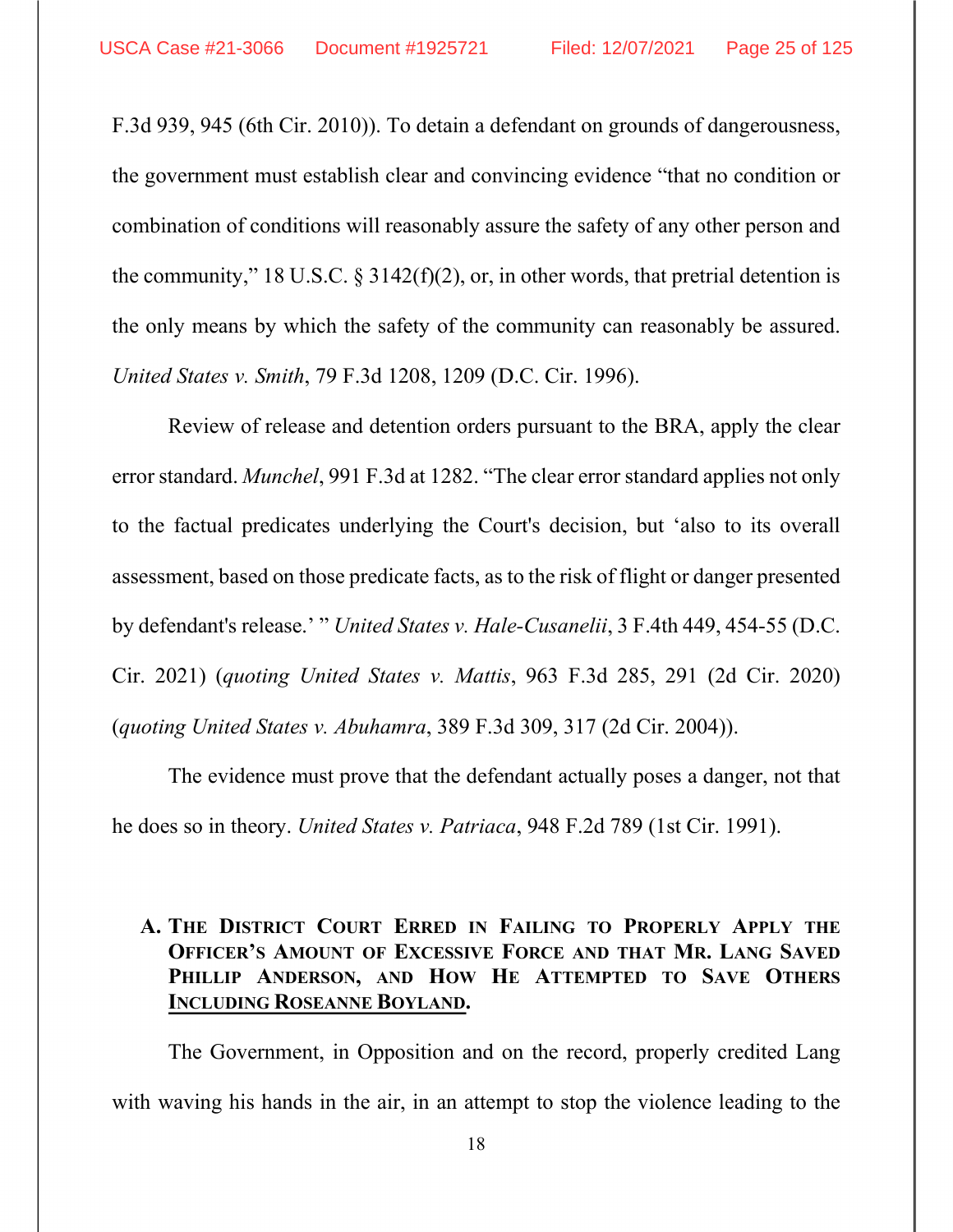death of Roseanne Boyland. While the cause of death is in dispute, the Government highlighted a point. (*See* Tr. at p. 40, ¶ 2 – 14; *See also* attorney Metcalf, Tr. at p. 15,  $\P$  19 – 16,  $\P$  23, p. 31,  $\P$  2 – 5, p. 16,  $\P$  24 – 17,  $\P$  8, 20, p. 20,  $\P$  10 – 21,  $\P$  5, p.  $30, \P 9 - 25$ ).

The Court little to no weight to the presumption of innocence, and whether Jake presented various defenses that will be present at trial. (*See* Tr. at p. 74, ¶ 6-8).

It is respectfully submitted that Lang's defenses, particularly that of the defense of others or defense of a third party especially those subject to excessive force was diminished and completely downplayed at the Court.

# B. **THE DISTRICT COURT ERRED IN PLACING MORE STRESS ON THE WEIGHT AND SERIOUSNESS OF THE EVIDENCE COUPLED WITH LANG NOT SHOWING REMORSE AFTER JANUARY 6, AND FAILED TO APPLY VARIOUS OTHER RELEVANT FACTORS.**

Emerging in this area of case law recently, the *Klein* Court provided guidance as follows: "[t]he Court first considers "the nature and circumstances of the offense charged." 18 U.S.C. § 3142(g)(1). Chief Judge Howell has set forth a number of considerations, which this Court finds helpful, to differentiate the severity of the conduct of the hundreds of defendants connected to the events of January 6. *United States v Klein*, ---F.Supp.3d (2021)(*citing United States v. Chrestman*, ---F. Supp. 3d ---, 2021 WL 765662, at p. 7 (D.D.C. Feb. 26, 2021).

The *Klein* Court explained six considerations. *Id.* Additionally, the *Klein* Court highlighted how even if the weight of the evidence factor weighs firmly in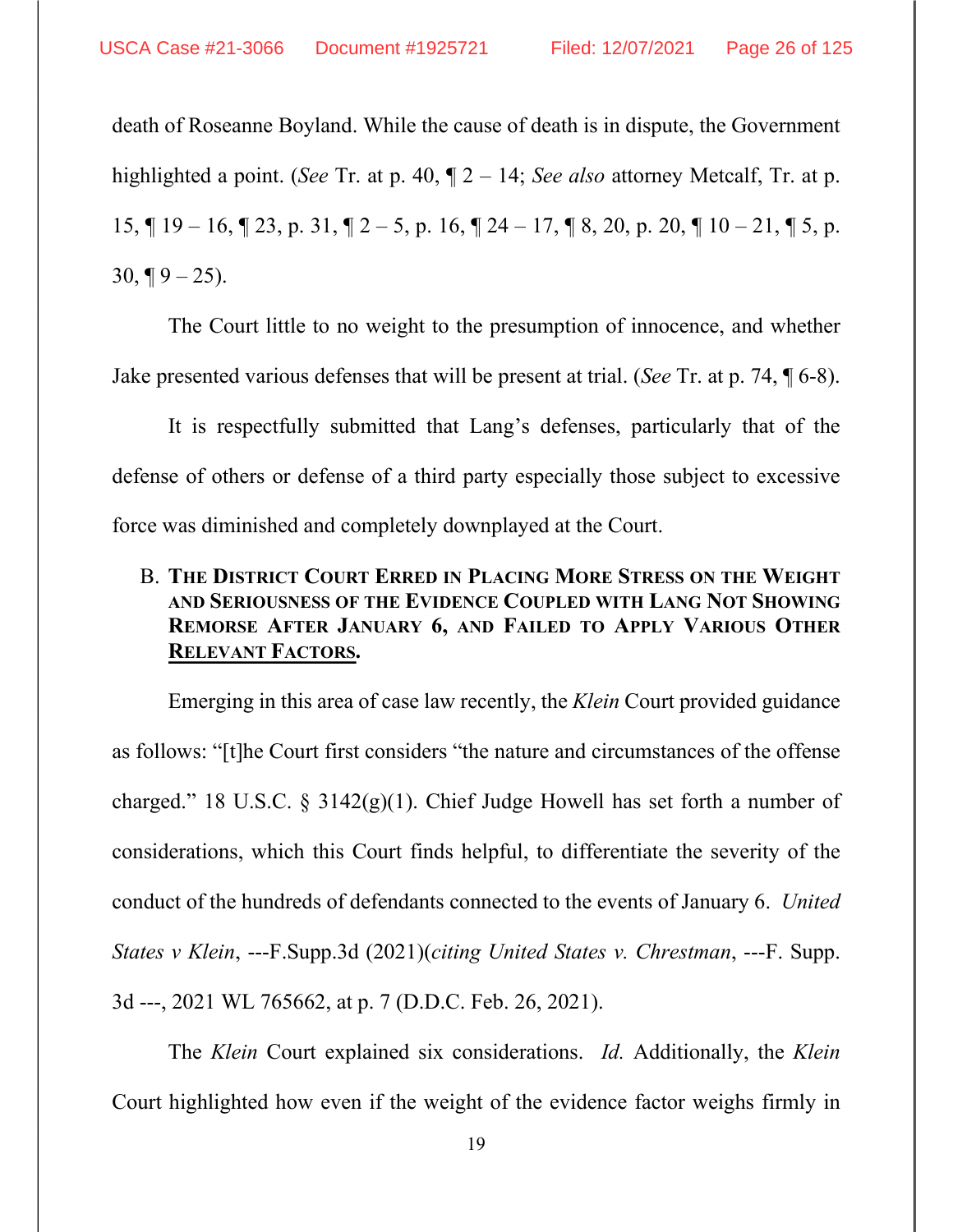favor of detention, this factor "is the least important." *Id.* (*quoting United States v. Gebro*, 948 F.2d 1118, 1121–22 (9th Cir. 1991).

Here, however, the court's findings on the 3142 factors placed a clear emphasis on the firm belief that "[t]he time and place of the charged offenses raise their severity and suggest that Mr. Lang does pose a threat of future violence." (*See* Tr. at p. 72, ¶ 18-20).

Devoid from the court's analysis are a breakdown or single reference to various other factors, that weigh in Lang's favor. For example, the court's findings do not reference how the record is devoid a scintilla of evidence of "prior planning", how Lang is not alleged to be a member of any anti-government group, or bring any weapons with him.

Further, the court's findings do not reference how the record is devoid a scintilla of evidence that Lang coordinated with any groups, or participated in a coordinated efforts with others, as the facts support the conclusion that Lang was there and saw others getting hurt and attempted to defend others subject to excessive force at the hands of the officers.

Rather, the court's finding constantly referenced how Lang did not show remorse thereafter. The Court referenced numerous times its interpretation of how "[o]ver the next few days, Mr. Lang appeared proud of his actions and publicly boasted about what he did." (*See* Tr. at p. 72, ¶ 15-16). Instead, of analyzing Mr.

20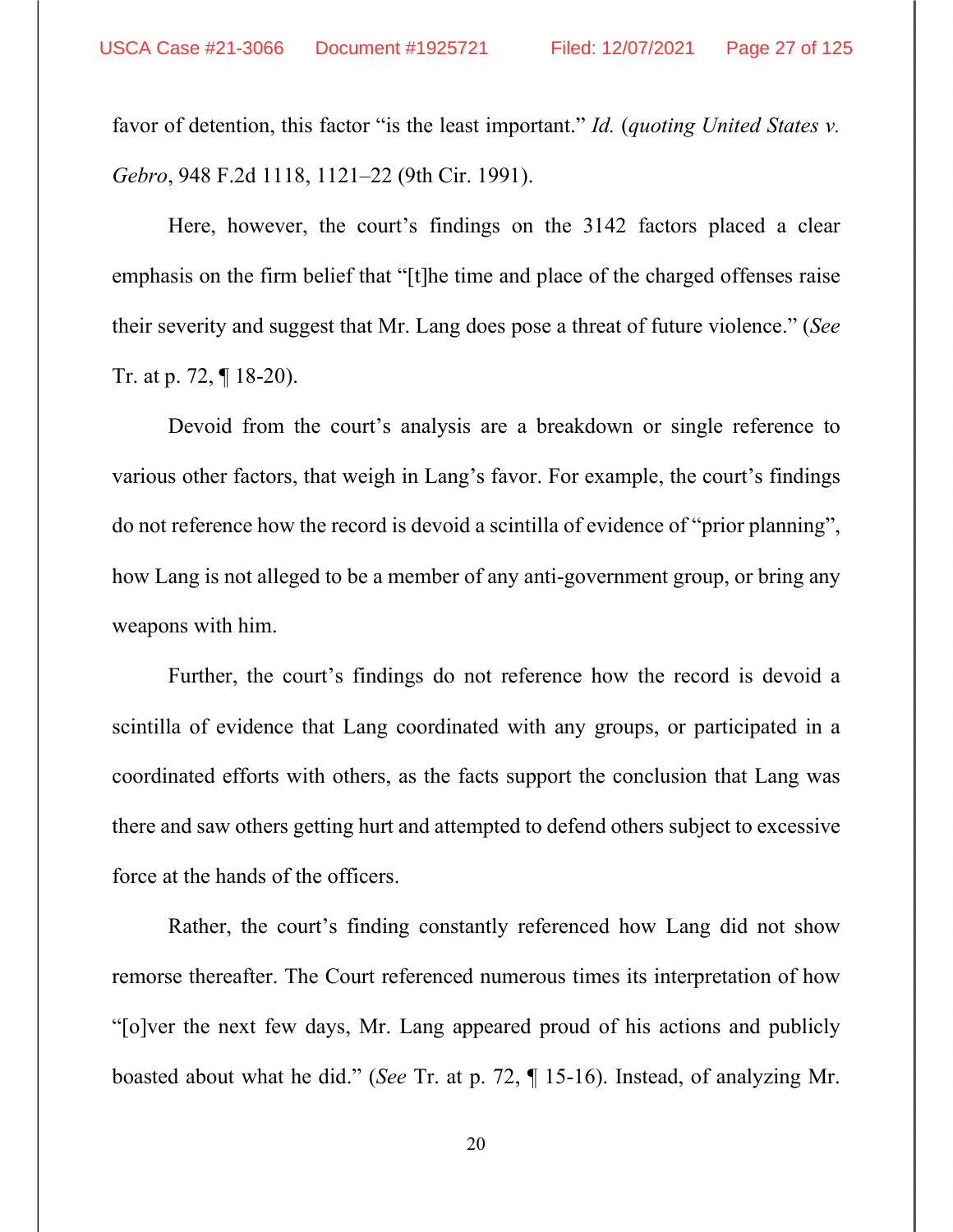Lang's background and the family which raised him, the court channeled in on statements alleged to have been made on the internet after the incident. (*See* Tr. at p. 75, ¶ 22-25).

Politics has become a very passionate topic, where many Americas have taken to the internet to make statements - ridiculous, untruthful statements do not make a person dangerous. Celebrities and artists stating such rhetoric are and were not dangerous by virtue of these statements. However, the court took into consideration statements attributed to Lang.

An example is Breitbart, which identified 15 of some of the worst verbal violent threats (top 5 below):

(1) Kathy Griffin: 'Beheads' Trump in Graphic Photo,

(2) Madonna – "I've thought a lot about blowing up the White House",

(3) Snoop Dogg, "Shoots" Trump in the Head in Music Video,

(4) Robert De Niro – "I'd Like to Punch Him in the Face", and

(5) Joss Whedon: "I Want a Rhino to [F---] Paul Ryan to Death",

*Available at* https://www.breitbart.com/entertainment/2017/06/14/15-timescelebrities-envisioned-violence-against-trump-and-the-gop/ (last visited Oct. 25, 2021).

Here, with regards to conditions, the court highlighted that there is "no amount monitoring" which could "sufficiently deter" Jake from future unlawful conduct. (*See* Tr. at p. 73,  $\sqrt{5} - 9$ ). The court erred in its assessment of dangerousness because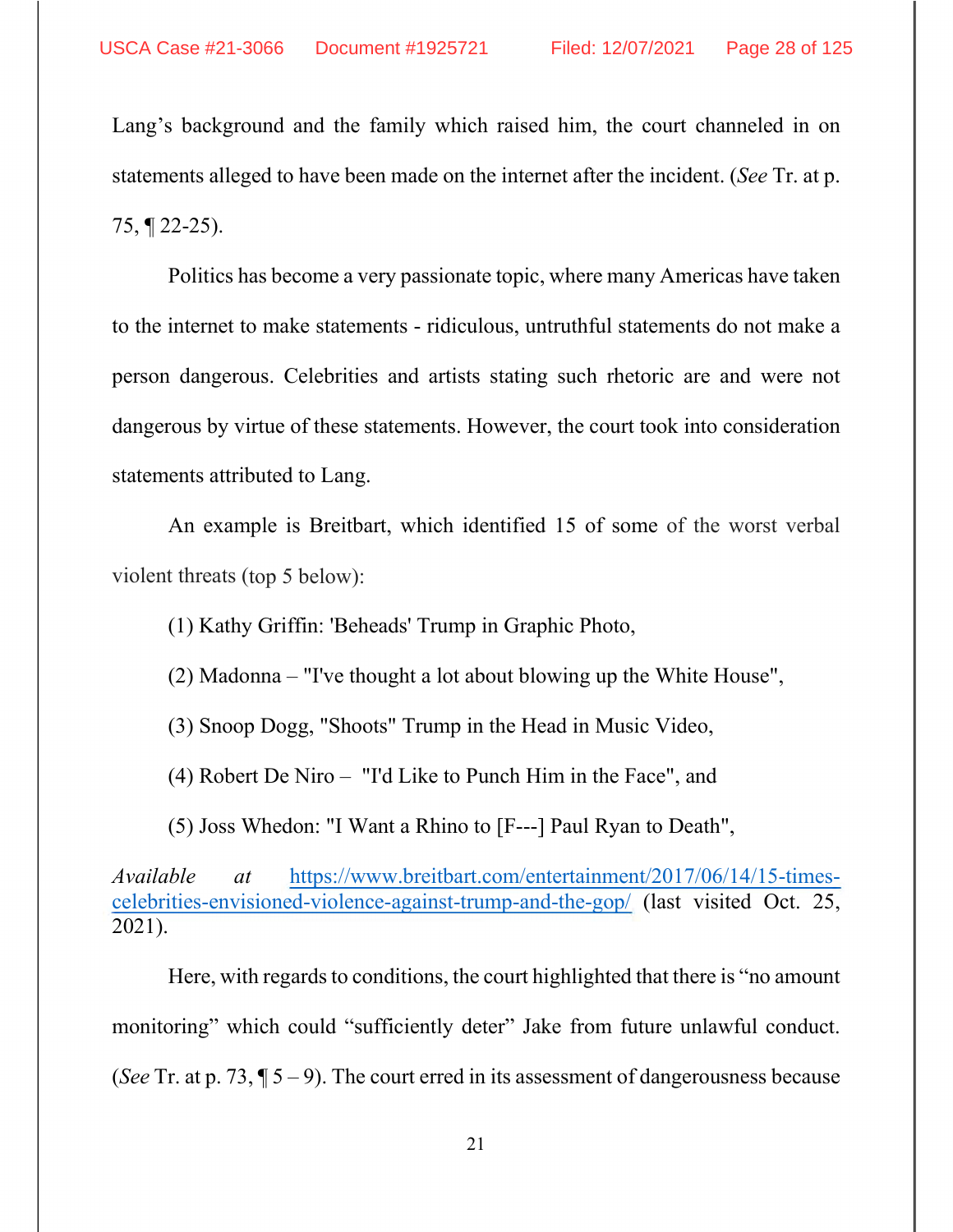its own "predictive judgment about future conduct" was not based on the totality of Jake's prior conduct. Rather, the court relied on merely January  $6<sup>th</sup>$  events and Jake's statements on Telegram to formulate and draw such a drastic conclusion.

The court entirely ignored all the special conditions proposed: house arrest, GPS monitoring, and under a complete umbrella where the government would continue to monitor every single message Lang would send out. Again, the record is devoid of a single complaint or concern about Lang's messages during the last ten months. Lang, just as *Tanios*, would be subject to a virtual jail cell from inside his home.

#### **CONCLUSION**

For the reasons stated above, this Court should reverse the Order detaining Jake and release him under strict conditions.

Dated: December 7, 2021

Respectfully Submitted,

Martin Tankle

MARTIN H. TANKLEFF, ESQ. STEVEN A. METCALF, ESQ. **Metcalf & Metcalf, P.C.** *Attorneys for Edward Lang* 99 Park Avenue, 6<sup>th</sup> Floor New York, NY 10016 *Phone* 646.253.0514 *Fax* 646.219.2012 *mtankleff@metcalflawnyc.com*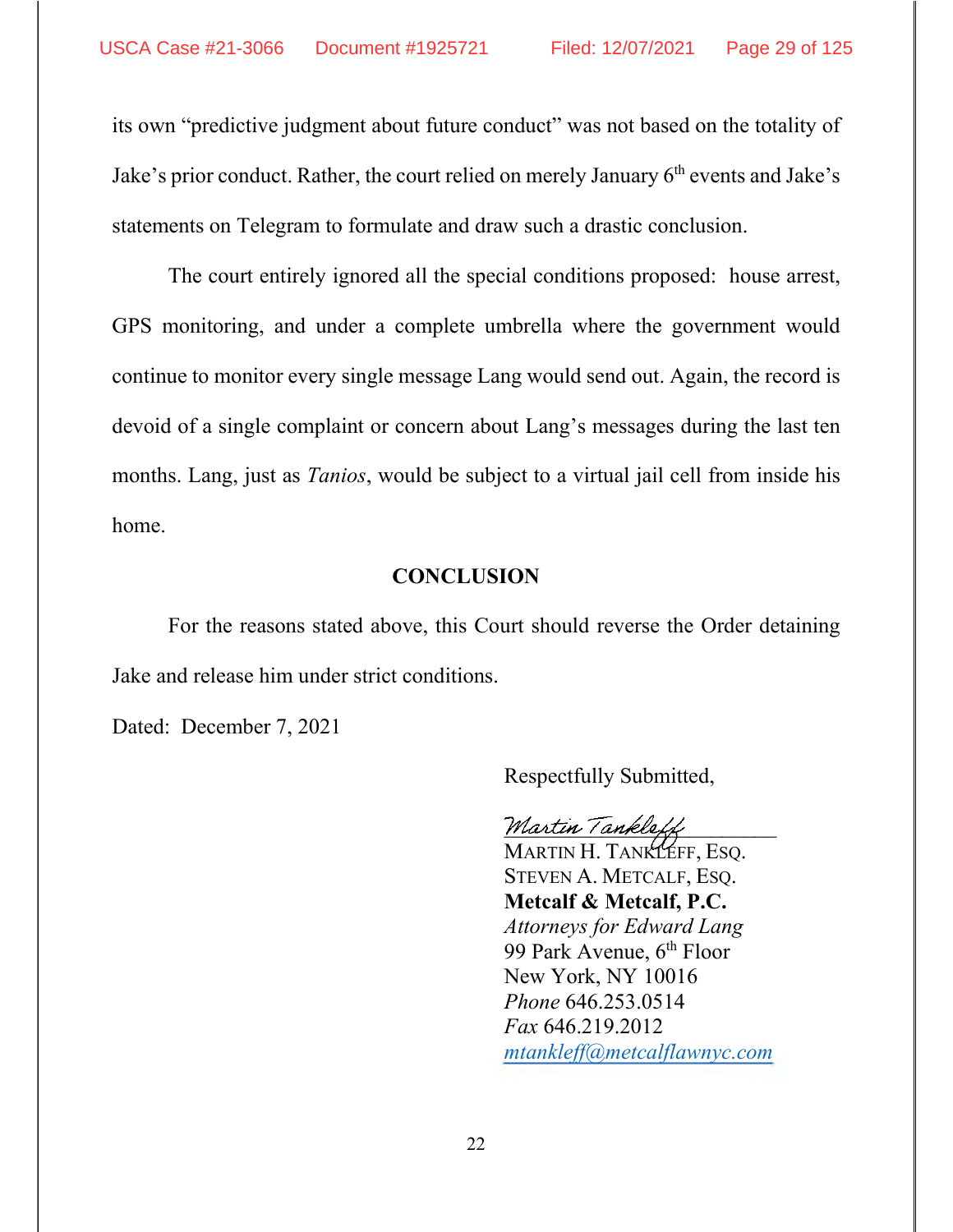### **CERTIFICATE OF COMPLIANCE**

Pursuant to Fed. R. App. P. 32(a) & 32(g), D.C. Cir. Rules 28(a), 28(c), 28(e) and 32, I hereby certify that this brief complies with the type-volume limitation of Fed. R. App. P. 29(a)(5) and  $32(a)(7)(c)$  because it contains 5,145 words, excluding the parts exempted by Fed. R. App. P.  $32(f)$  and Cir. R.  $32(e)(1)$ . I further certify that this brief complies with the typeface requirements of Fed. R. App. P.  $32(a)(5)$ and (6) and D.C. Cir. Rules 28(a) and 32 because the brief was prepared in 14-point Times New Roman font using Microsoft Word.

Dated: December 7, 2021

Martin Tankleff Martin H. Tankle<sup>f</sup>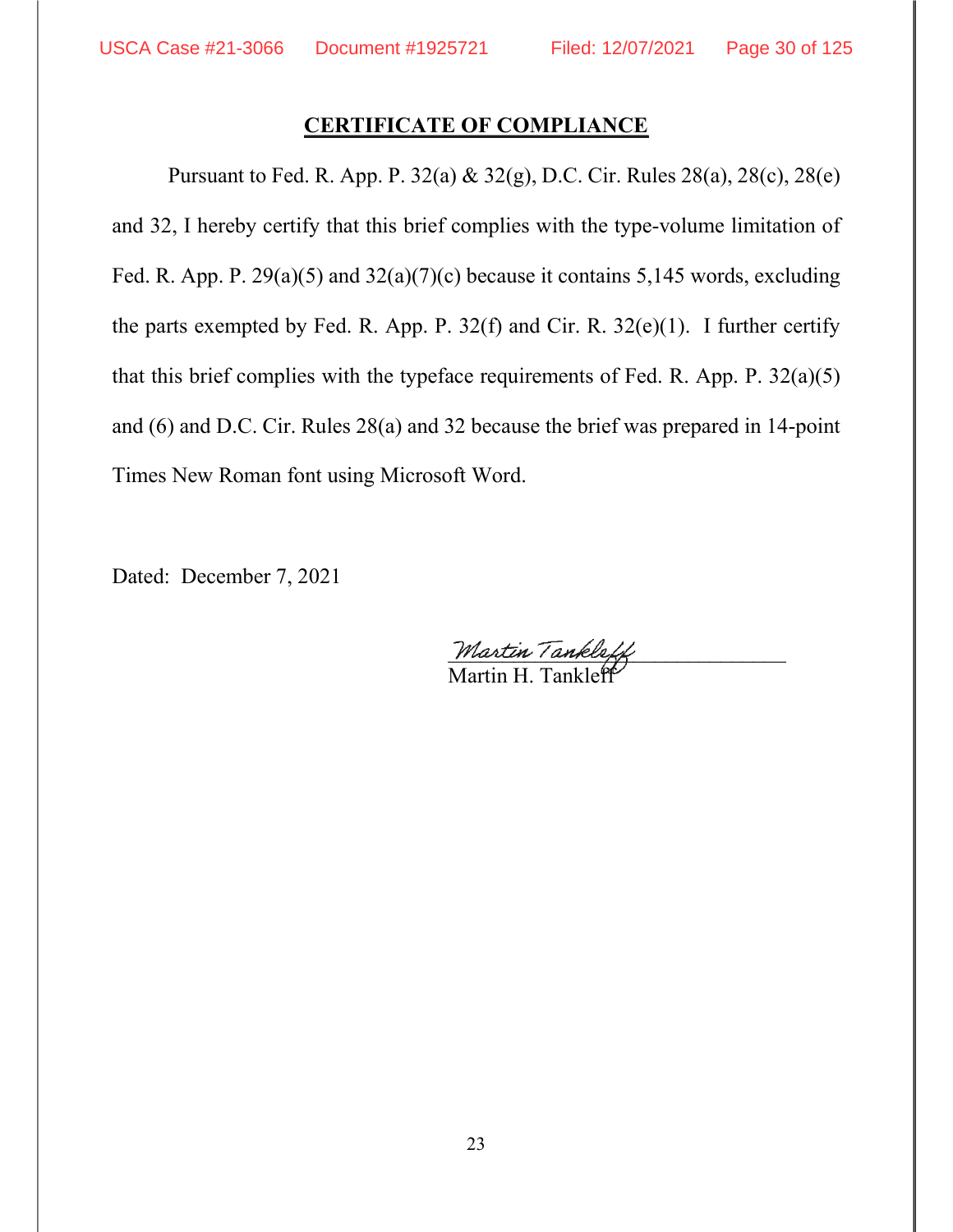#### **CERTIFICATE OF SERVICE**

I hereby certify, pursuant to Fed. R. App. P. 25(d) and D.C. Cir. R. 25 that on December 7, 2021, the foregoing was electronically filed with the Clerk of the Court for the United States Court of Appeals for the District of Columbia Circuit using the CM/ECF system, which will send a notification to the attorneys of record in this matter who are registered with the Court's CM/ECF system.

For ECF filers, the initial briefs are to be filed in electronic format only, unless the court requests paper copies. (Cir. R. 31(b)) However, in the Order filed on October 5, 2021 (Document #1916876), the Court directed that, "The parties are directed to hand-file the paper copies of their pleadings."15 Therefore, briefs have been filed via ECF and physical copies will be mailed via overnight express mail as soon as physically practicable.

Dated: December 7, 2021

Martin Tankl Martin H. Tanklef

<sup>&</sup>lt;sup>15</sup> Pursuant to Cir. R.  $9(a)(1)$ , "an original and 4 copies of a memorandum of law and fact setting forth as many of the matters required by Circuit Rule 9(b) as are relevant." However, the Court Clerk directed counsel to file an original and 8 physical copies with the Clerk of the Court.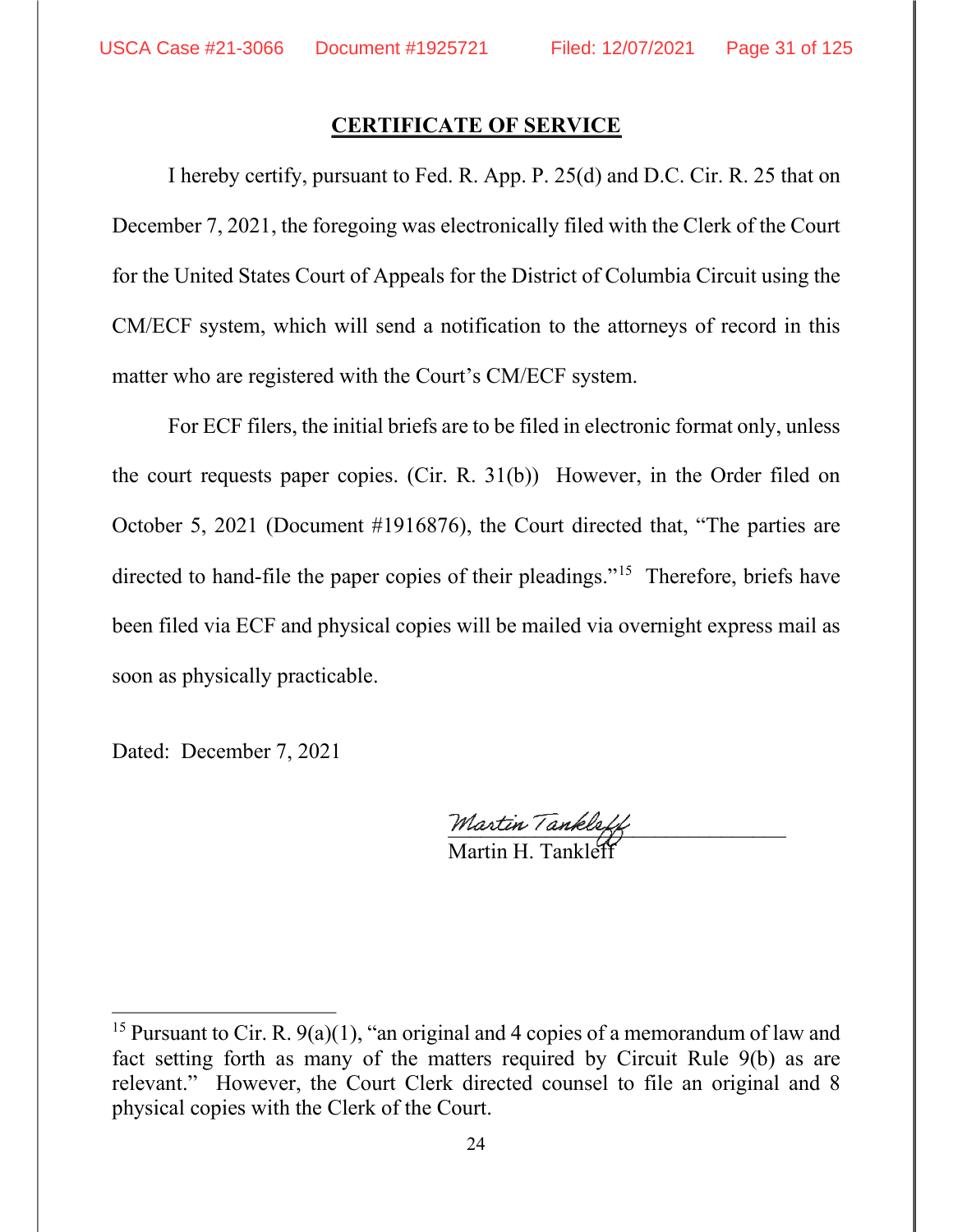|                    | USCA Case #21-3066 Document #1925721 Filed: 12/07/2021 Page 32 of 125                         |                                                                                                                   |                                      |
|--------------------|-----------------------------------------------------------------------------------------------|-------------------------------------------------------------------------------------------------------------------|--------------------------------------|
|                    |                                                                                               | IN THE UNITED STATES DISTRICT COURT<br>FOR THE DISTRICT OF COLUMBIA                                               |                                      |
|                    | UNITED STATES OF AMERICA,                                                                     |                                                                                                                   |                                      |
|                    | Plaintiff,                                                                                    | CR Action                                                                                                         | No. 1:21-053                         |
| VS.                |                                                                                               |                                                                                                                   | Washington, DC<br>September 20, 2021 |
| EDWARD JACOB LANG, |                                                                                               | $3:37$ p.m.                                                                                                       |                                      |
|                    | Defendant.                                                                                    |                                                                                                                   |                                      |
|                    | TRANSCRIPT OF ARRAIGNMENT/STATUS CONF./MOTION HEARING<br>BEFORE THE HONORABLE CARL J. NICHOLS | UNITED STATES DISTRICT JUDGE                                                                                      |                                      |
| APPEARANCES:       |                                                                                               |                                                                                                                   |                                      |
|                    | For the Plaintiff: MELISSA JOY JACKSON                                                        | U.S. ATTORNEY'S OFFICE FOR D.C.<br>555 4th Street, NW<br>Washington, DC 20530<br>202-252-7786                     |                                      |
|                    | For the Defendant: MARTIN HAROLD TANKLEFF                                                     | STEVEN ALAN METCALF, II<br>METCALF & METCALF<br>99 Park Avenue, Suite 2501<br>Manhattan, NY 10016<br>646-385-4403 |                                      |
| Reported By:       | Official Court Reporter<br>Room 6720<br>Washington, DC 20001<br>202-354-3196                  | LORRAINE T. HERMAN, RPR, CRC<br>U.S. District & Bankruptcy Courts<br>333 Constitution Avenue, NW                  |                                      |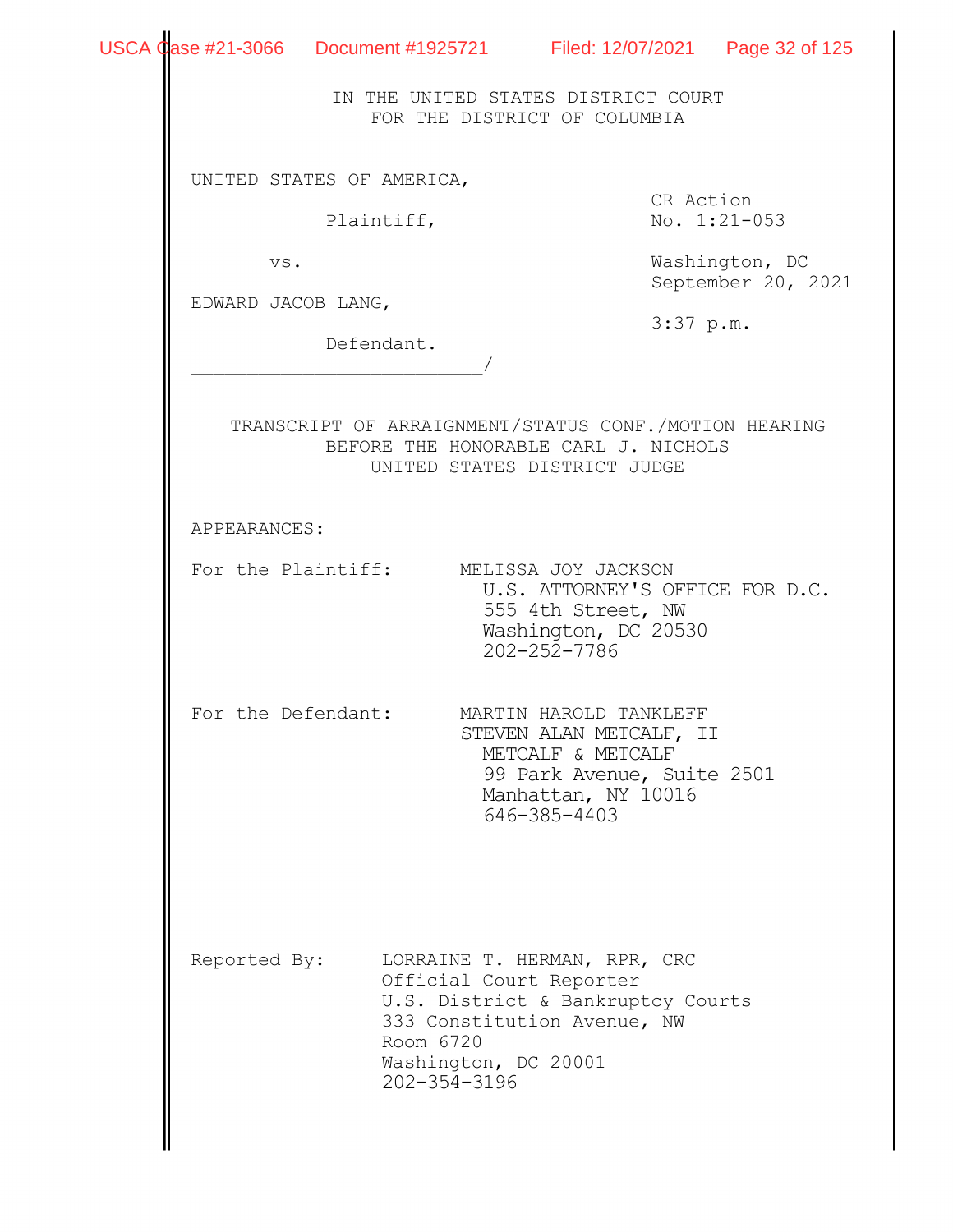| $\mathbf 1$    | PROCEEDINGS                                                |
|----------------|------------------------------------------------------------|
| $\mathbf{2}$   | COURTROOM DEPUTY: Your Honor, this is criminal             |
| 3              | case year 2021-053, United States of America versus Edward |
| $\overline{4}$ | Jacob Lang. Pretrial officer is Andre Sidbury, present by  |
| 5              | telephone.                                                 |
| 6              | Counsel, please come forward to introduce                  |
| 7              | yourselves for the record, beginning with the government.  |
| $\,8\,$        | MS. JACKSON: Good afternoon, Melissa Jackson on            |
| $\mathsf 9$    | behalf of the United States.                               |
| 10             | THE COURT: Ms. Jackson.                                    |
| 11             | Let me just say that whoever is at the podium              |
| 12             | should feel free to take off his or her mask. I find that  |
| 13             | aids the court reporter, certainly aids me, aids opposing  |
| 14             | counsel in understanding whoever is at the podium.         |
| 15             | Then when you are seated, if you could put your            |
| 16             | mask on. So one person on that side of the podium with a   |
| 17             | mask on at a time. Thank you.                              |
| 18             | Ms. Jackson.                                               |
| 19             | MR. METCALF: On behalf of Edward Jacob Lang,               |
| 20             | Steven Metcalf, M-e-t-c-a-l-f. Good afternoon, again,      |
| 21             | Counsel, and good afternoon, Your Honor. Thank you.        |
| 22             | THE COURT: Good afternoon.                                 |
| 23             | MR. TANKLEFF: Martin Tankleff on behalf of                 |
| 24             | Mr. Lang. Good afternoon, Your Honor. Good afternoon,      |
| 25             | Counsel. I am also of Metcalf & Metcalf.                   |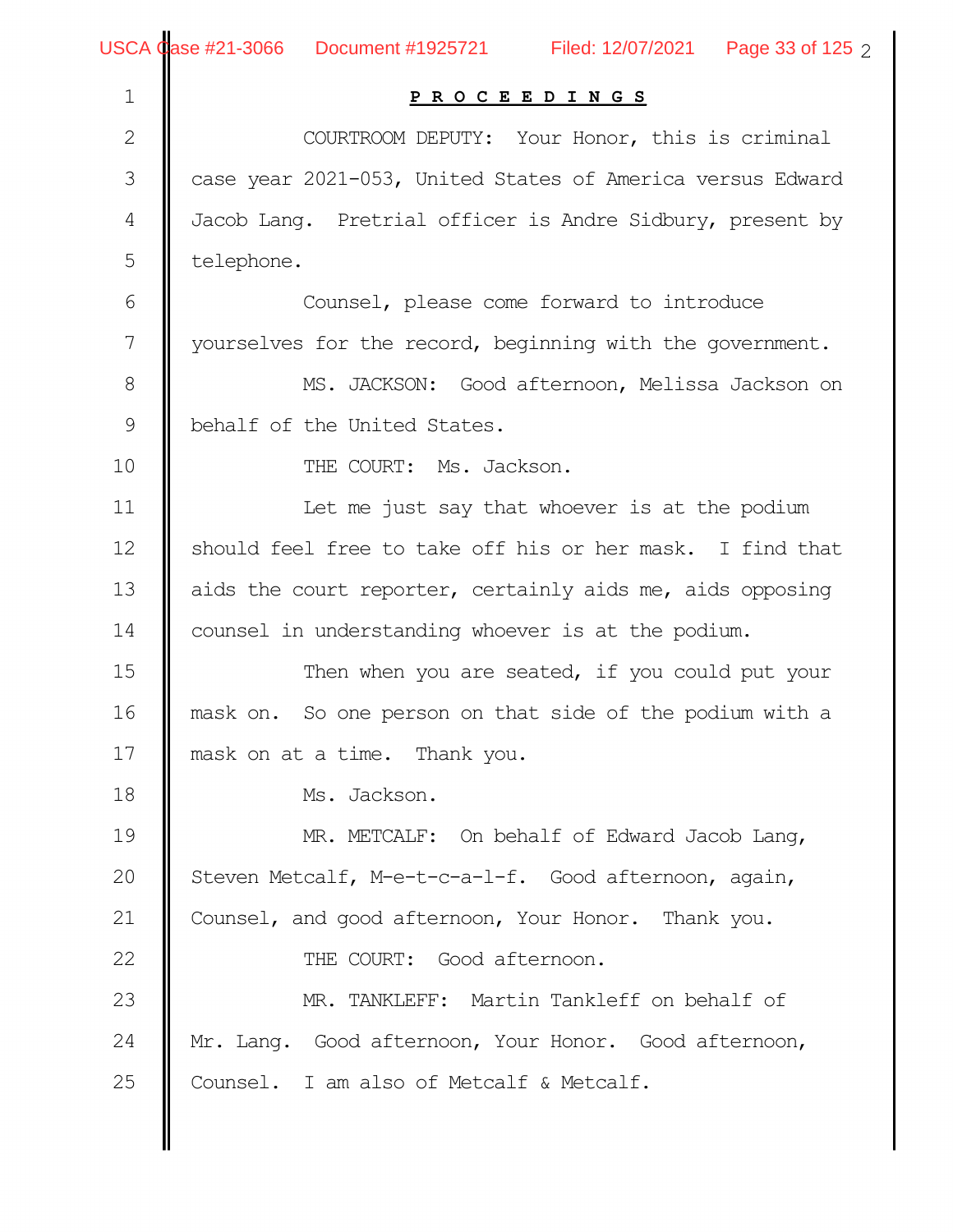|  | USCA <i>Qase #21-3066</i> |  |
|--|---------------------------|--|
|--|---------------------------|--|

Ĥ.

1

21

THE COURT: Thank you, Counsel.

So we are here on the defendant's motion. I've reviewed all of the materials that have been filed, at least the papers. I've reviewed a number of the exhibits, both photographic and other, including many of the videos. 2 3 4 5

I think the most efficient way to proceed this afternoon is to hear first from defense counsel as to why I should modify Mr. Lang's current conditions, in particular why I should release him. I will hear from the government on the government's contrary view, and then I will let defense have a brief rebuttal. 6 7 8 9 10 11

I think it would be helpful to focus not just on the various factors under the Bail Reform Act but the argument that you've made about Mr. Lang's current conditions at the jail and his ability or lack thereof to review discovery materials. 12 13 14 15 16

I don't know if that's you, Mr. Metcalf, or you, Mr. Tankleff, but please approach. 17 18

Oh, yes. Thank you. Ms. Lesley reminds me that we need to arraign the defendant. 19 20

Could you please do that, Ms. Lesley?

COURTROOM DEPUTY: Mr. Metcalf or Mr. Tankleff, please come forward. 22 23

May the record reflect that defendant, Edward Jacob Lang, and counsel have received a copy of the 24 25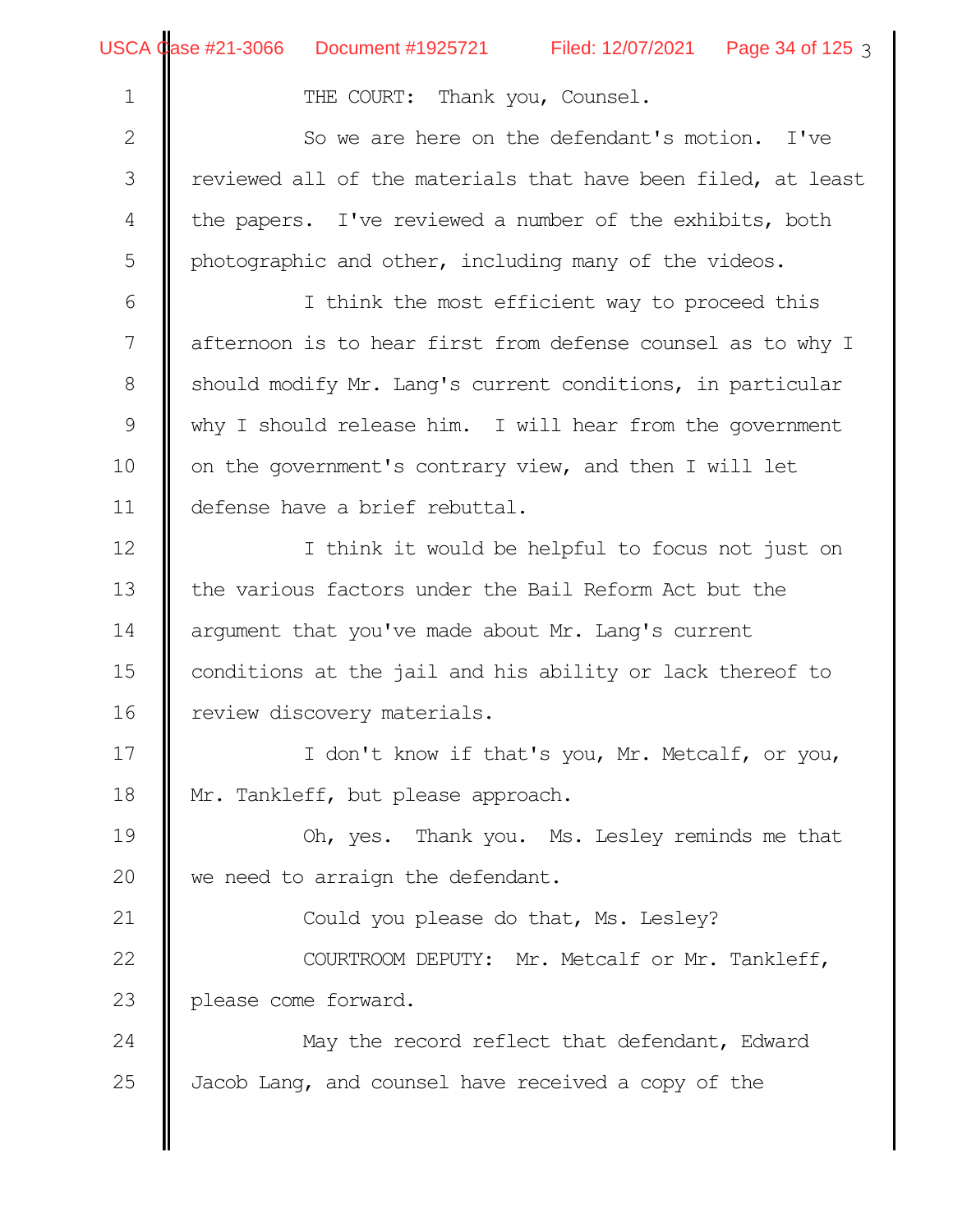|                  | USCA Case #21-3066 Document #1925721 Filed: 12/07/2021 Page 35 of 125 4 |
|------------------|-------------------------------------------------------------------------|
| $1\,$            | superseding indictment. Do you wish to waive the formal                 |
| $\mathbf{2}$     | reading of the 13-count superseding indictment and enter a              |
| $\mathfrak{Z}$   | plea?                                                                   |
| $\overline{4}$   | MR. METCALF: Yes.                                                       |
| 5                | COURTROOM DEPUTY: In Criminal Case No. 21-053,                          |
| $\sqrt{6}$       | how do you wish to plead?                                               |
| $\boldsymbol{7}$ | MR. METCALF: Not quilty.                                                |
| $\,8\,$          | COURTROOM DEPUTY: Thank you.                                            |
| $\mathsf 9$      | MR. METCALF: Thank you.                                                 |
| 10               | Your Honor, while I'm up here, there is just one                        |
| 11               | minor housekeeping issue regarding our exhibit that we                  |
| 12               | produced with our reply. Can I address that issue just real             |
| 13               | quick?                                                                  |
| 14               | THE COURT: Yes.                                                         |
| 15               | MR. METCALF: Okay. So when we filed our reply                           |
| 16               | last Friday, we were not able to upload that video as an                |
| 17               | actual exhibit. It's referred to in the papers, and it is               |
| 18               | also highly sensitive material. So we submitted an email                |
| 19               | today circulating that video, and we spoke with counsel                 |
| 20               | today. And we do not mind -- we actually request that that              |
| 21               | video be marked under seal, so Exhibit A, which is the only             |
| 22               | exhibit to our reply, be marked under seal.                             |
| 23               | And for all intents and purposes of today, there                        |
| 24               | are three minutes of that video that we would like to                   |
| 25               | address and/or show to the Court.                                       |
|                  |                                                                         |
|                  |                                                                         |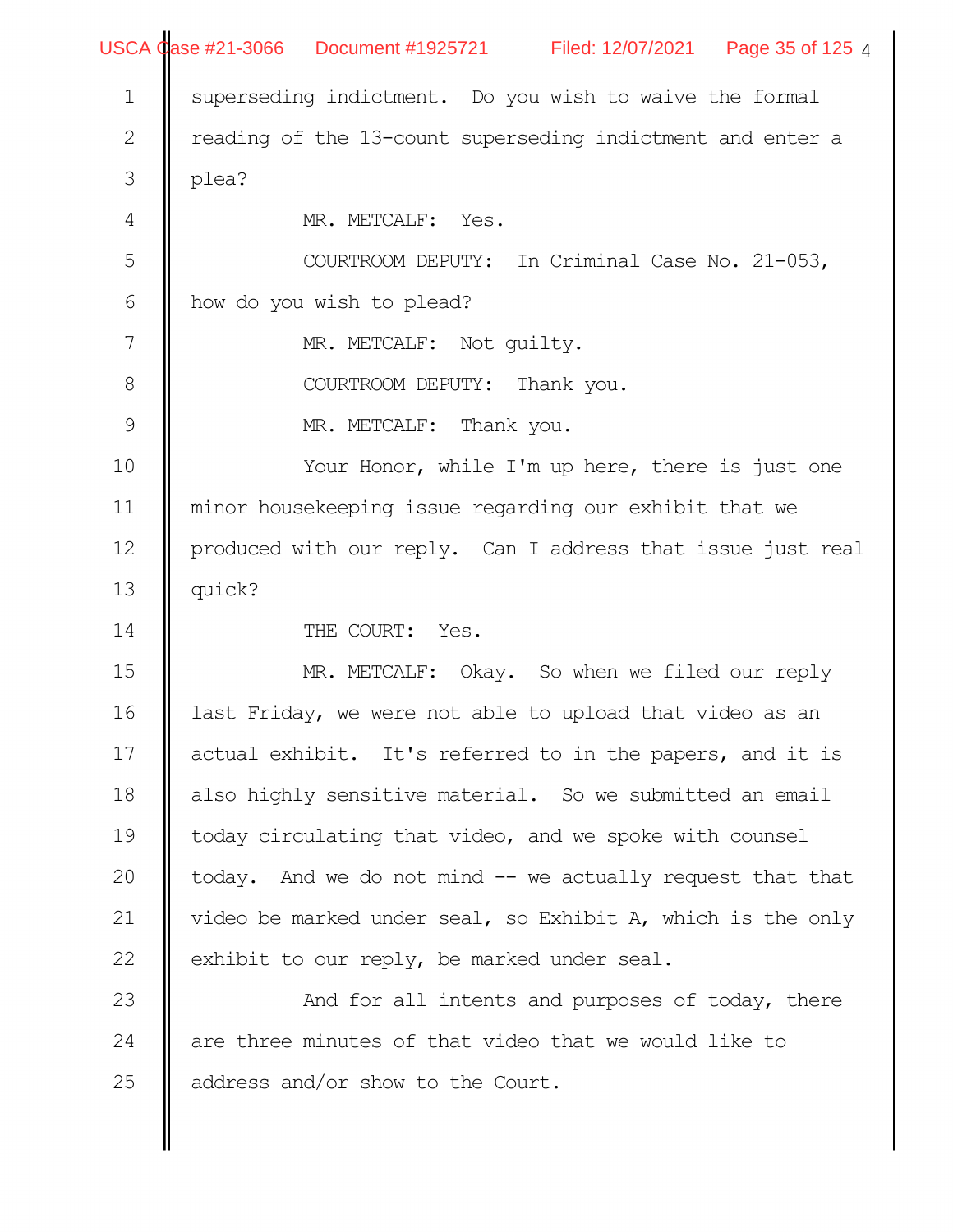|                  | USCA Case #21-3066 Document #1925721 Filed: 12/07/2021 Page 36 of 125 5 |
|------------------|-------------------------------------------------------------------------|
| $\mathbf 1$      | THE COURT: Thank you.                                                   |
| $\mathbf{2}$     | It sounds, Ms. Jackson, as if you've discussed                          |
| 3                | this question with defense counsel and you are okay sealing             |
| 4                | the video at least for now?                                             |
| 5                | MS. JACKSON: Yes, Your Honor.                                           |
| 6                | THE COURT: I will grant the motion to seal the                          |
| $\boldsymbol{7}$ | video at least for present purposes.                                    |
| 8                | MR. METCALF: Thank you, Your Honor.                                     |
| $\mathcal{G}$    | THE COURT: Thank you.                                                   |
| 10               | So we have arraigned Mr. Lang on the superseding                        |
| 11               | indictment. Who is going to take the lead for defense                   |
| 12               | counsel and defense on the motion to change the conditions              |
| 13               | of pretrial detention?                                                  |
| 14               | MR. METCALF: Mr. Tankleff is going to go first                          |
| 15               | and take the lead, and then I would ask just the ability to             |
| 16               | address a couple issues before the Court.                               |
| 17               | THE COURT: Sure.                                                        |
| 18               | MR. METCALF: Thank you.                                                 |
| 19               | THE COURT: Mr. Tankleff?                                                |
| 20               | MR. TANKLEFF: Thank you, Your Honor.                                    |
| 21               | In 1988, I was charged with double homicide in the                      |
| 22               | state of New York. I was granted a million dollars' bail.               |
| 23               | There is no reason why my client, Jacob Lang, should be                 |
| 24               | incarcerated with no bail.                                              |
| 25               | In this county, in this area, Michael Foy, Emanuel                      |
|                  |                                                                         |
|                  |                                                                         |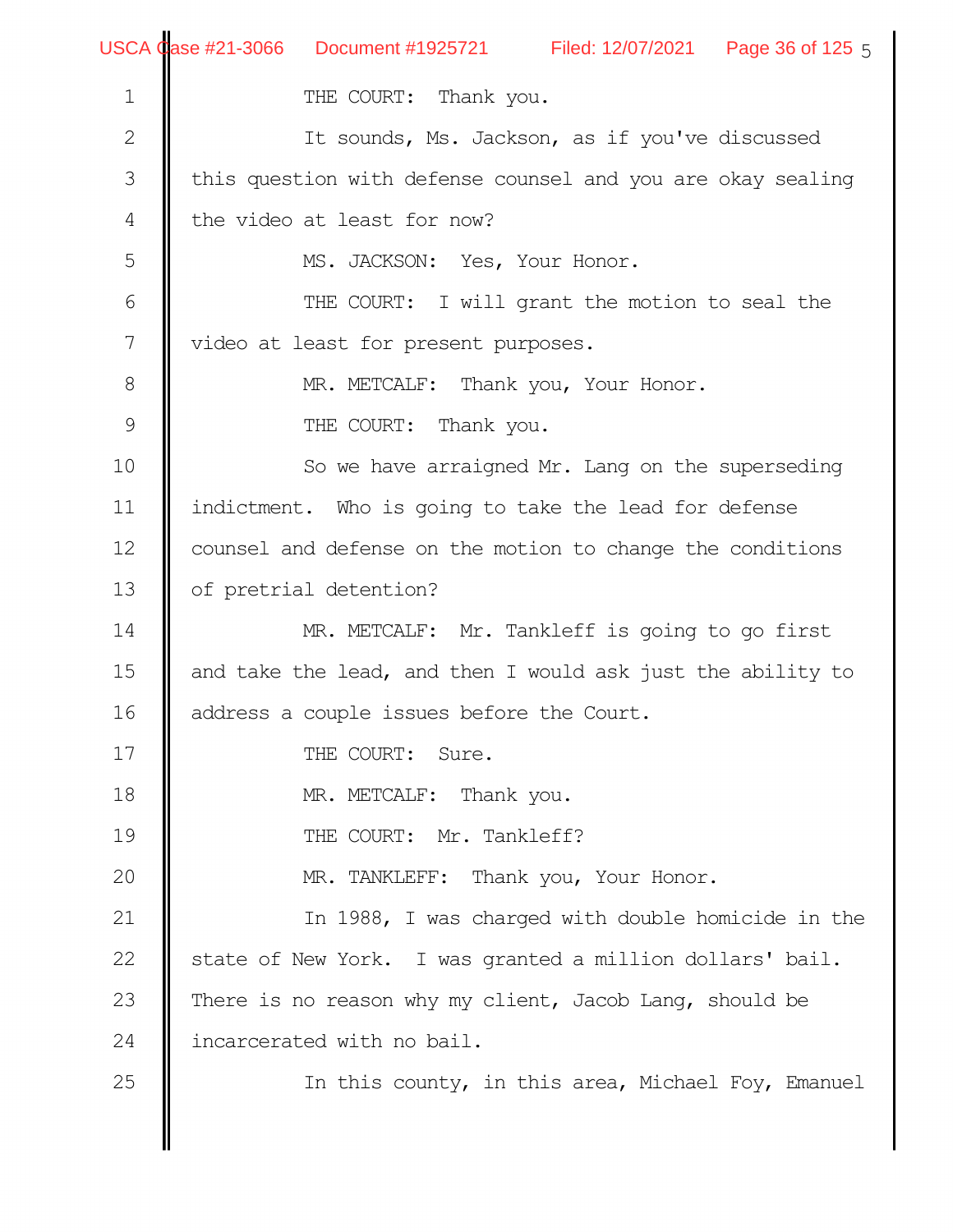|  | USCA Case #21-3066  Document #1925721 | Filed: 12/07/2021 | Page 37 of 125 $6$ |
|--|---------------------------------------|-------------------|--------------------|
|--|---------------------------------------|-------------------|--------------------|

Jackson, David Lee Judd, David Allen Blair, Robert Sanford and Federico Klein have all been granted bail, that are all violent cases, including many that contain assault cases. Each one of those were granted bail as Mr. Lang should. 1 2 3 4

The conditions of Mr. Lang's confinement are depriving him of his right to counsel, depriving him of access to view evidence against him, depriving him of personal hygiene items, religious services. He's been placed in the hole or segregation a number of times. He's denied truly privileged communications -- 5 6 7 8 9 10

THE COURT: What does that mean, "placed in the hole"? 11 12

MR. TANKLEFF: The hole is another word for special housing or segregation. You would be moved from your normal housing unit to another area of the jail where your accessibility is even more limited. 13 14 15 16

I know each jail throughout this country have different classifications or criteria. Many of them are either called special housing units, administrative segregation, administrative segregation [sic]. Sometimes they even call it involuntary protective custody. 17 18 19 20 21

When you go from a normal housing unit to a segregated unit or a special housing unit, you are even restricted more so. When myself and Mr. Metcalf went to visit Mr. Lang, the attorney visits were, essentially, in a 22 23 24 25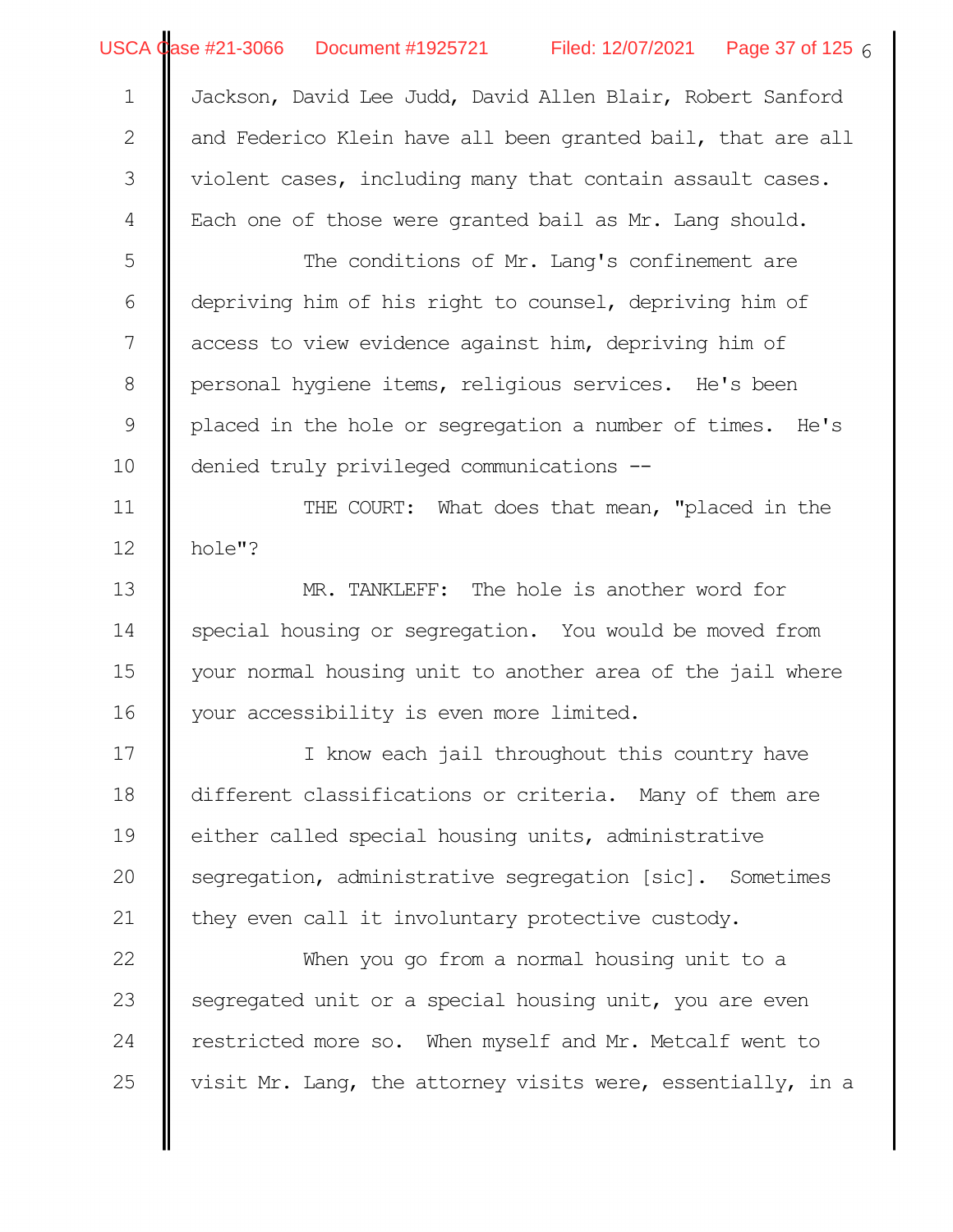|                | USCA Case #21-3066 Document #1925721 Filed: 12/07/2021 Page 38 of 125 7 |  |  |  |  |
|----------------|-------------------------------------------------------------------------|--|--|--|--|
| $\mathbf 1$    | cubical like this and completely exposed. So every                      |  |  |  |  |
| $\mathbf{2}$   | conversation we had with Mr. Lang, everyone in the room                 |  |  |  |  |
| 3              | could hear.                                                             |  |  |  |  |
| $\overline{4}$ | Mr. Lang was held in a cage-like environment on                         |  |  |  |  |
| 5              | the other side of plexiglass, where we had to speak to him              |  |  |  |  |
| 6              | by phone. Every single word that he said, everyone could                |  |  |  |  |
| 7              | hear. When we left, we said, Well, what if Mr. Lang wanted              |  |  |  |  |
| 8              | an in-person, private consultation? We were told that he                |  |  |  |  |
| $\mathsf 9$    | would have to quarantine for 14 days after such a visit.                |  |  |  |  |
| 10             | We recently learned that if Mr. Lang is not                             |  |  |  |  |
| 11             | vaccinated, we could not visit Mr. Lang back to back. We                |  |  |  |  |
| 12             | would actually have to wait 14 days.                                    |  |  |  |  |
| 13             | It gets even worse when we --                                           |  |  |  |  |
| 14             | THE COURT: Why is Mr. Lang not vaccinated?                              |  |  |  |  |
| 15             | MR. METCALF: Personal choice of his. And I don't                        |  |  |  |  |
| 16             | think the jail is actually optioning whether it is the                  |  |  |  |  |
| 17             | Johnson & Johnson, Moderna or the Pfizer.                               |  |  |  |  |
| 18             | I know in various states throughout the country,                        |  |  |  |  |
| 19             | Johnson & Johnson has been the preferred choice of the jails            |  |  |  |  |
| 20             | because it's a one-shot deal. I don't know that D.C. Jail               |  |  |  |  |
| 21             | offers other options. I am involved in a case in Texas                  |  |  |  |  |
| 22             | where Johnson & Johnson was the initial offering; however,              |  |  |  |  |
| 23             | if something is requested differently, it is offered.                   |  |  |  |  |
| 24             | But just to show you the problems of sending                            |  |  |  |  |
| 25             | discovery, we brought with us today an envelope of discovery            |  |  |  |  |
|                |                                                                         |  |  |  |  |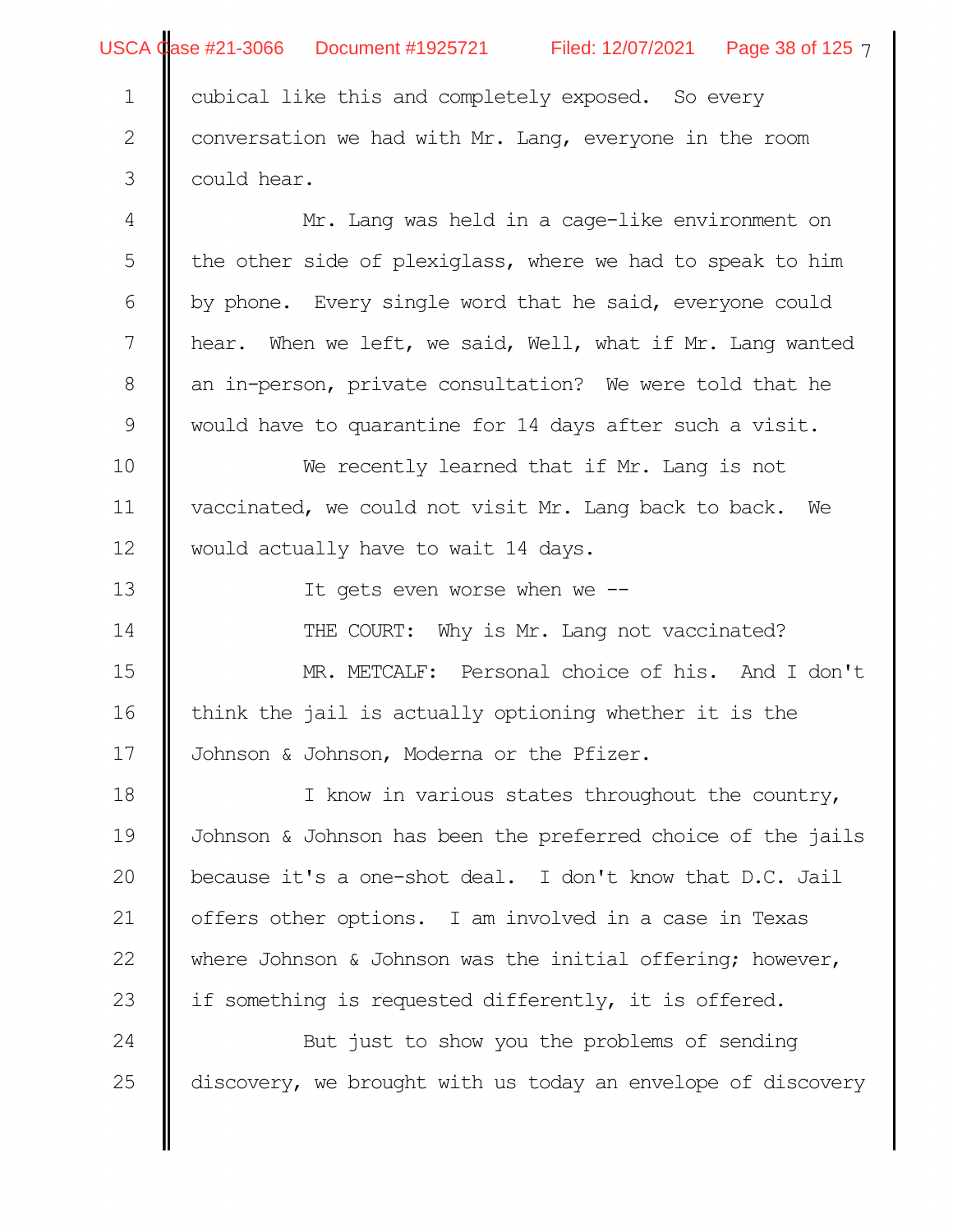|              | USCA Case #21-3066 Document #1925721 Filed: 12/07/2021 Page 39 of 125 8 |  |  |  |  |  |
|--------------|-------------------------------------------------------------------------|--|--|--|--|--|
| $\mathbf{1}$ | that we actually sent to Mr. Lang twice. Twice it was                   |  |  |  |  |  |
| $\mathbf{2}$ | returned to us with a notation saying, "Return to shipper.              |  |  |  |  |  |
| 3            | Reason for return: Receiver refused delivery".                          |  |  |  |  |  |
| 4            | Mr. Lang has never seen this, and we have never                         |  |  |  |  |  |
| 5            | been able to get an explanation of why us sending discovery             |  |  |  |  |  |
| 6            | in a printed format with no other restrictions are being                |  |  |  |  |  |
| 7            | returned to us.                                                         |  |  |  |  |  |
| $8\,$        | The system of discovery that's set up right now is                      |  |  |  |  |  |
| $\mathsf 9$  | inadequate for Mr. Lang to actually have his rights                     |  |  |  |  |  |
| 10           | protected. As the government has established, that we are               |  |  |  |  |  |
| 11           | changing over to a Relativity system. As the government has             |  |  |  |  |  |
| 12           | stated, that this is going to be somewhat of a hurdle for               |  |  |  |  |  |
| 13           | even attorneys to get used to. The one thing I haven't seen             |  |  |  |  |  |
| 14           | in any papers whatsoever is for those individuals who are               |  |  |  |  |  |
| 15           | incarcerated, their ability to access Relativity. We have               |  |  |  |  |  |
| 16           | proposed --                                                             |  |  |  |  |  |
| 17           | THE COURT: Counsel, could you hold on one second?                       |  |  |  |  |  |
| 18           | Ms. Lesley, is there anything we can do about the                       |  |  |  |  |  |
| 19           | reverb we are hearing, the feedback, or is that --                      |  |  |  |  |  |
| 20           | MR. TANKLEFF: Do you want me to step back?                              |  |  |  |  |  |
| 21           | THE COURT: I can hear you fine.                                         |  |  |  |  |  |
| 22           | MR. TANKLEFF: I can step back.                                          |  |  |  |  |  |
| 23           | THE COURT: I think that will be fine.                                   |  |  |  |  |  |
| 24           | MR. TANKLEFF: One thing I learned in law school                         |  |  |  |  |  |
| 25           | $was$ $-$                                                               |  |  |  |  |  |
|              |                                                                         |  |  |  |  |  |
|              |                                                                         |  |  |  |  |  |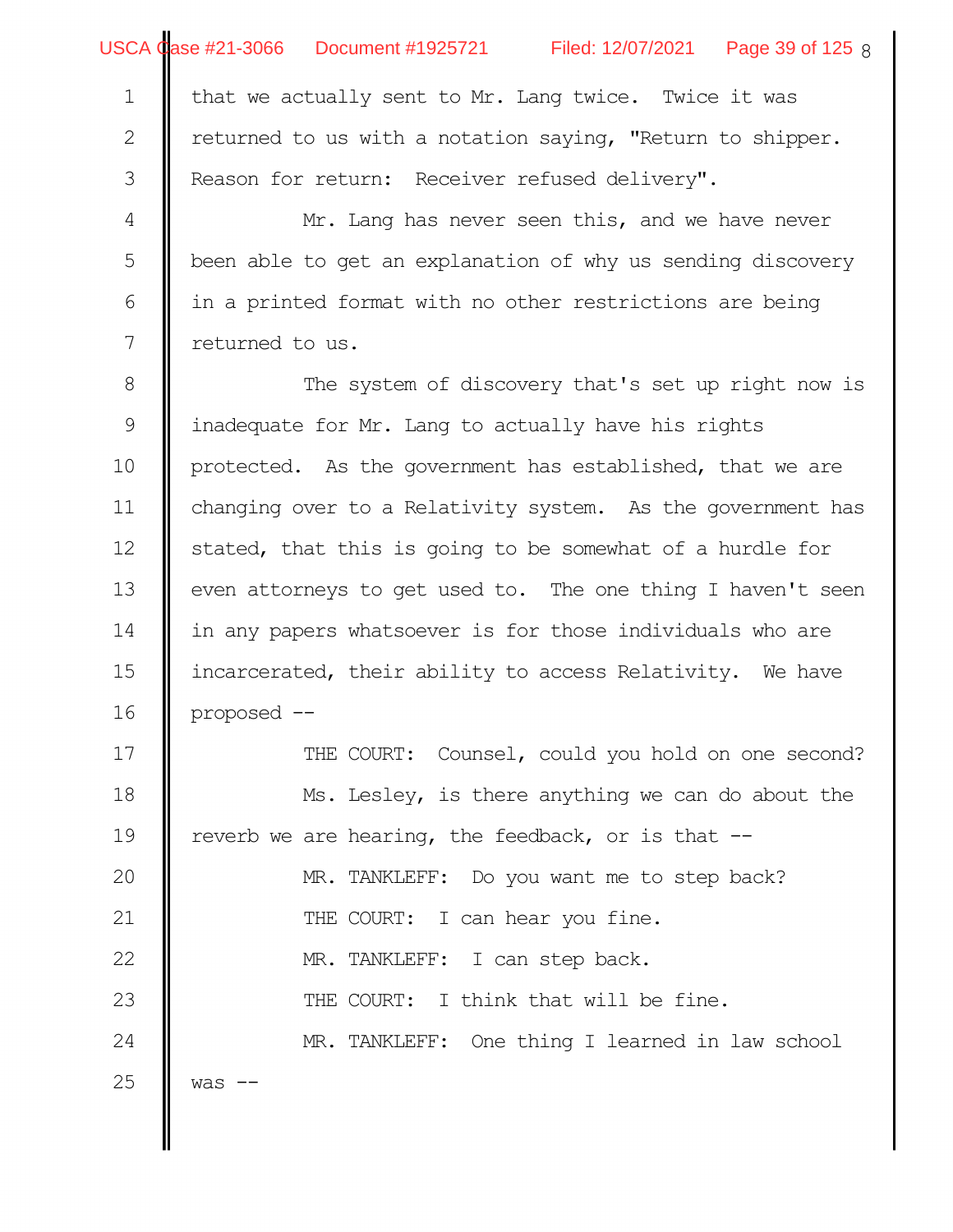|               | USCA Case #21-3066 Document #1925721 Filed: 12/07/2021 Page 40 of 125 9 |  |  |  |  |  |  |
|---------------|-------------------------------------------------------------------------|--|--|--|--|--|--|
| $\mathbf 1$   | THE COURT: Or maybe just push the microphone away                       |  |  |  |  |  |  |
| 2             | from you a little bit.                                                  |  |  |  |  |  |  |
| $\mathfrak S$ | MR. TANKLEFF: How's that?                                               |  |  |  |  |  |  |
| 4             | THE COURT: Thank you.                                                   |  |  |  |  |  |  |
| 5             | MR. TANKLEFF: Sure.                                                     |  |  |  |  |  |  |
| 6             | As our moving papers established, there is a                            |  |  |  |  |  |  |
| 7             | number of computer programs throughout this country that for            |  |  |  |  |  |  |
| $8\,$         | individuals who are incarcerated, they get a significant                |  |  |  |  |  |  |
| $\mathsf 9$   | amount of time for discovery.                                           |  |  |  |  |  |  |
| 10            | However, with the level of security $-$ - I quess I                     |  |  |  |  |  |  |
| 11            | should say clearance issues or security status issues with              |  |  |  |  |  |  |
| 12            | discovery in this case, I would be remiss to say that I                 |  |  |  |  |  |  |
| 13            | don't think the government would allow much of the discovery            |  |  |  |  |  |  |
| 14            | to enter into the D.C. Jail if Mr. Lang remains                         |  |  |  |  |  |  |
| 15            | incarcerated. That is why we have proposed that he be                   |  |  |  |  |  |  |
| 16            | released on bail, on bond, so he can have access to the                 |  |  |  |  |  |  |
| 17            | discovery, review it with his attorneys.                                |  |  |  |  |  |  |
| 18            | I mean, there are hundreds of hours of video. I                         |  |  |  |  |  |  |
| 19            | think in one of the recent submissions they said there are              |  |  |  |  |  |  |
| 20            | 100 days' worth of video.                                               |  |  |  |  |  |  |
| 21            | THE COURT: Are you aware of a decision holding                          |  |  |  |  |  |  |
| 22            | that a defendant who should otherwise be detained should                |  |  |  |  |  |  |
| 23            | nevertheless be released just in order to allow the                     |  |  |  |  |  |  |
| 24            | defendant to participate in pretrial discovery?                         |  |  |  |  |  |  |
| 25            | MR. TANKLEFF: Am I aware of a decision? No,                             |  |  |  |  |  |  |
|               |                                                                         |  |  |  |  |  |  |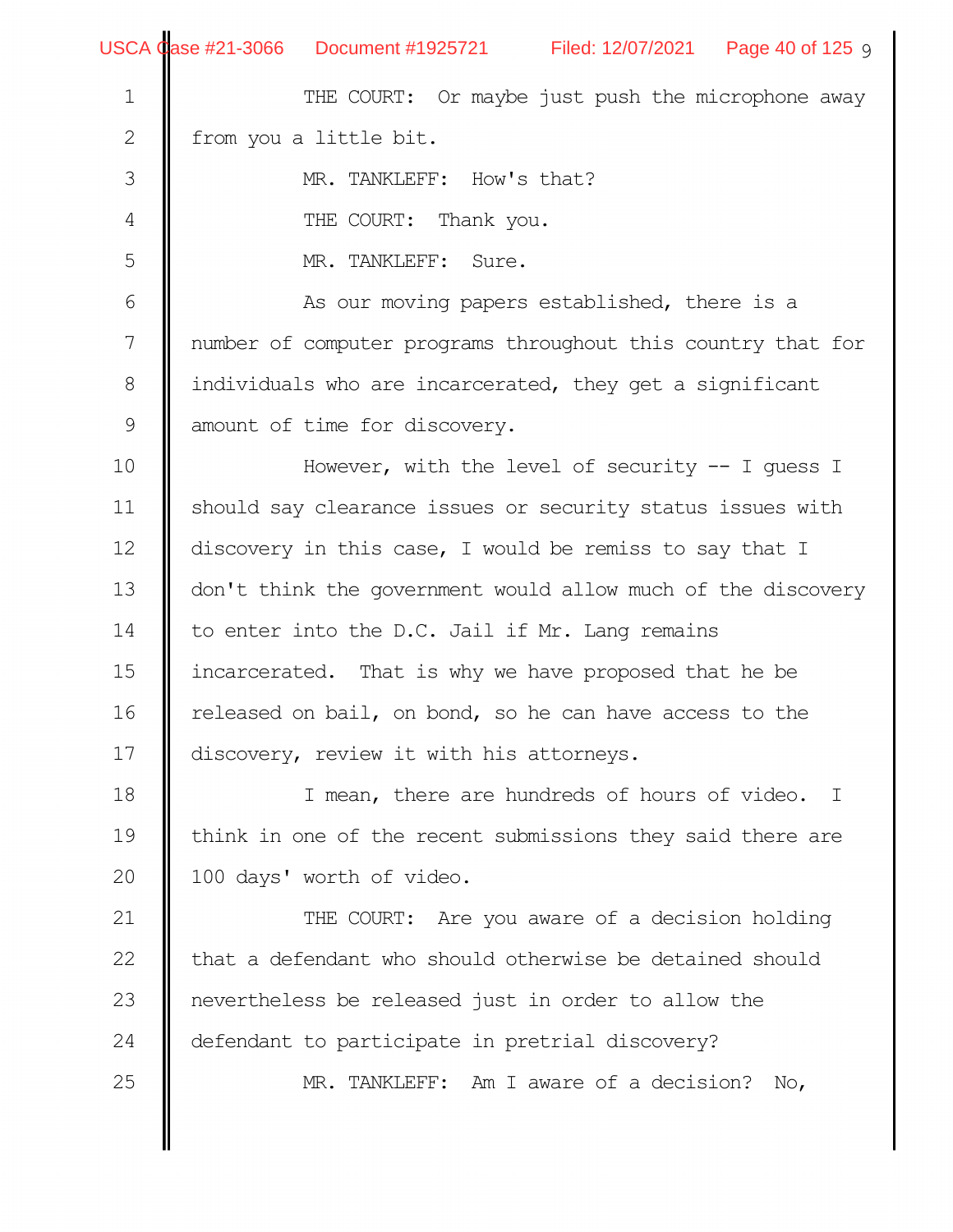USCA Case #21-3066 Document #1925721 Filed: 12/07/2021 Page 41 of 125 $_{\rm l}$  0

Your Honor. But I am aware that the Sixth Amendment uarantees a defendant the right to participate in his own defense, the right to assist in his own defense. Mr. Lang is not able to assist in his own defense, which is a deprivation of his Sixth Amendment rights. 1 2 3 4 5

THE COURT: That's true, is it not, of essentially everyone at the D.C. Jail right now because of the policies and procedures that the D.C. Jail has set up; and whatever rule I adopt for Mr. Lang, shouldn't it apply to everyone, either his access or that he should be released to enable him to participate in his defense? Don't I have -- wouldn't that, in effect, apply to everyone else? 6 7 8 9 10 11 12

MR. TANKLEFF: It would, Your Honor. Each case has to be evaluated individually. Not every case has the level of discovery that each case has. Not -- each case doesn't have the level of security levels of discovery. 13 14 15 16

Mr. Lang has multiple levels. I believe the government said we are up to Disclosure 10. You know, for us to be able to work with Mr. Lang, if he was free on bond, he could come to our office on a regular basis. We could speak to him on a regular basis. 17 18 19 20 21

The jail system set up a legal email system. And recently, we tried to send Mr. Lang something. I think it was 1,000 characters, which was rejected, where the email system says that it can handle up to 30,000 characters. 22 23 24 25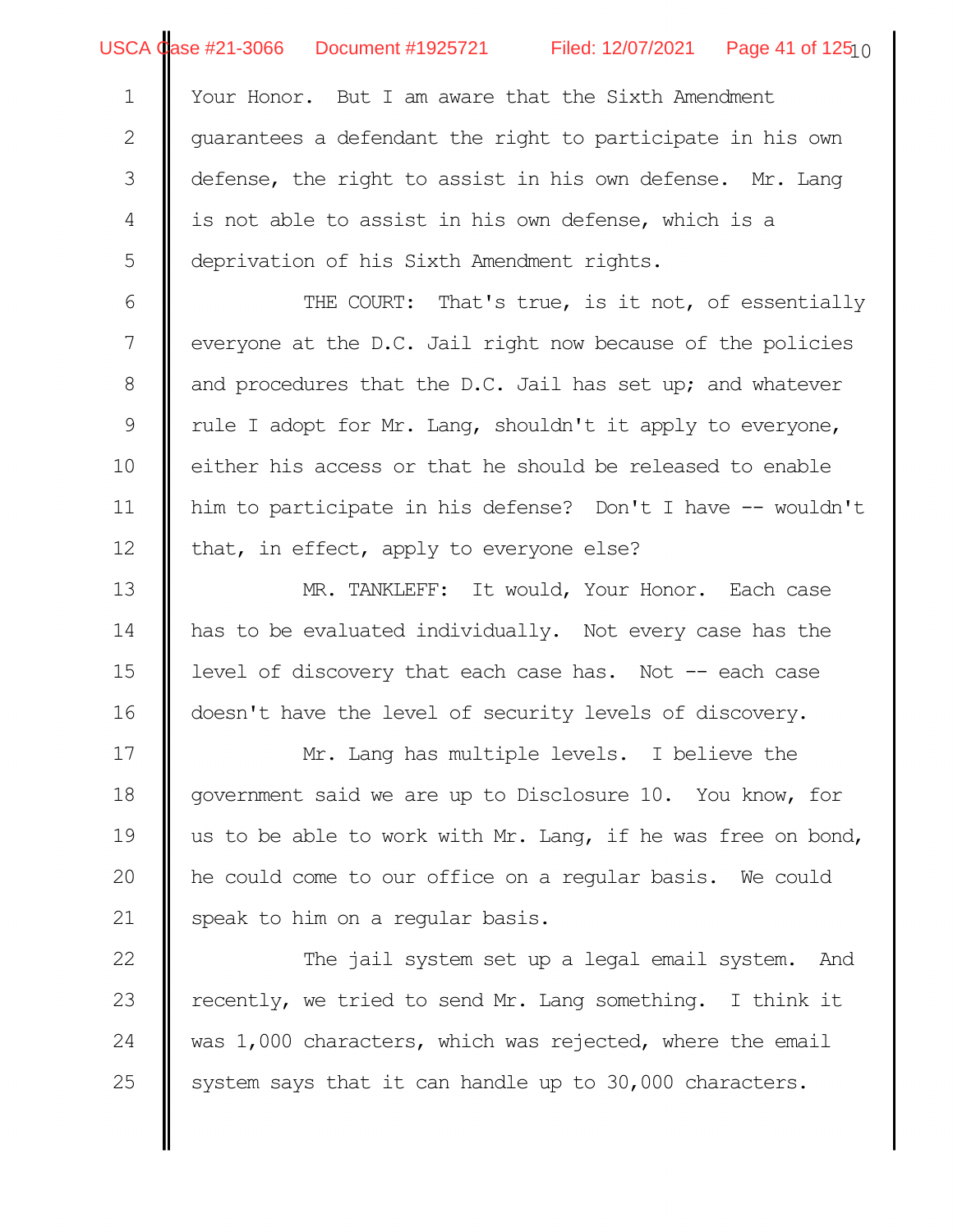The level of discovery in this case seems that it is going to continue to be ongoing. And each time the discovery is disclosed to us, there would be a delay in getting it to Mr. Lang for his ability to review it. And as I said before, with Relativity coming into place, we don't know how relativity will be implemented within the jail. If Mr. Lang is going to be given a fair opportunity, he should be given bond to alleviate the conditions of confinement and guarantee his Sixth Amendment right to counsel and to participate in his own defense. And Mr. Metcalf will take over from here. THE COURT: Thank you, Counsel. MR. METCALF: Your Honor, may I have just about 10 seconds real quick with Mr. Lang? THE COURT: Please. MR. METCALF: Thank you. (Discussion off the record.) MR. METCALF: Thank you, very much, Your Honor. A couple of things that I would like to address with regards to this application were outlined and highlighted in our reply papers. And that was our ask. And our ask is to not focus on isolated instances in this application, not to focus on a two- or three-minute time span. It's to, essentially, take into consideration the totality of the circumstances that Mr. Lang was faced with 1 2 3 4 5 6 7 8 9 10 11 12 13 14 15 16 17 18 19 20 21 22 23 24 25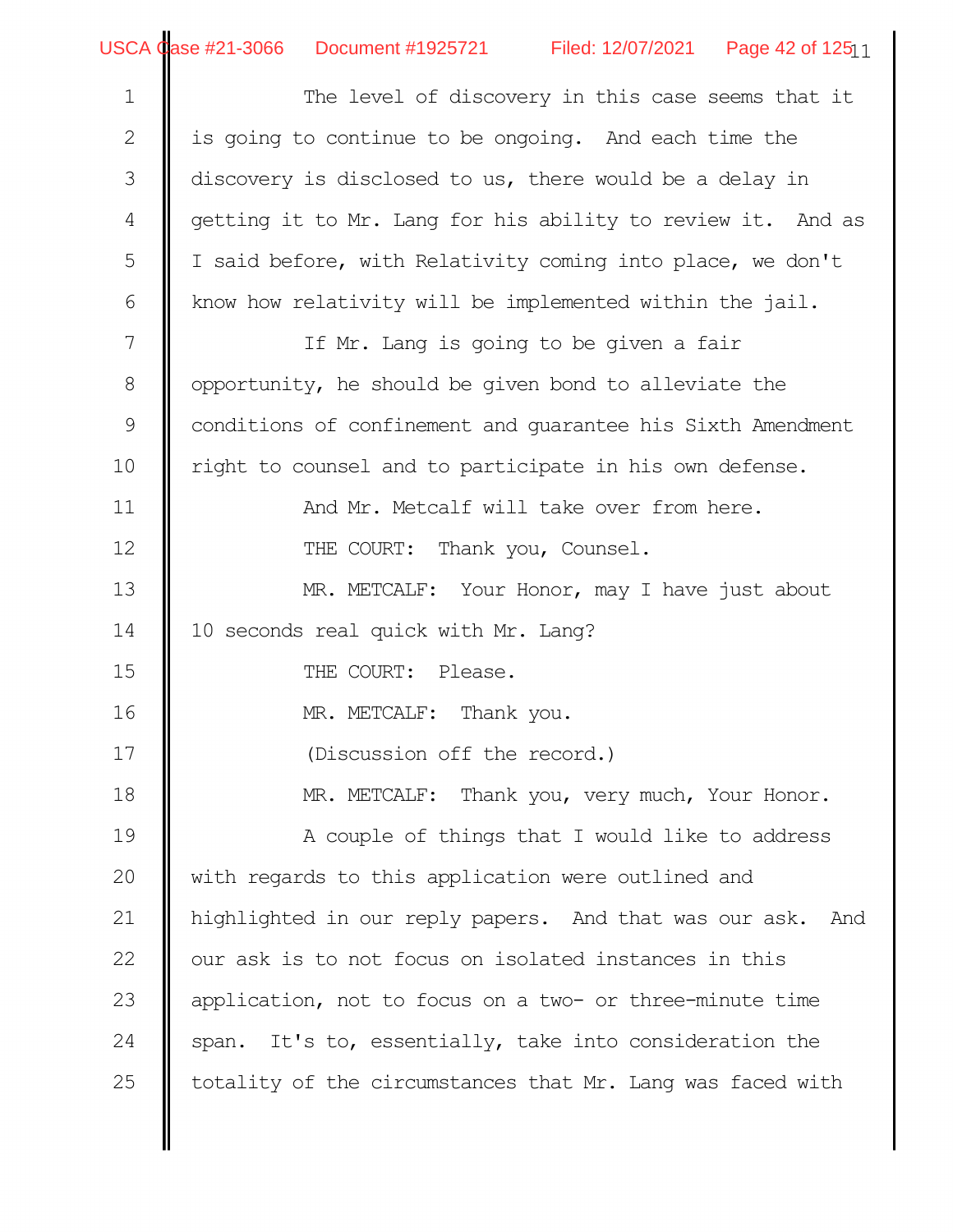|               | USCA Case #21-3066 Document #1925721 Filed: 12/07/2021 Page 43 of 12512 |  |  |  |  |  |
|---------------|-------------------------------------------------------------------------|--|--|--|--|--|
| $\mathbf 1$   | on that day and at the end of that, that this day or                    |  |  |  |  |  |
| $\mathbf{2}$  | circumstances anywhere substantially close to this are never            |  |  |  |  |  |
| $\mathfrak S$ | going to exist again.                                                   |  |  |  |  |  |
| 4             | So Mr. Lang, as alleged by the government, first                        |  |  |  |  |  |
| 5             | basically got to the tunnel at around $2:41$ . After $-$ and            |  |  |  |  |  |
| 6             | that lasted anywhere going back and forth until about 5:00.             |  |  |  |  |  |
| 7             | Now, what we submitted to Your Honor as Exhibit A                       |  |  |  |  |  |
| 8             | in our reply is a video that took me -- I can't tell you how            |  |  |  |  |  |
| 9             | many times to watch to actually see what was going on there             |  |  |  |  |  |
| 10            | because I was constantly being told it. And maybe for one               |  |  |  |  |  |
| 11            | reason or another, I didn't want to believe it, and it was              |  |  |  |  |  |
| 12            | right in front of my face the whole time.                               |  |  |  |  |  |
| 13            | The video $-$ I don't know if Your Honor has had a                      |  |  |  |  |  |
| 14            | chance to look at it.                                                   |  |  |  |  |  |
| 15            | THE COURT: I have.                                                      |  |  |  |  |  |
| 16            | MR. METCALF: It actually shows a story that there                       |  |  |  |  |  |
| $17$          | was more to this situation than what first meets the eye,               |  |  |  |  |  |
| 18            | than what's been portrayed in the media and how a single                |  |  |  |  |  |
| 19            | snapshot could capture.                                                 |  |  |  |  |  |
| 20            | Two main instances that we want Your Honor to                           |  |  |  |  |  |
| 21            | focus on. That one video in particular and the time frame               |  |  |  |  |  |
| 22            | of that video, approximately, from my calculations, at about            |  |  |  |  |  |
| 23            | 3:05. If you see the one bottle get thrown and ricochet off             |  |  |  |  |  |
| 24            | of someone's head and, basically, hit the camera. And then              |  |  |  |  |  |
| 25            | some goop comes on the video. It's a white substance that               |  |  |  |  |  |
|               |                                                                         |  |  |  |  |  |
|               |                                                                         |  |  |  |  |  |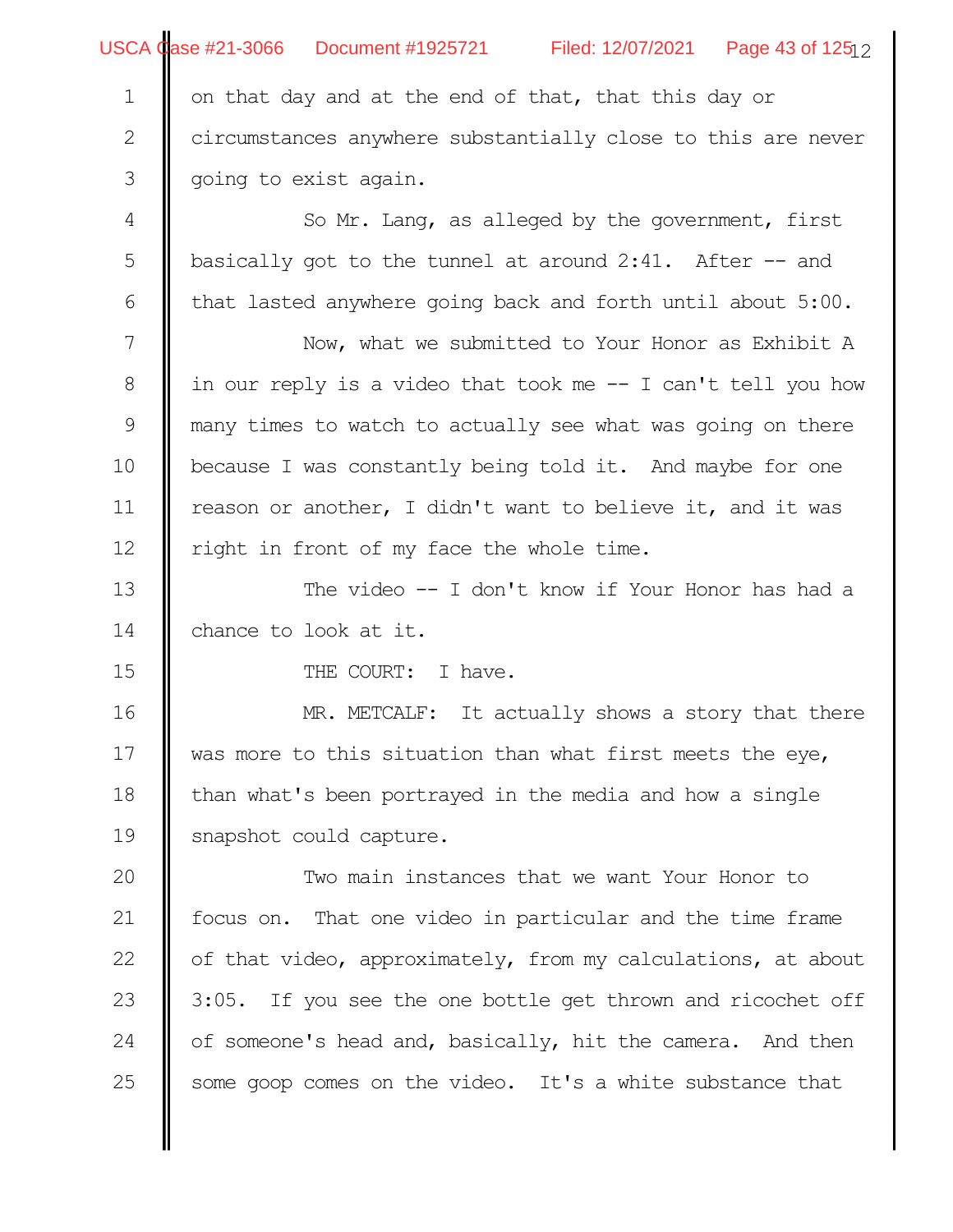comes on the video.

1

Around that exact same time -- I think we marked it as two hours and five minutes into the video until about two hours and eight minutes into the video -- if you focus in the right-hand corner of that video, you see an elderly woman with a red sweatshirt on who is completely helpless, who is defenseless, and she is being beaten with batons. She is being beaten by multiple officers. 2 3 4 5 6 7 8

There is, actually, one officer at one point during that time frame -- I think it is about two hours and seven minutes into that video, where one officer is not wearing the typical gear. He has a white shirt on and a helmet. And you see him beating this woman with a baton. THE COURT: What time is that, approximately? 9 10 11 12 13 14

MR. METCALF: Based on my calculations, I believe that to be approximately 3:07. 15 16

At the same time, there's an officer on a ledge literally spraying that woman as the other officer is beating her. So you have multiple officers beating this woman, and you have another officer engaging in the spray. 17 18 19 20

Now, the spray is something I want to focus on. There are various different reasons why people showed up that day. Mr. Lang is a young 26-year-old who grew up with a strict-regimen family, where he idolized his father. His father was a businessman, a strong businessman he wanted to 21 22 23 24 25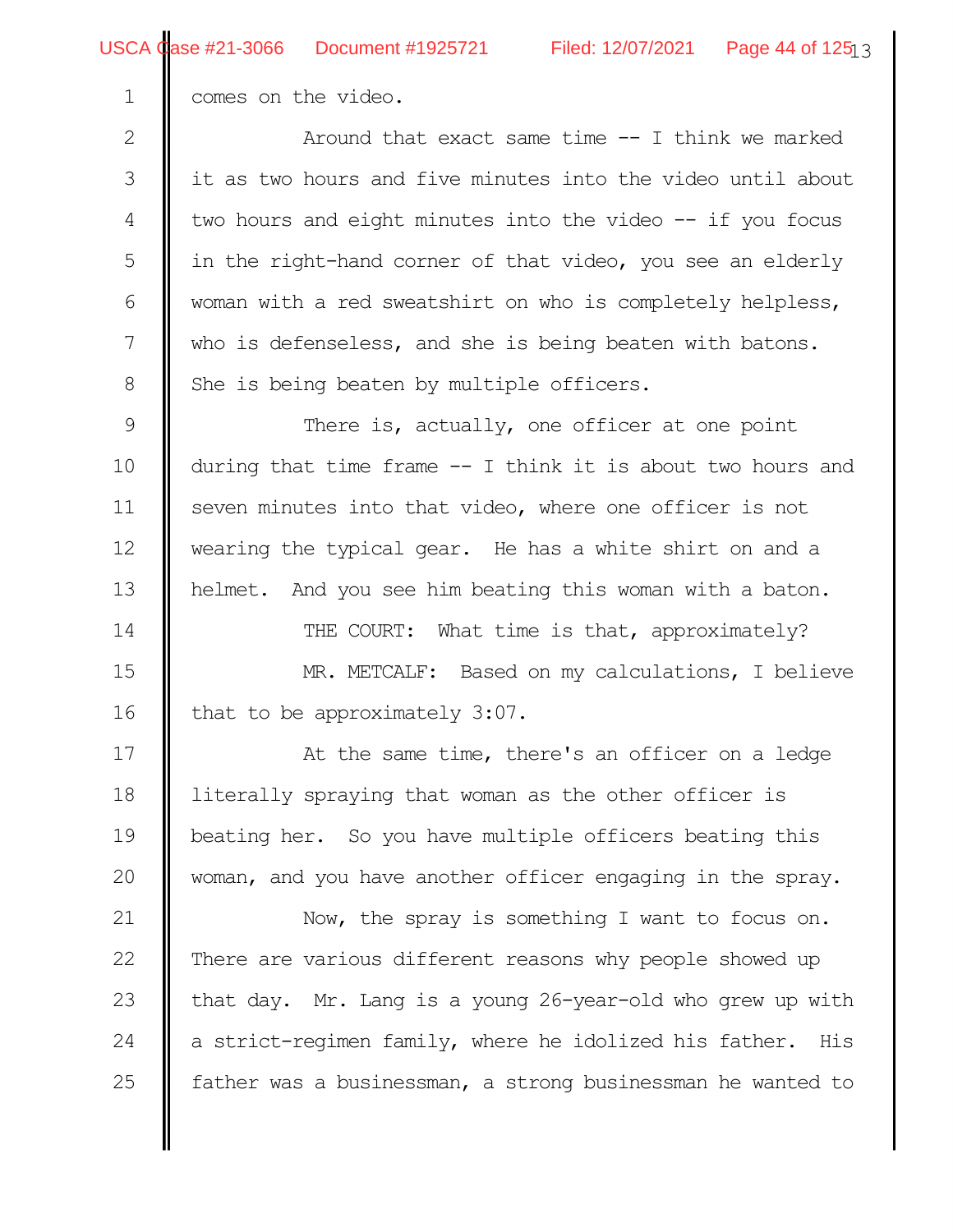2

emulate and wanted to take after, and he actually created skills in social media.

On January 6th, he had a website platform that was about to take off. He went there to promote himself, have his voice heard. And what these individuals were met with -- now, this is Mr. Jacob Edward Lang [sic]. If we talk about the 3142 factors in there, he's not involved in any group, no anti-government group, no affiliations with any Proud Boys, any members at all. There is no showing that he even went there to meet anybody. 3 4 5 6 7 8 9 10

He has a dress shirt on underneath his jacket. He was trying to find out business opportunities in D.C. the day before, and he went there for his voice to be heard, maybe so people would see him on Facebook. What ended up happening, though, is not anywhere close to what was intended to have happen or what was intended to go on that day. 11 12 13 14 15 16 17

You want to speak out about the government; that's your First Amendment rights. And what are you met with? You are met with officers, tear gas, flash bangs, knee bangers or  $-$ - I forget exactly what they are called at this specific second -- and then what Phillip Anderson described as orange gas that literally made you  $-$  and when I say "what we described", it's in our initial moving papers - that literally made people almost pass out instantly. Tear 18 19 20 21 22 23 24 25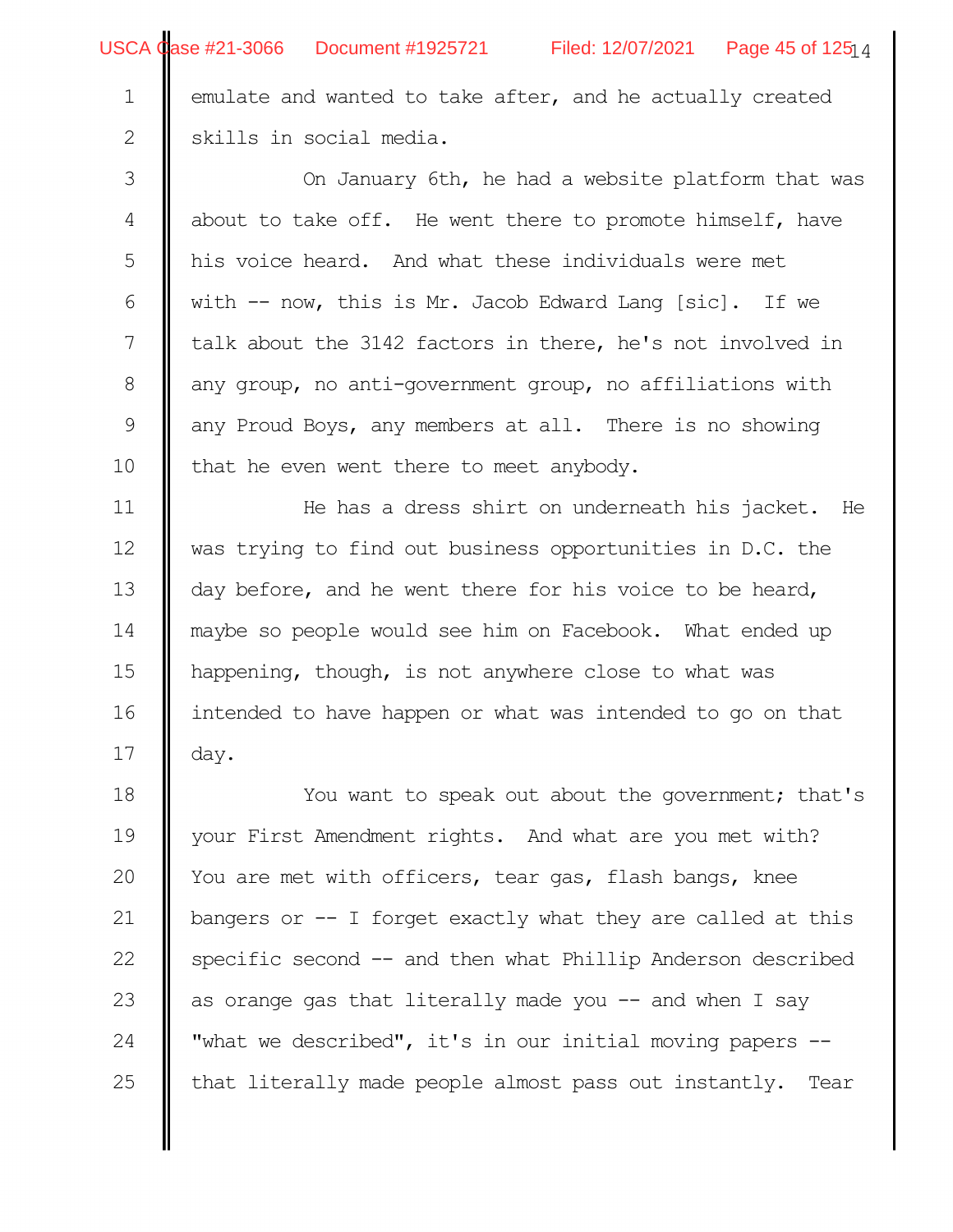|               | USCA Case #21-3066 Document #1925721 Filed: 12/07/2021 Page 46 of 12515 |  |  |  |  |  |
|---------------|-------------------------------------------------------------------------|--|--|--|--|--|
| $1\,$         | gas, mace, flash banging. And that video of this woman                  |  |  |  |  |  |
| $\mathbf{2}$  | captures this story.                                                    |  |  |  |  |  |
| $\mathfrak S$ | THE COURT: Well, your client was there with a gas                       |  |  |  |  |  |
| 4             | mask. Right?                                                            |  |  |  |  |  |
| 5             | MR. METCALF: At one point or another, yes, he did                       |  |  |  |  |  |
| $\sqrt{6}$    | have a gas mask on.                                                     |  |  |  |  |  |
| 7             | THE COURT: Was it his gas mask?                                         |  |  |  |  |  |
| $\,8\,$       | MR. METCALF: Say again?                                                 |  |  |  |  |  |
| $\mathsf 9$   | THE COURT: Was it his?                                                  |  |  |  |  |  |
| 10            | MR. METCALF: I don't know about how he actually                         |  |  |  |  |  |
| 11            | came into possession of the gas mask, Your Honor. I know                |  |  |  |  |  |
| 12            | that the government alleges in their opposition that he                 |  |  |  |  |  |
| 13            | picked it up at one point, at approximately 3:01. I was                 |  |  |  |  |  |
| 14            | trying to figure out that whole situation and I -- according            |  |  |  |  |  |
| 15            | to my calculation, I saw different times throughout the                 |  |  |  |  |  |
| 16            | evidence that he had that gas mask beforehand. So I don't               |  |  |  |  |  |
| 17            | know when or how he actually did come into possession of                |  |  |  |  |  |
| 18            | that gas mask, Your Honor.                                              |  |  |  |  |  |
| 19            | So the point being, when they got to that point                         |  |  |  |  |  |
| 20            | and when the officers formulated that line, there were                  |  |  |  |  |  |
| 21            | people stuck there. There were people who had to react and              |  |  |  |  |  |
| 22            | had to actually take action on behalf of other people.<br>And           |  |  |  |  |  |
| 23            | there were people substantially being injured. There were               |  |  |  |  |  |
| 24            | numerous counts of excessive force happening right in front             |  |  |  |  |  |
| 25            | of these people. Not to justify the actions but to explain              |  |  |  |  |  |
|               |                                                                         |  |  |  |  |  |
|               |                                                                         |  |  |  |  |  |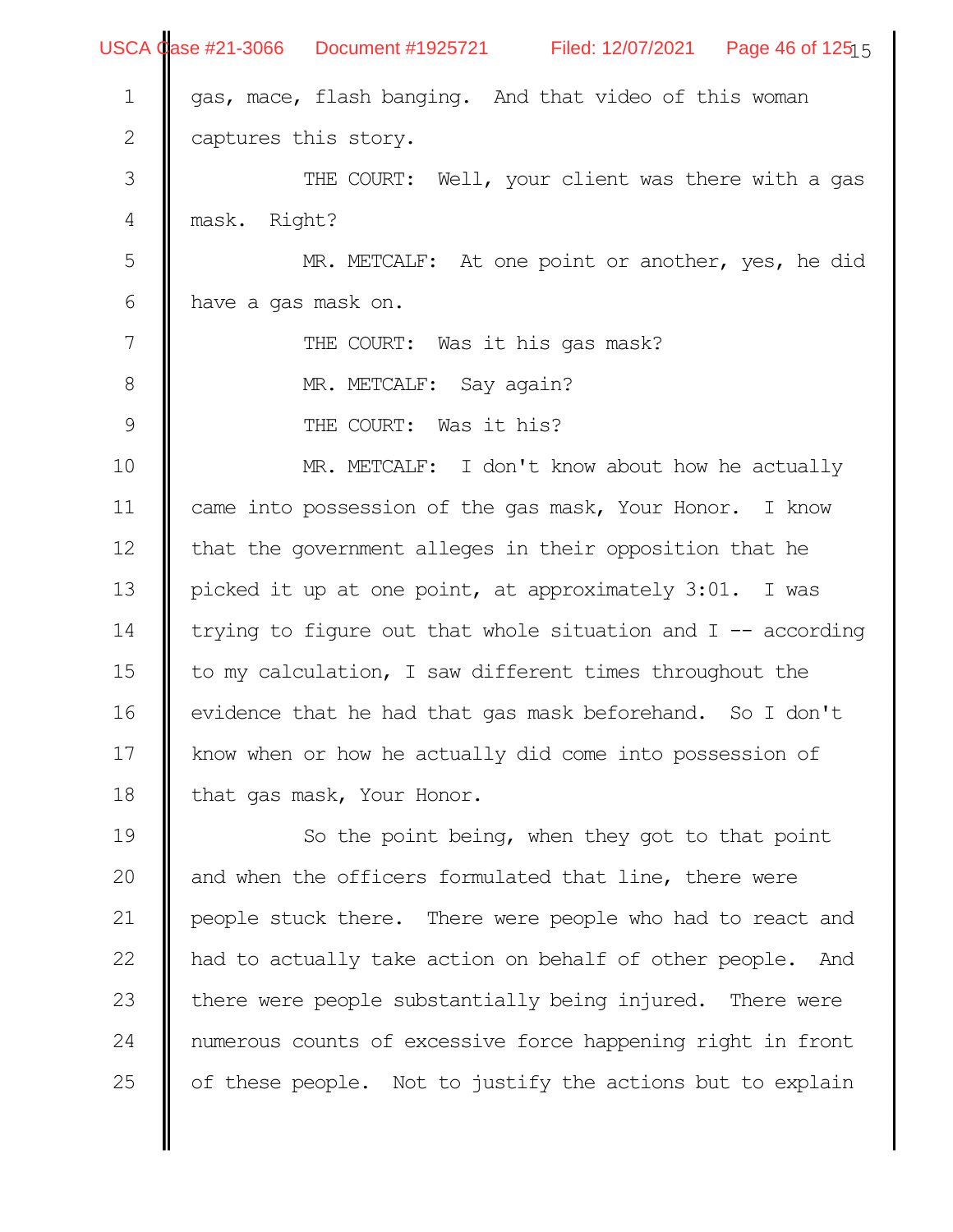what was going on that day.

And then if you fast-forward a little bit later, it actually did happen. There is a woman who physically died right there on those stairs. There is a woman who was passed out unconscious, and videos have circulated about officers beating her while she was down. Unfortunately, I don't have that video in our discovery where I could pinpoint it to present it to Your Honor, but that is what is circulating right now. 2 3 4 5 6 7 8 9

Mr. Lang, at one point or another, was trying to stop this chaos. He was trying to stop this mess. He was caught on video waving his arms, screaming. "There are people down there. They need to get saved." 10 11 12 13

I actually pulled up the application of Mr. Foy, another bond application that was done, and the video is quoted in that application, and the words that are quoted are Mr. Lang's words, trying to notify the police that people are underneath a crowd of people and they are being hurt and they are dying. 14 15 16 17 18 19

And there was no reaction other than the continued threat of violence that just continued to ensue from these officers. So there were people who had to act in a certain way. 20 21 22 23

Jake then picked up Phillip Anderson out of that mess. He tried to do what he could with regards to Rosanne, 24 25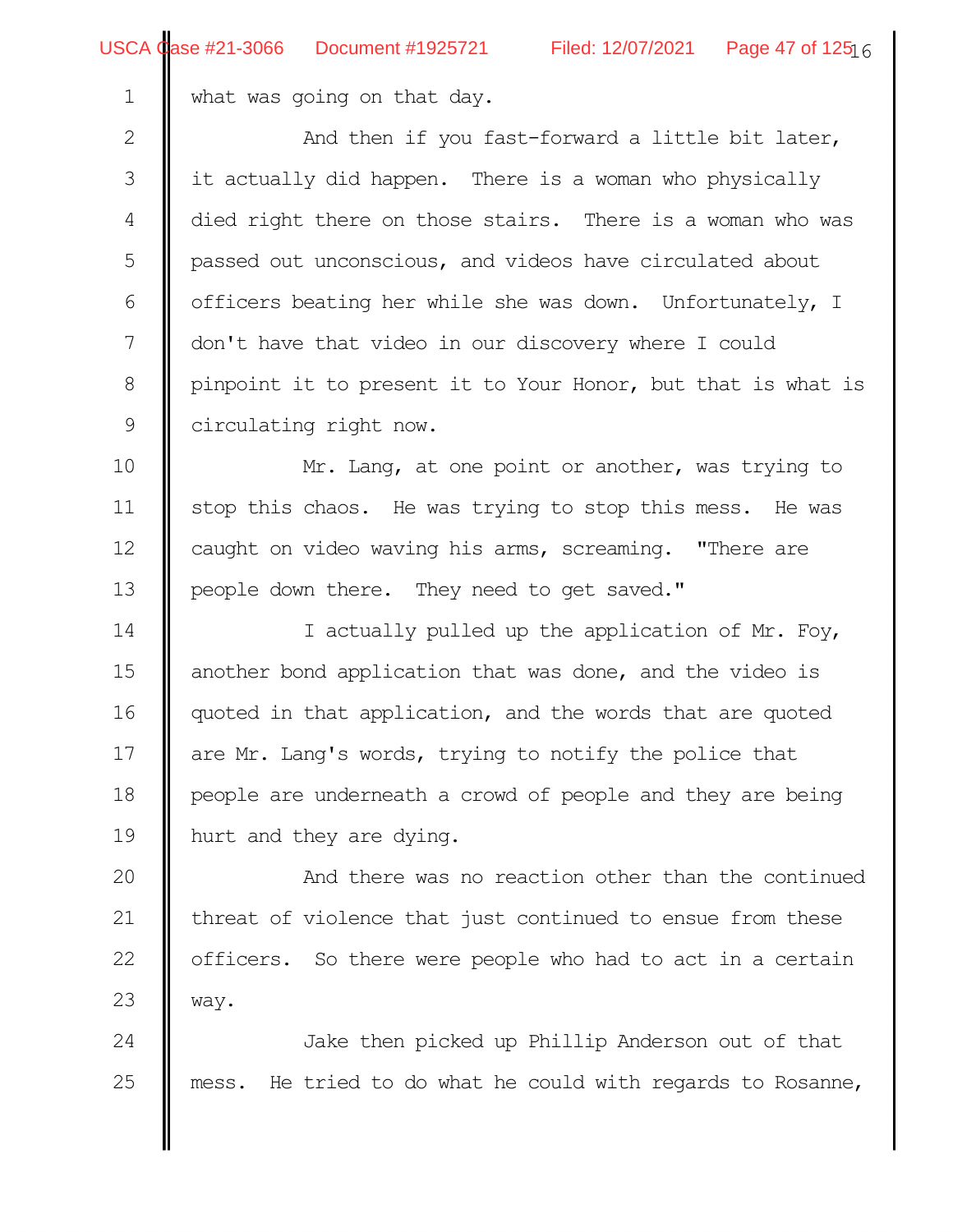and the government even acknowledges that in their papers at Page 14. And then he picked up another unconscious man. This is not about race. This is not about politics. This is not about anything other than him jumping into a chaotic situation and trying to do what he can to save other people. 1 2 3 4 5

We ask Your Honor to take that into consideration. We ask you to take that into consideration when you are doing a distinction based on *Munchel*. We understand that *Munchel* does -- 6 7 8 9

THE COURT: So how does that jibe with Exhibit CC, whereas, I understand it, your client wrote, "Can't wait for the 20th. I am getting a fucking arsenal together. This group is with zero fear of the Feds. They know this is war. This is war. You obviously weren't at the Capitol this week. Let me show you what war is. If anything goes down where we need to mobilize and show up like the Minutemen, the regional leader messages everyone and we come armed"? 10 11 12 13 14 15 16 17

MR. METCALF: Your Honor, Exhibit CC of the government's opposition having to do with the Telegram messages? Is that what you are referring to? THE COURT: Yes. MR. METCALF: Your Honor, those messages --THE COURT: That's after the event. MR. METCALF: Say again? 18 19 20 21 22 23 24

THE COURT: Those messages were sent after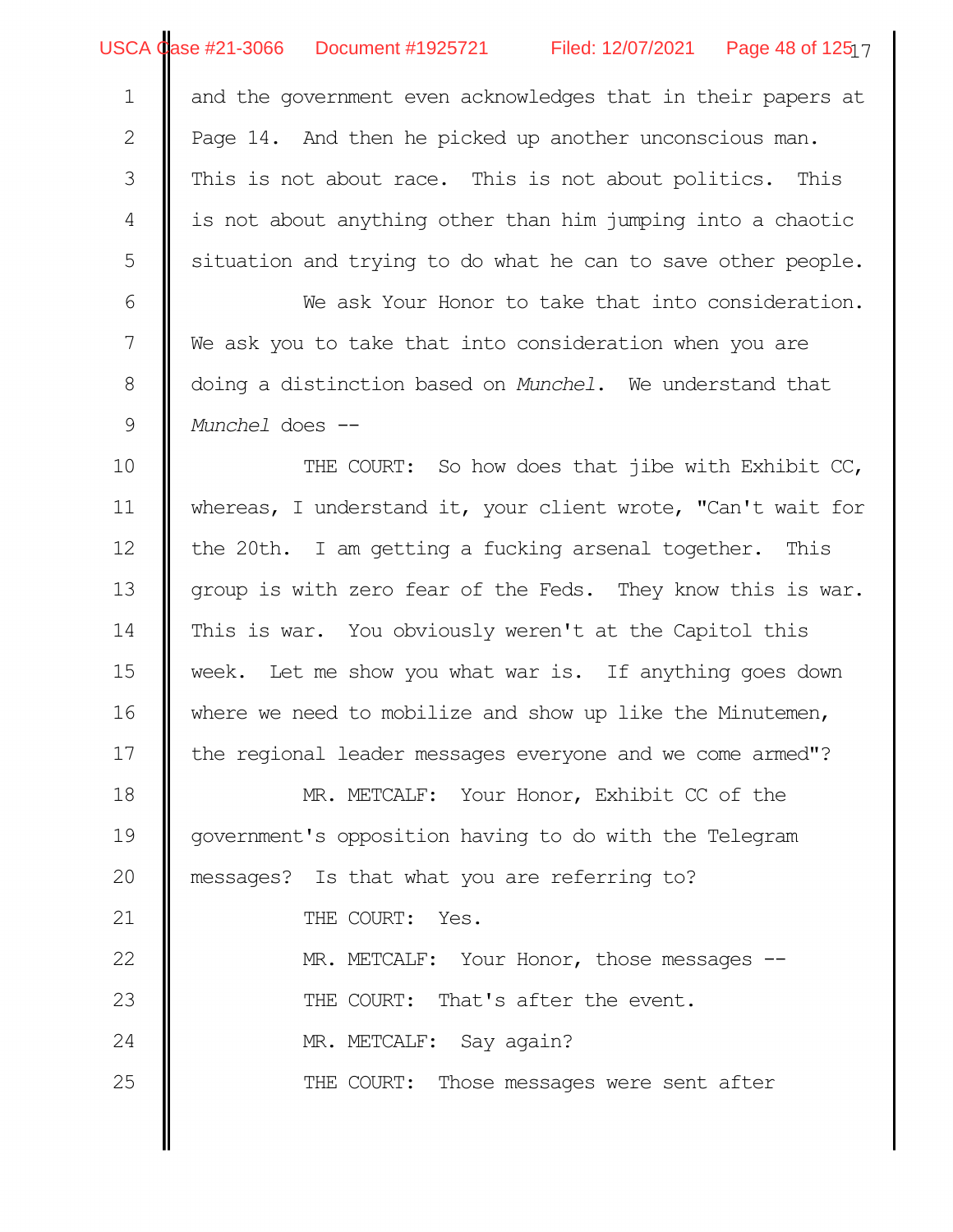|                | USCA Case #21-3066 Document #1925721 Filed: 12/07/2021 Page 49 of 12518 |  |  |  |  |  |
|----------------|-------------------------------------------------------------------------|--|--|--|--|--|
| $\mathbf 1$    | January 6th. Correct?                                                   |  |  |  |  |  |
| $\mathbf{2}$   | MR. METCALF: Yes, I'm not disputing that.                               |  |  |  |  |  |
| 3              | THE COURT: So how are those consistent with your                        |  |  |  |  |  |
| $\sqrt{4}$     | arqument, as I understand, all Mr. Lang was doing was trying            |  |  |  |  |  |
| 5              | to protect innocent people from the violence of the officers            |  |  |  |  |  |
| 6              | on the scene?                                                           |  |  |  |  |  |
| $\overline{7}$ | MR. METCALF: It's not all that he was doing. He                         |  |  |  |  |  |
| $\,8\,$        | was also having his voice heard. It was also his ability to             |  |  |  |  |  |
| $\mathcal{G}$  | network or do things on social media that allowed him to                |  |  |  |  |  |
| 10             | build a business. Now, those beliefs could be misquided and             |  |  |  |  |  |
| 11             | were definitely misguided at that point, but they were talk.            |  |  |  |  |  |
| 12             | They actually never did anything. They actually never led               |  |  |  |  |  |
| 13             | to anything. It was a situation that's nothing more than                |  |  |  |  |  |
| 14             | hyperbole, Your Honor.                                                  |  |  |  |  |  |
| 15             | THE COURT: You concede, do you not, that he's on                        |  |  |  |  |  |
| 16             | camera swinging a baseball bat at the officers?                         |  |  |  |  |  |
| 17             | MR. METCALF: So time frame.                                             |  |  |  |  |  |
| 18             | THE COURT: Do you concede that?                                         |  |  |  |  |  |
| 19             | MR. METCALF: Yes, I do concede that, Your Honor.                        |  |  |  |  |  |
| 20             | THE COURT: And do you also concede that at one                          |  |  |  |  |  |
| 21             | point he swung a riot shield or whatever you want to call it            |  |  |  |  |  |
| 22             | that appears to have been taken from an officer, he swung it            |  |  |  |  |  |
| 23             | at an officer or slammed it against an officer? Do you                  |  |  |  |  |  |
| 24             | concede that?                                                           |  |  |  |  |  |
| 25             | MR. METCALF: Okay. So going back to the bat --                          |  |  |  |  |  |
|                |                                                                         |  |  |  |  |  |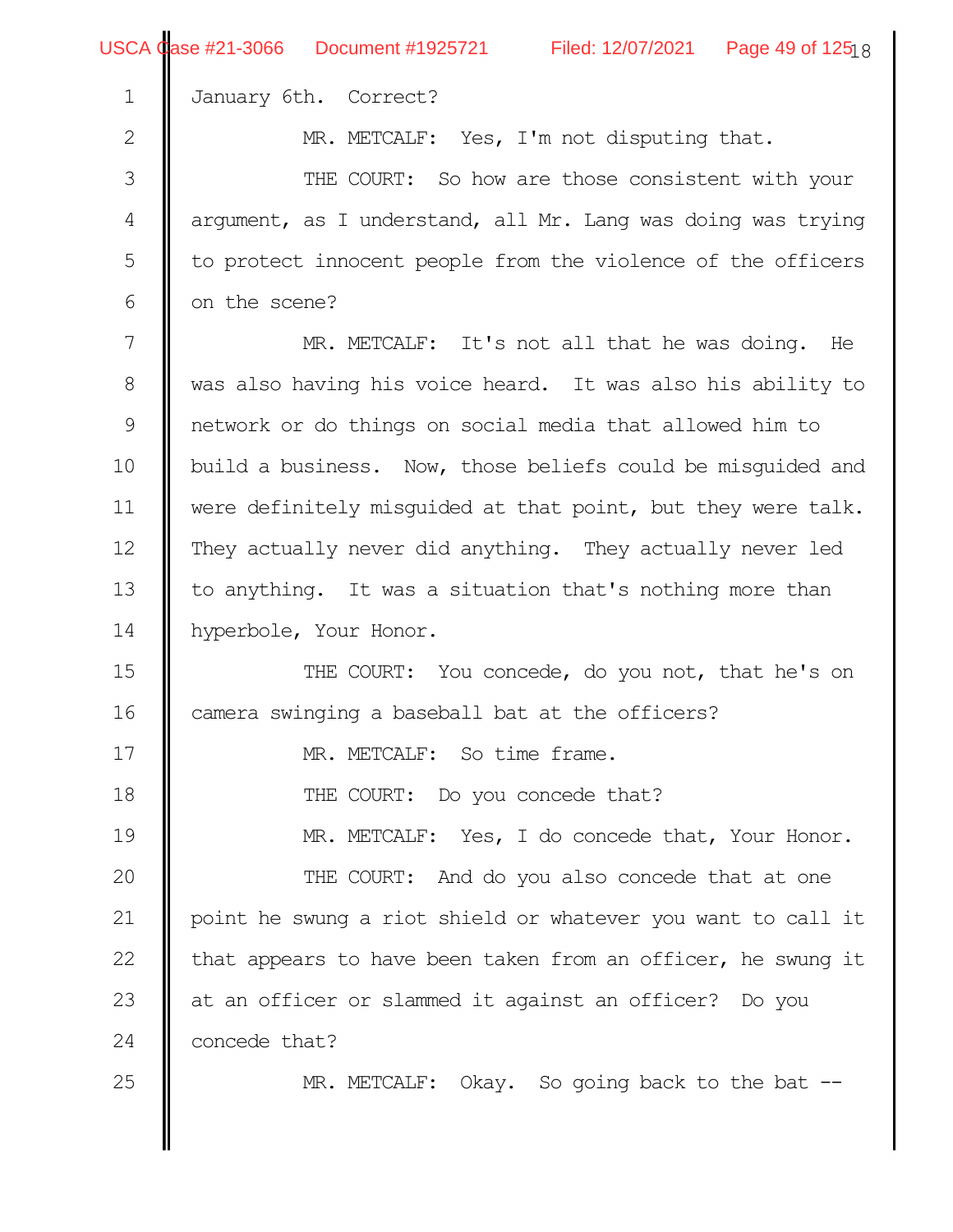|               | USCA Case #21-3066 Document #1925721 Filed: 12/07/2021 Page 50 of 1251 9 |  |  |  |  |  |
|---------------|--------------------------------------------------------------------------|--|--|--|--|--|
| $\mathbf 1$   | THE COURT: Do you agree that there is evidence,                          |  |  |  |  |  |
| $\mathbf{2}$  | pretty clear video evidence that your client swung a riot                |  |  |  |  |  |
| $\mathfrak S$ | shield or shoved a riot shield or hit an officer with a riot             |  |  |  |  |  |
| 4             | shield?                                                                  |  |  |  |  |  |
| 5             | MR. METCALF: What I saw with the riot shield was                         |  |  |  |  |  |
| 6             | the Facebook post pointing, This is me, and that the riot                |  |  |  |  |  |
| 7             | shield got slammed on the floor.                                         |  |  |  |  |  |
| $8\,$         | THE COURT: Have you viewed all of the videos the                         |  |  |  |  |  |
| $\mathcal{G}$ | government has introduced here?                                          |  |  |  |  |  |
| 10            | MR. METCALF: Introduced here?                                            |  |  |  |  |  |
| 11            | THE COURT: Yeah.                                                         |  |  |  |  |  |
| 12            | MR. METCALF: Out of the 47 pieces of exhibits, I                         |  |  |  |  |  |
| 13            | would say potentially two or three may be the only ones I                |  |  |  |  |  |
| 14            | did not see, and that is only because at that time I was not             |  |  |  |  |  |
| 15            | able to open up my computer. But I have gone through every               |  |  |  |  |  |
| 16            | single one of those exhibits in as much detail as I possibly             |  |  |  |  |  |
| 17            | can.                                                                     |  |  |  |  |  |
| 18            | THE COURT: So you contest that there's evidence                          |  |  |  |  |  |
| 19            | that the government has proffered showing Mr. Lang hitting               |  |  |  |  |  |
| 20            | an officer, just to use a generic term, with a riot shield?              |  |  |  |  |  |
| 21            | MR. METCALF: No, I don't contest that. What I                            |  |  |  |  |  |
| 22            | would say to Your Honor is this --                                       |  |  |  |  |  |
| 23            | THE COURT: Do you agree or concede that Mr. Lang                         |  |  |  |  |  |
| 24            | kicked an officer on the ground?                                         |  |  |  |  |  |
| 25            | MR. METCALF: The kicking charges --                                      |  |  |  |  |  |
|               |                                                                          |  |  |  |  |  |
|               |                                                                          |  |  |  |  |  |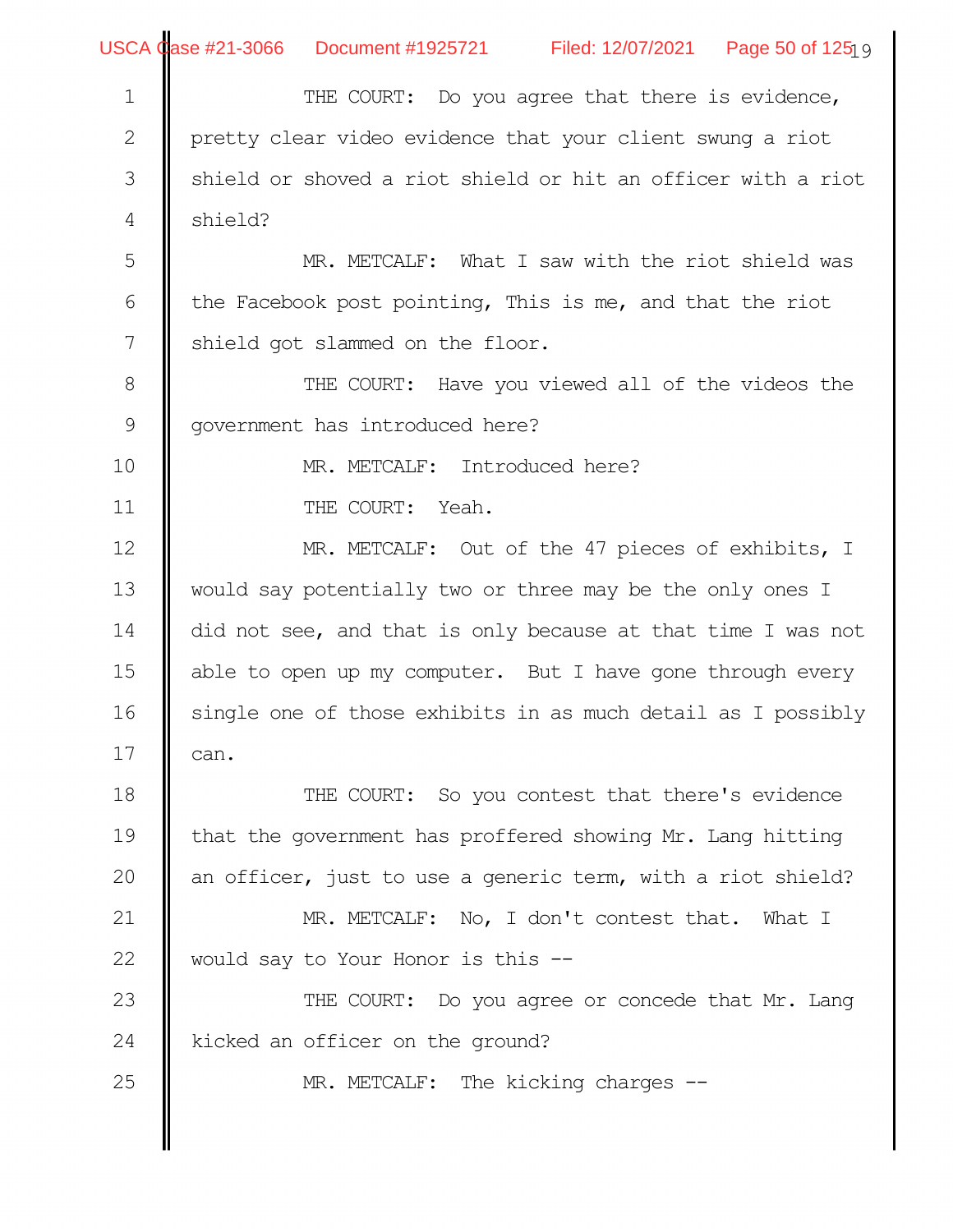|                | USCA Case #21-3066 Document #1925721 Filed: 12/07/2021 Page 51 of 125 $_{20}$ |  |  |  |  |  |
|----------------|-------------------------------------------------------------------------------|--|--|--|--|--|
| $\mathbf 1$    | THE COURT: Answer the question. Do you concede                                |  |  |  |  |  |
| $\sqrt{2}$     | that there is evidence that your client kicked an officer on                  |  |  |  |  |  |
| $\mathfrak{Z}$ | the ground?                                                                   |  |  |  |  |  |
| $\overline{4}$ | MR. METCALF: That we are still looking into, so I                             |  |  |  |  |  |
| 5              | cannot concede that at this point.                                            |  |  |  |  |  |
| 6              | THE COURT: Okay.                                                              |  |  |  |  |  |
| 7              | MR. METCALF: But what I can say to Your Honor is                              |  |  |  |  |  |
| 8              | if you look at the two points that Your Honor's talking                       |  |  |  |  |  |
| 9              | about, with regards to the baseball bat, with regards to the                  |  |  |  |  |  |
| 10             | shield, the time frame here $--$ not excusable, but 4:26, 4:27                |  |  |  |  |  |
| 11             | is approximately the time when Rosanne Boyland died right                     |  |  |  |  |  |
| 12             | there on those steps.                                                         |  |  |  |  |  |
| 13             | Mr. Lang tried to help her. Was unable to. Was                                |  |  |  |  |  |
| 14             | pulling other people out. His actions at that time -- I                       |  |  |  |  |  |
| 15             | don't know if they were $-$ and this is why we are presenting                 |  |  |  |  |  |
| 16             | to Your Honor about looking into the defense of others, what                  |  |  |  |  |  |
| 17             | they were doing. And what I could tell at that point and                      |  |  |  |  |  |
| 18             | what I submit to Your Honor is that the baseball bat was                      |  |  |  |  |  |
| 19             | used in a way where he was hitting the shields.                               |  |  |  |  |  |
| 20             | There is also $-$ if you look at them in its                                  |  |  |  |  |  |
| 21             | totality, there is somewhat of a movement of trying to push                   |  |  |  |  |  |
| 22             | the police back and trying to push everybody else back.                       |  |  |  |  |  |
| 23             | There is not $-$ as the Klein Court put it, there                             |  |  |  |  |  |
| 24             | was no intention to actually harm. Some of those shields                      |  |  |  |  |  |
| 25             | were not six feet. Some of those shields were not covering                    |  |  |  |  |  |
|                |                                                                               |  |  |  |  |  |
|                |                                                                               |  |  |  |  |  |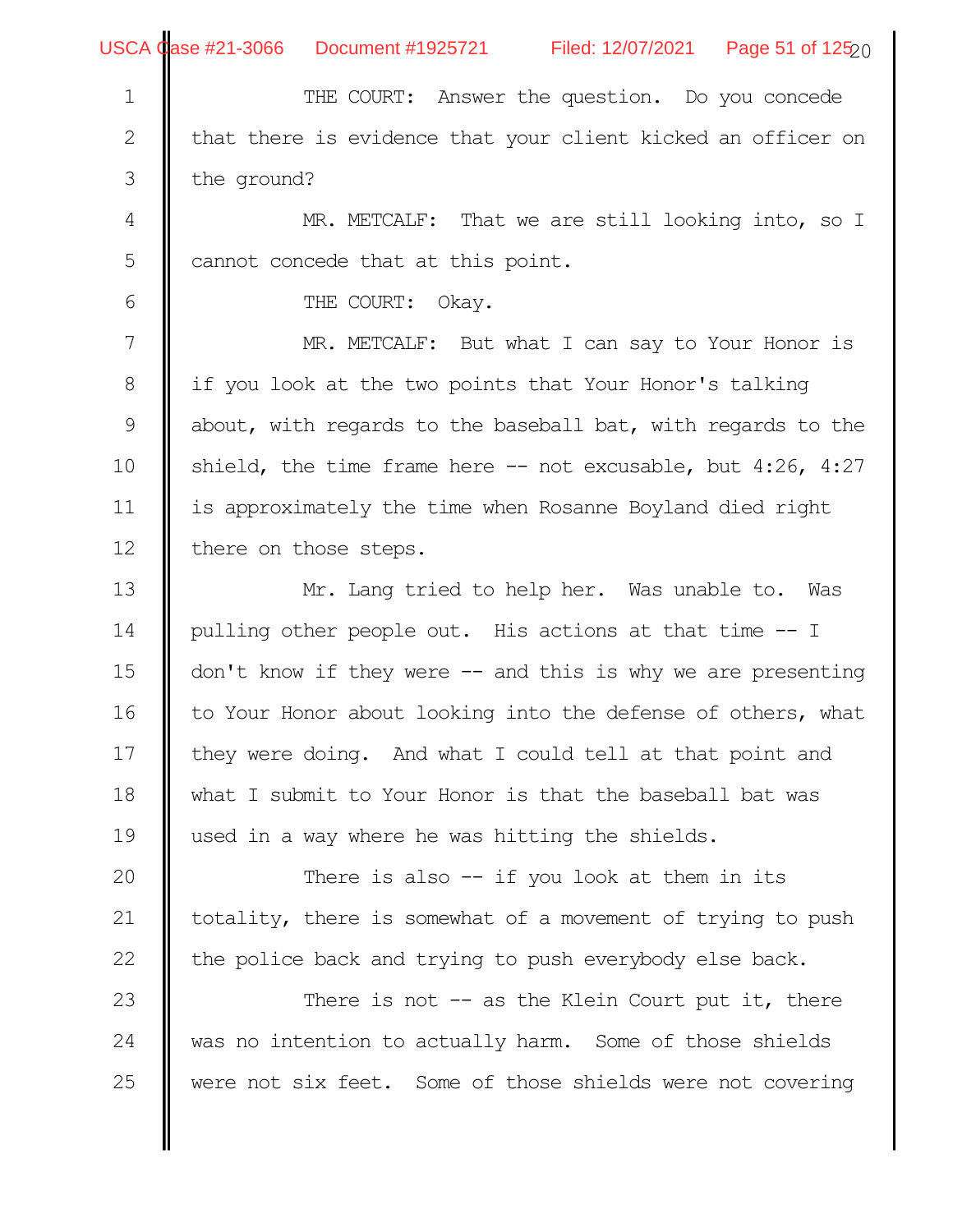USCA Case #21-3066 Document #1925721 Filed: 12/07/2021 Page 52 of 125 $_{21}$ 

| $\mathbf 1$  | these officers' entire bodies at all. So it was more of      |  |  |  |  |  |
|--------------|--------------------------------------------------------------|--|--|--|--|--|
| $\mathbf{2}$ | warning signs. It was more of trying to separate two         |  |  |  |  |  |
| 3            | crowds. It was more of adrenaline after picking up a woman   |  |  |  |  |  |
| 4            | who just died, having to save another person, after seeing a |  |  |  |  |  |
| 5            | bunch of people hit. There are so many different factors --  |  |  |  |  |  |
| 6            | THE COURT: Am I right that we are talking about a            |  |  |  |  |  |
| 7            | period that is almost two hours after your client -- and we  |  |  |  |  |  |
| $8\,$        | talked about it before. I think the time period you          |  |  |  |  |  |
|              |                                                              |  |  |  |  |  |
| $\mathsf 9$  | mentioned was 2:41. What we are talking about now are        |  |  |  |  |  |
| 10           | events that happened roughly two hours later.                |  |  |  |  |  |
| 11           | MR. METCALF: Yes.                                            |  |  |  |  |  |
| 12           | THE COURT: So your client was there for two                  |  |  |  |  |  |
| 13           | hours. Didn't step away. Didn't walk away from the           |  |  |  |  |  |
| 14           | Capitol. Stayed there. Was he, essentially, at the $-1$      |  |  |  |  |  |
| 15           | don't mean this to be specific, but at the general front of  |  |  |  |  |  |
| 16           | the crowd at the tunnel?                                     |  |  |  |  |  |
| 17           | MR. METCALF: He was more towards the front of the            |  |  |  |  |  |
| 18           | crowd, yes.                                                  |  |  |  |  |  |
| 19           | THE COURT: That whole time?                                  |  |  |  |  |  |
| 20           | MR. METCALF: A little bit longer -- there are                |  |  |  |  |  |
| 21           | certain points that are unaccounted for.                     |  |  |  |  |  |
| 22           | THE COURT: So what was he doing that whole time?             |  |  |  |  |  |
| 23           | Was he trying to save people that whole time?                |  |  |  |  |  |
| 24           | MR. METCALF: So there is a one ten-minute gap                |  |  |  |  |  |
| 25           | between, I think, 3:30 and 3:40. I think he was trying to    |  |  |  |  |  |
|              |                                                              |  |  |  |  |  |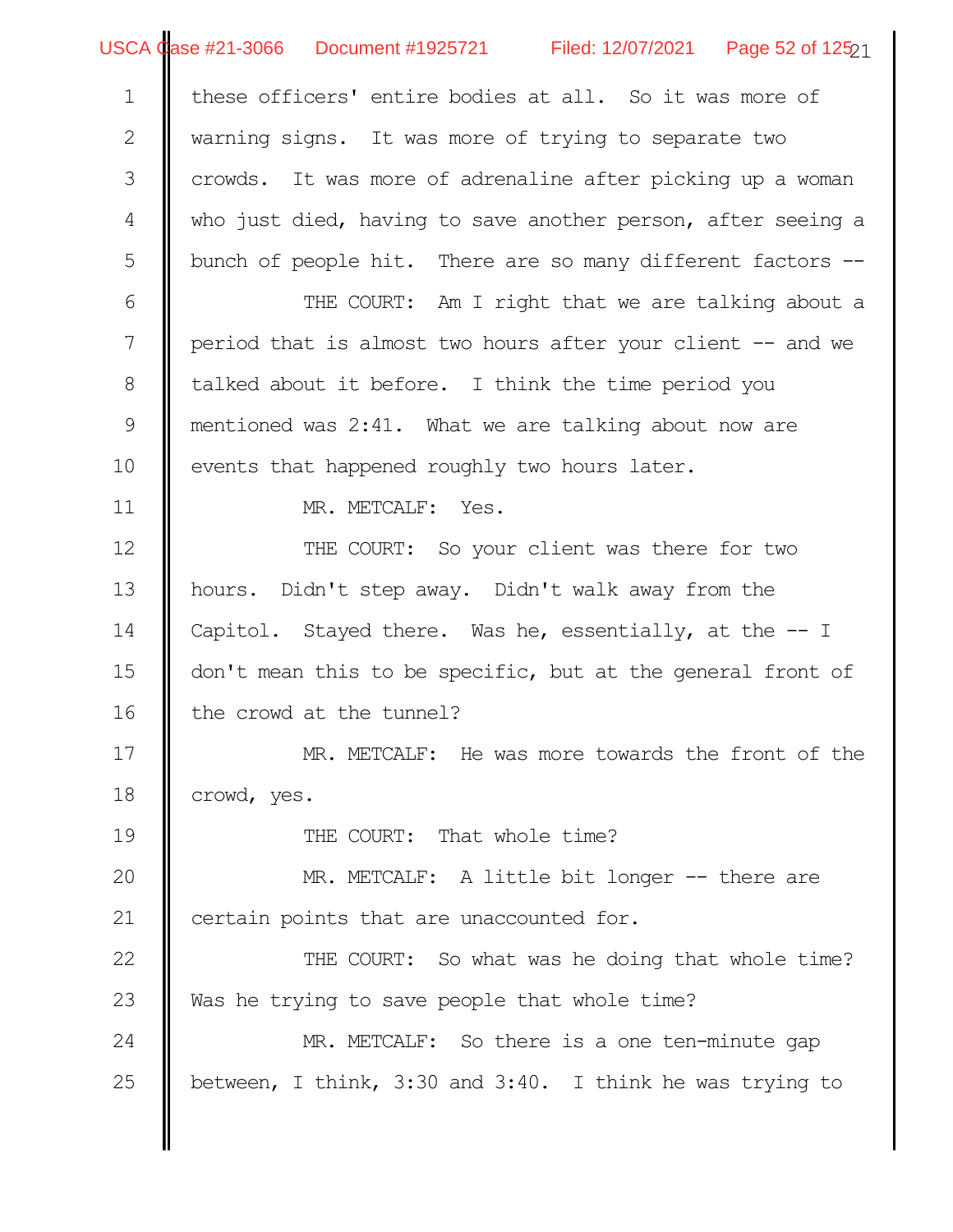USCA Case #21-3066 Document #1925721 Filed: 12/07/2021 Page 53 of 125<sub>22</sub>

catch his breath. I think he was actually having medical attention given to him. I think there was various different things he was doing aside from the front. There are different times he did step back and come back; that is correct, Your Honor. It is longer than a two-hour period. 1 2 3 4 5

THE COURT: I was just talking about the fact that when we are talking about the shield and the  $-$ - whatever you say happened with it, that's some two hours after Mr. Lang is first observed at the beginning of the crowd in the tunnel. So it's a long period of time he was there. And I'm trying to understand whether your argument was that he was trying to save people that whole time or protect people. 6 7 8 9 10 11 12

MR. METCALF: Well, at first -- so they identify him at 2:41. At 2:41, there is a lot of people already in front of him. There is a lot of people in the tunnel at that point in time. He goes by the front gateway of the tunnel and either snaps a photo or is recording. Then he goes somewhere else. Not on camera for a couple of minutes. Then when he comes back more towards 3:00 is when there is that joint pushing movement that's described in the government's papers. 13 14 15 16 17 18 19 20 21

So there was people pushing one way, officers pushing the other way, people falling in the middle, then more of the crowd coming behind. So it was chaos in various different ways and various different senses of the word. 22 23 24 25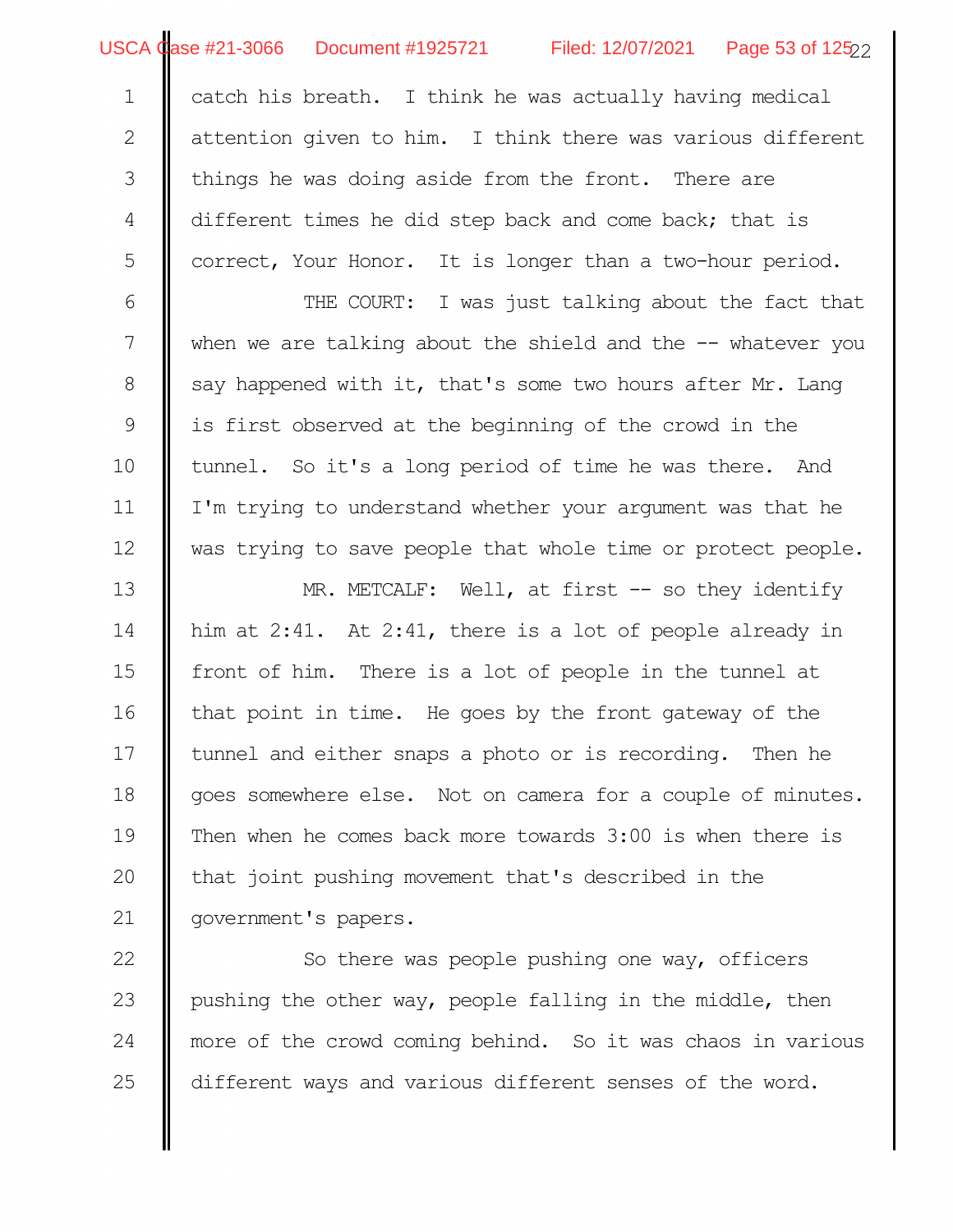|              | USCA Case #21-3066 Document #1925721 Filed: 12/07/2021 Page 54 of $12523$ |  |  |  |  |  |
|--------------|---------------------------------------------------------------------------|--|--|--|--|--|
| $\mathbf 1$  | THE COURT: Who caused the chaos?                                          |  |  |  |  |  |
| $\mathbf{2}$ | MR. METCALF: Say again?                                                   |  |  |  |  |  |
| 3            | THE COURT: Who caused the chaos?                                          |  |  |  |  |  |
| 4            | MR. METCALF: That's what I don't know,                                    |  |  |  |  |  |
| 5            | Your Honor. People being there. Also, as I explained                      |  |  |  |  |  |
| 6            | before, when they came there, they were met with certain                  |  |  |  |  |  |
| 7            | types of violence and a certain level of violence from the                |  |  |  |  |  |
| 8            | officers. So I don't think it is just one person. I don't                 |  |  |  |  |  |
| 9            | think it is one group of people. I think that there are                   |  |  |  |  |  |
| 10           | various different factors at play here where there are                    |  |  |  |  |  |
| 11           | officers who actually may have escalated this scenario and                |  |  |  |  |  |
| 12           | brought it to something that it wasn't.                                   |  |  |  |  |  |
| 13           | And then what I am asking Your Honor to consider                          |  |  |  |  |  |
| 14           | is after the pushing movement got to a point where the                    |  |  |  |  |  |
| 15           | officers lined up at that entryway, there were people stuck               |  |  |  |  |  |
| 16           | in that area; and that's where Mr. Lang's actions are                     |  |  |  |  |  |
| 17           | alleged to have substantially -- or to substantiate it at                 |  |  |  |  |  |
| 18           | that point in time.                                                       |  |  |  |  |  |
| 19           | And at that point in time is where I am saying                            |  |  |  |  |  |
| 20           | that they were looking to save people. There's actually one               |  |  |  |  |  |
| 21           | of the government's exhibits, I believe it is Exhibit E,                  |  |  |  |  |  |
| 22           | where you could hear him saying, There's women in there.                  |  |  |  |  |  |
| 23           | Get the women out.                                                        |  |  |  |  |  |
| 24           | Your Honor, throughout this time, there is a                              |  |  |  |  |  |

different scenario going on based on what the officers are I

25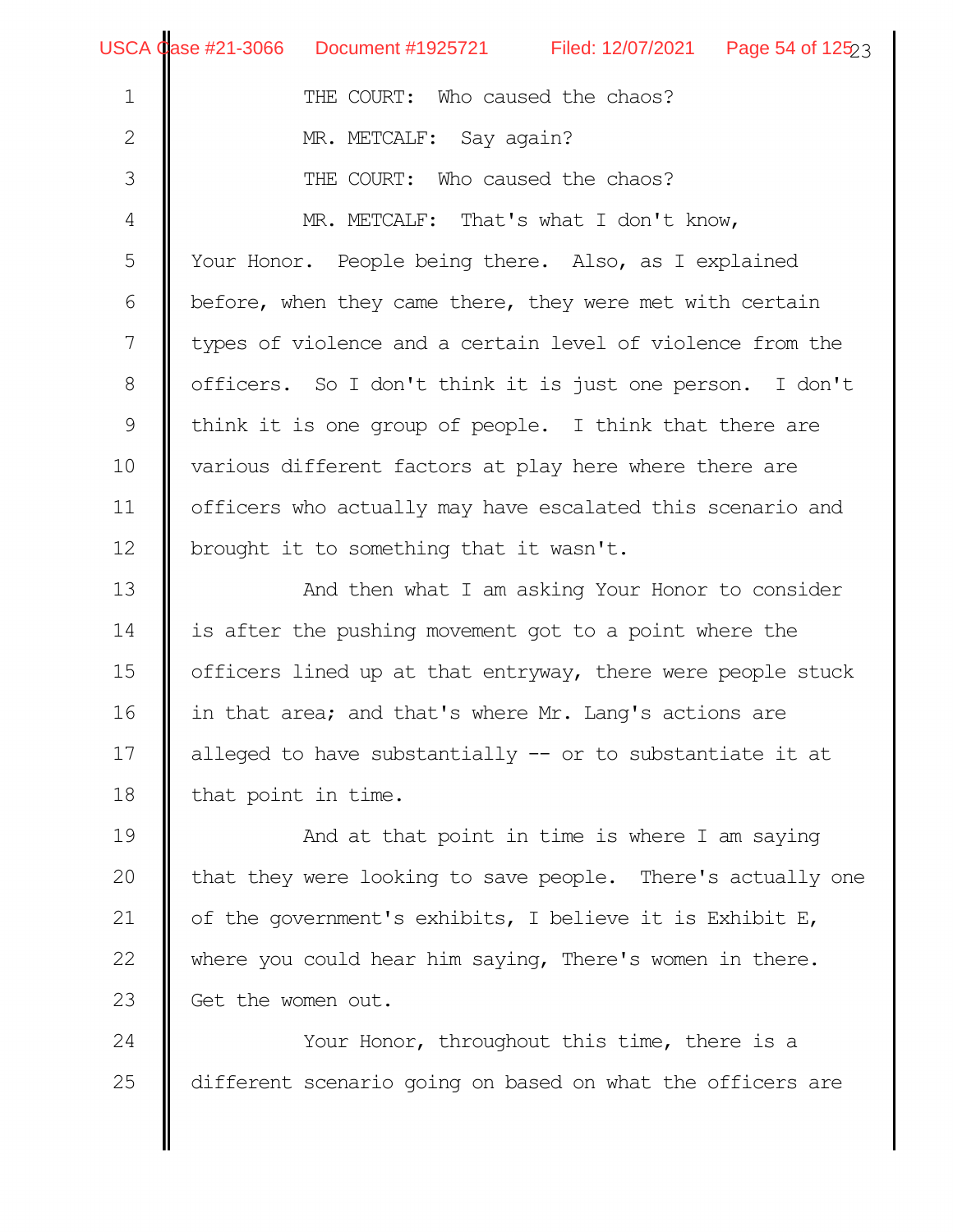|  |  | USCA Case #21-3066 Document #1925721 | Filed: 12/07/2021 | Page 55 of $12524$ |
|--|--|--------------------------------------|-------------------|--------------------|
|--|--|--------------------------------------|-------------------|--------------------|

doing. So the entire time he was not trying to save people, no. But there are certain parts of that time where he absolutely, unequivocally was. 1 2 3

And we ask Your Honor to take that into consideration when applying *Munchel*, when looking at the assault counts in this case, in looking at the severity of those assault counts, and in weighing each one of these factors. 4 5 6 7 8

The government puts him in his own category. There can be a category for those with a defense of others or those with an actual defense that explains their behavior because absent that, you have people swinging bats and throwing sticks at officers and if you don't look at the entire scenario in these videos in its totality, you can't make sense of it. 9 10 11 12 13 14 15

But when you go down to what was actually happening at that time and people were getting sprayed in their face with gases and there was tear gas coming in this way and batons being hit over people's heads and people -- a woman laying down unconscious, her being hit over the head with a baton and then when people tried to save this woman, them getting hit over the head with batons and completely dropping like flies -- when you see this going on in front of you, it explains certain scenarios and explains context to what actually happened here this day and context to what 16 17 18 19 20 21 22 23 24 25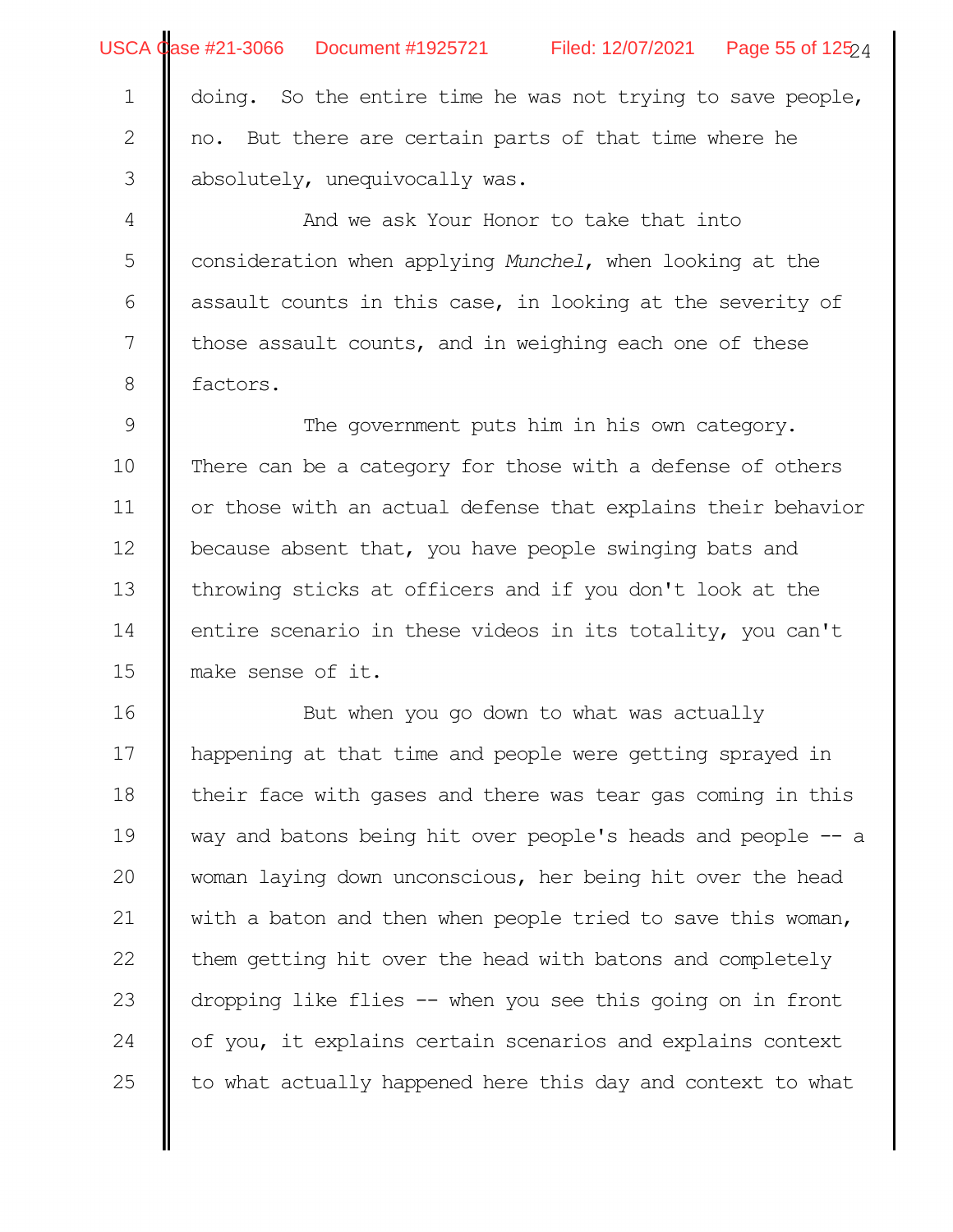|                | USCA Case #21-3066 Document #1925721 Filed: 12/07/2021 Page 56 of 12525 |  |  |  |
|----------------|-------------------------------------------------------------------------|--|--|--|
| $\mathbf 1$    | Mr. Lang is alleged to have done because without that                   |  |  |  |
| $\mathbf{2}$   | context, it doesn't make sense.                                         |  |  |  |
| $\Im$          | THE COURT: So let's go back to one of the first                         |  |  |  |
| $\overline{4}$ | questions I asked you, and that is how at least some of this            |  |  |  |
| 5              | argument is consistent with $--$ or maybe even answer a                 |  |  |  |
| 6              | different question, which is, isn't, for example, what he               |  |  |  |
| 7              | said after the event relevant to the question in front of me            |  |  |  |
| $8\,$          | about the Bail Reform Act?                                              |  |  |  |
| $\mathcal{G}$  | MR. METCALF: Yes, it is.                                                |  |  |  |
| 10             | THE COURT: Yeah. So you don't dispute that he                           |  |  |  |
| 11             | wrote what he wrote in the post period of January 6th.                  |  |  |  |
| 12             | MR. METCALF: Absolutely --                                              |  |  |  |
| 13             | THE COURT: The government, I think, says that                           |  |  |  |
| 14             | that -- well, I don't know that they say this, but one could            |  |  |  |
| 15             | arque that that puts him in a different category than people            |  |  |  |
| 16             | who merely committed violence that day.                                 |  |  |  |
| 17             | But he said, We are going to do this again if we                        |  |  |  |
| 18             | need to. And so why isn't that highly relevant to whether               |  |  |  |
| 19             | there is a significant risk of future dangerousness?                    |  |  |  |
| 20             | MR. METCALF: Okay. So, Your Honor, in going                             |  |  |  |
| 21             | through the factors, the nature and circumstances of the                |  |  |  |
| 22             | offense, there's various different components that the                  |  |  |  |
| 23             | courts have analyzed. So, yes, those statements,                        |  |  |  |
| 24             | 100 percent, are relevant to your analysis. We admit that               |  |  |  |
| 25             | they may have been wholly misquided in one way, shape or                |  |  |  |
|                |                                                                         |  |  |  |
|                |                                                                         |  |  |  |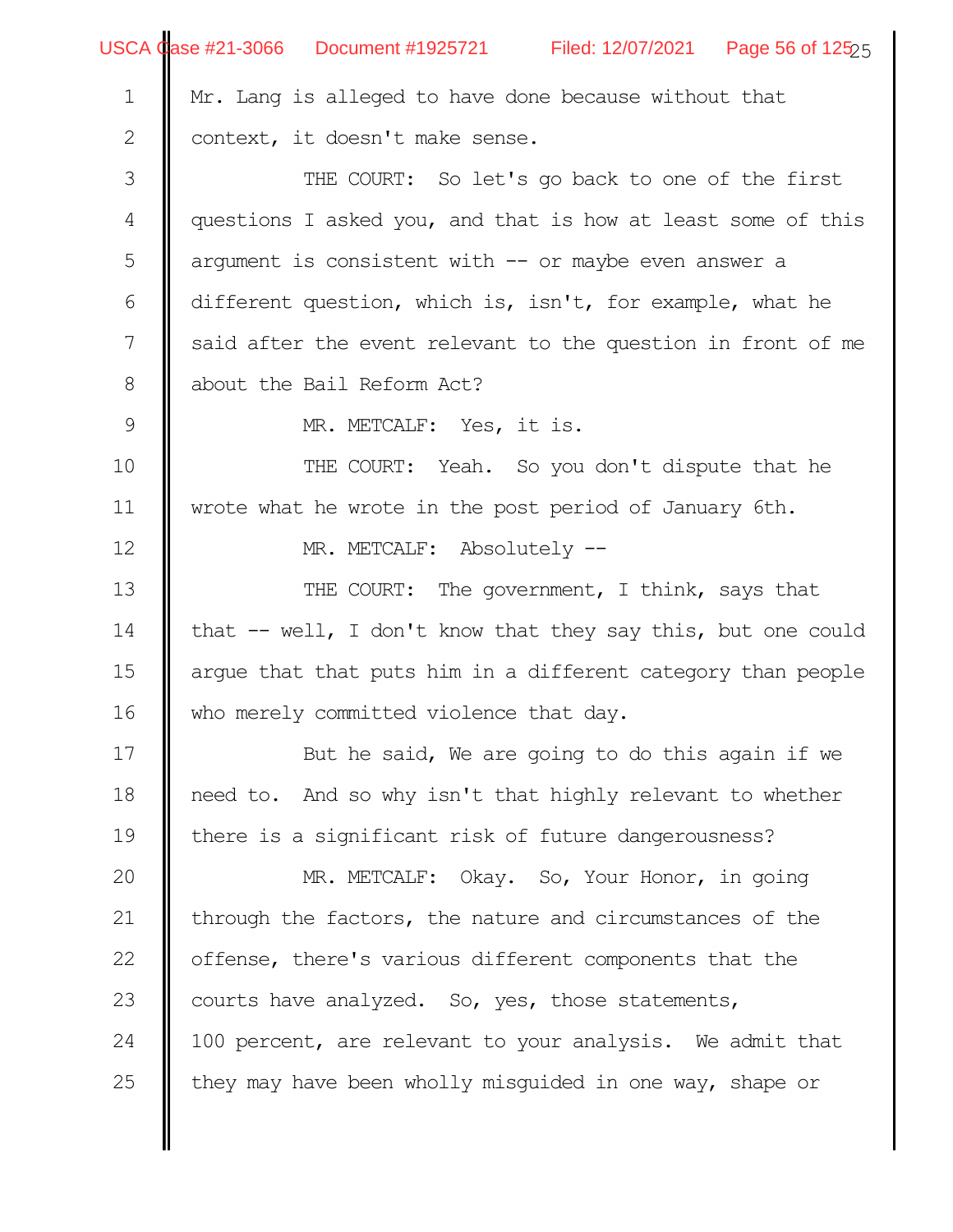25

form. They were put out there on the World Wide Web.

But when you take into consideration the various different factors that are also looked at in weighing the nature and circumstance, I ask Your Honor to take into consideration that there's no evidence of prior planning. There's no evidence of him going there that day with a weapon. That baseball bat was being passed around, and it was, essentially, ripped away from someone who potentially could have done ten times more harm with that bat. As silly as that sounds, when you see these other guys swinging the bat, it is nowhere in comparison to the way Mr. Lang swung the bat. 2 3 4 5 6 7 8 9 10 11 12

I will give you another example, Your Honor. There is a video of his true nature. I had to rewind this a couple of times. It's either Exhibit K2, where it's a minute-long video. You see Mr. Lang with a bunch of others, and it seems as if they're approaching the officers and everyone is kind of standing back and people are getting aggressive. 13 14 15 16 17 18 19

An officer falls down, and Mr. Lang actually picks him up. When Mr. Lang picks him up, the people behind him seem to get frustrated that he actually picks the officer up, and then the video cuts off. So I believe that that is actually K2. 20 21 22 23 24

There are certain things that Mr. Lang did that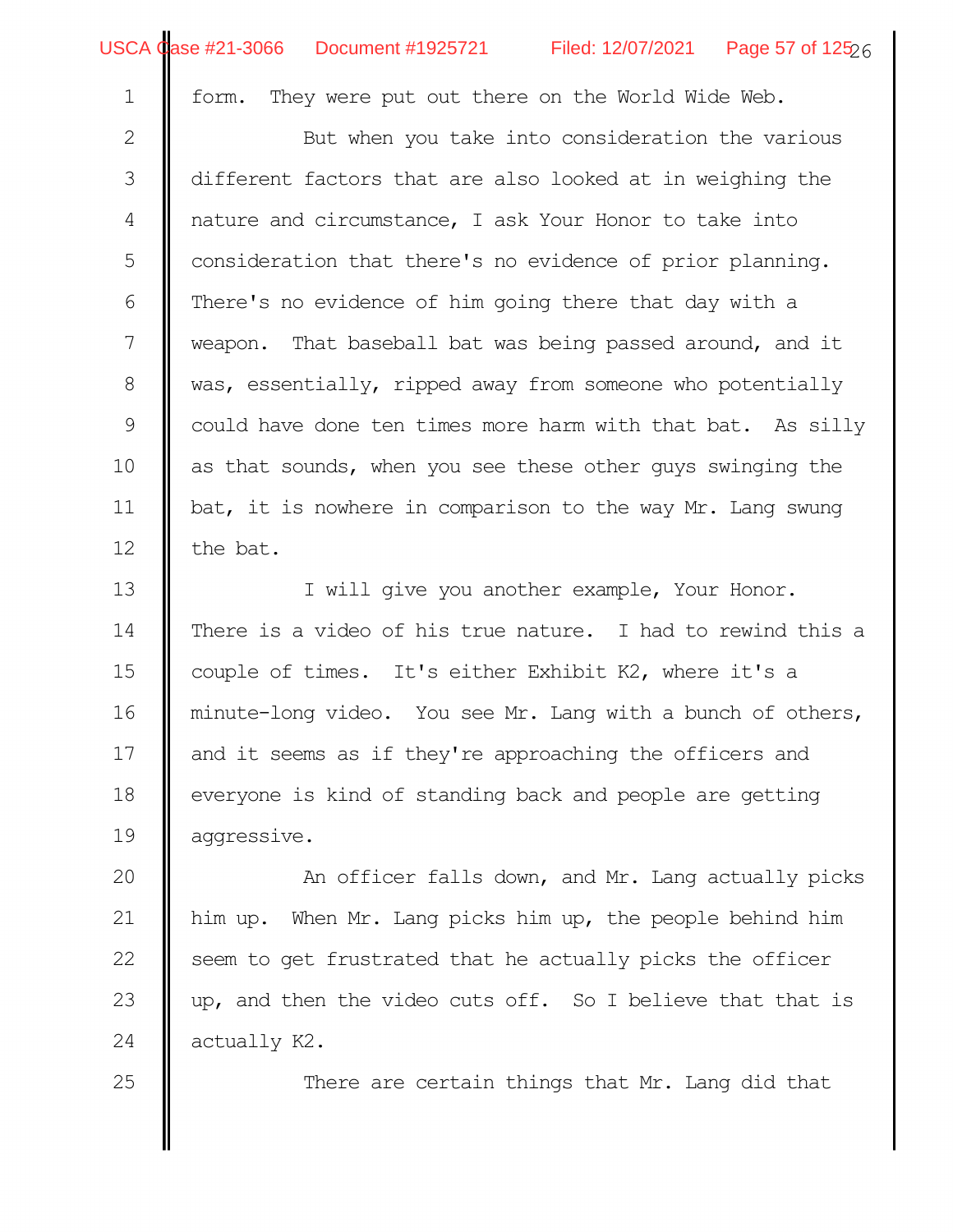|                  | USCA Case #21-3066 Document #1925721 Filed: 12/07/2021 Page 58 of 125 $27$ |  |  |  |
|------------------|----------------------------------------------------------------------------|--|--|--|
| $\mathbf 1$      | were not the intention of harming these officers. It was                   |  |  |  |
| $\mathbf{2}$     | more of advancing the crowd, moving the crowd in one way or                |  |  |  |
| $\mathfrak{Z}$   | the other and trying to get the officers to move in one way                |  |  |  |
| $\overline{4}$   | or the other and if people were trapped behind them, being                 |  |  |  |
| 5                | able to have these people get out without being                            |  |  |  |
| 6                | substantially injured.                                                     |  |  |  |
| $\boldsymbol{7}$ | I just want to double-check, Your Honor, real                              |  |  |  |
| 8                | quick about that video.                                                    |  |  |  |
| $\mathcal{G}$    | THE COURT: I'm reviewing K2 as you speak. It's                             |  |  |  |
| 10               | not apparent to me that that's the one, but it may be.                     |  |  |  |
| 11               | MR. METCALF: Your Honor, if I could just step                              |  |  |  |
| 12               | back to my phone. I actually have it at the top of my                      |  |  |  |
| 13               | phone. Is that okay?                                                       |  |  |  |
| 14               | THE COURT: Yes.                                                            |  |  |  |
| 15               | MR. METCALF: Thank you.                                                    |  |  |  |
| 16               | THE COURT: Of course.                                                      |  |  |  |
| 17               | MR. METCALF: It's actually Exhibit $Q$ , Your Honor.                       |  |  |  |
| 18               | THE COURT: Okay. I am pulling that up.                                     |  |  |  |
| 19               | MR. METCALF: So, Your Honor, to clarify a couple                           |  |  |  |
| 20               | of things, K2 and Exhibit E are two videos that we were                    |  |  |  |
| 21               | looking at in comparing and contrasting the allegations                    |  |  |  |
| 22               | about kicking. And the one main discrepancy that we have                   |  |  |  |
| 23               | here is that there is another individual wearing a very                    |  |  |  |
| 24               | similar jacket, who I keep mistaking for Mr. Lang. In those                |  |  |  |
| 25               | two exhibits, there seems to be more of, like, a collar with               |  |  |  |
|                  |                                                                            |  |  |  |
|                  |                                                                            |  |  |  |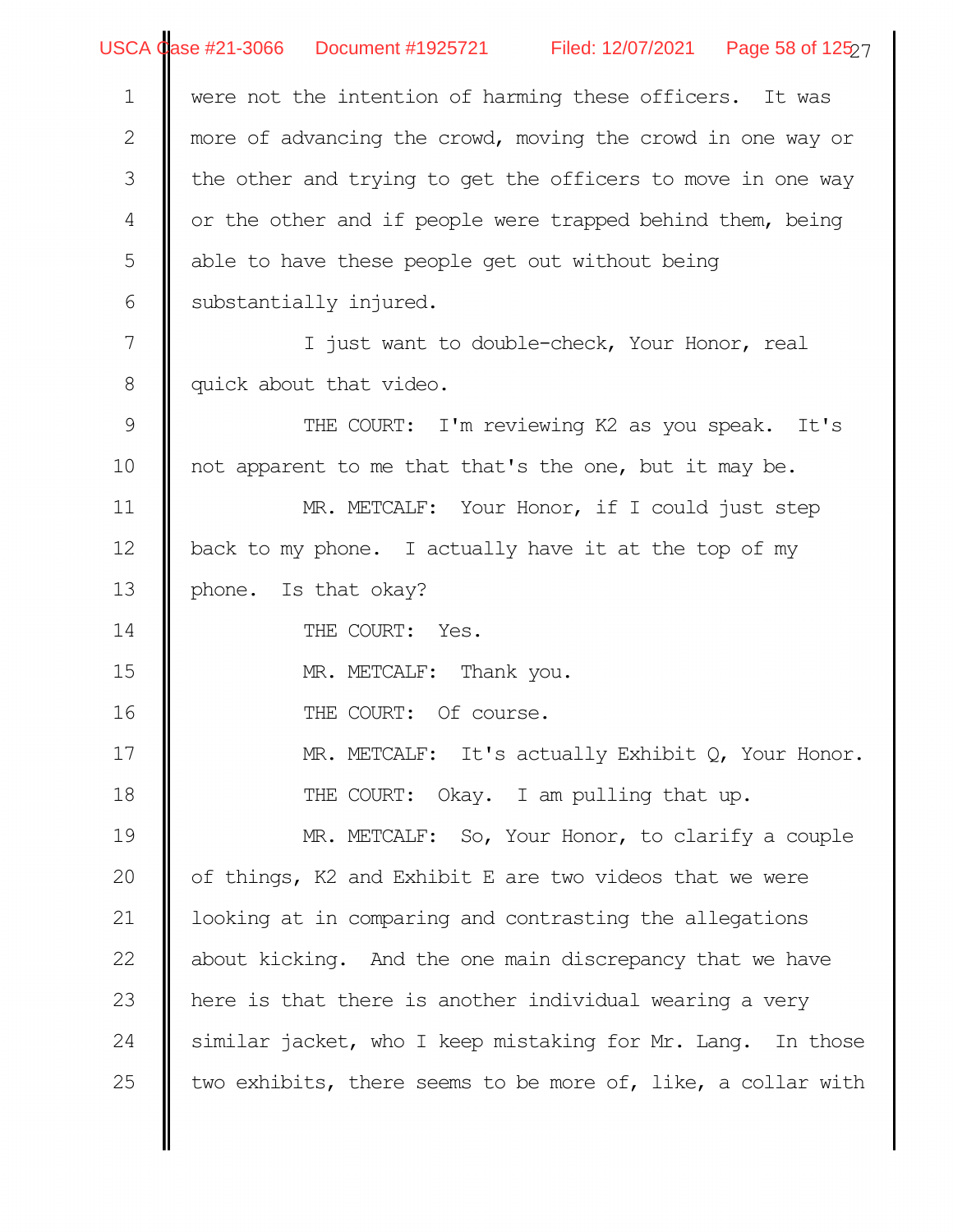|                  | USCA Case #21-3066  Document #1925721<br>Filed: 12/07/2021 Page 59 of 12528 |
|------------------|-----------------------------------------------------------------------------|
| $\mathbf 1$      | this individual's jacket. And that is precisely how                         |
| 2                | Mr. Lang is identified by officers in 302s, by officers in                  |
| $\mathfrak{Z}$   | general.                                                                    |
| $\overline{4}$   | When I saw different exhibits of what his jacket                            |
| $\mathsf S$      | looked like and not having that actual collar and not being                 |
| $\sqrt{6}$       | able to flesh this out with Mr. Lang because we haven't been                |
| $\boldsymbol{7}$ | able to send him his bond application or any other papers                   |
| $\,8\,$          | for the last couple of weeks, that is why $-$ I didn't mean                 |
| $\mathcal{G}$    | to be offensive or defensive, but there are a couple of                     |
| 10               | things we still need to look into to see if Mr. Lang has                    |
| 11               | been mistaken because I've mistaken him in a whole bunch of                 |
| 12               | these videos on more than one occasion.                                     |
| 13               | THE COURT: So that means we don't know whether he                           |
| 14               | tried to help an officer up or not?                                         |
| 15               | MR. METCALF: No. It means in K2 and E, we don't                             |
| 16               | know and cannot concede whether or not he is kicking at the                 |
| 17               | officer.                                                                    |
| 18               | THE COURT: What about in Q?                                                 |
| 19               | MR. METCALF: $Q$ , that appears to be Mr. Lang.                             |
| 20               | THE COURT: Kicking the officer.                                             |
| 21               | MR. METCALF: This is what I am saying to                                    |
| 22               | Your Honor. He is kicking at what appears where the officer                 |
| 23               | is standing, just like with the bats a little bit later on.                 |
| 24               | But then it doesn't seem as if he hit this officer. This                    |
| 25               | officer goes on the floor, and he picks him up. The others                  |
|                  |                                                                             |
|                  |                                                                             |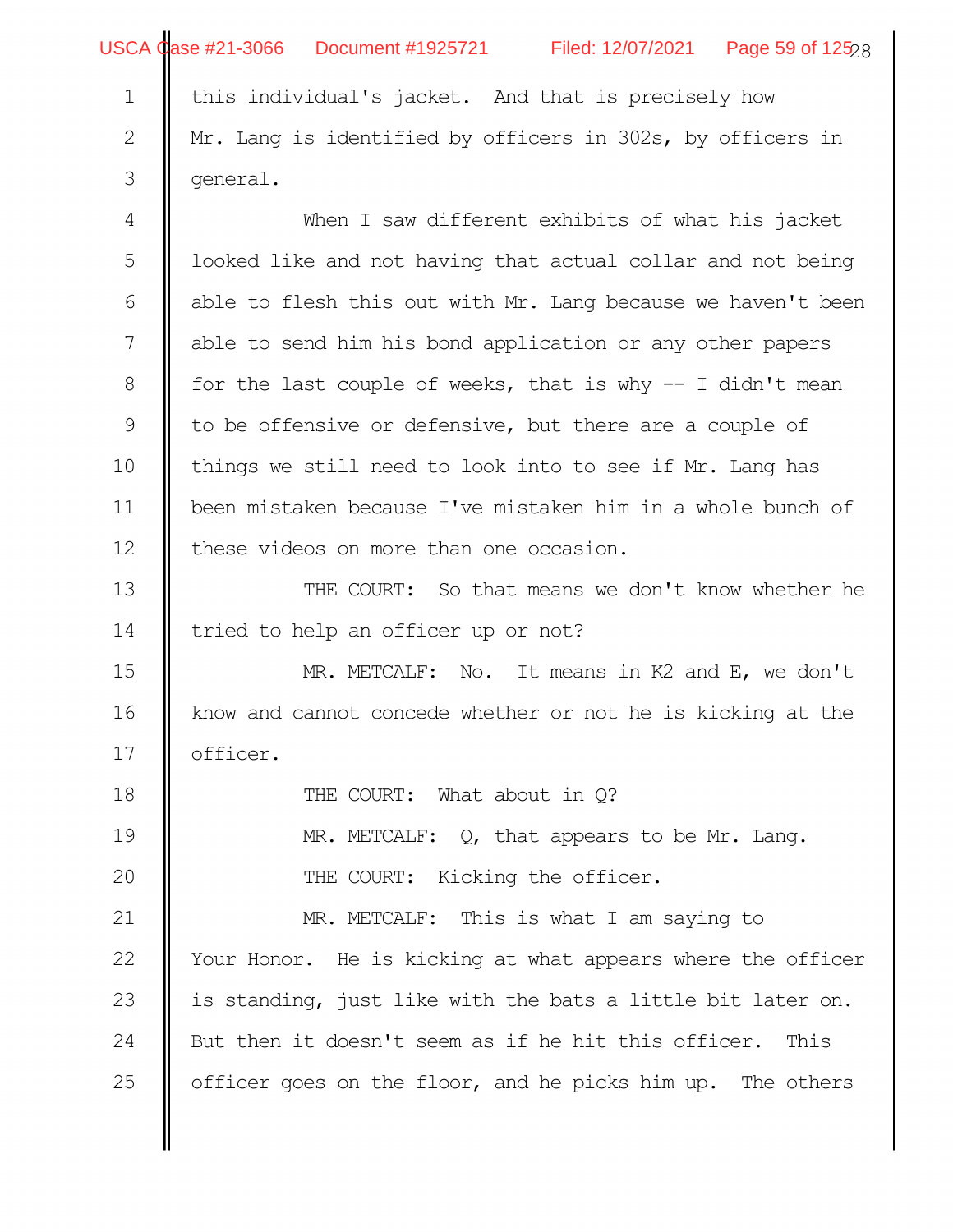25

behind him seem to go after the officer as he is picking him up.

This is what I am saying to Your Honor is that when you look at each one of these actions that he's alleged to have done, he's not giving it his full intent to actually harm these officers. It's more of trying to create a space between those in the crowd and the officers coming back and at certain points to allow for the people stuck behind the officers to get out without being substantially injured. That's what we are proposing to Your Honor. 3 4 5 6 7 8 9 10

When you review the evidence, the intent to harm, you go through each one of the seven assault counts, these officers -- there is one officer said that he had a headache. The injuries are not there because Mr. Lang did not want them to be there. His intention was not to harm these officers. 11 12 13 14 15 16

This is a man who reacted and actually sprung into action when he saw people being beat right in front of him and excessive force being done to women who were defenseless. That is what we are presenting to Your Honor. Because the shields were not covering their whole bodies, there are different portions in time where he could have done it a completely different way if his intent was to harm. That video also captures that exact point. 17 18 19 20 21 22 23 24

MR. TANKLEFF: Your Honor, if I may. If you look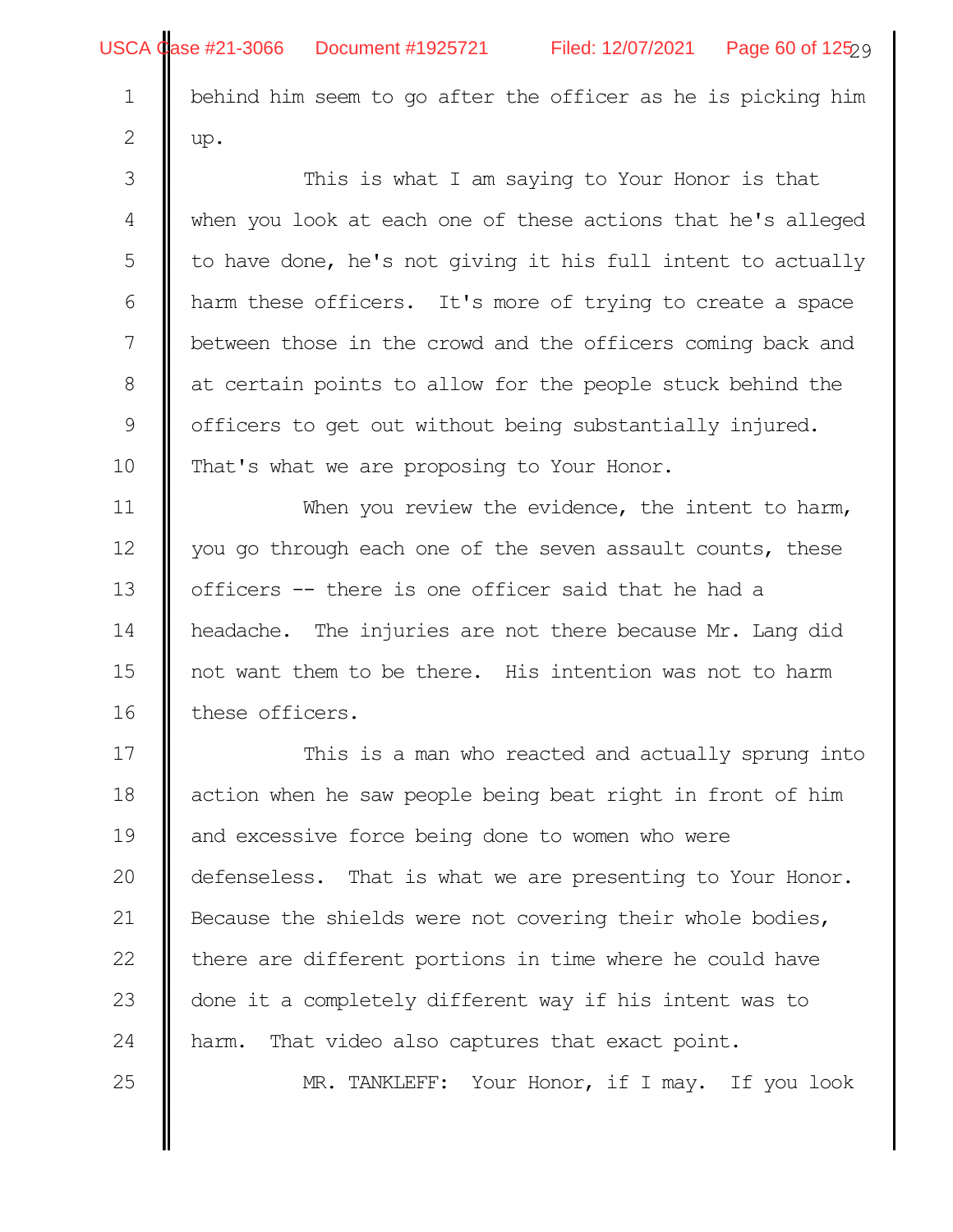|              | USCA Case #21-3066 Document #1925721 Filed: 12/07/2021 Page 61 of 12530 |  |  |  |
|--------------|-------------------------------------------------------------------------|--|--|--|
| $\mathbf 1$  | on $Q$ -- it's at 12 seconds -- you can actually see Mr. Lang           |  |  |  |
| $\mathbf{2}$ | grabbing the officer's hand and picking him up. It's                    |  |  |  |
| 3            | exactly at 12 seconds.                                                  |  |  |  |
| 4            | THE COURT: Grabs an officer's hand.                                     |  |  |  |
| 5            | MR. METCALF: Your Honor, when we spoke about the                        |  |  |  |
| 6            | statements and those misquided statements and those                     |  |  |  |
| 7            | statements that could have been of rage on the day after and            |  |  |  |
| 8            | how they are relevant, I ask Your Honor to consider his                 |  |  |  |
| 9            | planning. There is no evidence of him planning. I ask                   |  |  |  |
| 10           | Your Honor to consider that he is not part of any                       |  |  |  |
| 11           | anti-government group. He's not affiliated with any of                  |  |  |  |
| 12           | these organizations, never was. There's no planning of him              |  |  |  |
| 13           | meeting up with any of these organizations on that day.                 |  |  |  |
| 14           | Mr. Lang was essentially there by himself. He                           |  |  |  |
| 15           | wasn't meeting up with people. This was not a coordinated               |  |  |  |
| 16           | scenario with regards to Mr. Lang. There is no earpiece.                |  |  |  |
| 17           | He's not talking to anybody as we've seen in these other                |  |  |  |
| 18           | That is not the situation with regards to Mr. Lang.<br>cases.           |  |  |  |
| 19           | I ask Your Honor to take that into consideration. I ask                 |  |  |  |
| 20           | Your Honor to take into consideration what we are talking to            |  |  |  |
| 21           | you about him picking up these officers.                                |  |  |  |
| 22           | We are also asking you to take into consideration                       |  |  |  |
| 23           | his ability -- or what he did to actually try to save                   |  |  |  |
| 24           | people. If you're going to take his words into account,                 |  |  |  |
| 25           | take his words into account about women being there. Take               |  |  |  |
|              |                                                                         |  |  |  |
|              |                                                                         |  |  |  |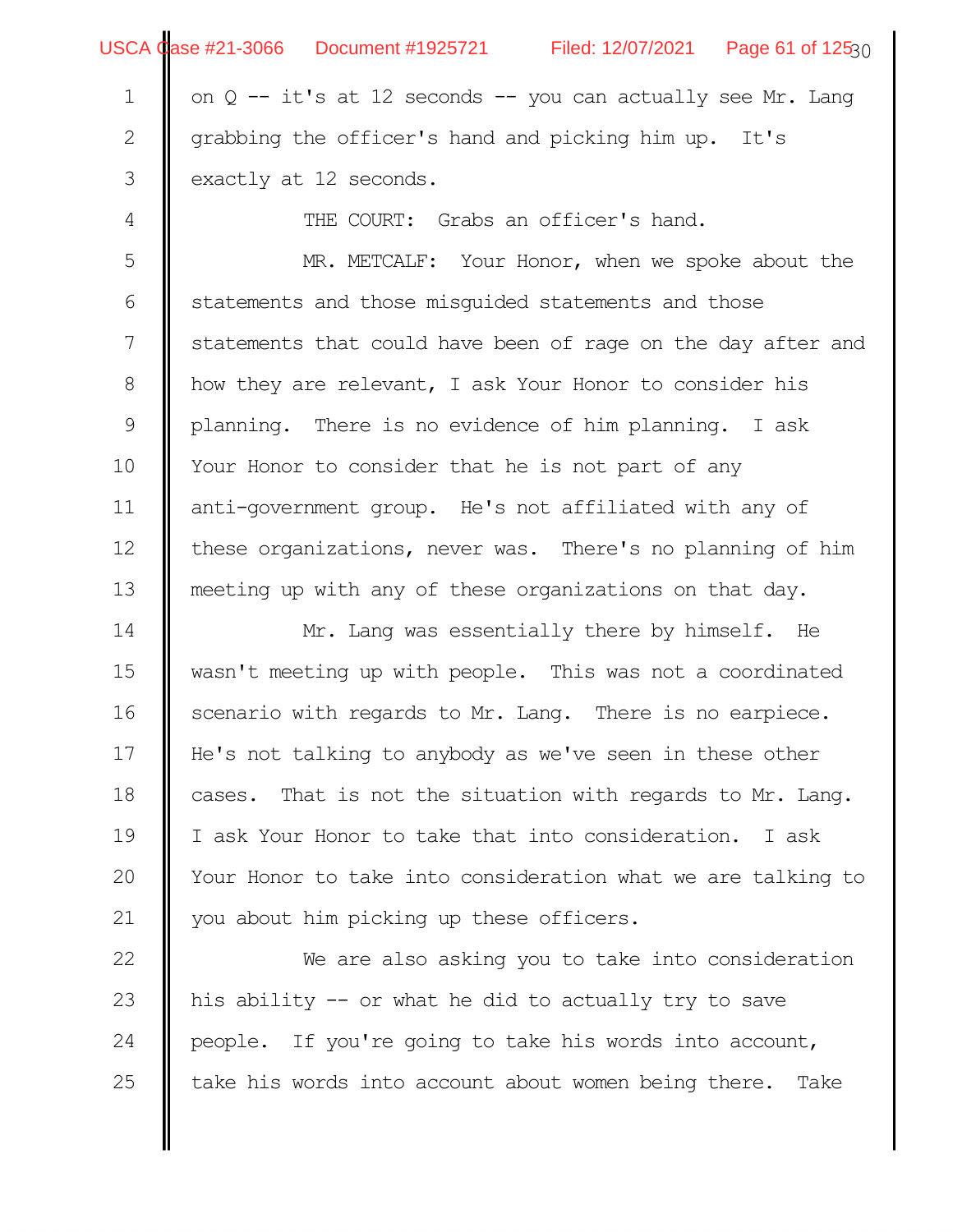his words into account about trying to get the women out. Take Phillip Anderson's words into account when he thought that he was going to die. But for Jake Lang pulling him out of this crowd and these people off of him, he believed that he was going to die. 1 2 3 4 5

There are people who had to react that day. There are certain reactions that were going to happen that day, and there are people who sprung into action. That's what we are asking Your Honor to take into consideration. There is no leadership role here. There is no de facto leadership role here. So there are various different aspects of the nature and circumstances that can be broken down. 6 7 8 9 10 11 12

When you take all of these factors into play, you can conclude that the nature and circumstances, although serious, although involve these assaults, also involve a defense of a defense of others, which brings context and an explanation to these actions on this day, and weigh that in favor of him not being detained anymore. 13 14 15 16 17 18

And, Your Honor, to circle back to something that Mr. Tankleff mentioned to Your Honor, in the jail, Mr. Lang is not treated the same. Mr. Lang is singled out. He is punished different than other people. He is used as a scapegoat on various different occurrences. Him going to the hole at one point for two months at one time was for sheer reason of people just potentially not liking him for 19 20 21 22 23 24 25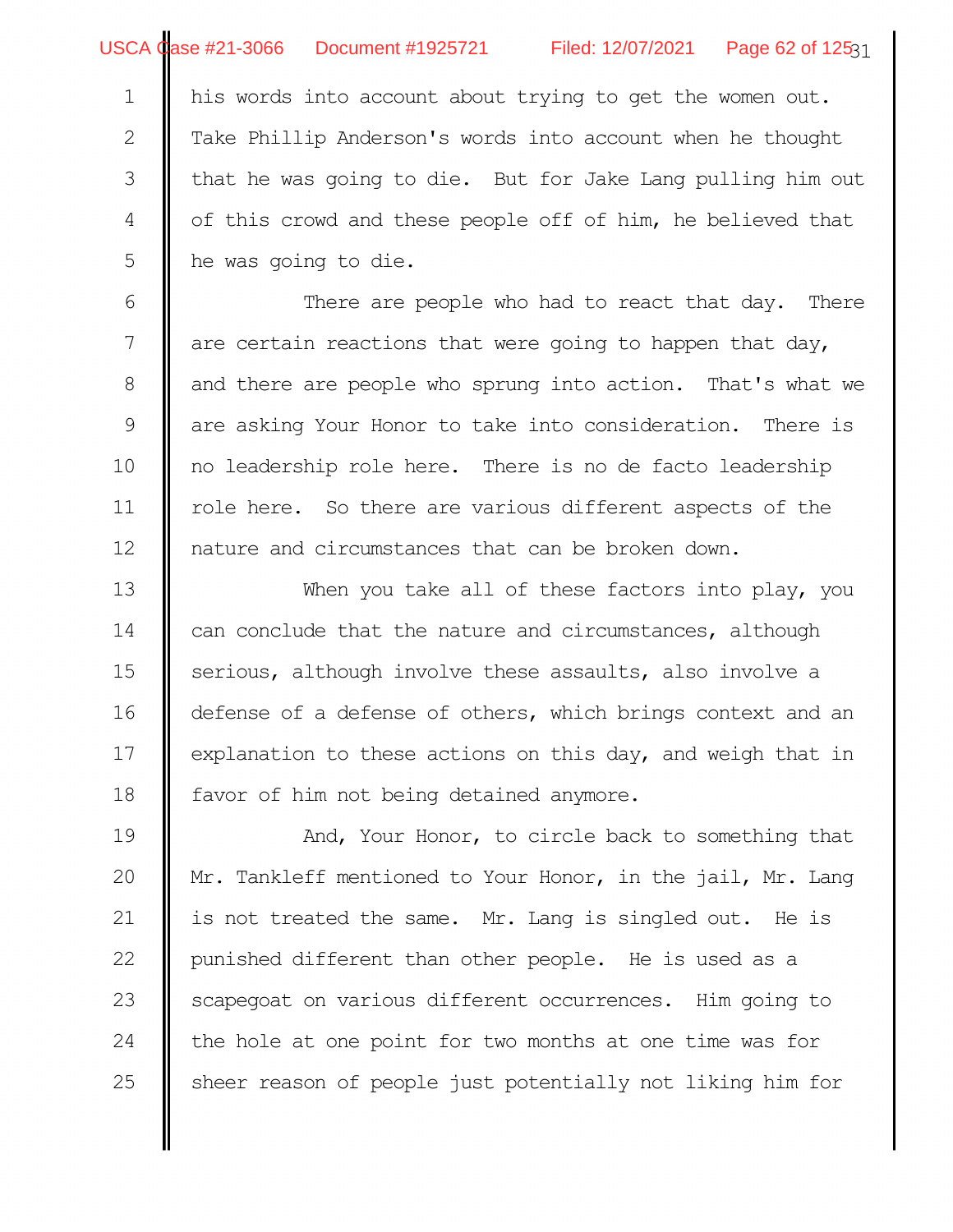2

what the jail instills into the minds of everyone who is in here.

There are various different factors there that separate Mr. Lang apart. When he was in the hole for two months, he was filtering his water through his sock. He was not able to speak to us. He still hasn't gotten a haircut or a shave. So regardless of medical reasons or religious beliefs on getting vaccinated or not, Mr. Lang has been placed in a whole other category for reasons I cannot explain that literally have deprived this man of being able to assist in his defense. And that has been the situation since his arrest. We have not been able to adequately communicate with Mr. Lang, no matter what lengths we go through, no matter what policies we try to abide by. 3 4 5 6 7 8 9 10 11 12 13 14

There are various different times that we try to email. I will give Your Honor an example. I went away for the first time in about two years with my family about two weeks ago. I emailed the jail saying I wanted to have a video visit with Mr. Lang. I told them, specifically, On this Monday, I am going to be traveling. I am not going to be in front of a computer. They set up my visit with Mr. Lang for that exact time I told them I was going to be traveling. 15 16 17 18 19 20 21 22 23

There are various different instances and hurdles that lead to this detention being wholly unconstitutional. 24 25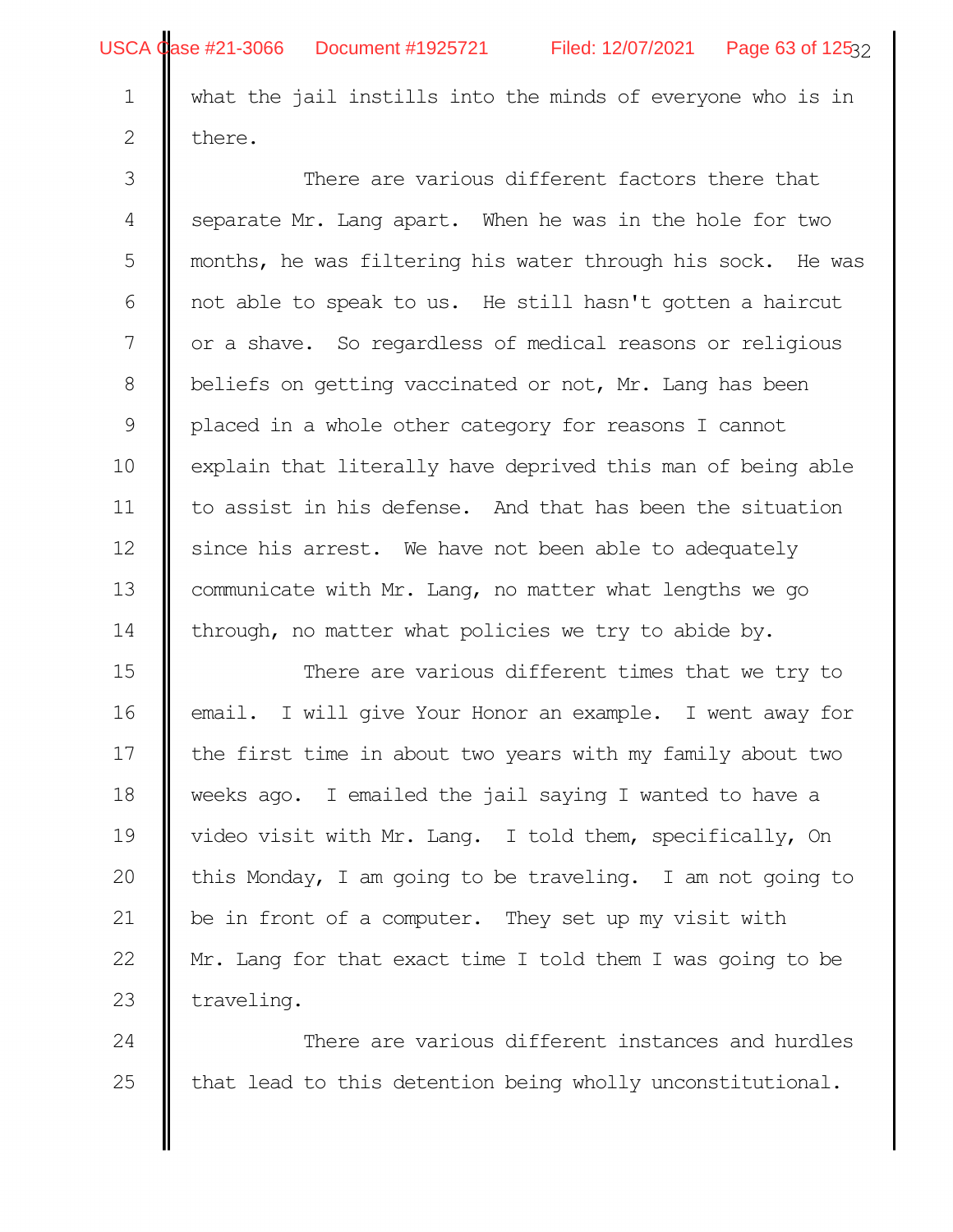|                | USCA Case #21-3066 Document #1925721 Filed: 12/07/2021 Page 64 of 12533 |
|----------------|-------------------------------------------------------------------------|
| $\mathbf 1$    | THE COURT: I think I have it. I would like to                           |
| $\mathbf{2}$   | hear from the government, and I will, of course, give you an            |
| $\mathfrak{Z}$ | opportunity to do rebuttal.                                             |
| $\overline{4}$ | MR. METCALF: Thank you, Your Honor.                                     |
| 5              | THE COURT: Ms. Jackson.                                                 |
| 6              | MS. JACKSON: Good afternoon, Your Honor.                                |
| 7              | Timing matters in this case and the timeline                            |
| 8              | matters, specifically as it relates to the factors that                 |
| 9              | Your Honor needs to take into consideration in evaluating               |
| 10             | the detention decision, in particular both the nature and               |
| 11             | circumstances of the event, of the charges itself, the risk             |
| 12             | that Mr. Lang poses to the community and his characteristics            |
| 13             | and history.                                                            |
| 14             | To start off, it actually doesn't start at 2:41.                        |
| 15             | One of the reasons we have such a firm grasp on the timeline            |
| 16             | for Mr. Lang is he filmed himself almost continuously                   |
| 17             | throughout the day. We have recovered those videos from his             |
| 18             | phone. He also posted many of them on Instagram, Facebook               |
| 19             | and social media, where he had thousands of followers.                  |
| 20             | You can see him when you go through all of the                          |
| 21             | evidence starting first at the rally and then going down to             |
| 22             | the Capitol, climbing the scaffolding and hanging from the              |
| 23             | side from around 2:30 on and then climbing to the top of the            |
| 24             | scaffolding, which is how he gets to the second level of the            |
| 25             | lower west terrace and approaches the tunnel or the archway,            |
|                |                                                                         |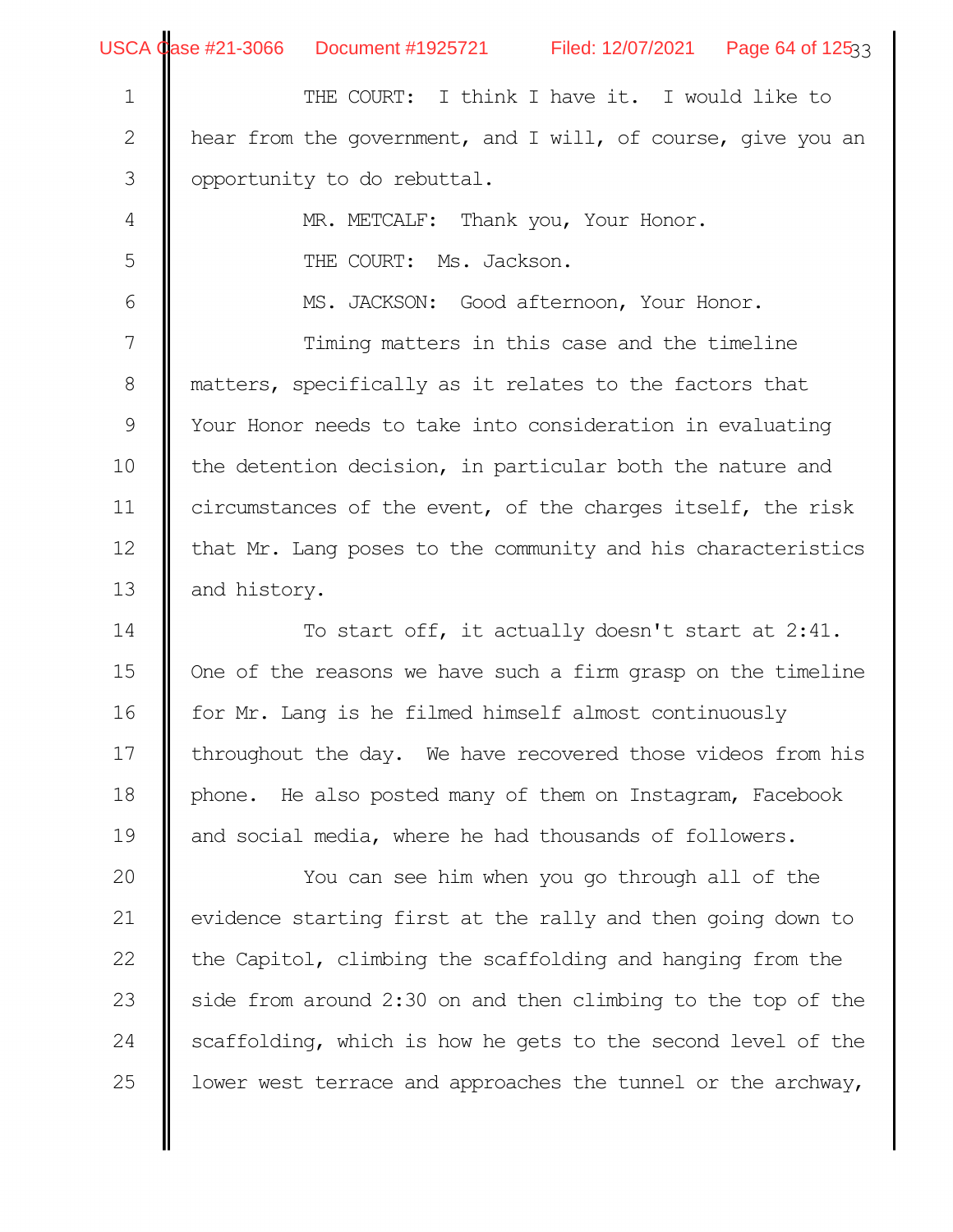2

3

USCA Case #21-3066 Document #1925721 Filed: 12/07/2021 Page 65 of 12534

the entrance through which the president typically walks out on Inauguration Day, which is where the bulk of this occurred.

Then around 2:41 he enters. It's a bit chaotic from 2:41 until approximately 2:57, as captured in his own videos that he, again, filmed himself and posted to social media. What he said and did in the order in which he said and did matter. As you can hear from that video, yes, he said, Get the women out of the way, when he first gets there. But before he said that, he said, Lock your shields and push back up. This is our house. And afterwards he said, If you are not going to fight, move. Let us in. This is our house. We paid for this F-ing building. This is our country. 4 5 6 7 8 9 10 11 12 13 14

The government has now charged Mr. Lang in a superseding indictment with charges beginning for his behavior around 2:57 p.m., where the government alleges you can see Mr. Lang kicking at and slamming a door against the head of a sergeant, who is in a prone position as he tries to hold on to a shield at the front of those doors. 15 16 17 18 19 20

This is captured in Exhibit E and Exhibit F that the government provided to the government -- I mean to the defense and the Court. I believe we might have confused defense counsel by putting the white box around Mr. Lang and Sergeant J.M. around that time because there is another 21 22 23 24 25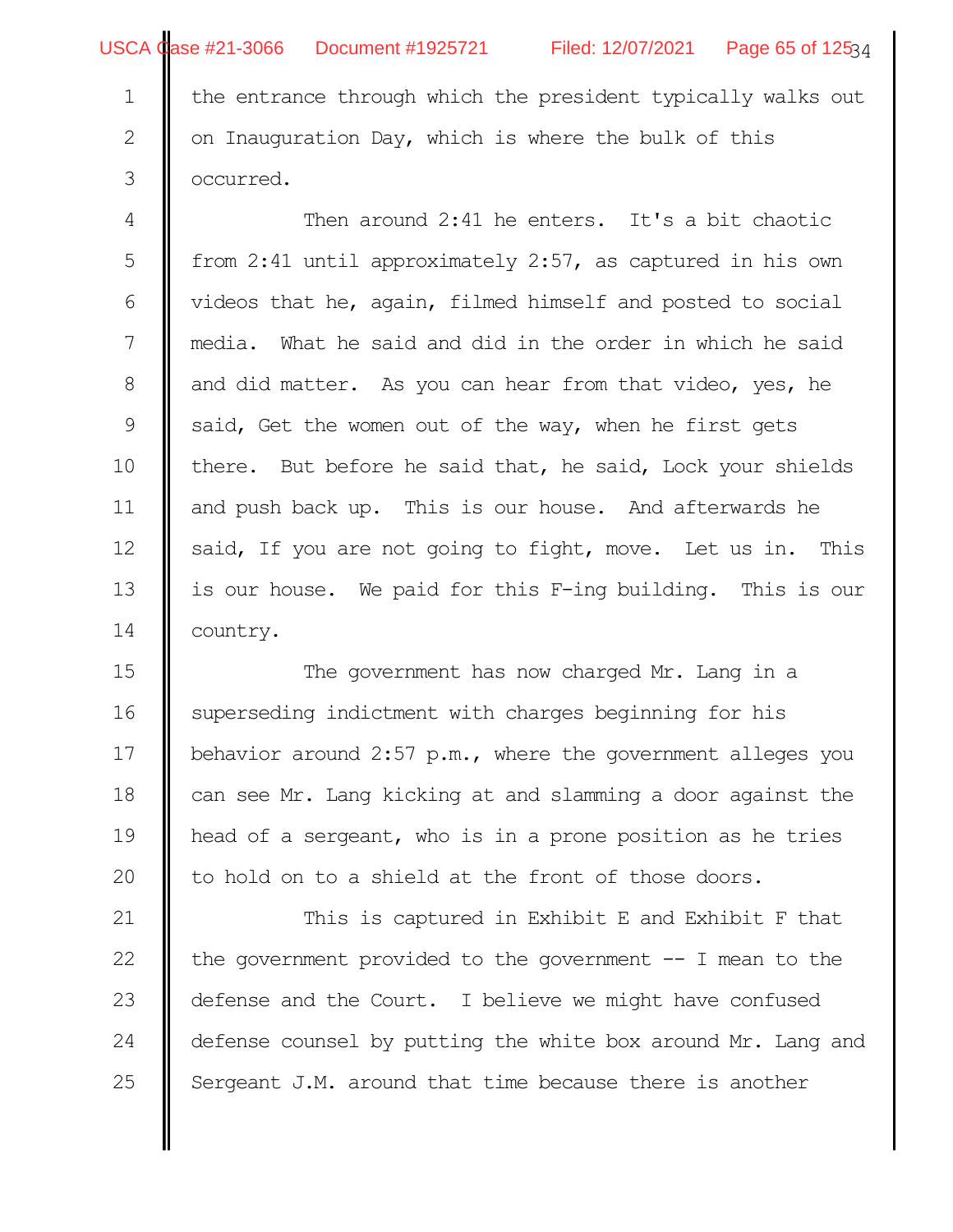USCA Case #21-3066 Document #1925721 Filed: 12/07/2021 Page 66 of 12535

gentleman who wears a leather jacket. However, as included in the still, in our motion, Mr. Lang is clearly visible wearing that blue Trump hat and swim goggles, which he appeared to have brought with him to a rally for some reason, which is the same outfit he is seen wearing in the many previous videos he filmed of himself earlier that day, including while hanging off the scaffolding as he climbed up. 1 2 3 4 5 6 7 8

In that video, when you take them in conjunction, not just the body-worn camera of Sergeant J.M., who is prone forward, bent over, holding on to a shield as he is kicked at and has a door hit into him, but also Exhibit E, the clip from the YouTube video, which corresponds to the same time frame. You can see Mr. Lang and other rioters slam the door into the sergeant's head. It happens quickly, which is why we included a still so you could actually see the sergeant's badge number on his helmet as he is prone forward. 9 10 11 12 13 14 15 16 17

You will also see repeated kicks. Yes, you can't see his face. He is bent forward. However, it is the same pointy black boots and gray pants that Mr. Lang was wearing that day that were recovered from his home later on. And he's standing in the same -- or rather, the kicker is standing in the exact same position as Mr. Lang is in Exhibit E at the same time frame, leading to the reasonable conclusion that, in fact, he is the one kicking. 18 19 20 21 22 23 24 25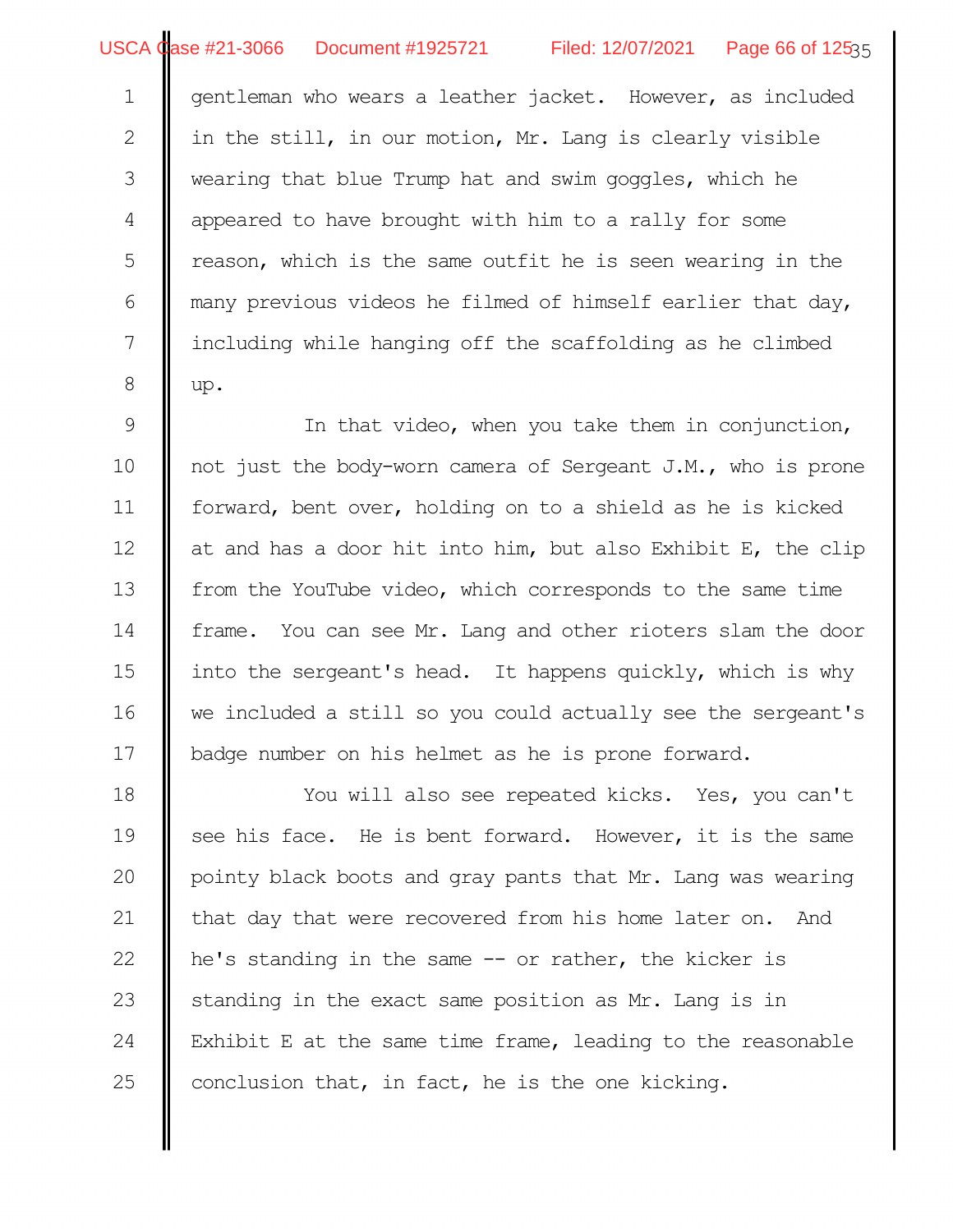From that point, it goes forward. He enters and exits screaming, making weird guttural screams and yelling, What are we doing, as his eyes are  $-$  he appears to have been pepper-sprayed repeatedly but keeps coming back. Although he is not charged for that, it does indicate his state of mind and what he was choosing to do over and over again. 1 2 3 4 5 6 7

From  $3:08$  to  $3:13$  -- this has led to another charge, a 111  $-$  he repeatedly joins the group heave-hoe pushing effort as this group of rioters in this small tunnel -- I've been there -- the doorway is about 10 feet wide -- the tunnel itself is a little bit wider -- are pushing with all of their might against the guards blocking the door. 8 9 10 11 12 13 14

In the process, as captured in Exhibit  $-$  in the YouTube clip -- I believe it is Exhibit L -- one of the officers gets smashed between a shield and the doorjamb as the whole group heaves and hoes, including Mr. Lang. You can see him first come in at that first clip in K1, stop to wash his eyes out, join the pushing again. There is a break. Comes back, joins the pushing again. 15 16 17 18 19 20 21

You can just see him run forward in K2 and get the behind the people in front of him. He is a bit shorter, so it becomes harder to see him, and then you kind of have to watch his hat to see where he is going. 22 23 24 25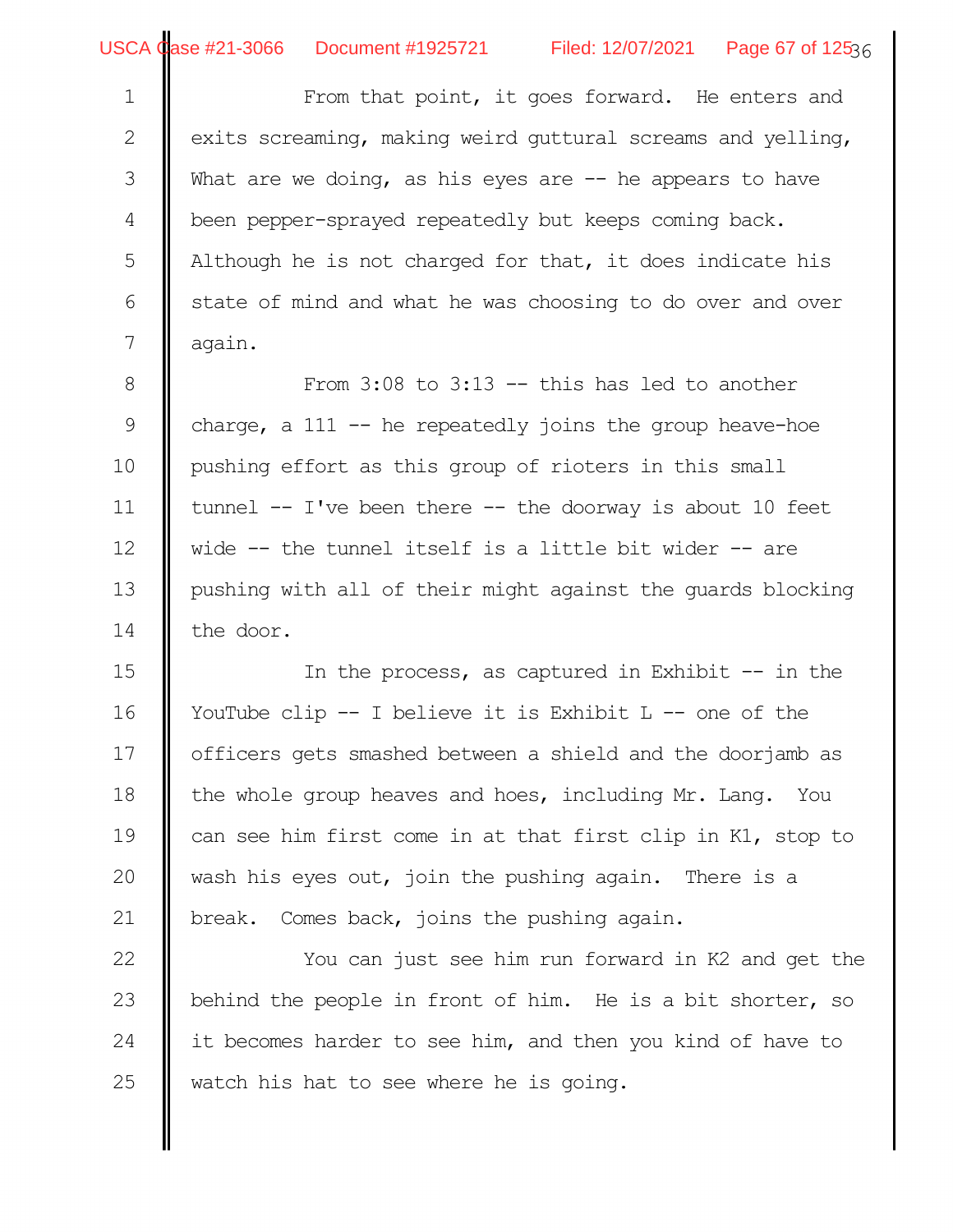Altogether, you see him joining the heave-hoe and hurting people. That is what happened is people were hurt. Just as you can see that officer screaming in pain to get free, as captured in Exhibit L, which is -- corresponds to approximately 3:12 to 3:13, at the end of it, people were hurt. That's not the only officer that was hurt. Others officers suffered internal bleeding who were stuck inside of that group and pushed and shoved. 1 2 3 4 5 6 7 8

One of the tragedies of January 6th is there are so many assaults and so many people assaulting the officers that we cannot correspond exact injuries to particular assaults by each defendant on every case because -- for instance, the officer who was dazed and had headaches afterwards that the defense counsel referenced, that is Officer I.F. He was hit by multiple people around the exact same time frame with a baton-like object or stick-like object. So can we say for sure that it was Mr. Lang versus one of the other defendants attacking the officers at the same time that caused that injury? No. But, yes, people were hurt. 9 10 11 12 13 14 15 16 17 18 19 20

From there it continues forward. Around 3:18 to 3:20, he is pushed out of the crowd. There is a large pause in the violence from approximately 3:20 to 3:50 p.m. During that time frame, just as he had previously, Mr. Lang stops to take a selfie and a video that he posts on Instagram. He 21 22 23 24 25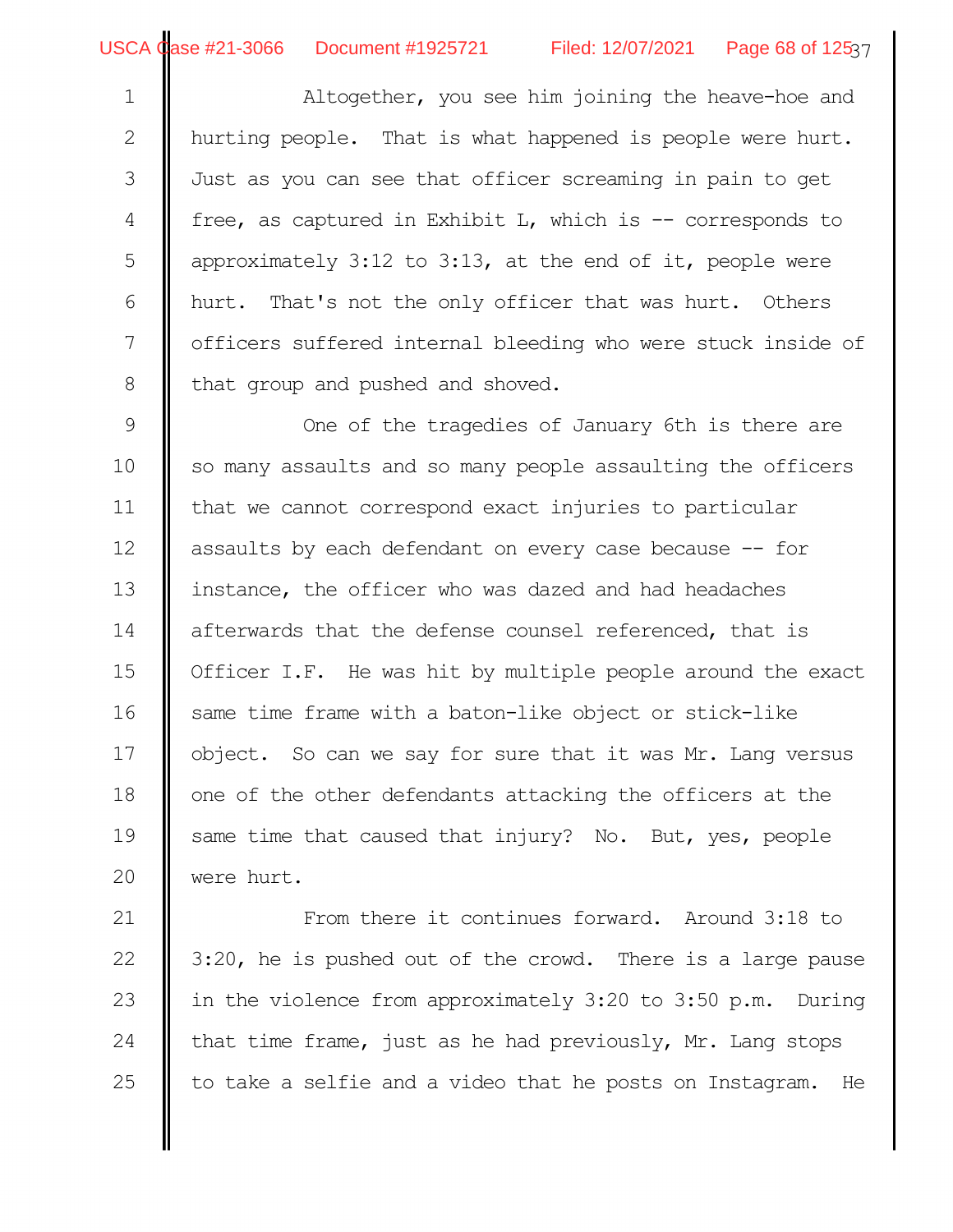USCA Case #21-3066 Document #1925721 Filed: 12/07/2021 Page 69 of 12538

had stopped earlier, around 3:05, I believe, to go outside and say, We are the real men, screaming and yelling, Get in there! Get in there! He then stops at 3:30. You can see him in a blue paisley shirt on the edge saying, A little pepper spray in the morning, while he smiles real big, taking a break. Then he goes back. He goes back with exuberance. It keeps growing from that point forward. 1 2 3 4 5 6 7

At 4:01 p.m., he doesn't just attack an officer. You can see him crowd-surf over other rioters to get to the front and then punch an officer in the head repeatedly. 8 9 10

Then around 4:05 to 4:10, that is when defense counsel's cited example of the woman in red, who is in not in her 50s or 60s -- she is a defendant. She has been arrested. She was in her 40s. That occurred in the tunnel around 4:05 to 4:10. The way you can tell is that the exhibit is labeled 1400 hours, meaning it starts at 2:00, so meaning two hours and five minutes in is around 4:05 to 4:10. So that's after he assaulted multiple officers. 11 12 13 14 15 16 17 18

That occurs on, if you are looking at the tunnel, essentially the left-hand side of the tunnel. He, on the far right side of the tunnel, proceeds to kick and punch at Detective P.N., who is wearing a bright neon vest and had fallen to the ground. 19 20 21 22 23

I fought with myself repeatedly about whether I was overloading the Court with exhibits on this issue. We 24 25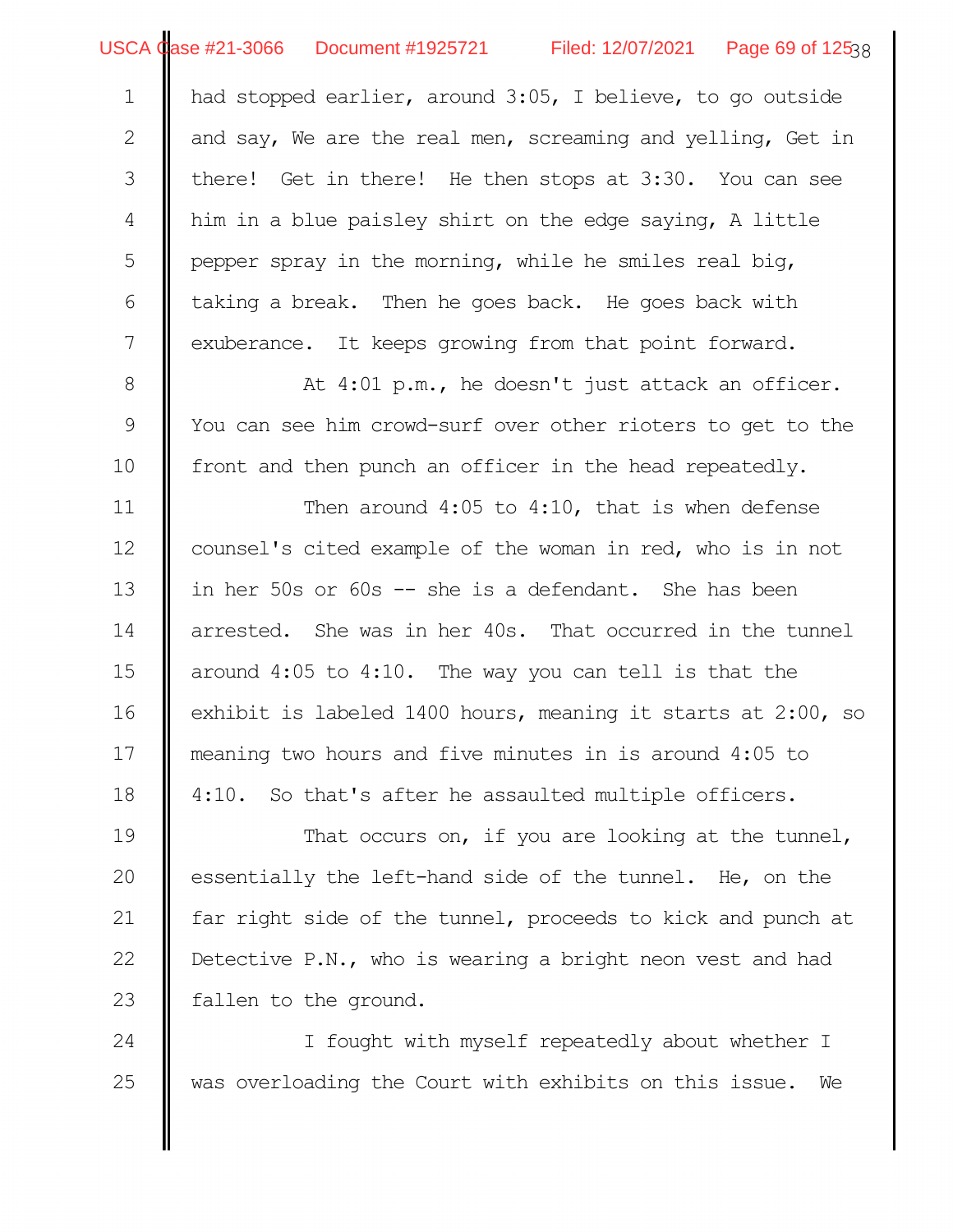did so for a reason, because we wanted to be precise in how we were describing what occurred. I actually regret not including two more exhibits about this exact offense. All of these -- this behavior, his actions that day, these are not everything. These are just a few for each incident. 1 2 3 4 5

That particular incident is also captured on the body-worn camera from Sergeant J.M., who is standing directly behind that detective as he is kicked and punched, where you can see Lang hit and kick at the detective as he is on the ground. 6 7 8 9 10

It's also captured in Exhibit A that defense counsel provided to Your Honor, the USCP footage. If you go to approximately 4:11 p.m., which would be two hours and 11 minutes in, you will be able to see, fairly violently, Mr. Lang punch and kick at someone who appears to be on the ground. When you combine that with the body-worn camera capturing the detective who had fallen on the ground, it becomes very clear who he is kicking and punching at. 11 12 13 14 15 16 17 18

I did include on purpose the additional portion where he is grabbing the detective's arm. Frankly, I watched it many, many times. I can't tell if he is trying to help him or pull him into the crowd. It's not clear. But it is after already punching and kicking the detective who had been on the ground. Maybe he had some regret and felt bad or maybe he was trying to pull him out. I don't 19 20 21 22 23 24 25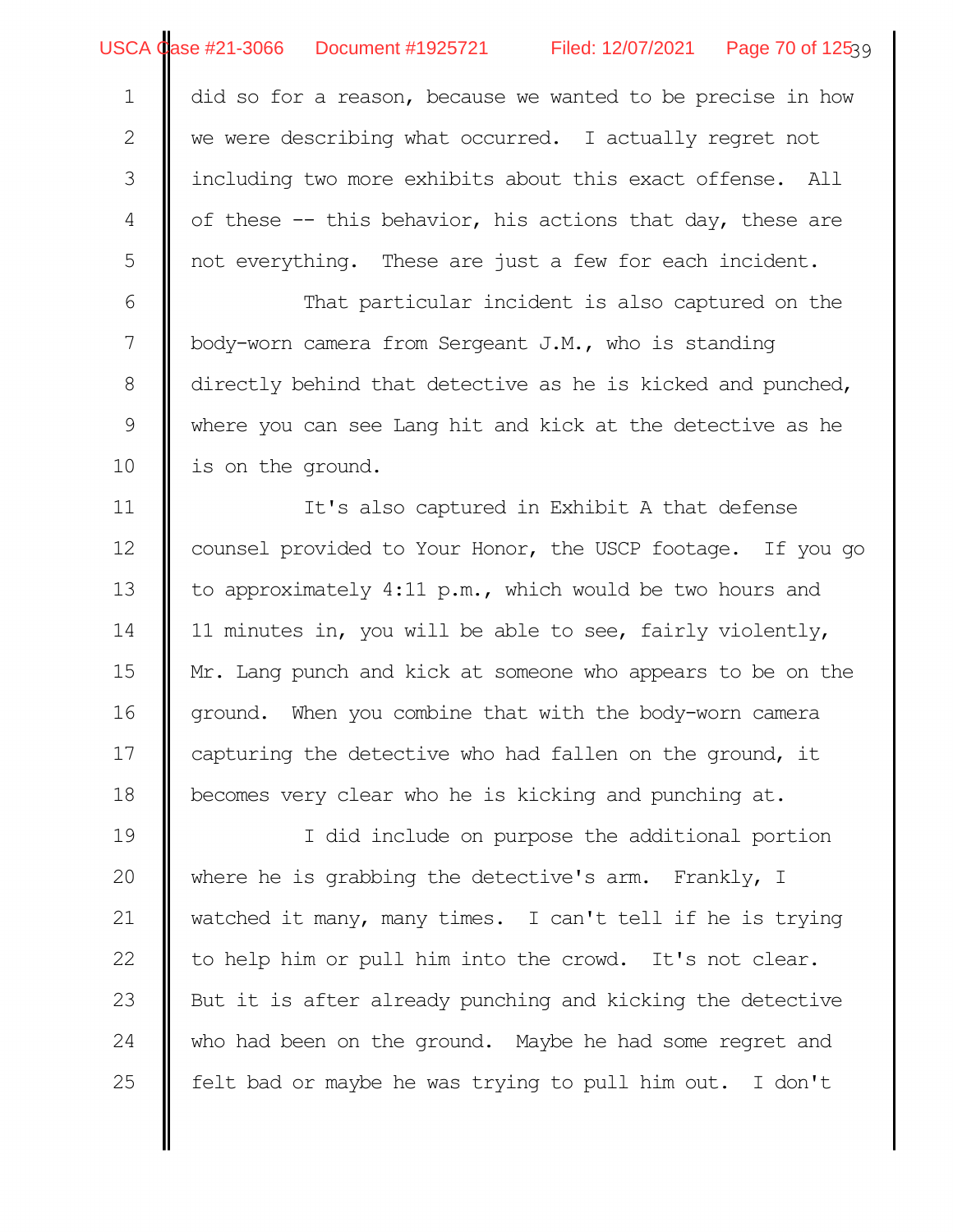know.

1

hen after 4:11, that takes us to 4:26. That's when the rioter who passed away, who is referenced by defense counsel, is blue. Mr. Lang, to his credit, waves like this. You can see him on the USCP footage, Exhibit A that defense counsel provided, at two hours and 26 minutes in or so trying to get the attention of officers. Unfortunately, other people start hitting them violently with sticks and batons as they are trying to give her help, but they are able to pull her out. 2 3 4 5 6 7 8 9 10

She did, unfortunately, pass away. As has been publicized in the press, the findings and conclusions, it appeared to be a drug overdose as opposed to for another reason. But I'm sure at the time, it certainly seemed like she had been crushed to the persons there regardless of the reasons why after the fact. 11 12 13 14 15 16

So you go from 4:26, a couple more selfies in there. And then at 4:44, 4:43, that's when Mr. Lang, at this point, has a shield and is repeatedly hitting. 17 18 19

It is hard to watch those ten minutes even just of the shield. You'd think it wouldn't be so scary because it's a shield attacking an officer, but at least he has a shield to protect him, but it is still frightening because those are pretty violent hits. They are not just shoves. And there is nobody being protected. There is no defendants 20 21 22 23 24 25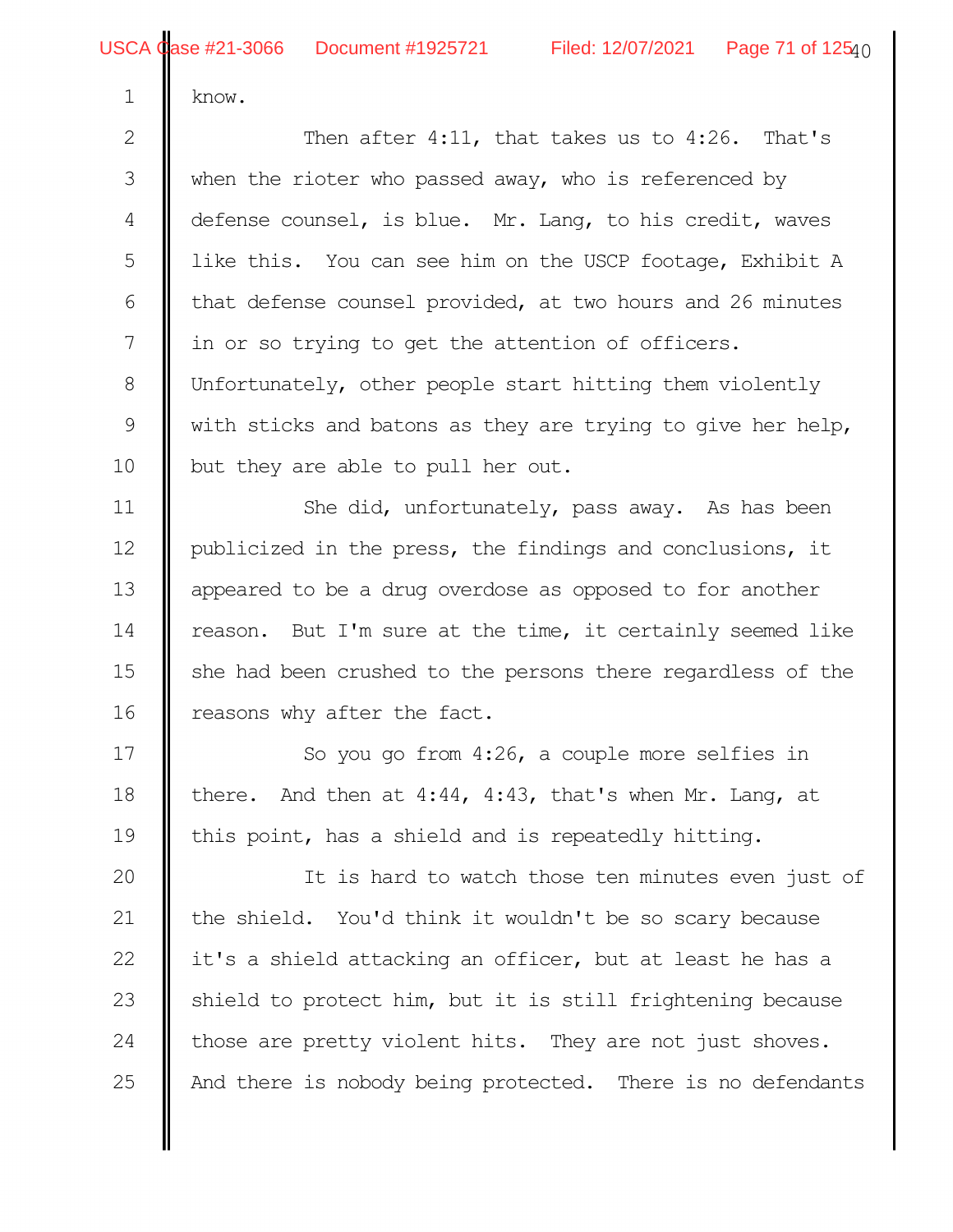|  | USCA Case #21-3066  Document #1925721 | Filed: 12/07/2021 | Page 72 of 125 $41$ |
|--|---------------------------------------|-------------------|---------------------|
|--|---------------------------------------|-------------------|---------------------|

| 1   or rioters or other folks that that particular officer is    |
|------------------------------------------------------------------|
| 2   doing anything against. He is just standing there trying to  |
| $\frac{3}{1}$ quard the archway, along with his fellow officers. |

And what's the most frightening was the time that you can see him kind of come at an angle with the shield and slice downward. Why does that matter? Because as defense counsel pointed out, the shields don't cover the whole body. So if you slice downward, you are going to hit him in the legs. 4 5 6 7 8 9

Why does it matter? Because the context and timing matters here because it indicates his state of mind that day. What is he trying to do? Well, he's not just doing one quick check with the shield and walking away. He's not just standing there to stop the opposition from going forward. He is repeatedly hitting, violently, aggressively, strongly, and trying to do it in a way that will hurt them. 10 11 12 13 14 15 16 17

THE COURT: So in light of all of this conduct, does a presumption of detention trigger? MS. JACKSON: Statutorily? THE COURT: Yes. MS. JACKSON: No, Your Honor, there is no --18 19 20 21 22

THE COURT: Statutory. Even though this is a crime of  $-$  as you argue, a crime of violence? 23 24

25

MS. JACKSON: Because it's a crime of violence, we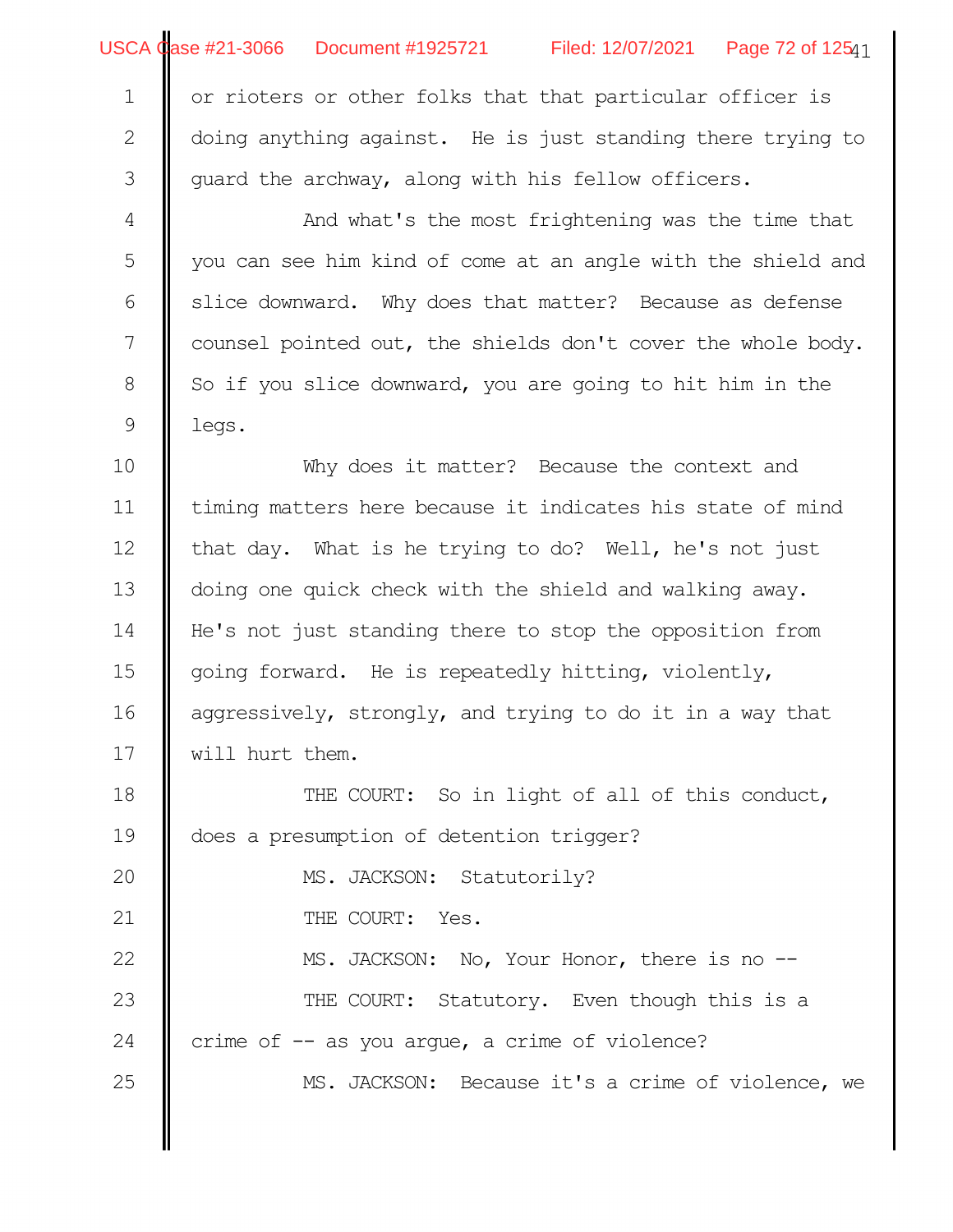|                | USCA Case #21-3066 Document #1925721 Filed: 12/07/2021 Page 73 of 12542 |
|----------------|-------------------------------------------------------------------------|
| $\mathbf 1$    | are allowed to seek detention based upon that reason, and               |
| $\mathbf{2}$   | 111(b) s are categorically a crime of violence, and therefore           |
| 3              | the analysis ends there. Can we at that point seek                      |
| $\overline{4}$ | detention? Yes. And we are seeking detention because --                 |
| 5              | THE COURT: Right. The question is whether a                             |
| 6              | presumption arises from the statute.                                    |
| 7              | MS. JACKSON: No, Your Honor. Ironically, had he                         |
| 8              | committed destruction of property, there would be a                     |
| $\mathcal{G}$  | presumption. But for some reason, attacking officers with a             |
| 10             | weapon is not enough to create a presumption.                           |
| 11             | THE COURT: I think I have the timeline. I have                          |
| 12             | the facts of the day.                                                   |
| 13             | Obviously, he makes an argument about all of the                        |
| 14             | stuff you've talked about. He did some things that are                  |
| 15             | favorable or paint him in a better light, including, as you             |
| 16             | conceded, raising his hand when the woman was in obvious                |
| 17             | duress.                                                                 |
| 18             | My main question is, under D.C. Circuit opinion                         |
| 19             | and Munchel and more generally, there has to be a specific              |
| 20             | articulable risk that his pretrial release would enhance.               |
| 21             | What is, in the government's view, that specific,                       |
| 22             | articulable risk?                                                       |
| 23             | MS. JACKSON: I believe in Munchel, the Court                            |
| 24             | stated that those who actually committed violence were in a             |
| 25             | separate category and therefore the exact analysis and                  |
|                |                                                                         |
|                |                                                                         |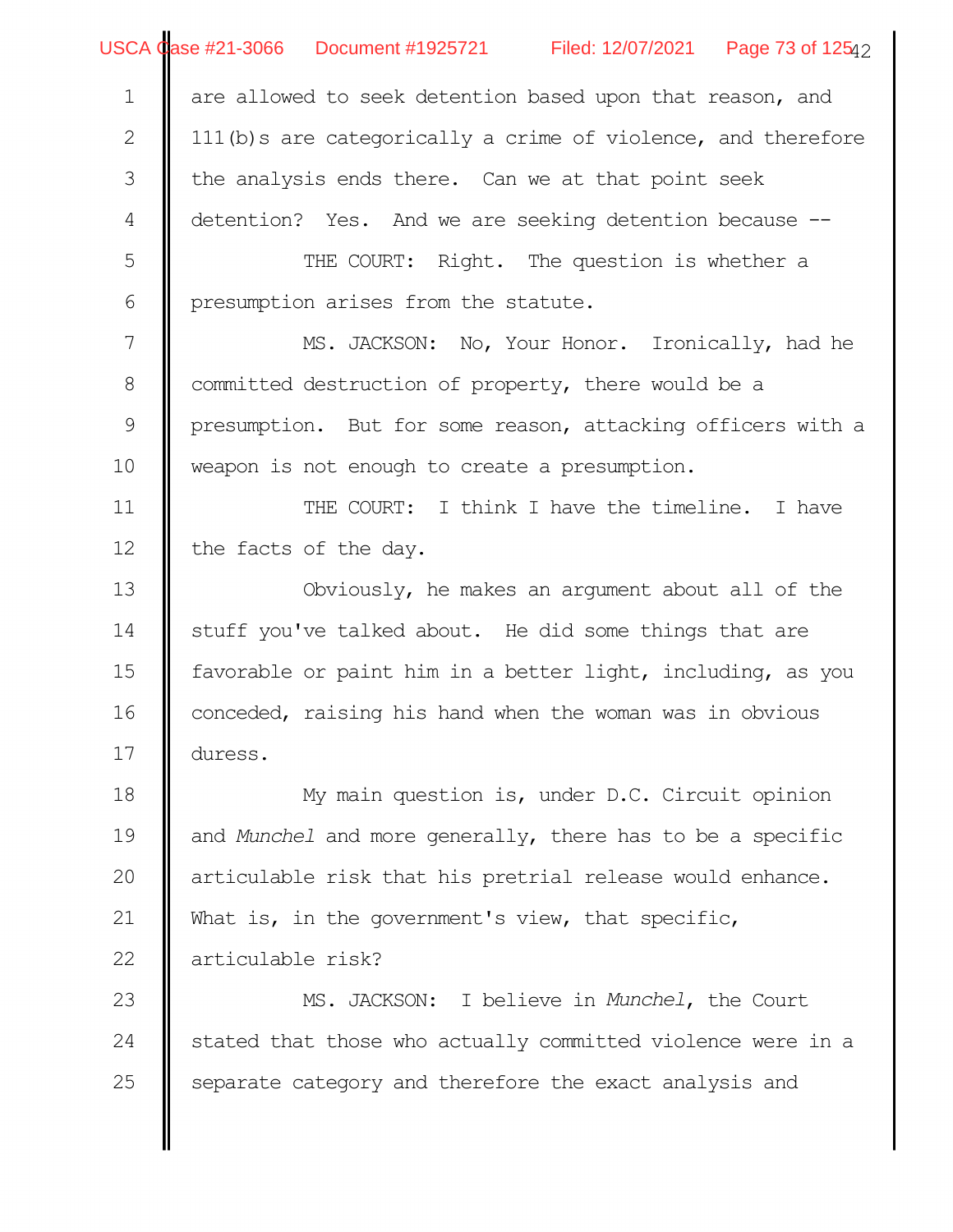2

3

4

issue --

THE COURT: They did, although they didn't have occasion to identify what the specific articulable risk therefore was.

MS. JACKSON: Correct, Your Honor. But they have since, for instance, in Hale-Cusanelli, stated it's really just an individualized assessment, no different than any other case. 5 6 7 8

Counsel had cited a number of, very quickly, off the cuff, various defendants who have been released. They are different than the ones I prepared for because they are not the ones listed in his reply. But I would note that all of those cited, as far as I am aware, don't come close to Mr. Lang, both in terms of his threat forward and his actions that day. 9 10 11 12 13 14 15

So to answer the first question, his actions that day supply an independent basis in and of itself to provide a reasonable risk of dangerousness, a clear and convincing conclusion that he is a danger to all law enforcement that stands in his way. Why? Because he made a decision not once, not simply in a reactionary posture, but over and over again over a period of hours. 16 17 18 19 20 21 22

THE COURT: So would you say the government, if forced to articulate it with specificity, is that the risk that in any future engagement with law enforcement, he would 23 24 25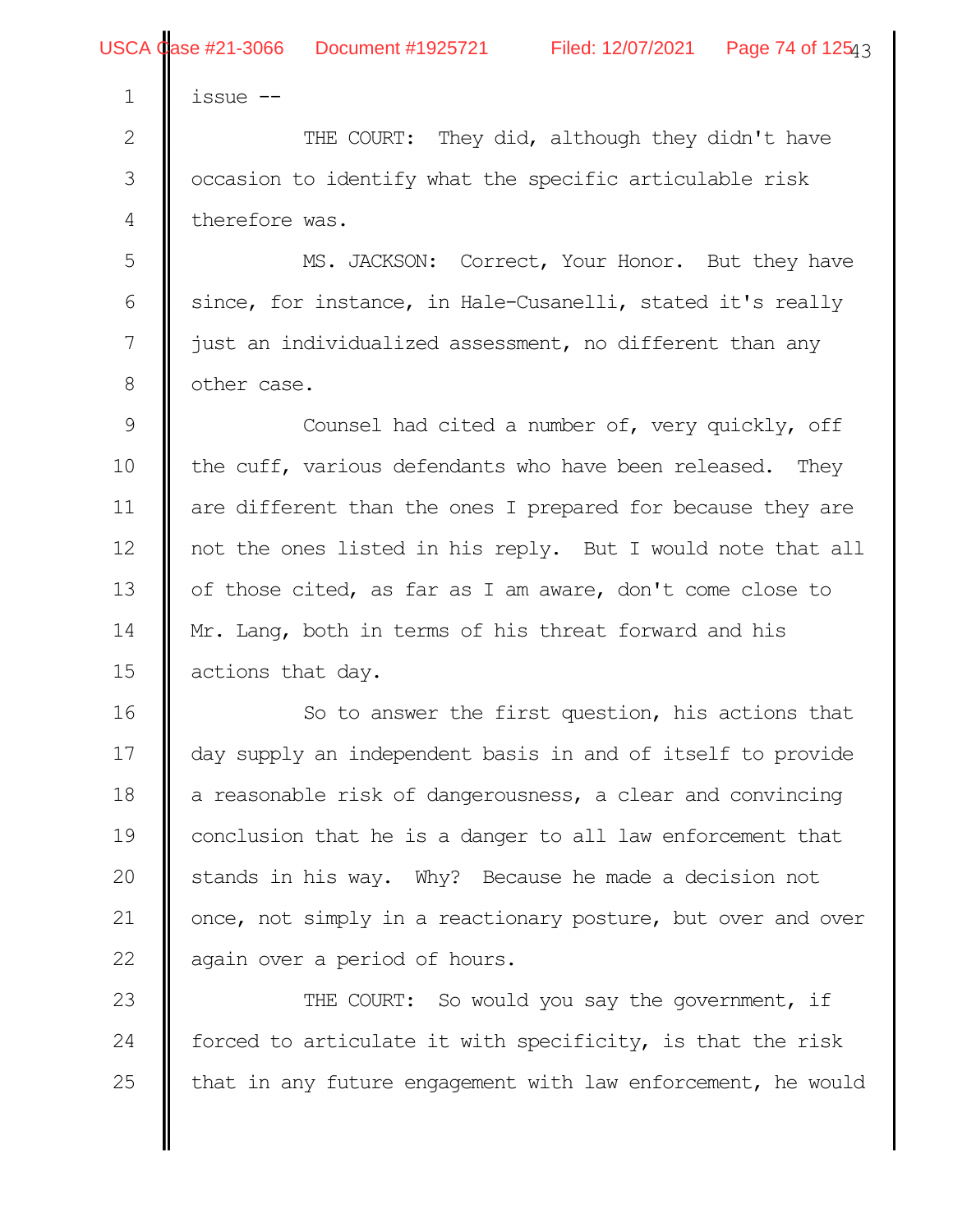|                | USCA Case #21-3066 Document #1925721<br>Filed: 12/07/2021 Page 75 of 12544 |
|----------------|----------------------------------------------------------------------------|
| $\mathbf 1$    | engage in violence? Is that the way you would put it?                      |
| $\mathbf{2}$   | MS. JACKSON: I would specify it as such that the                           |
| $\mathfrak{Z}$ | defendant continues to pose a danger to the community if                   |
| $\overline{4}$ | released given his risk of committing or advocating violence               |
| $\mathsf S$    | in support of his political beliefs, which I think I pulled                |
| $\sqrt{6}$     | that language specifically from Hale-Cusanelli, but I am not               |
| 7              | positive.                                                                  |
| $\,8\,$        | I think a more applicable or comparable case would                         |
| $\mathcal{G}$  | be U.S. versus Christopher Quaglin, which is a case I do                   |
| 10             | handle, so I know the facts much better. But we argued for                 |
| 11             | his detention. Mr. Quaglin, like Mr. Lang, engaged in                      |
| 12             | violence over a prolonged period of time. In his case, it                  |
| 13             | was from 1:00 to approximately 3:20 p.m. He used a weapon                  |
| 14             | against officers as one of the multiple assaults that he                   |
| 15             | committed.                                                                 |
| 16             | He was wearing a gas mask. He appears to have                              |
| 17             | brought the gas mask in advance, unlike Mr. Lang. I will be                |
| 18             | very clear. I am not aware of any preplanning by Mr. Lang                  |
| 19             | to engage in violence. I don't believe he brought that gas                 |
| 20             | mask with him because it can be seen falling from the face                 |
| 21             | of another rioter in the tunnel earlier that day and he can                |
| 22             | be seen picking it up off the ground and putting it on, nor                |
| 23             | have I seen any evidence of receipts or financial purchases                |
| 24             | indicating he bought something in preparation.                             |
| 25             | The only thing he bought in preparation, it                                |
|                |                                                                            |
|                |                                                                            |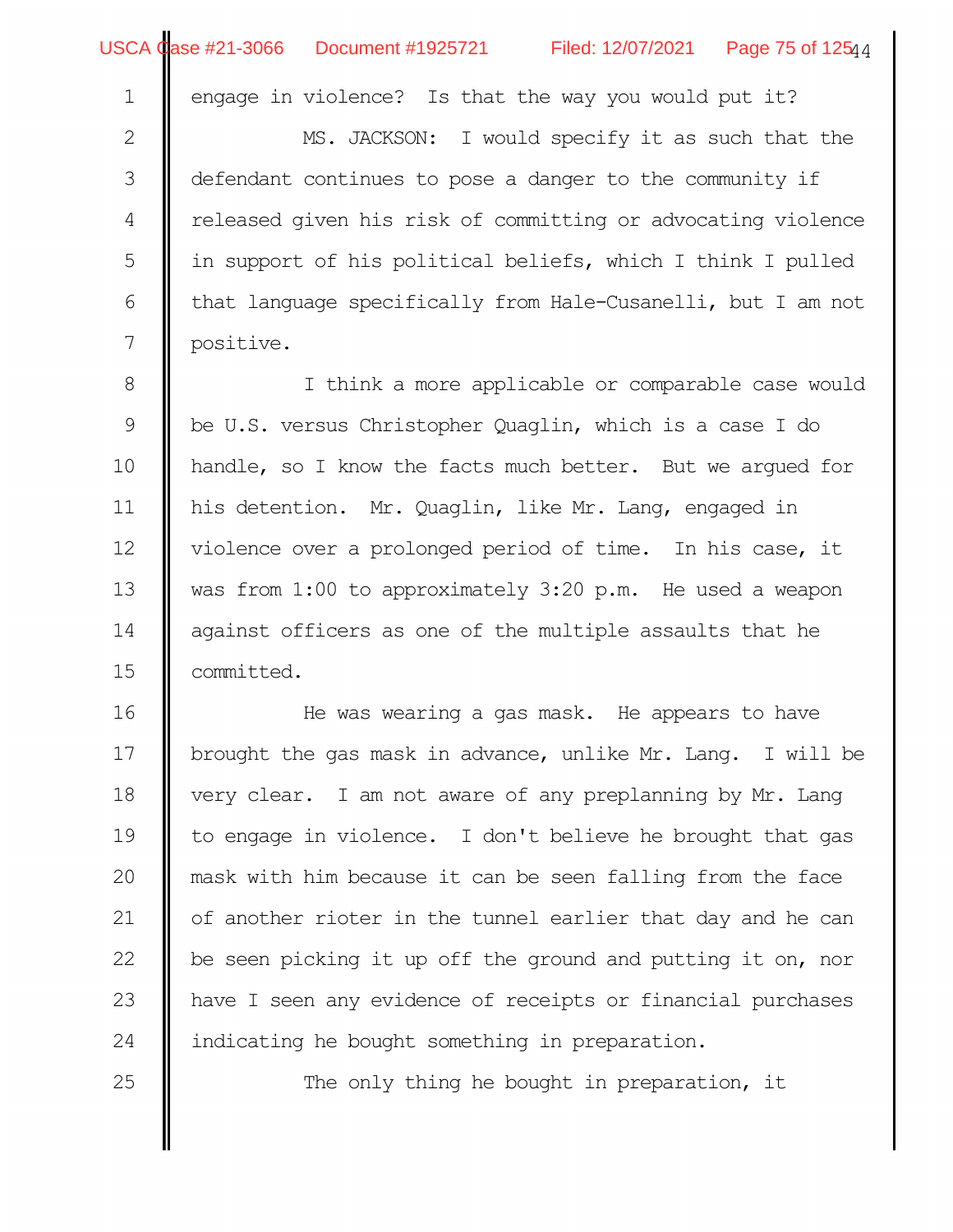appears to me, are the goggles, which are designed to keep as from getting in your face, I would assume or that's the intention. It's not like he was going swimming at the Capitol that day or in D.C. Other than that, there is no preplanning. 1 2 3 4 5

What there is -- the government contends that his actions on January 6th alone -- let's say he was quiet afterwards and did nothing else. That alone should be sufficient to reach a conclusion by clear and convincing evidence that he poses a danger to any and all law enforcement and our society if it contradicts his ideologic beliefs. 6 7 8 9 10 11 12

He was willing to engage in that behavior despite a large number of law enforcement officers near him. He was willing to do it in front of a crowd. He was willing to do it repeatedly. He was willing to do it despite the fact that he knew that the news was there and media was there. Not only was he willing to do it, he boasted about it that day and posted about it on his social media, basically telling the world what he had done. 13 14 15 16 17 18 19 20

If you add that to his after-the-fact actions - and this is where he comes more in line to Quaglin -- unlike somebody who said, Oh, my God, I can't believe I just did that, or showed some remorse or some shock and appall at what they had committed, he went full-fledged the other 21 22 23 24 25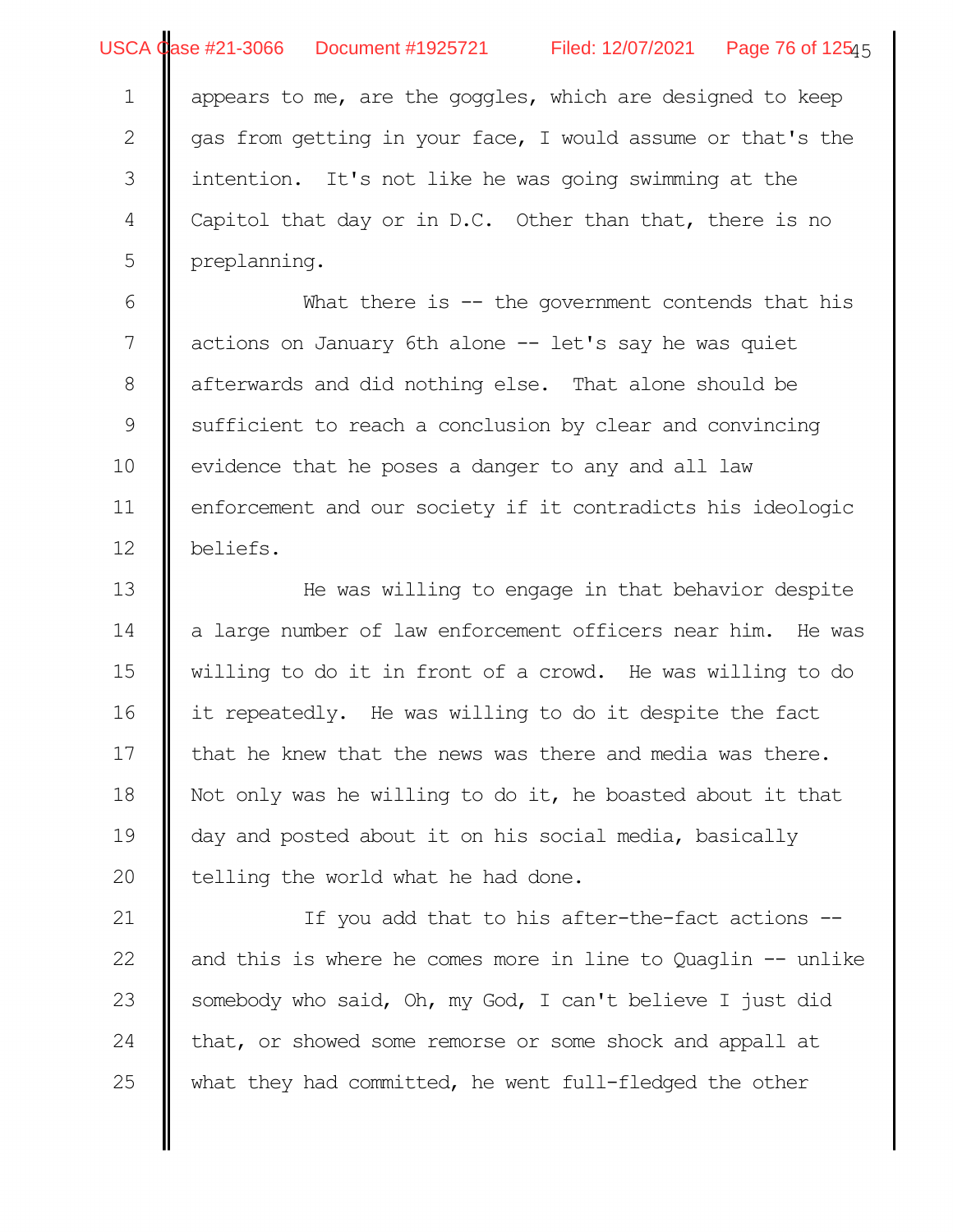direction.

1

While he did not plan in advance, he certainly started to use the social media skills that the defense counsel flagged that he had been developing, including his own website. Liberty Centric, I believe, is what it was called. He started to use those skills to further plan and advocate violence against the government and specifically to stop president Joe Biden from taking office. 2 3 4 5 6 7 8

He did that not only by boasting, generally, hunting down a video of him committing some of the crimes, the shield, waving it up at his head, and finding that so he could post on his own Instagram with a "This is me" above it and saying, "Look at all of the crowd cheering for me," or something along that line, but then he went to an extreme, new level. 9 10 11 12 13 14 15

He sought out  $-$ - basically, it is like mailing or something like spamming people who thought he might have similar ideologic beliefs to try to get them to join this Telegram chat to create a state militia system that he organized by region, where he would assign leaders to the different regions and ask them to plan and prepare so they could meet and vet people. 16 17 18 19 20 21 22

He taught them how to take out their personal information so that they would be anonymous but made clear that he didn't have to be anonymous because, A, he wasn't 23 24 25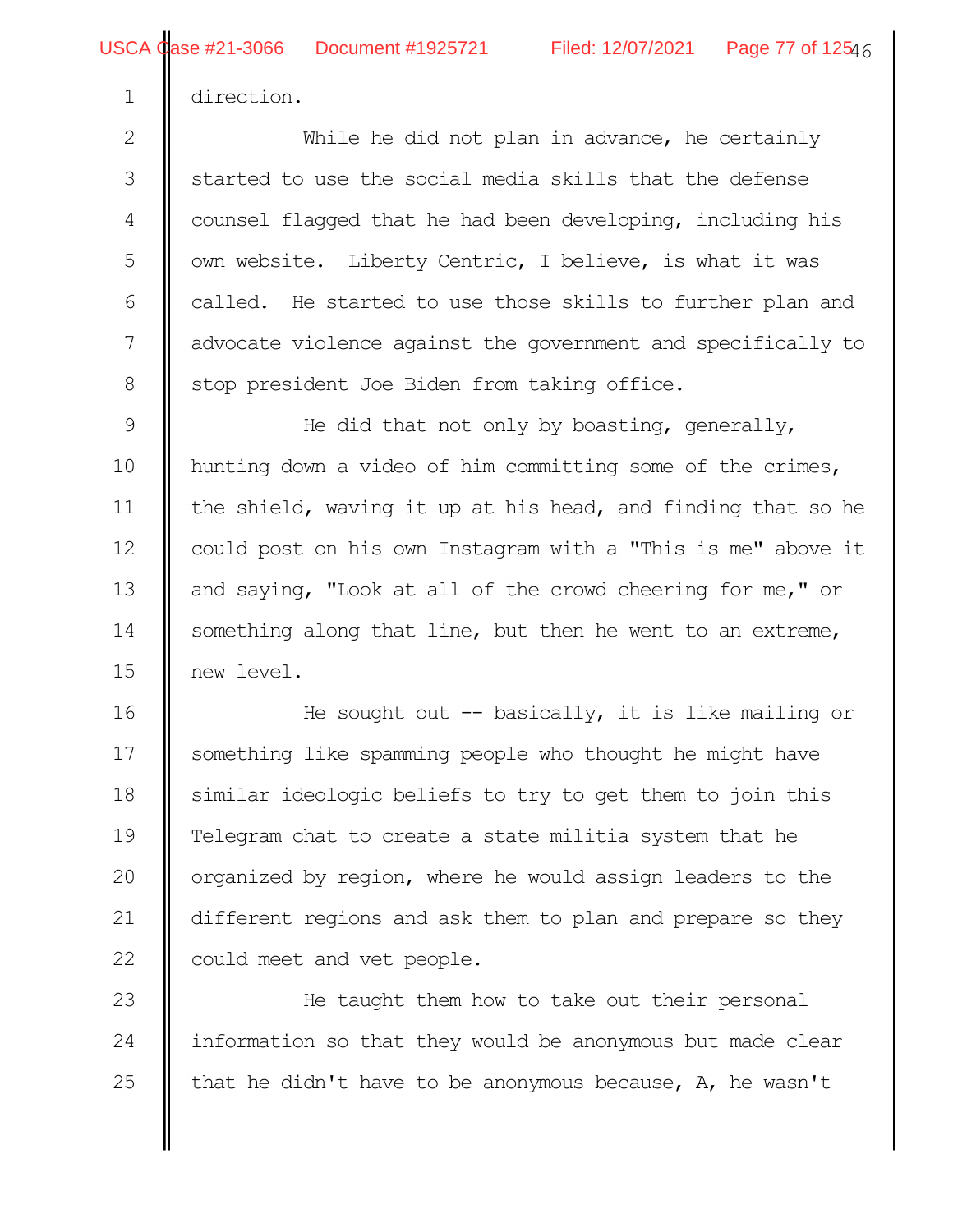|             | USCA Case #21-3066 Document #1925721 Filed: 12/07/2021 Page 78 of 12547 |
|-------------|-------------------------------------------------------------------------|
| $\mathbf 1$ | afraid of the Feds or the government and we couldn't do                 |
| 2           | anything besides kill him to make him stop.                             |
| 3           | He then made it very clear when people disagreed                        |
| 4           | with him that he believed violent action was necessary to               |
| 5           | stop -- and this is where timeline matters again. He didn't             |
| 6           | stop on January 6th. He was shot in the foot; that's why he             |
| 7           | stopped. That's why he stopped with the bat. He didn't                  |
| $\,8\,$     | stop with the planning to interrupt the inauguration until              |
| $\mathsf 9$ | he was arrested.                                                        |
| 10          | He was arrested on January, I believe, 16th. If                         |
| 11          | you look at the texts that are included in Exhibit CC or                |
| 12          | $DD$ -- I am not sure which one -- he mentions planning for             |
| 13          | January 17th and January 20th and how it's the duty as                  |
| 14          | Americans. And the 17th was the next day. So we don't know              |
| 15          | what could have happened, what was planned or what might                |
| 16          | have occurred because he was arrested.                                  |
| 17          | That is why he was stopped. That is the only                            |
| 18          | reason he stopped sending out those missives to these groups            |
| 19          | of anonymous people with similar beliefs about what and how             |
| 20          | they should tackle stopping president Biden from taking                 |
| 21          | office.                                                                 |
| 22          | THE COURT: Let's assume for all intents and                             |
| 23          | purposes that the government has established that he needs              |
| 24          | to be continued to be detained. It does seem that the                   |
| 25          | current situation in the jail is such that it's become, has             |
|             |                                                                         |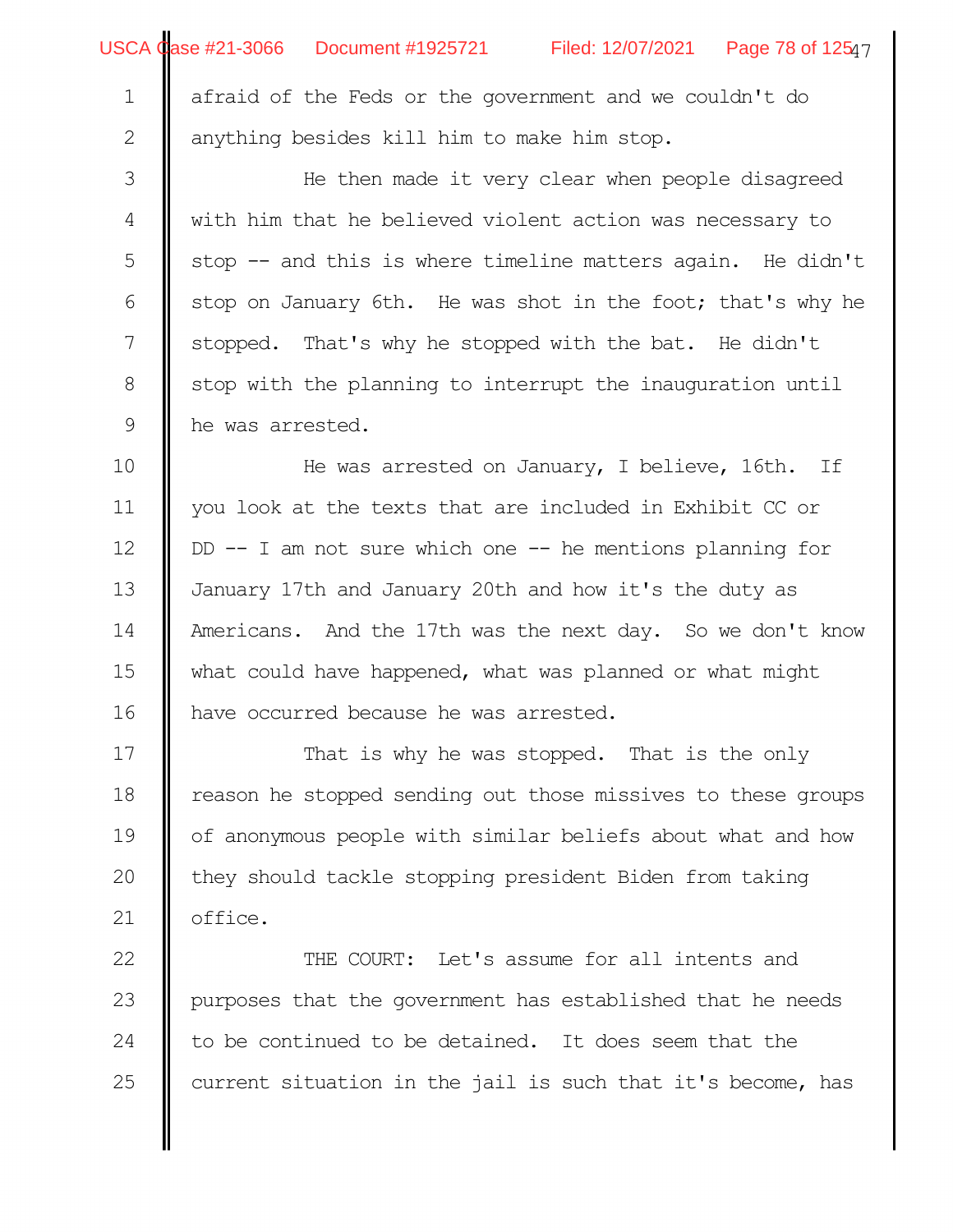|               | USCA Case #21-3066 Document #1925721 Filed: 12/07/2021 Page 79 of 12548 |
|---------------|-------------------------------------------------------------------------|
| $\mathbf 1$   | been, continues to be quite difficult for all sorts of                  |
| $\mathbf{2}$  | communications or activities that would typically be done to            |
| $\mathfrak S$ | mount a defense.                                                        |
| 4             | MS. JACKSON: I will concede --                                          |
| 5             | THE COURT: What is the government doing about                           |
| 6             | that?                                                                   |
| 7             | MS. JACKSON: Yes, Your Honor. Some of the                               |
| $8\,$         | problems with the jail and access to discovery are                      |
| 9             | structural problems with the jail itself.                               |
| 10            | As we noted in our most recent status update,                           |
| 11            | which was filed, I believe, the 23rd $-$ it's just in the               |
| 12            | second-to-last paragraph where we explain the government is             |
| 13            | in communications with FPD and the jail to try to increase              |
| 14            | access for defense counsel.                                             |
| 15            | But I would note that defense counsel failed to                         |
| 16            | mention some of the things that do exist, right, or that                |
| 17            | were mentioned really quickly or obliquely in some of the               |
| 18            | filings.                                                                |
| 19            | First, I think as defense counsel has said to me                        |
| 20            | previously, they speak regularly on the phone, almost on a              |
| 21            | daily basis, with the defendant, or at least that was a                 |
| 22            | comment in one offhand conversation I had with defense                  |
| 23            | counsel. But my understanding is that there is phone                    |
| 24            | communication that is available.                                        |
| 25            | Second, as described in the policy from $-$ I                           |
|               |                                                                         |
|               |                                                                         |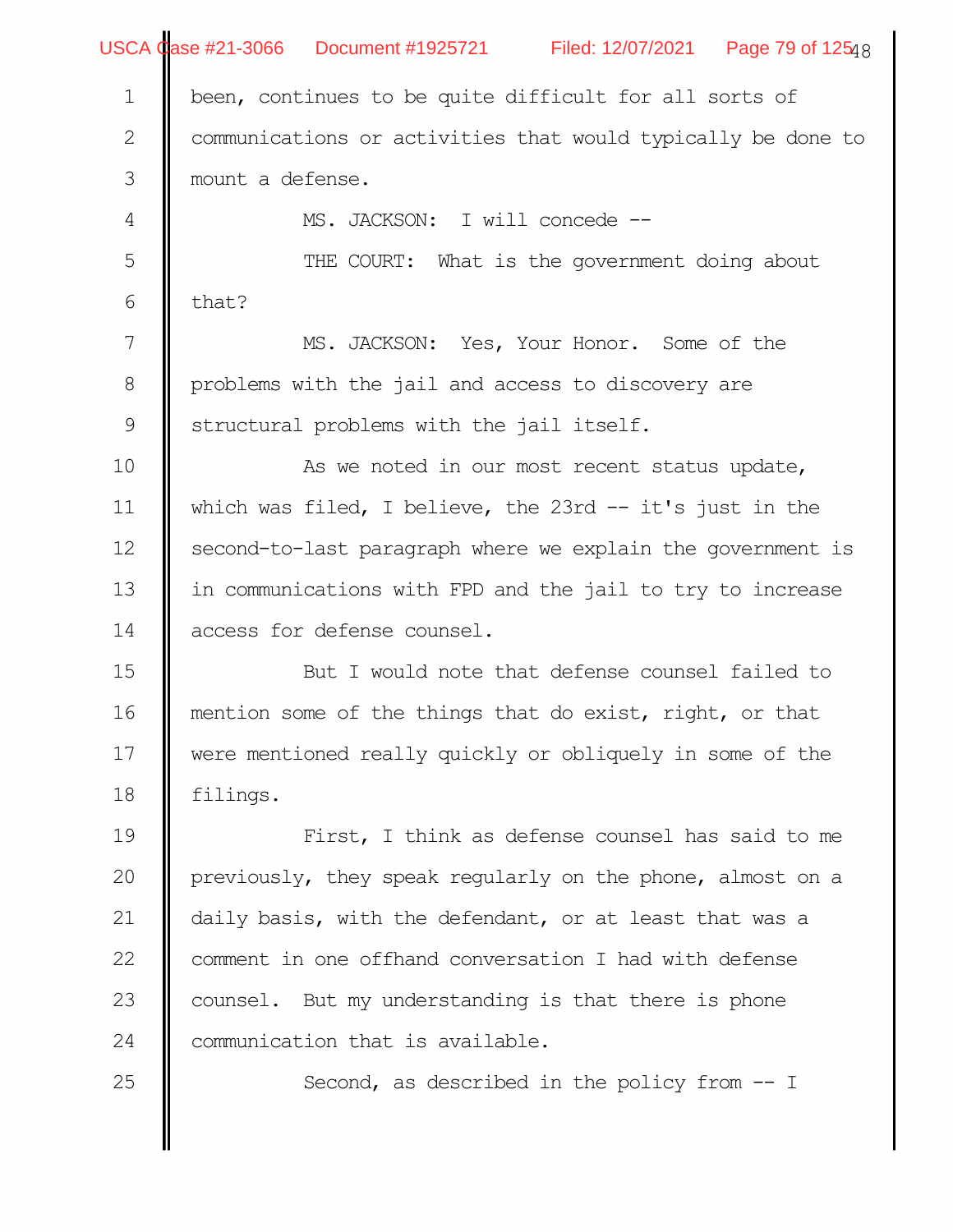|                  | USCA Case #21-3066 Document #1925721 Filed: 12/07/2021 Page 80 of 12549 |
|------------------|-------------------------------------------------------------------------|
| $\mathbf 1$      | believe it is March of 2021, which the government provided              |
| $\mathbf{2}$     | to defense in April in an email, there is an option for                 |
| $\mathcal{S}$    | providing electronic evidence with a laptop for the                     |
| $\overline{4}$   | defendant to review voluminous electronic discovery. Is it              |
| 5                | perfect? No. Is there a wait list? Possibly.                            |
| $\epsilon$       | But what we haven't heard from the defense is how                       |
| $\boldsymbol{7}$ | many times have they tried to do that, come to the jail?                |
| $8\,$            | Yes, it is harder because they live in New York and he is               |
| 9                | charged here in D.C. If they were local counsel, some of                |
| 10               | this would be much easier. It just would.                               |
| 11               | But how many times have they come here with a hard                      |
| 12               | drive of the 10 different productions of discovery we have              |
| 13               | provided or the key exhibits, like the video that they filed            |
| 14               | and the body-worn camera or the exhibits from this, and                 |
| 15               | provided it through the jail to the defendant to be able to             |
| 16               | review?<br>Because he has that ability.                                 |
| 17               | I would note also that the fact that he has to                          |
| 18               | quarantine after a private, in-person meeting with defense              |
| 19               | counsel does appear to be his choice; that is one of the                |
| 20               | things he must analyze when trying to decide whether he                 |
| 21               | wants to be vaccinated or not. He is not being forced to be             |
| 22               | vaccinated, but that means the jail reasonably has to                   |
| 23               | protect other people in the jail and keep them from getting             |
| 24               | So it seems to be $-$<br>sick.                                          |
| 25               | THE COURT: And, indeed, some of the jail's rules                        |
|                  |                                                                         |
|                  |                                                                         |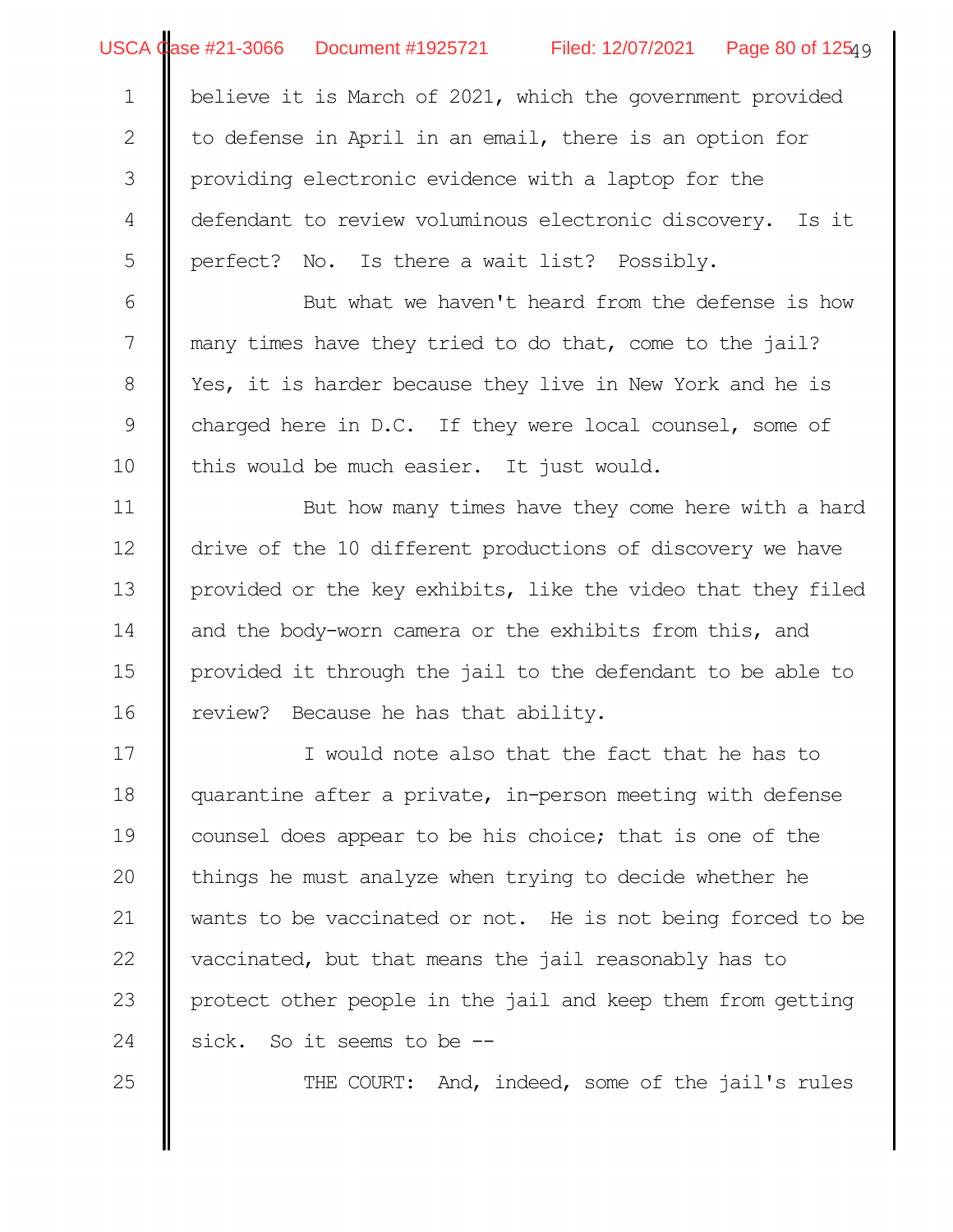|                | USCA Case #21-3066 Document #1925721 Filed: 12/07/2021 Page 81 of 12550 |
|----------------|-------------------------------------------------------------------------|
| $\mathbf 1$    | about COVID are at least a reaction to or required by                   |
| $\mathbf 2$    | litigation involving the jail in front of Judge                         |
| 3              | Kollar-Kotelly.                                                         |
| $\overline{4}$ | MS. JACKSON: Yes, Your Honor.                                           |
| 5              | THE COURT: I am not suggesting at all that she                          |
| 6              | has required any particular rules, but she certainly has                |
| 7              | litigation in front of her that involves the jail, at large,            |
| 8              | and the rules, policies and procedures that the jail has to             |
| 9              | follow to, on the other hand, ensure there isn't a massive              |
| 10             | outbreak, and on the other, to ensure that people have                  |
| 11             | access to information and the like. I am pretty loathe, I               |
| 12             | must say, to insert myself into that case.                              |
| 13             | MS. JACKSON: Your Honor, that highlights one                            |
| 14             | major concern that the government has with some of the                  |
| 15             | arguments the defense has made regarding why he should be               |
| 16             | released, specifically their allegations regarding                      |
| 17             | mistreatment at the jail and/or access or policies and                  |
| 18             | procedures which they believe inhibit communication.                    |
| 19             | There is a reason that that should be addressed in                      |
| 20             | civil discovery. I don't have access. The government                    |
| 21             | doesn't have access to the lots of jail surveillance in                 |
| 22             | video that exist, the interviews of the officers that might             |
| 23             | have had to led to a reason why somebody was put in the hole            |
| 24             | or isolation, the reports or hearings that were held after              |
| 25             | each of those. I don't have access to any of that.                      |
|                |                                                                         |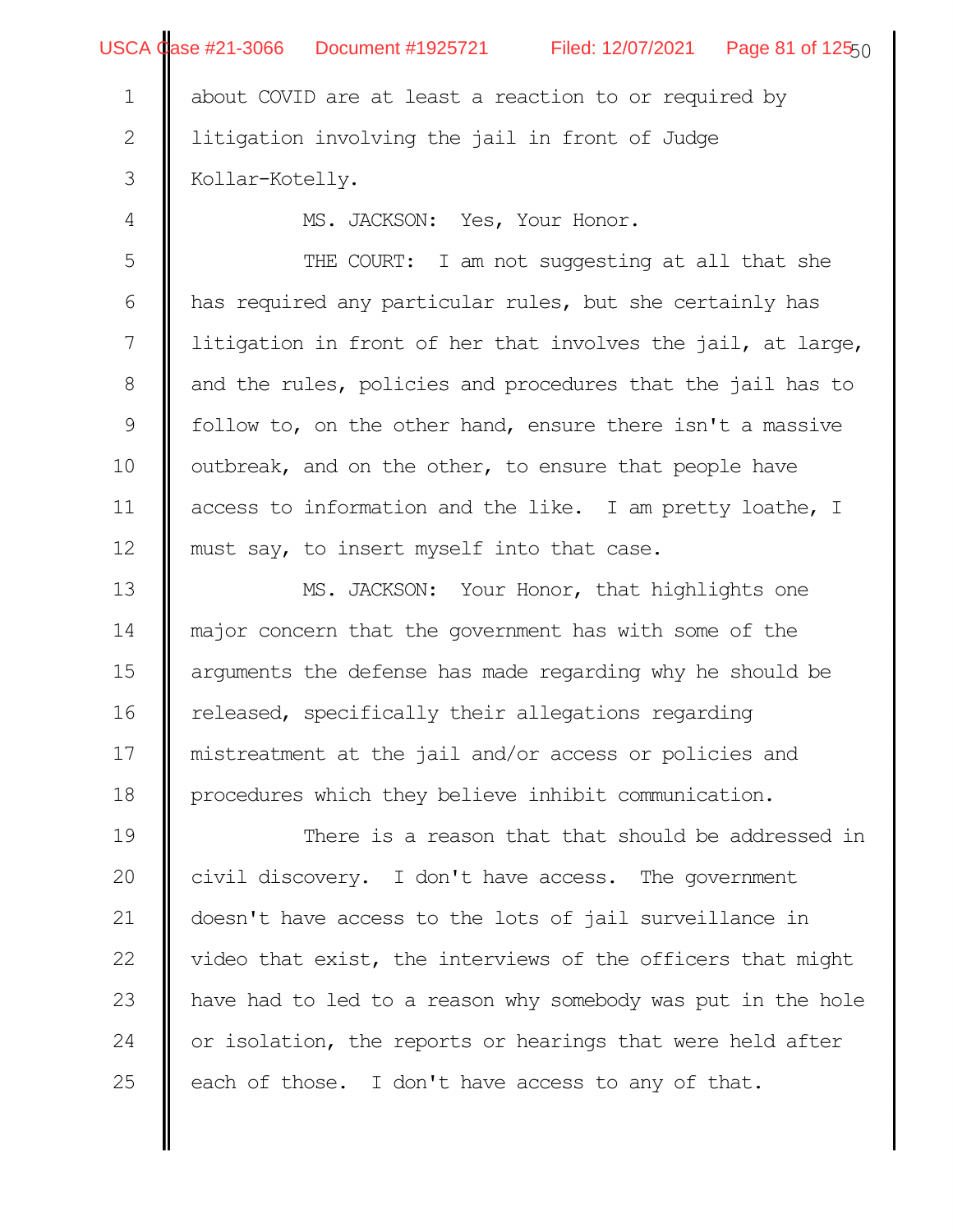∥

USCA Case #21-3066 Document #1925721 Filed: 12/07/2021 Page 82 of 12551

| $\mathbf 1$ | THE COURT: But you agree that the question of                 |
|-------------|---------------------------------------------------------------|
| 2           | whether the defendant is presently having access to           |
| 3           | information he needs in his own defense is relevant here.     |
| 4           | MS. JACKSON: Absolutely, Your Honor.                          |
| 5           | THE COURT: There may be other ancillary issues                |
| 6           | about the hole or treatment or whatever that may or may not   |
| 7           | be relevant here. But the core question, which is can he      |
| 8           | mount the constitutionally required minimal defense in light  |
| $\mathsf 9$ | of the present detention, is live in his criminal case.       |
| 10          | MS. JACKSON: Yes, Your Honor.                                 |
| 11          | I quess -- taken to its fullest extreme, the                  |
| 12          | defense counsel's argument would mean not a single human      |
| 13          | being who was arrested on January 6th could be held ever      |
| 14          | because there is too much discovery and then therefore they   |
| 15          | wouldn't be able to access it.                                |
| 16          | So that means no matter how egregious, no matter              |
| 17          | how much evidence of future planning and inciting additional  |
| 18          | violence, as is the case with Mr. Lang, we would be unable    |
| 19          | to hold them because there is just too much evidence.<br>That |
| 20          | doesn't make sense. There have to be additional solutions.    |
| 21          | In fact, the government is working towards those              |
| 22          | solutions right now, which is why in the latest status        |
| 23          | update, we provided the update that there are ongoing         |
| 24          | discussions about increasing options. For instance, there     |
| 25          | have been other developments, such as the laptop policy that  |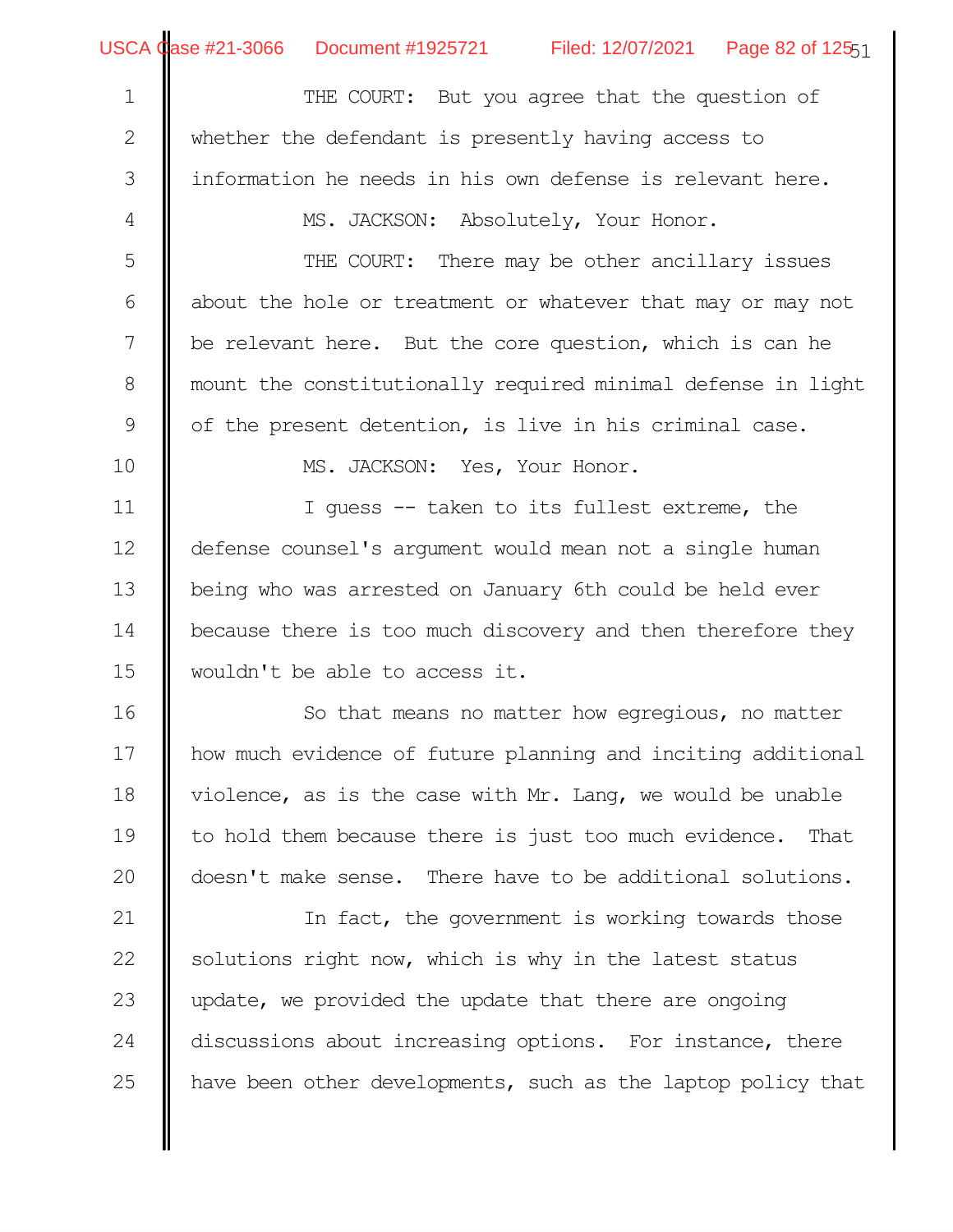|                  | USCA Case #21-3066 Document #1925721 Filed: 12/07/2021 Page 83 of 12552 |
|------------------|-------------------------------------------------------------------------|
| $\mathbf 1$      | was instituted in March of 2021, that allow review of                   |
| $\mathbf{2}$     | voluminous electronic evidence.                                         |
| $\mathfrak{Z}$   | THE COURT: Can you say a little bit more about                          |
| $\overline{4}$   | that? Do I have it right that the laptop policy permits, if             |
| 5                | attempted, defense counsel to bring to the jail a laptop                |
| $\sqrt{6}$       | that presumably $-$                                                     |
| $\boldsymbol{7}$ | MS. JACKSON: Hard drive, basically.                                     |
| $8\,$            | THE COURT: A hard drive that doesn't have                               |
| $\mathcal{G}$    | internet access but on which maybe the jail would review it,            |
| 10               | maybe not, but the defendant could review whatever discovery            |
| 11               | defense counsel loads onto the hard drive.                              |
| 12               | MS. JACKSON: Essentially, yes. They are placed                          |
| 13               | in a separate area so they can review it for up to two weeks            |
| 14               | at a time. Now, does that mean you are going to have to                 |
| 15               | take some breaks between, yes, reviewing the evidence. But              |
| 16               | it does offer an option, an option that was developed, I                |
| 17               | believe, as a result of the litigation before Judge                     |
| 18               | Kollar-Kotelly.                                                         |
| 19               | I would note that there is a Relativity platform.                       |
| 20               | And right now there is not internet access to the relativity            |
| 21               | platform or the Evidence.com platform. But in this case,                |
| 22               | for instance, Your Honor, we provided over 200-plus videos              |
| 23               | of body-worn camera to defense counsel, not to mention many,            |
| 24               | many, many videos, both USCP surveillance, the three hours              |
| 25               | you have in before you, in addition to the many videos the              |
|                  |                                                                         |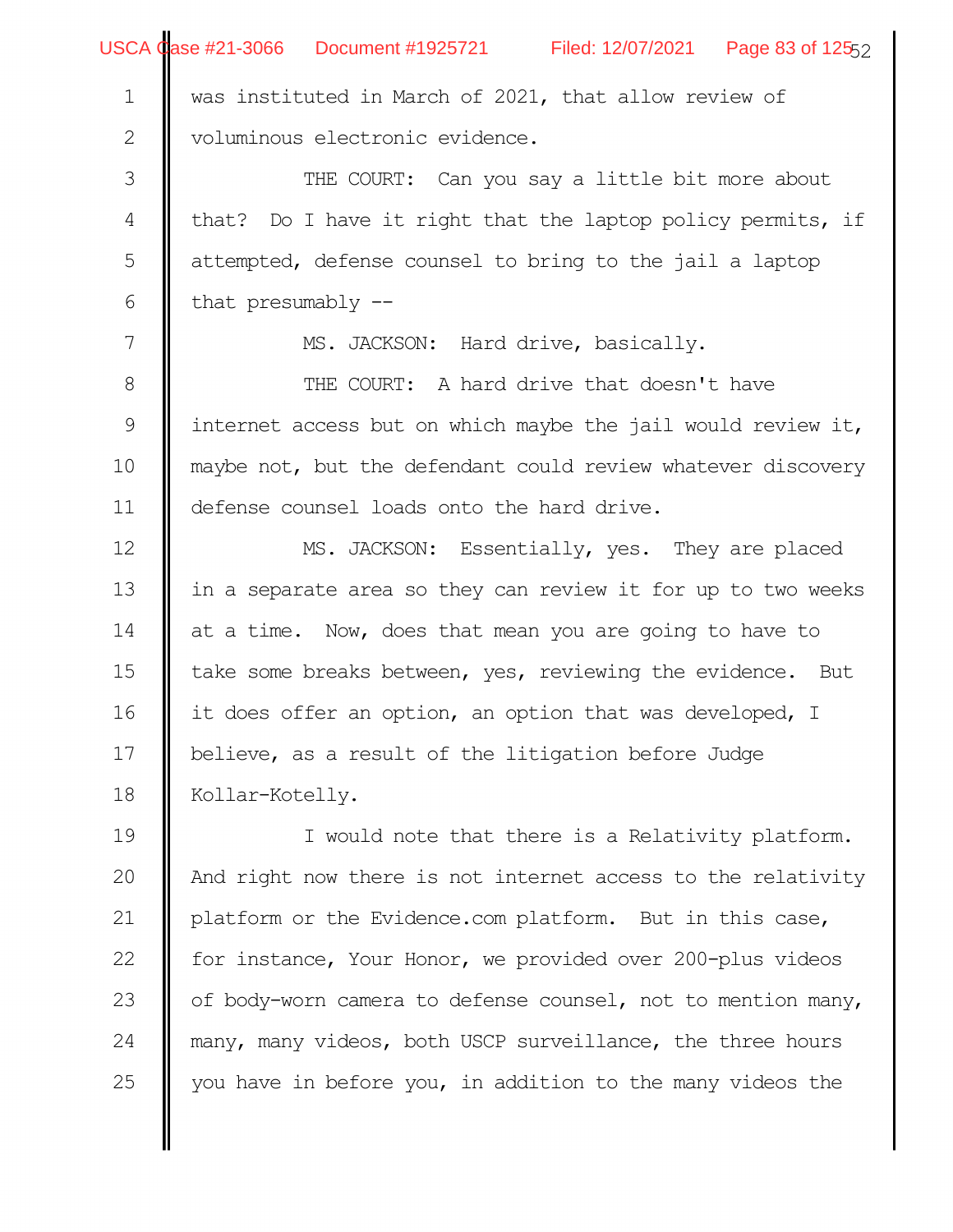## USCA Case #21-3066 Document #1925721

25

Filed: 12/07/2021 Page 84 of 12553

defendant filmed of himself committing these various incidents to defense. That's been provided months ago, many months ago. Nothing I included in my motion is new. It was all in prior discovery to defense counsel for months. 1 2 3 4

So to the extent -- I know it's hard to sort through a lot of the evidence, and I have offered defense counsel assistance to the extent they want to identify particular videos or have me point them in a particular direction to help make sense of it. But it is possible to, for instance, download the 10-key body-worn cameras that actually matter from that tunnel, the five -- four key videos that really matter and the USCP video on one hard drive and provide it to defendant to review per the policy instituted in March of this year. 5 6 7 8 9 10 11 12 13 14

Is that everything? No. But I'm not aware of the need to review absolutely anything that exists in provided discovery, even if it actually is not material or relevant to the defendant's case. 15 16 17 18

We are taking an extremely wide view of discovery in this case because if this were a bank robbery, everybody would be charged as a codefendant but it is too many people and we can't. So instead they are charged separately, for the most part, but essentially are still codefendants, and therefore they receive each other's discovery. 19 20 21 22 23 24

Much of the stuff that will be in Relativity, as I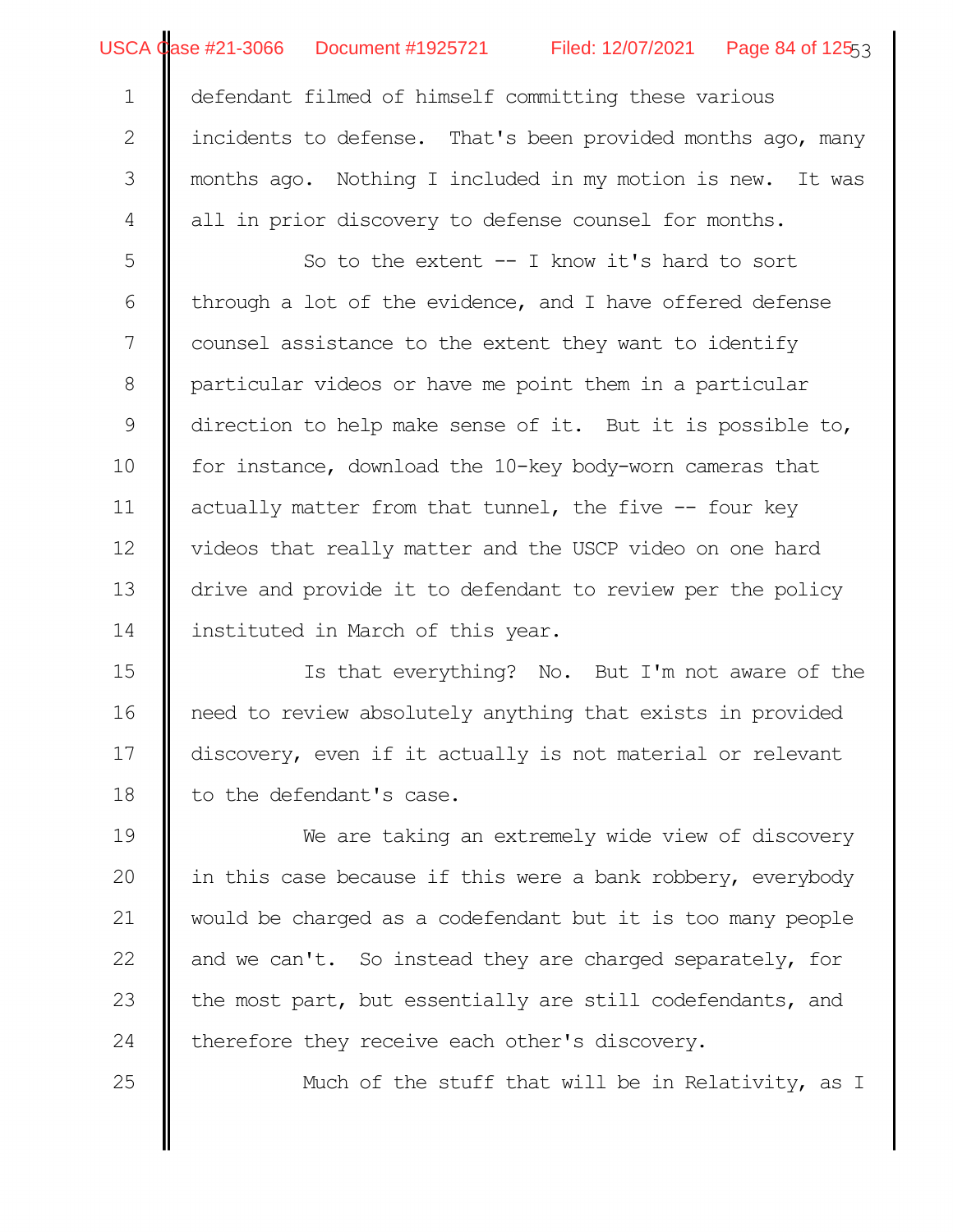USCA Case #21-3066 Document #1925721 Filed: 12/07/2021 Page 85 of 125<sub>54</sub>

tried to explain to counsel earlier, is not going to be elevant or interesting at all to defendant in this case. They don't need to know every single 302 of how we identified Joe Schmo who went in the Senate gallery, but they are being provided that anyway. 1 2 3 4 5

There is going to be a lot, but as it relates to him in particular, it's not going to be as much and it's conceivable to identify it and provide it to him via the policies that currently exist, not to mention any that might be developed through these discussions that defense, FPD, the government and the jail are working on at the time. 6 7 8 9 10 11

THE COURT: I think I have it, Ms. Jackson. I'd like to hear from defense counsel unless there is something you think is absolutely critical. 12 13 14

MS. JACKSON: Give me just -- no, just one second. I have scribbles, and I wanted to make sure I didn't ignore my own stars, but I think I got them all. 15 16 17

No, Your Honor. I don't have anything further. THE COURT: Thank you, Counsel. 18 19

MR. TANKLEFF: With the Court's permission, Mr. Lang would like to make a statement to the Court before I close out. 20 21 22

THE COURT: If defense counsel thinks that's advisable. 23 24

You may approach, Mr. Lang, and you may take off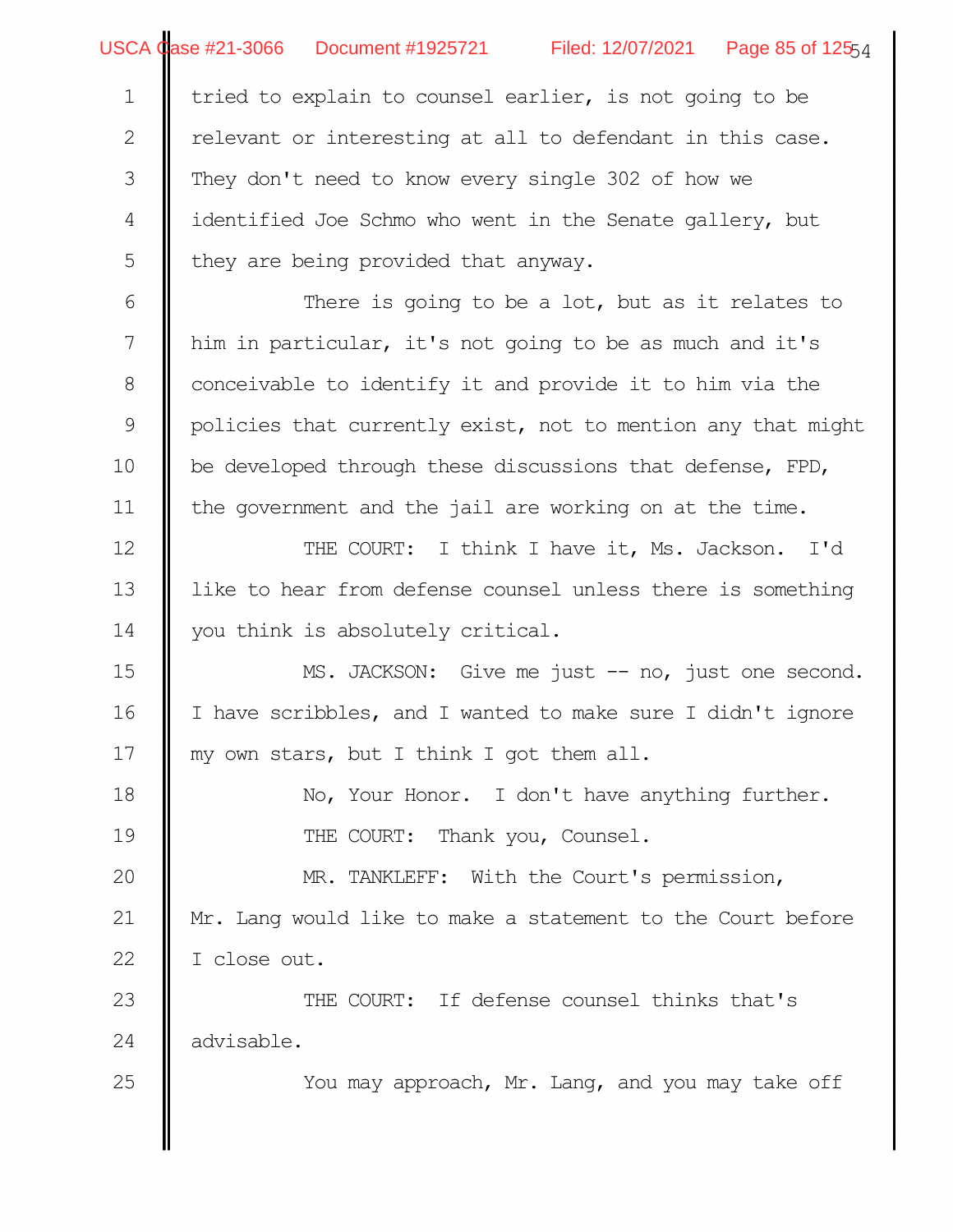2

your mask.

THE DEFENDANT: Thank you, Your Honor.

Your Honor, I know this case is a national media sensation. It's easier to forget that we are dealing with individuals here, people not characterized by misleading and dehumanizing statements like terrorists, white supremacists. These things have been blaring on the media 24/7. It's hard to understand that we are dealing with individuals sometimes. 3 4 5 6 7 8 9

I am a 26-year-old young man. I am an entrepreneur. I grew up with a very disciplined family. My dad is military. His dad is military, a Vietnam War veteran. Dad is Coast Guard. 10 11 12 13

I wrestled four years varsity in high school, waking up two hours early before school, working out with the team three hours after school. My team was very successful in Pennsylvania, top-five team in the state of PA. 14 15 16 17 18

I was also part of the Scholastic Bowl team, the mathematics team that would travel around Pennsylvania and do Scholastic Bowl. I won the geography bee. I was even part of rigorous curriculum called Gifted and Talented Education, GATE programming. It's for the top one percent of the kids tested in the school. 19 20 21 22 23 24

25

So I had a very structured  $--$  and I know about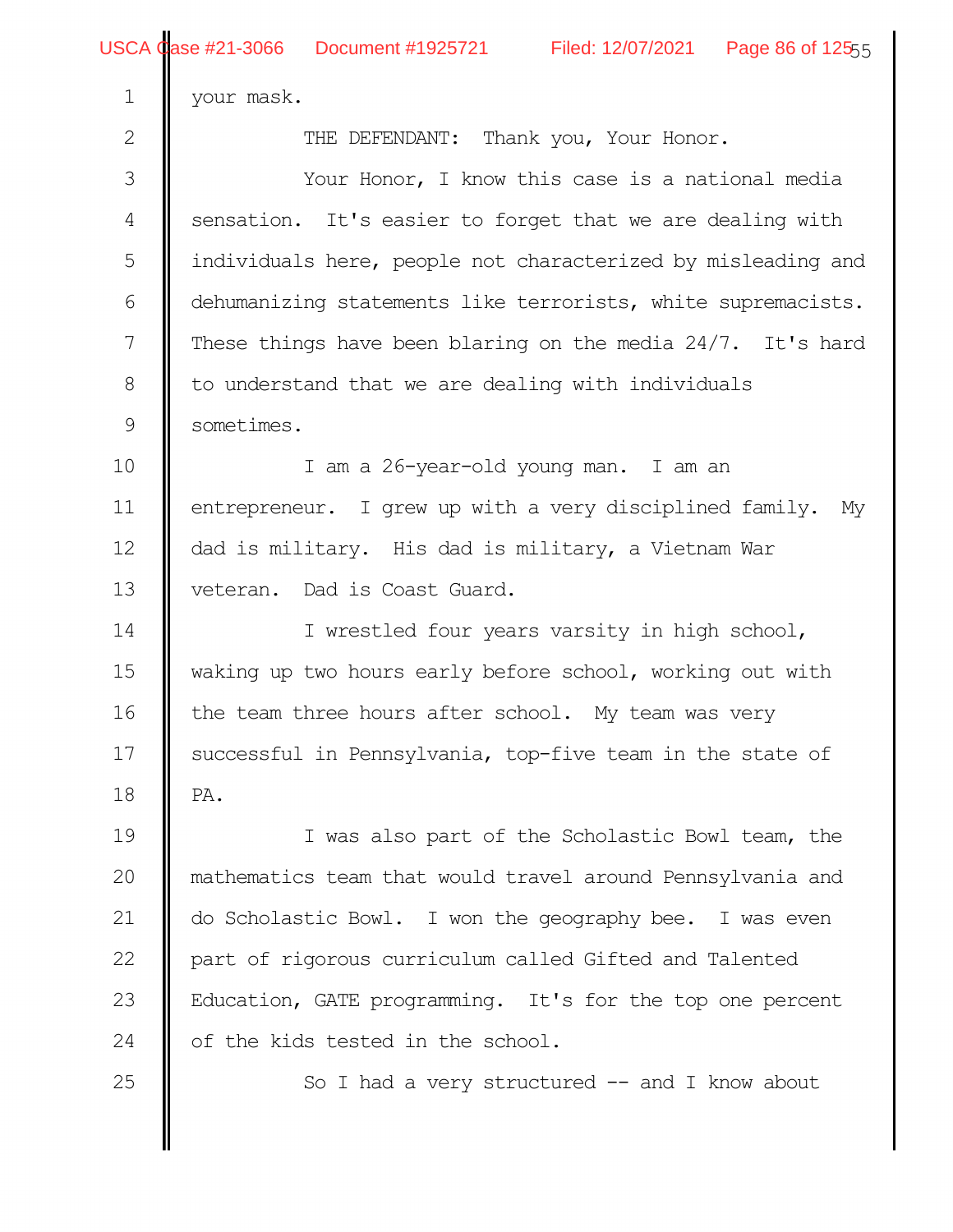USCA Case #21-3066 Document #1925721 Filed: 12/07/2021 Page 87 of 125<sub>56</sub>

following rules and what's to be expected of somebody with

hat much responsibility, such as any responsibilities that the Court were to give me for being released. 2 3

I went on to wrestle in Hunter College in Manhattan. I was varsity also there my freshman year. I decided to follow in my father's footsteps. After wrestling for one year varsity and figuring out that college wasn't exactly for me, I wanted to be an entrepreneur, just like my father and his father before him. 4 5 6 7 8 9

I started building websites for other small businesses, helping to stimulate the economy, being a - basically a business helper, whatever they needed, graphic design, websites and things like that nature. 10 11 12 13

You know, my family and I, we are lovers of America. We love our constitutional rights. We love the police. My father is an ardent supporter of all kinds of police-backed groups. We grew up with the police being our best friends in my neighborhood. It wasn't anything to be scared of. 14 15 16 17 18 19

At my local church, I volunteer two times a week at the soup kitchen handing out food. If the government has my phone, they've seen my more recent actions of being very religiously minded and very disciplined as far as a volunteer type of man. I love to volunteer. These are things, moving forward, that I can say about in my past. 20 21 22 23 24 25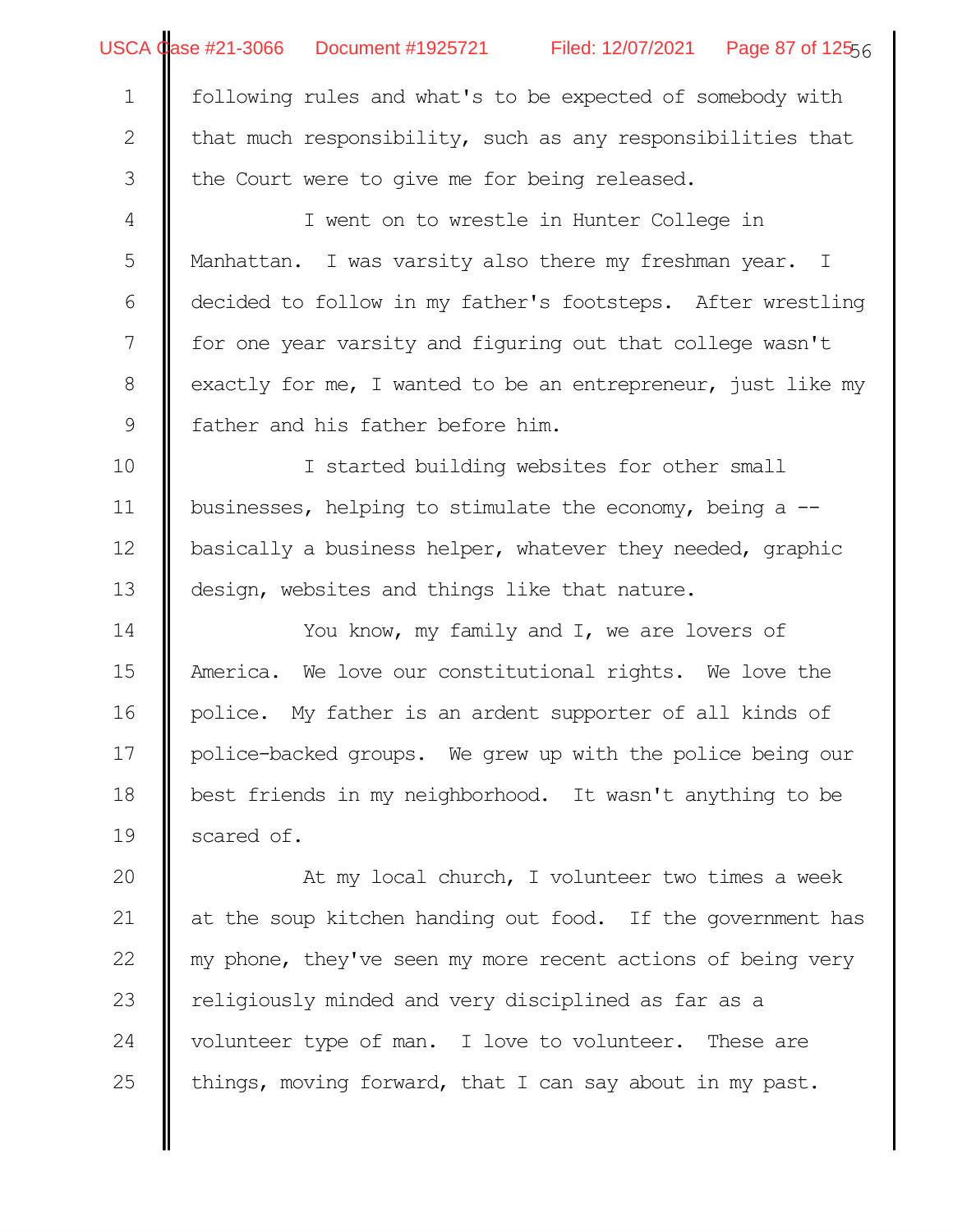About that day, you know, I can tell you that the most basic human right, in my opinion, is to be able to tell your side of the story. For eight months and four days, 244 days, I have been locked up in solitary confinement. The first three months I was in D.C. Jail, it was 23 and 1; 23 hours in your cell, one hour out. You got about 15 minutes to shower, 45 minutes to call your family and whatnot. 1 2 3 4 5 6 7 8

After that, we were on medical. Two hours out off your cell, 22 hours in your cell. This was more. After that I got thrown in the hole for singing the national anthem and for asking for Bible study, because we have been denied all of our religious rights in the jail. So I started asking the guards, Hey, can we get out of our cell separate for Bible study and to be able to worship God? And they threw me in the hole for asking questions, basically. I was in the hole with no disciplinary charges -- it was called pending investigation -- for over three months. 9 10 11 12 13 14 15 16 17 18

Just two days ago during the rally that they had here in D.C., they woke us up in the early morning hours, like classic psychological warfare. Didn't tell us where we were going. Told us to grab our mattresses. Didn't tell us what was going on. Marched us through the jail. Stuck us in the basement of the jail and kept us there in cells with no bathroom, no sink, no way to grab water and didn't tell 19 20 21 22 23 24 25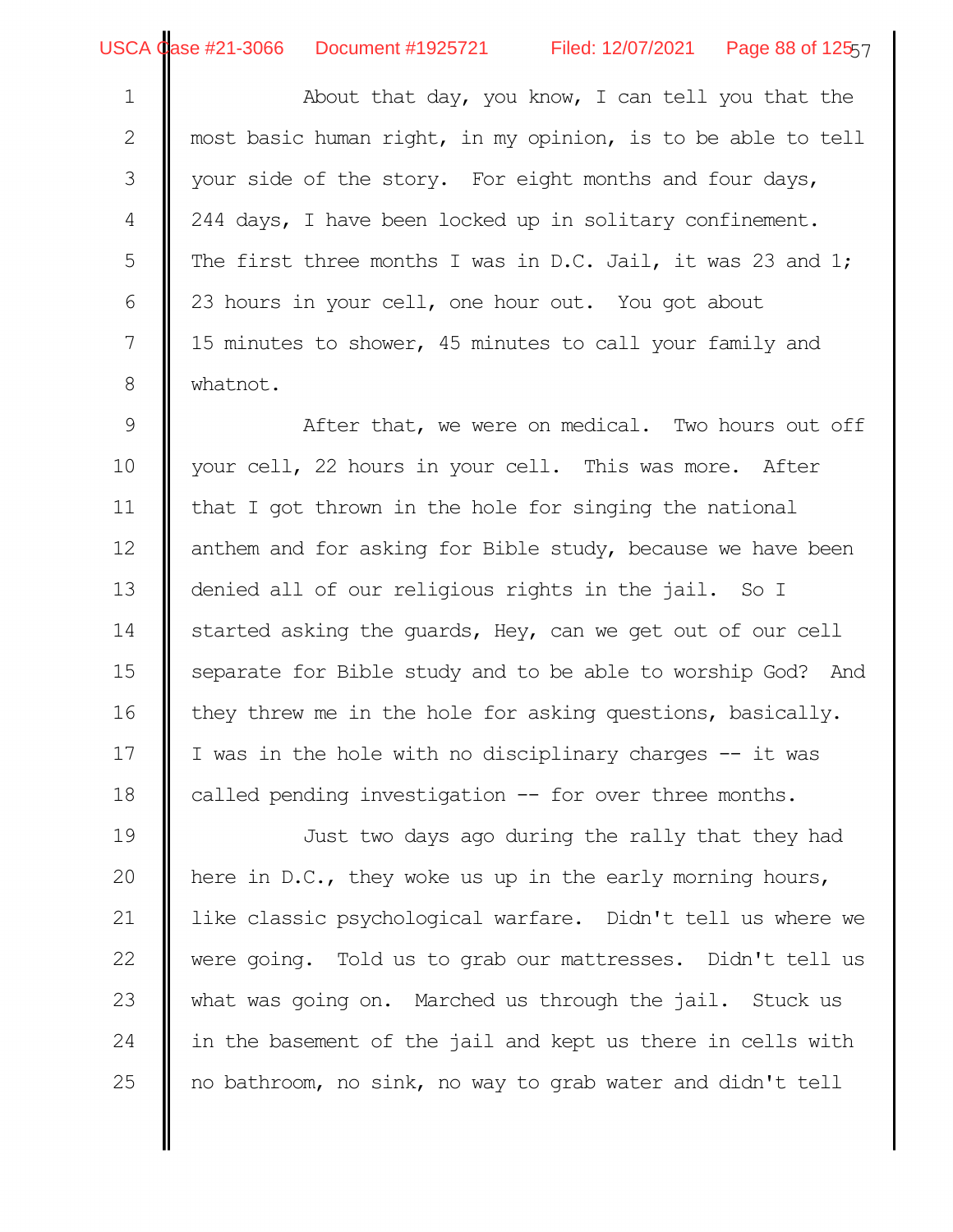|               | USCA Case #21-3066 Document #1925721 Filed: 12/07/2021 Page 89 of 12558 |
|---------------|-------------------------------------------------------------------------|
| $\mathbf 1$   | why we were there, how long we were staying, what was going             |
| $\mathbf{2}$  | on.                                                                     |
| $\mathcal{S}$ | As I was singing the national anthem with my                            |
| 4             | fellow men in the jail, I got punched in the ribs by one of             |
| 5             | the quards. This is just the type of torture and mental $-$             |
| $\sqrt{6}$    | psychological warfare that were going on on a daily basis.              |
| 7             | And about last week, they cut my rations on my                          |
| $8\,$         | Kosher food in half. I am getting half of the food I am                 |
| $\mathcal{G}$ | supposed to be getting. The other inmates, January sixers,              |
| 10            | in this jail, they get a laptop and the videos are cut off.             |
| 11            | You can see edits in the videos because the government is               |
| 12            | hiding some police brutality, a lot of police brutality.                |
| 13            | So what they are saying is not relevant to me, it                       |
| 14            | may not be exactly relevant to me, but quess what? It is                |
| 15            | relevant to the case and to the entire structure of what                |
| 16            | happened in that tunnel.                                                |
| 17            | That tunnel was brutal, brutal in many ways. The                        |
| 18            | first ten minutes I was in that tunnel, I had my camera up              |
| 19            | and hands down, just filming, being peaceful.<br>Then I                 |
| 20            | started witnessing disgusting police brutality, and things              |
| 21            | moved on from there.                                                    |
| 22            | THE COURT: Counsel, I would strongly advise you                         |
| 23            | to                                                                      |
| 24            | MR. METCALF:<br>Yes.                                                    |
| 25            | THE DEFENDANT: That is all I have to say about                          |
|               |                                                                         |
|               |                                                                         |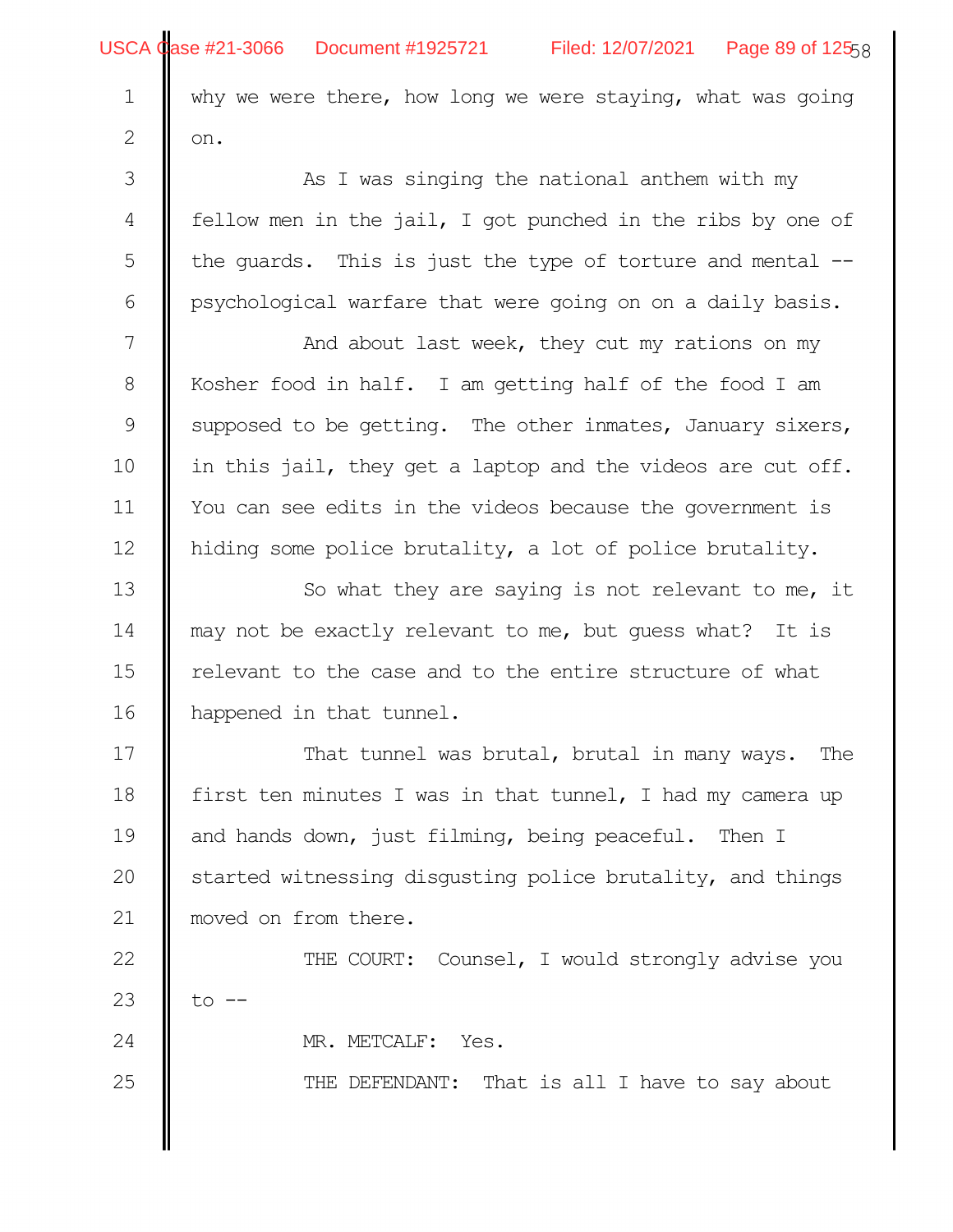|                | USCA Case #21-3066 Document #1925721 Filed: 12/07/2021 Page 90 of 12559 |
|----------------|-------------------------------------------------------------------------|
| $\mathbf 1$    | that. I was there to film. That is all I am going to say.               |
| $\sqrt{2}$     | THE COURT: I have serious problems with you                             |
| $\mathfrak{Z}$ | letting your client get into the facts of that day in open              |
| $\overline{4}$ | court with a live case against him.                                     |
| 5              | MR. METCALF: Absolutely, Your Honor. That is                            |
| 6              | exactly what we spoke to him about not doing, and that is               |
| 7              | where his statement $-$ he's not going any further from                 |
| $\,8\,$        | there.                                                                  |
| $\mathsf 9$    | THE COURT: Okay.                                                        |
| 10             | THE DEFENDANT: I just was referring to the fact                         |
| 11             | that some of the video evidence that they are claiming on               |
| 12             | the laptops that is not relevant to us is because in that               |
| 13             | tunnel there was things that happened that the government               |
| 14             | doesn't want exposed as far as the police actions. I was                |
| 15             | there to witness those personally. So that's why I was                  |
| 16             | referencing just the beginning of what I saw in the tunnel              |
| 17             | just being a filmer there.                                              |
| 18             | I have a religious exemption to the vaccine.                            |
| 19             | There's aborted fetus cells that are in the vaccine. Me                 |
| 20             | being a Jewish Christian man, I cannot take the vaccine. I              |
| 21             | can't. So when my counsel comes to visit me, quarantine for             |
| 22             | 14 days, that means you are, again, reset. One hour out of              |
| 23             | your -- one hour in your cell, 23 hours locked in.                      |
| 24             | Right now currently I am looked in my cell 18 and                       |
| 25             | a half hours a day. It's still sensory deprivation. No                  |
|                |                                                                         |
|                |                                                                         |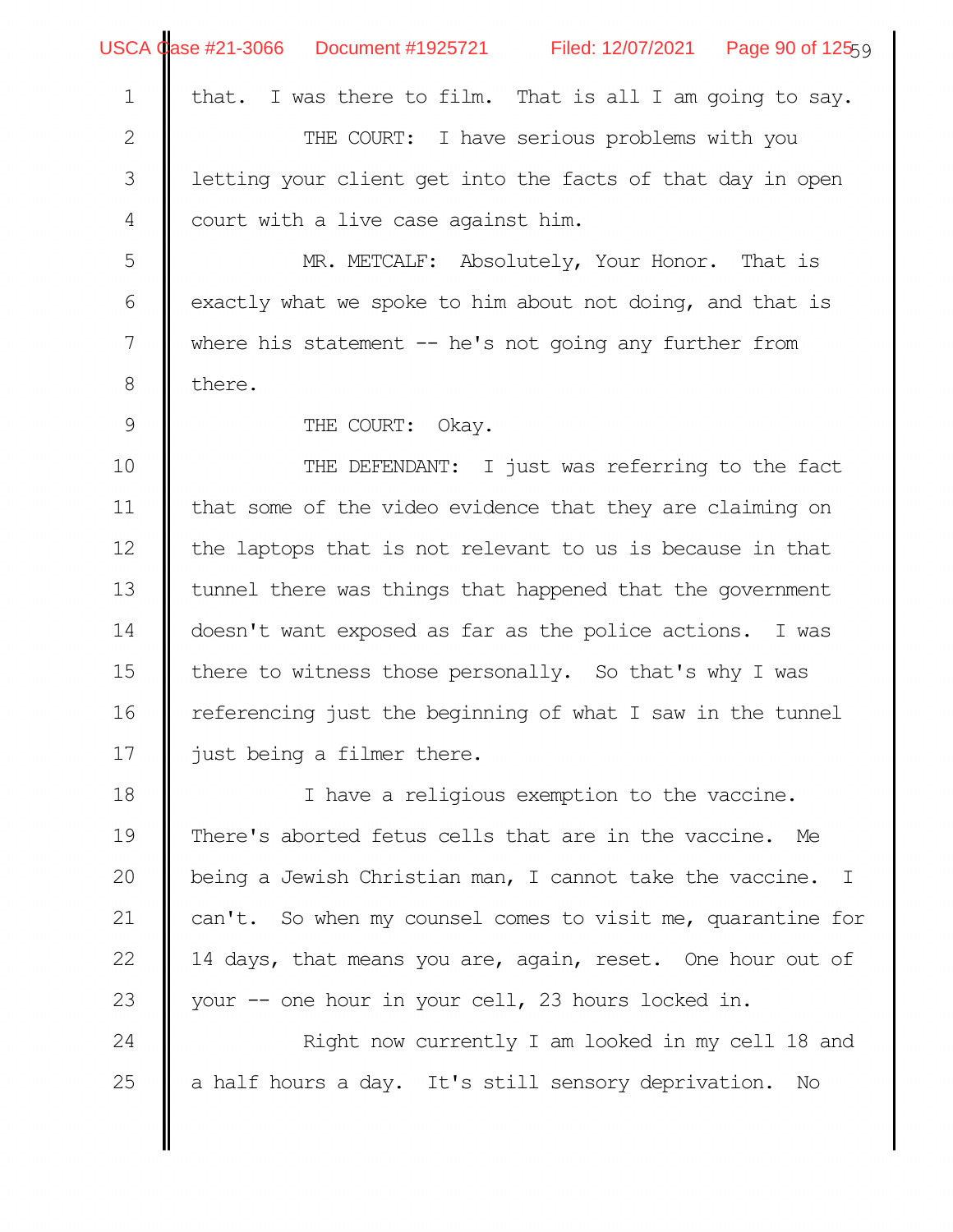USCA Case #21-3066 Document #1925721 Filed: 12/07/2021 Page 91 of 125<sub>60</sub>

religious services. No hygienic services. I can't get a ail clipper. I can't shave my face. I can't get a haircut. There are so many things that that jail has been subjecting us to that makes it impossible for me to be of a right mind to even assist in my counsel if I were to have these videos. 1 2 3 4 5 6

And these videos are being cut off. Some of the other people have laptops in there, and you can see the videos are literally sliced between things that the government doesn't want the people to see. So what's not relevant to them is very relevant to us. 7 8 9 10 11

I don't see a way where I can assist in my own defense. I mean, just that video that I just saw right there was the first minute I have seen of myself in 244 days of anything, the video of me pulling up the officer. I haven't seen anything. I don't know what we are talking about here. I have no frame of reference. It's horrifying to me because I want to tell my side of the story and I also want to have the videos to back it up and to me be able to see this stuff. 12 13 14 15 16 17 18 19 20

Talking about my future actions and whatnot, there are certain conditions of my release that can mitigate, 100 percent, any kind of Telegram or social media services and stuff. So I can just be home to assist in my counsel, watch the videos, be able to talk to Steve and Marty with a laptop 21 22 23 24 25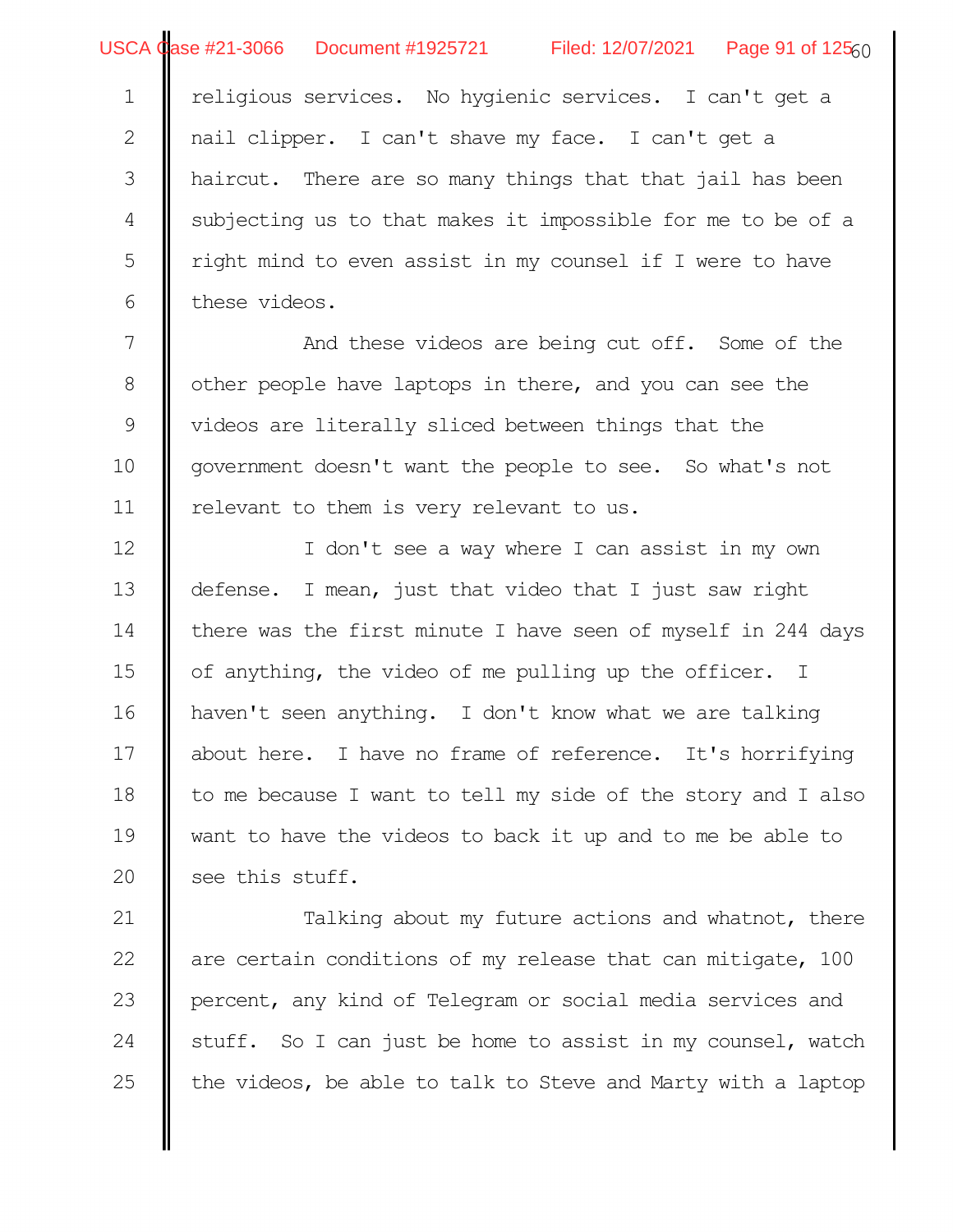|                  | USCA Case #21-3066 Document #1925721 Filed: 12/07/2021 Page 92 of 12561 |
|------------------|-------------------------------------------------------------------------|
| $\mathbf 1$      | in front of me and say, Go to this second of the video.                 |
| $\mathbf{2}$     | What do you see here? Go to this second of the video.                   |
| $\mathfrak{Z}$   | Because for three-quarters of a year, I haven't                         |
| 4                | even been able to say, Can you go to this second of the                 |
| 5                | video? Can you go to that second of the video?                          |
| 6                | And I believe with the right amount of provisions                       |
| $\boldsymbol{7}$ | by the Court over me, I can be at home, be peaceful, be                 |
| $8\,$            | watching the evidence against me and actually mount a                   |
| 9                | defense that is quaranteed to me by the constitution.                   |
| 10               | THE COURT: Thank you.                                                   |
| 11               | THE DEFENDANT: That's all I have to say, Your                           |
| 12               | Honor.                                                                  |
| 13               | THE COURT: Thank you, Mr. Lang.                                         |
| 14               | MR. TANKLEFF: Your Honor, I just want to touch on                       |
| 15               | a few issues. First, I would like to acknowledge that                   |
| 16               | Jake's mother and father are in this courtroom today. They              |
| 17               | are here today to support Jake because if Jake were granted             |
| 18               | bond, Jake would be living with his father. Jake's father               |
| 19               | has a position where he is willing to put up property and               |
| 20               | money. Jake's mother has offered to cosign the bond                     |
| 21               | application.                                                            |
| 22               | One of the issues we have to be concerned with, or                      |
| 23               | really not even concerned with, is that Jake poses no risk              |
| 24               | to the community.                                                       |
| 25               | In U.S. versus Munchel, the Court addressed that                        |
|                  |                                                                         |
|                  |                                                                         |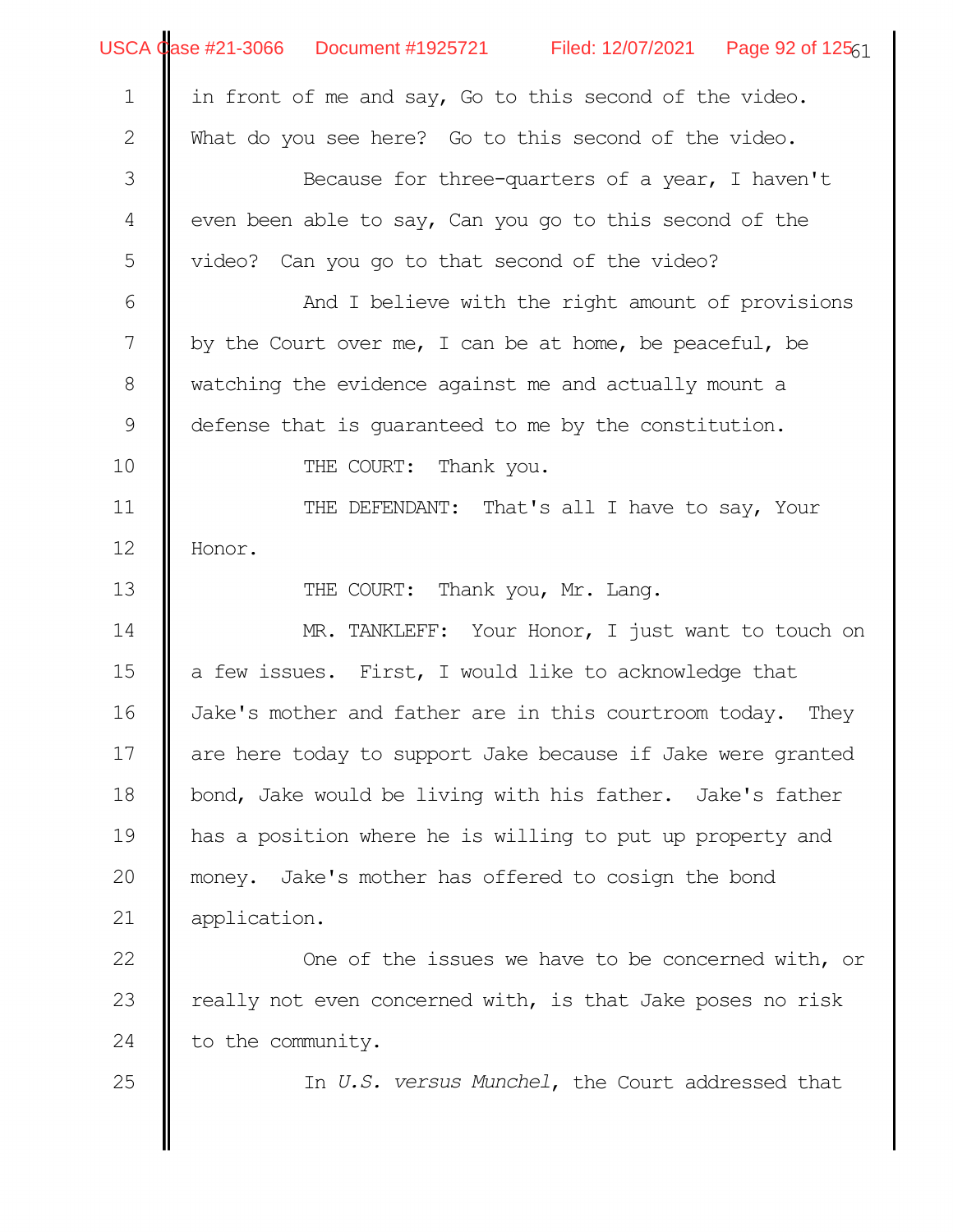USCA Case #21-3066 Document #1925721 Filed: 12/07/2021 Page 93 of 125<sub>62</sub>

the circumstances of January 6th would not present

hemselves ever again. If Jake were granted bond, this Court could enable or enact a number of conditions. He would be required to live with his father. He would be on home detention, electronic monitoring except for certain conditions where he could go to church, he could go to his attorney's offices. He would be under the supervision of pretrial services. They could require installation of a landline. If he has a passport, they could have him surrender a passport. He could be required to be regularly drug tested. But when the government says that there is no articulable threat, it is pure speculation. It is purely speculative that Jake would pose a threat to his community. THE COURT: Isn't that always true? I mean, isn't it always the case that we are making a predictive judgment? MR. TANKLEFF: Not all of the times. THE COURT: Really? MR. TANKLEFF: Sometimes prior conduct --THE COURT: You have to make a predictive judgment about future conduct based on past conduct. You don't know if it's going to happen or not. MR. TANKLEFF: Correct. But when you look at Jake's totality, in this case, Phillip Anderson says, If not for Jake, I would be dead. That's who Jake is. Jake has 1 2 3 4 5 6 7 8 9 10 11 12 13 14 15 16 17 18 19 20 21 22 23 24 25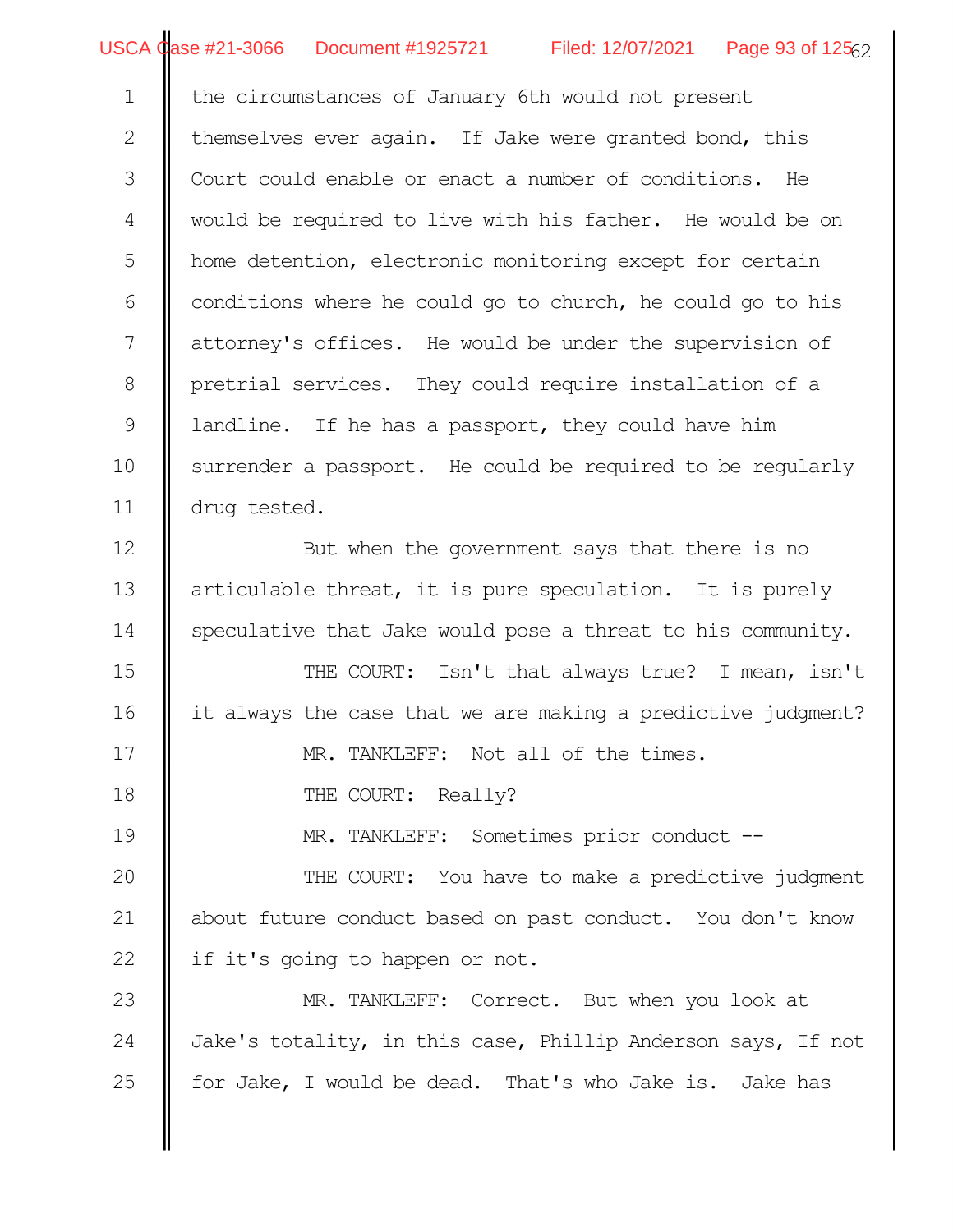|                  | USCA Case #21-3066 Document #1925721 Filed: 12/07/2021 Page 94 of 12563 |
|------------------|-------------------------------------------------------------------------|
| $\mathbf 1$      | done so much good in his life. There was a situation where              |
| $\mathbf{2}$     | there was a mother in the Bronx who didn't have gifts for               |
| 3                | Christmastime. He went out and bought gifts and brought it              |
| 4                | to her.                                                                 |
| 5                | Really what the Court should be concerned with and                      |
| 6                | focus on is the ability to grant bond, focus on the                     |
| $\boldsymbol{7}$ | conditions that can be imposed upon Jake that would enable              |
| $8\,$            | him to live at home with his father, possibly work with his             |
| $\mathsf 9$      | father, because his father has offered him the ability to               |
| 10               | work, and participate in his own defense.                               |
| 11               | As Mr. Lang just said, the risk to his safety lies                      |
| 12               | remaining in the jail. The abuses that he has suffered in               |
| 13               | that jail would not exist if he were free and being able to             |
| 14               | defend himself and participate in his own defense.                      |
| 15               | THE COURT: Have you attempted to get Mr. Lang                           |
| 16               | hard drives pursuant to the jail's current laptop policy?               |
| 17               | MR. TANKLEFF: We have not.                                              |
| 18               | THE COURT: Hard drives containing videos or the                         |
| 19               | like?                                                                   |
| 20               | MR. TANKLEFF: Correct. But I don't think with                           |
| 21               | the government's position that all of the videos have been              |
| 22               | able to be brought into the jail because of the security                |
| 23               | issues.                                                                 |
| 24               | THE COURT: Have you tried?                                              |
| 25               | MR. TANKLEFF: We have not tried yet.                                    |
|                  |                                                                         |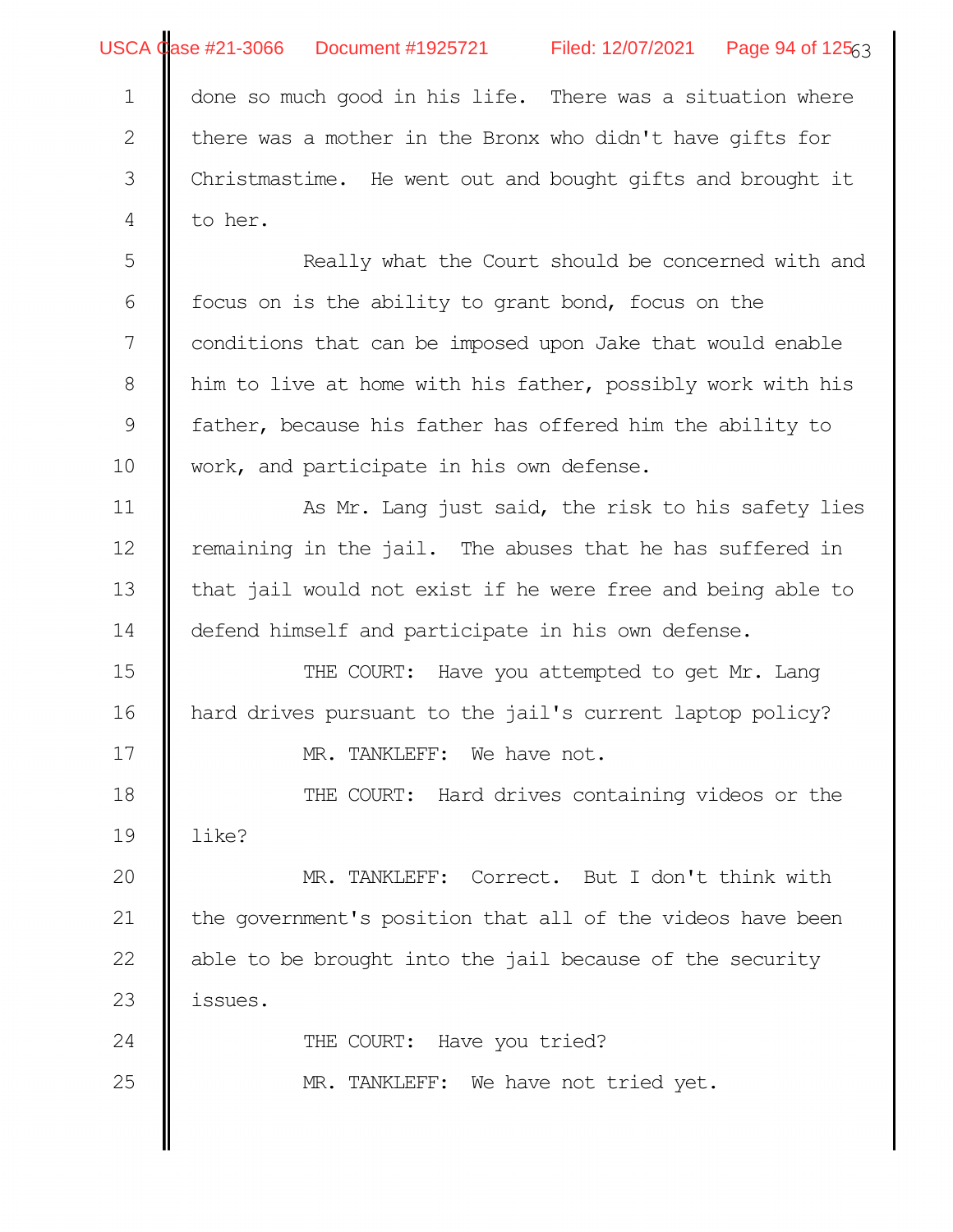|                | USCA Case #21-3066 Document #1925721 Filed: 12/07/2021 Page 95 of 12564 |  |  |  |  |  |  |
|----------------|-------------------------------------------------------------------------|--|--|--|--|--|--|
| $\mathbf 1$    | THE COURT: You haven't tried?                                           |  |  |  |  |  |  |
| $\mathbf{2}$   | MR. TANKLEFF: No.                                                       |  |  |  |  |  |  |
| 3              | THE COURT: So how am I supposed to --                                   |  |  |  |  |  |  |
| $\overline{4}$ | MR. TANKLEFF: What the government said, which was                       |  |  |  |  |  |  |
| 5              | very interesting --                                                     |  |  |  |  |  |  |
| 6              | THE COURT: Hold on a second.                                            |  |  |  |  |  |  |
| 7              | MR. TANKLEFF: Sure.                                                     |  |  |  |  |  |  |
| 8              | THE COURT: How am I to conclude that the current                        |  |  |  |  |  |  |
| $\mathsf 9$    | policy is unworkable for him if you haven't attempted to                |  |  |  |  |  |  |
| 10             | work under the current policy?                                          |  |  |  |  |  |  |
| 11             | MR. TANKLEFF: One of the issues that we can                             |  |  |  |  |  |  |
| 12             | prove, Your Honor, if we can't simply mail Mr. Lang mail, it            |  |  |  |  |  |  |
| 13             | is being returned to us, we are supposed to rely that the               |  |  |  |  |  |  |
| 14             | system they have in place will function.                                |  |  |  |  |  |  |
| 15             | The government just said that they are only                             |  |  |  |  |  |  |
| 16             | allowed to review discovery two weeks at a time. In one of              |  |  |  |  |  |  |
| 17             | the government's submissions, they said there is 100 days of            |  |  |  |  |  |  |
| 18             | video. So what is Mr. Lang supposed to do? How long would               |  |  |  |  |  |  |
| 19             | it take Mr. Lang in jail to review the discovery?                       |  |  |  |  |  |  |
| 20             | THE COURT: Are you going to review all of that                          |  |  |  |  |  |  |
| 21             | discovery? It seems to me that the problem here -- and I'm              |  |  |  |  |  |  |
| 22             | not suggesting this is the solution -- we have a massive                |  |  |  |  |  |  |
| 23             | amount of information and evidence on video. That's true                |  |  |  |  |  |  |
| 24             | for every single defendant whether the defendant is in the              |  |  |  |  |  |  |
| 25             | jail or not. It's true for every single defense counsel.                |  |  |  |  |  |  |
|                |                                                                         |  |  |  |  |  |  |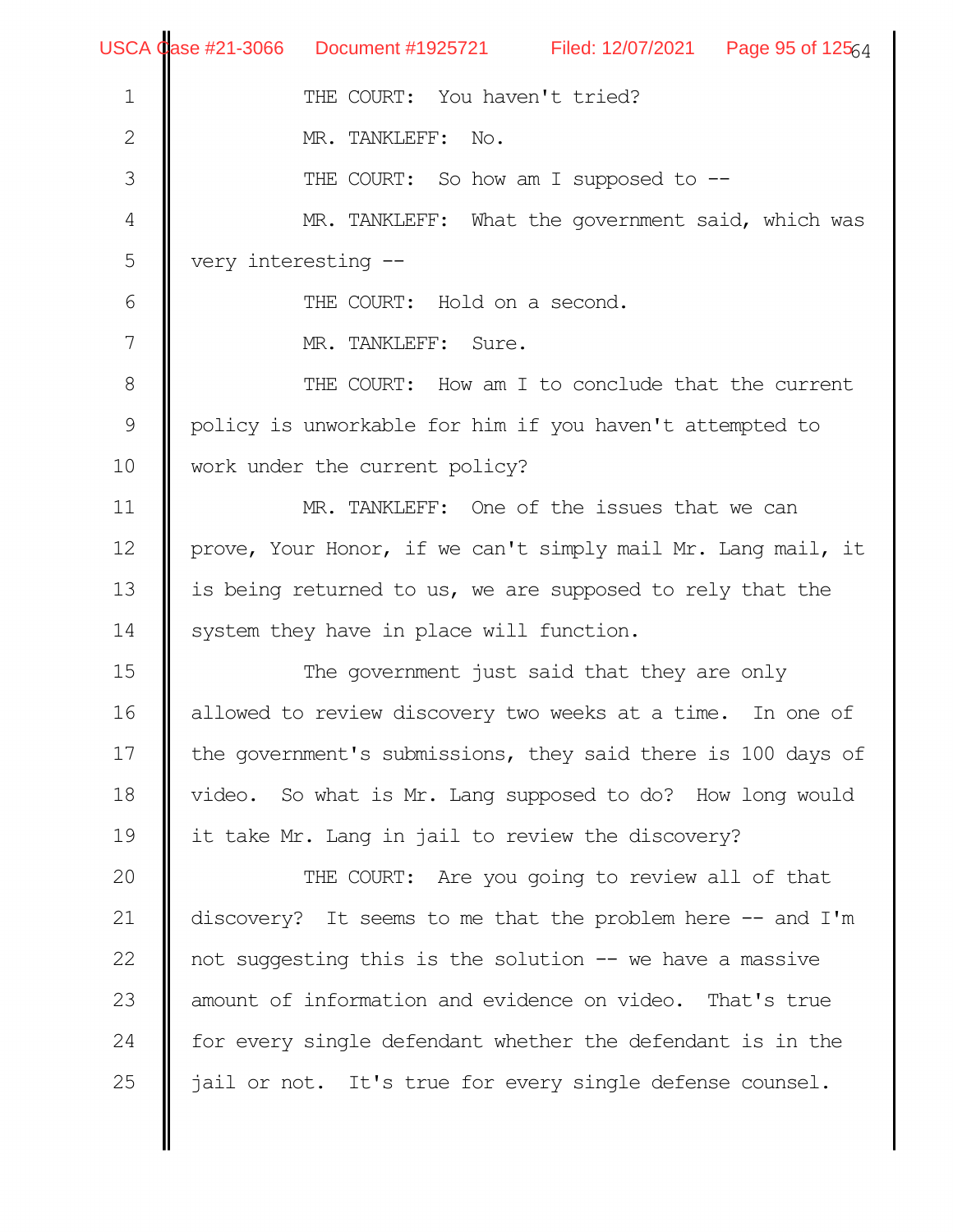| $\mathbf 1$   | In part, your argument seems to be Mr. Lang needs            |  |  |  |  |  |  |  |
|---------------|--------------------------------------------------------------|--|--|--|--|--|--|--|
| $\mathbf{2}$  | to be in a position to review every single hour of every     |  |  |  |  |  |  |  |
| 3             | single video. And it's not clear to me that that's a         |  |  |  |  |  |  |  |
| 4             | reasonable position because your job as lawyers is to sift   |  |  |  |  |  |  |  |
| 5             | through some of that and to provide him with, right, the     |  |  |  |  |  |  |  |
| 6             | most relevant stuff.                                         |  |  |  |  |  |  |  |
| 7             | Not suggesting he doesn't have a right to do that.           |  |  |  |  |  |  |  |
| $8\,$         | I am just saying, in practical terms, he very likely does    |  |  |  |  |  |  |  |
| $\mathcal{G}$ | not need to review every single minute of every video. He    |  |  |  |  |  |  |  |
| 10            | needs to review the most salient parts, as do you.           |  |  |  |  |  |  |  |
| 11            | From what I am hearing is the information that is            |  |  |  |  |  |  |  |
| 12            | at least most salient to his case, the stuff that the        |  |  |  |  |  |  |  |
| 13            | government is presently relying on to justify in its view,   |  |  |  |  |  |  |  |
| 14            | your client's continued pretrial detention, he has not seen  |  |  |  |  |  |  |  |
| 15            | but you have not attempted to show him under the current     |  |  |  |  |  |  |  |
| 16            | jail policy.                                                 |  |  |  |  |  |  |  |
| 17            | MR. TANKLEFF: We submit that under the current               |  |  |  |  |  |  |  |
| 18            | jail policy, he wouldn't even be able to review just the tip |  |  |  |  |  |  |  |
| 19            | of the iceberg because he would only be limited -- there is  |  |  |  |  |  |  |  |
| 20            | a waiting list for access to the computers. Then there is a  |  |  |  |  |  |  |  |
| 21            | limited period of time they can have access to those         |  |  |  |  |  |  |  |
| 22            | computers.                                                   |  |  |  |  |  |  |  |
| 23            | So, if you think about it, there is a waiting                |  |  |  |  |  |  |  |
| 24            | period to get access to the computers. Then you are only     |  |  |  |  |  |  |  |

allowed up to two weeks to review the discovery. To me,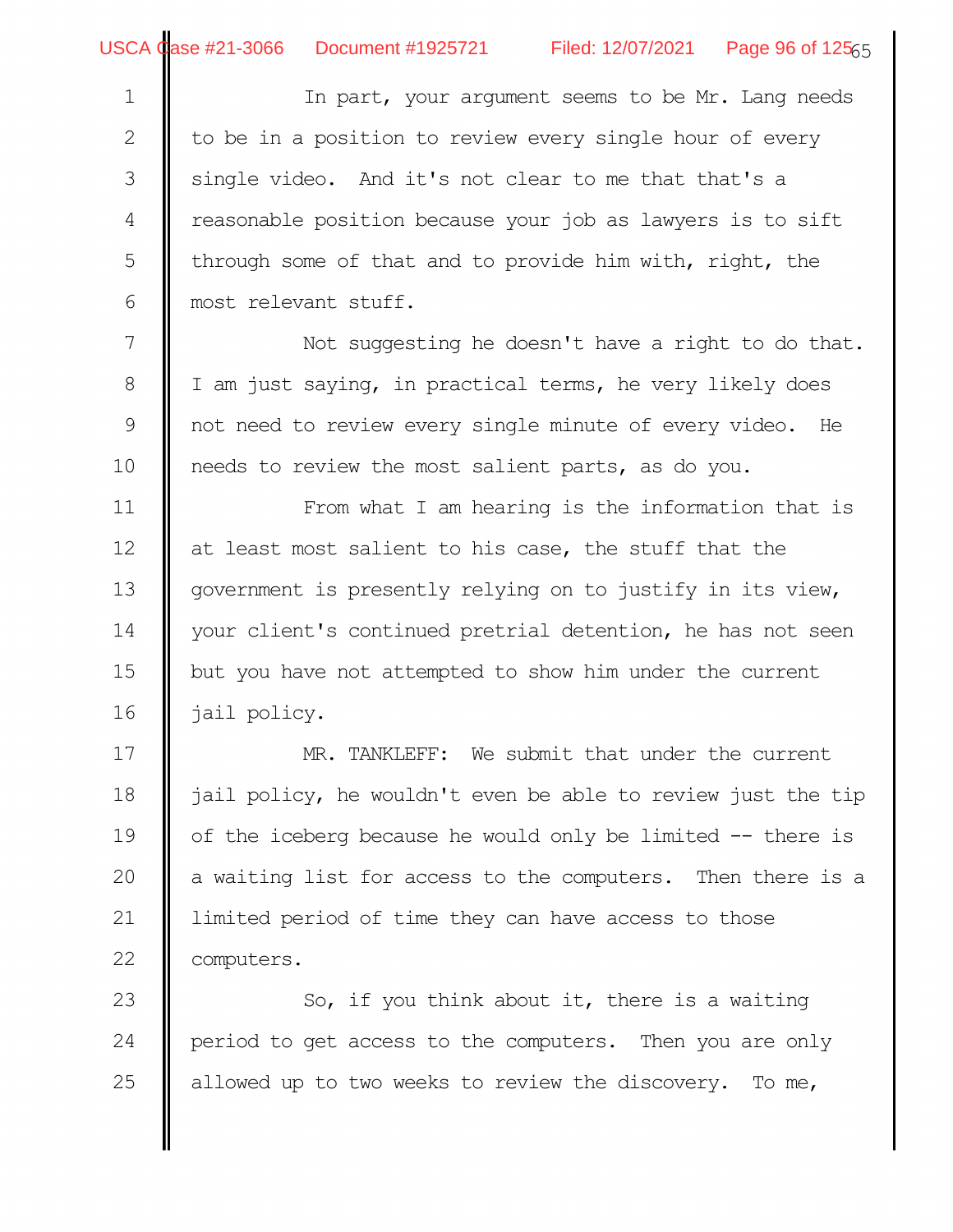|                | USCA Case #21-3066 Document #1925721 Filed: 12/07/2021 Page 97 of 12566 |  |  |  |  |  |  |  |
|----------------|-------------------------------------------------------------------------|--|--|--|--|--|--|--|
| $\mathbf{1}$   | that is a deprivation. If he was free, there wouldn't be a              |  |  |  |  |  |  |  |
| $\mathbf{2}$   | waiting period. There wouldn't be a limitation on reviewing             |  |  |  |  |  |  |  |
| $\mathfrak{Z}$ | the discovery. There wouldn't be --                                     |  |  |  |  |  |  |  |
| $\overline{4}$ | THE COURT: The government's argument is that's                          |  |  |  |  |  |  |  |
| 5              | true for every detainee at the jail or at least every                   |  |  |  |  |  |  |  |
| 6              | January 6th detainee.                                                   |  |  |  |  |  |  |  |
| 7              | MR. TANKLEFF: But not every detainee has this                           |  |  |  |  |  |  |  |
| $8\,$          | amount of discovery in his case. Every case has to be                   |  |  |  |  |  |  |  |
| 9              | evaluated differently.                                                  |  |  |  |  |  |  |  |
| 10             | THE COURT: Every detainee could say, I want to                          |  |  |  |  |  |  |  |
| 11             | review all of the information that's out there, generally.              |  |  |  |  |  |  |  |
| 12             | And how do you know whether other detainees have as much                |  |  |  |  |  |  |  |
| 13             | video evidence about them?                                              |  |  |  |  |  |  |  |
| 14             | MR. TANKLEFF: I don't. But we are not here to                           |  |  |  |  |  |  |  |
| 15             | discuss --                                                              |  |  |  |  |  |  |  |
| 16             | THE COURT: You just said, other detainees don't                         |  |  |  |  |  |  |  |
| 17             | have as much. You just made a representation that other                 |  |  |  |  |  |  |  |
| 18             | detainees don't have as much video evidence to review.                  |  |  |  |  |  |  |  |
| 19             | There maybe some with more.                                             |  |  |  |  |  |  |  |
| 20             | MR. TANKLEFF: Some of the detainees don't have as                       |  |  |  |  |  |  |  |
| 21             | many counts. So, obviously, the indictment has to be                    |  |  |  |  |  |  |  |
| 22             | supported by evidentiary evidence, which could be videos or             |  |  |  |  |  |  |  |
| 23             | documents. Some of the other defendants don't have as many              |  |  |  |  |  |  |  |
| 24             | counts as Mr. Lang does. Mr. Lang was just issued a                     |  |  |  |  |  |  |  |
| 25             | superseding indictment. So there is going to be more                    |  |  |  |  |  |  |  |
|                |                                                                         |  |  |  |  |  |  |  |
|                |                                                                         |  |  |  |  |  |  |  |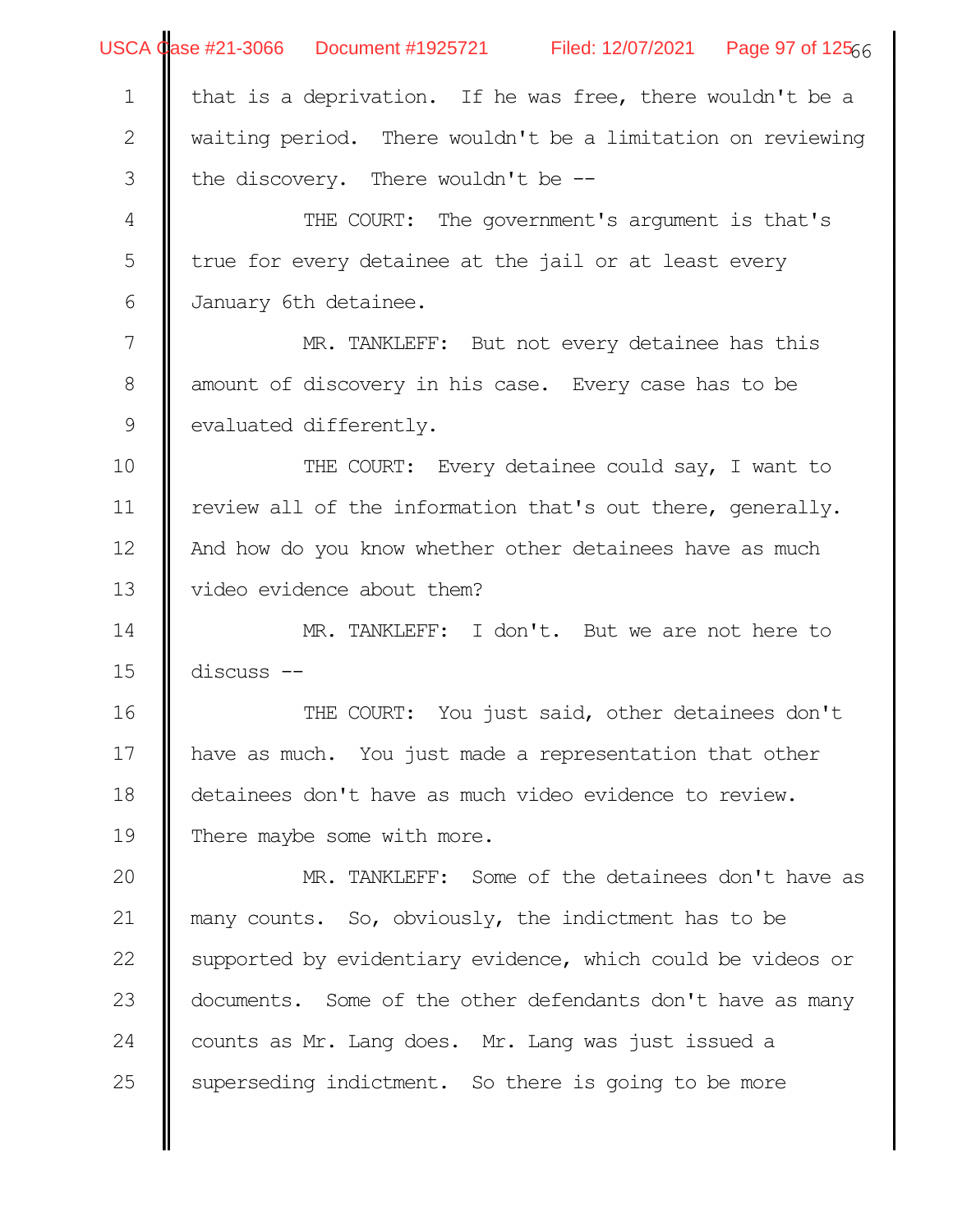discovery coming forward.

THE COURT: The problem is you are complaining about a policy, which may or may not be the best policy in the world -- it may actually not get the balance right. I am not sitting here opining on the policy. The problem is you have a policy that you haven't actually -- at least as it relates to videos, you haven't attempted to work under. And that is one of your major arguments for why he should be released. 2 3 4 5 6 7 8 9

MR. TANKLEFF: One of the other major arguments is the deprivation of counsel. When we go to visit Mr. Lang, there is nothing privileged. If we want a private room, we are limited to one period of time and then he gets quarantined for 14 days. That's a serious issue. 10 11 12 13 14

I mean, if I can't sit with my client and have a conversation where no one else is listening -- on a day we went to see Mr. Lang, there was an attorney sitting two cubicles down. We heard everything she said to her client because it's a completely exposed area. How is somebody supposed to be confident that they can communicate with their attorney if there is no privacy, there is no privilege? And then you are saying, If you want that privacy and you want that privilege, we are going to penalize you by quarantining you for 14 days afterwards. So it seems for somebody to exercise their Sixth 15 16 17 18 19 20 21 22 23 24 25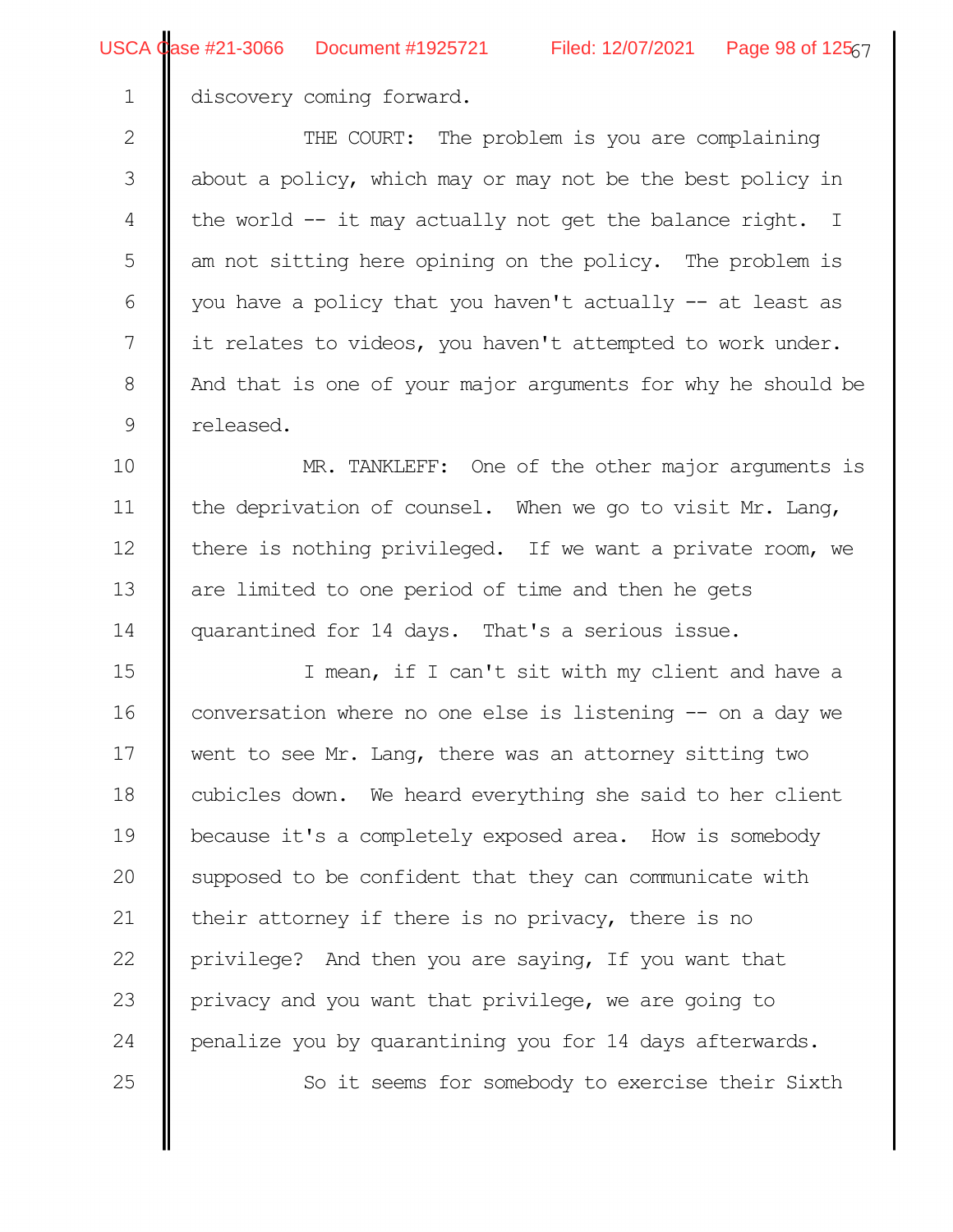|                | USCA Case #21-3066 Document #1925721 Filed: 12/07/2021 Page 99 of 12568 |  |  |  |  |  |  |  |
|----------------|-------------------------------------------------------------------------|--|--|--|--|--|--|--|
| $\mathbf 1$    | Amendment right to counsel, you suffer by doing that.                   |  |  |  |  |  |  |  |
| $\mathbf{2}$   | THE COURT: Because he won't get vaccinated. I                           |  |  |  |  |  |  |  |
| $\mathfrak{Z}$ | understand he says he has a firmly held religious belief not            |  |  |  |  |  |  |  |
| $\overline{4}$ | allowing him to get vaccinated, but that's a choice.                    |  |  |  |  |  |  |  |
| 5              | MR. TANKLEFF: But if his attorneys are                                  |  |  |  |  |  |  |  |
| $\sqrt{6}$     | vaccinated, the likelihood of us exposing him to COVID is               |  |  |  |  |  |  |  |
| 7              | very slim, based on all the medical science.                            |  |  |  |  |  |  |  |
| $\,8\,$        | THE COURT: But you can't be possibly asking me to                       |  |  |  |  |  |  |  |
| $\mathsf 9$    | revisit the jail's current COVID policies here.                         |  |  |  |  |  |  |  |
| 10             | MR. TANKLEFF: I am not suggesting that, Your                            |  |  |  |  |  |  |  |
| 11             | Honor. All I am suggesting is that their policy is not                  |  |  |  |  |  |  |  |
| 12             | based on what I would say is science or logic because the               |  |  |  |  |  |  |  |
| 13             | attorneys are actually vaccinated. And in many                          |  |  |  |  |  |  |  |
| 14             | jurisdictions, if you are vaccinated, you can go to a                   |  |  |  |  |  |  |  |
| 15             | restaurant. You don't have to wear a mask. What would be                |  |  |  |  |  |  |  |
| 16             | the difference with us going to visit our client in jail?               |  |  |  |  |  |  |  |
| 17             | There really is none. So the policy that's in place is just             |  |  |  |  |  |  |  |
| 18             | ineffective.                                                            |  |  |  |  |  |  |  |
| 19             | THE COURT: I am not even disagreeing with that.                         |  |  |  |  |  |  |  |
| 20             | I am just not prepared to take a position. I mean, there's              |  |  |  |  |  |  |  |
| 21             | an entire case going on in this courthouse in front of a                |  |  |  |  |  |  |  |
| 22             | different judge involving the entire D.C. Jail and the rules            |  |  |  |  |  |  |  |

that have been adopted about COVID. I am not prepared to second-guess my colleague on her oversight of her injunction or otherwise the generally applicable rules. The rules are 23 24 25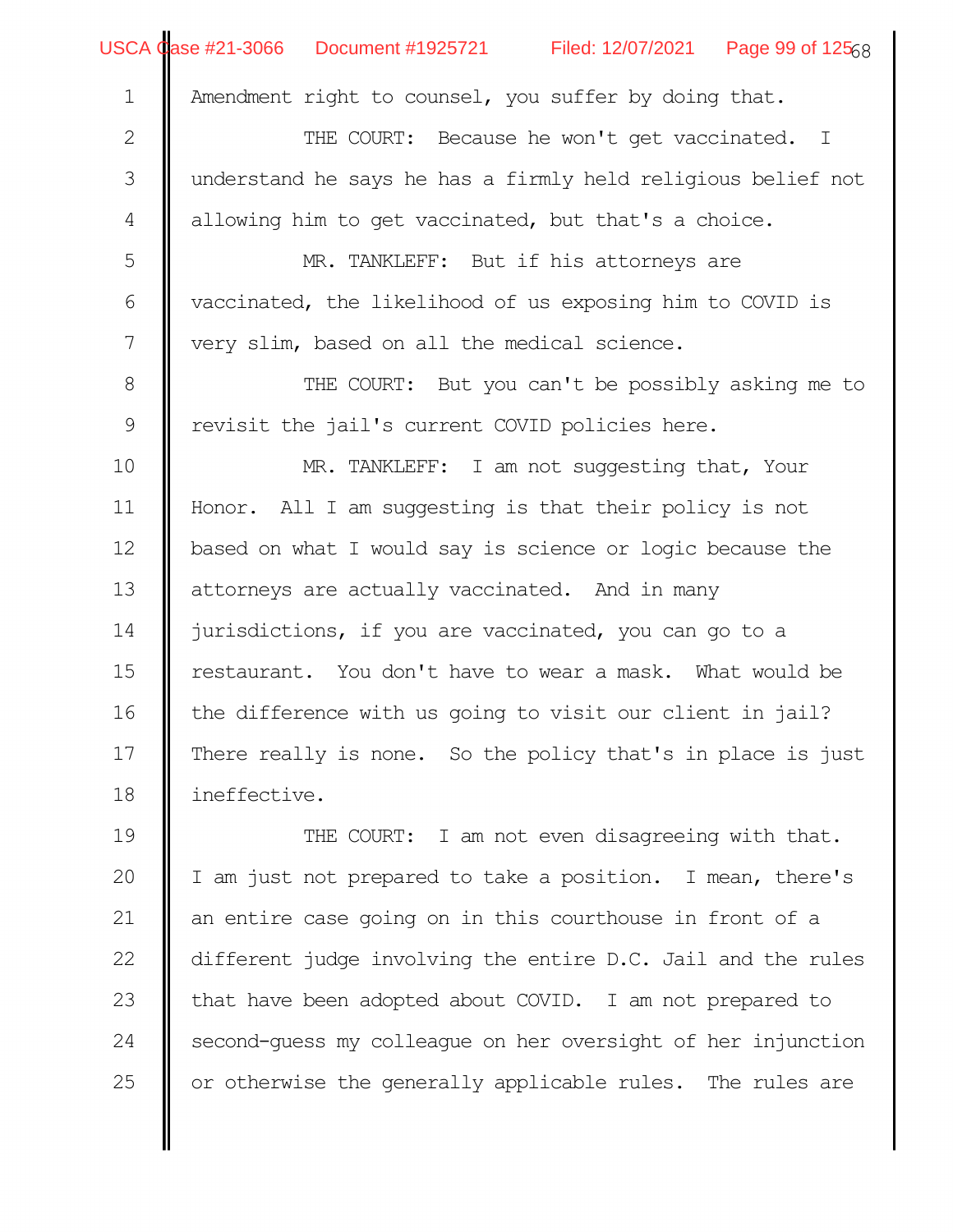the rules.

1

I get that they have an effect on your client, and I have to assess that in light of his request to get out, but it seems to me that, again, that would mean that every single client who's unwillingly to get vaccinated would have an argument there is a 14-day quarantining requirement post meeting with counsel and so therefore they should be released. 2 3 4 5 6 7 8

MR. TANKLEFF: I don't think every individual can make that argument because not every attorney has sought to see their client in person, not every one of those individuals has the same level of discovery, not every one of those individuals have the same desire to be as actively involved in their own defense. If a defendant wants to be involved, he should have that right because that is his right. Mr. Lang has asserted that he wants to be as involved in his defense, which is his right. He has the right to review the evidence. 9 10 11 12 13 14 15 16 17 18

If he can't even review printed discovery and printed motions that we send to him because the jail's rejecting them saying, Reason for return: Receiver did not want -- how can Mr. Lang refuse these documents if he never saw them? This just goes to show you that the policies that are in place in the D.C. Jail are ineffective because they are depriving our clients, Mr. Lang, access to legal 19 20 21 22 23 24 25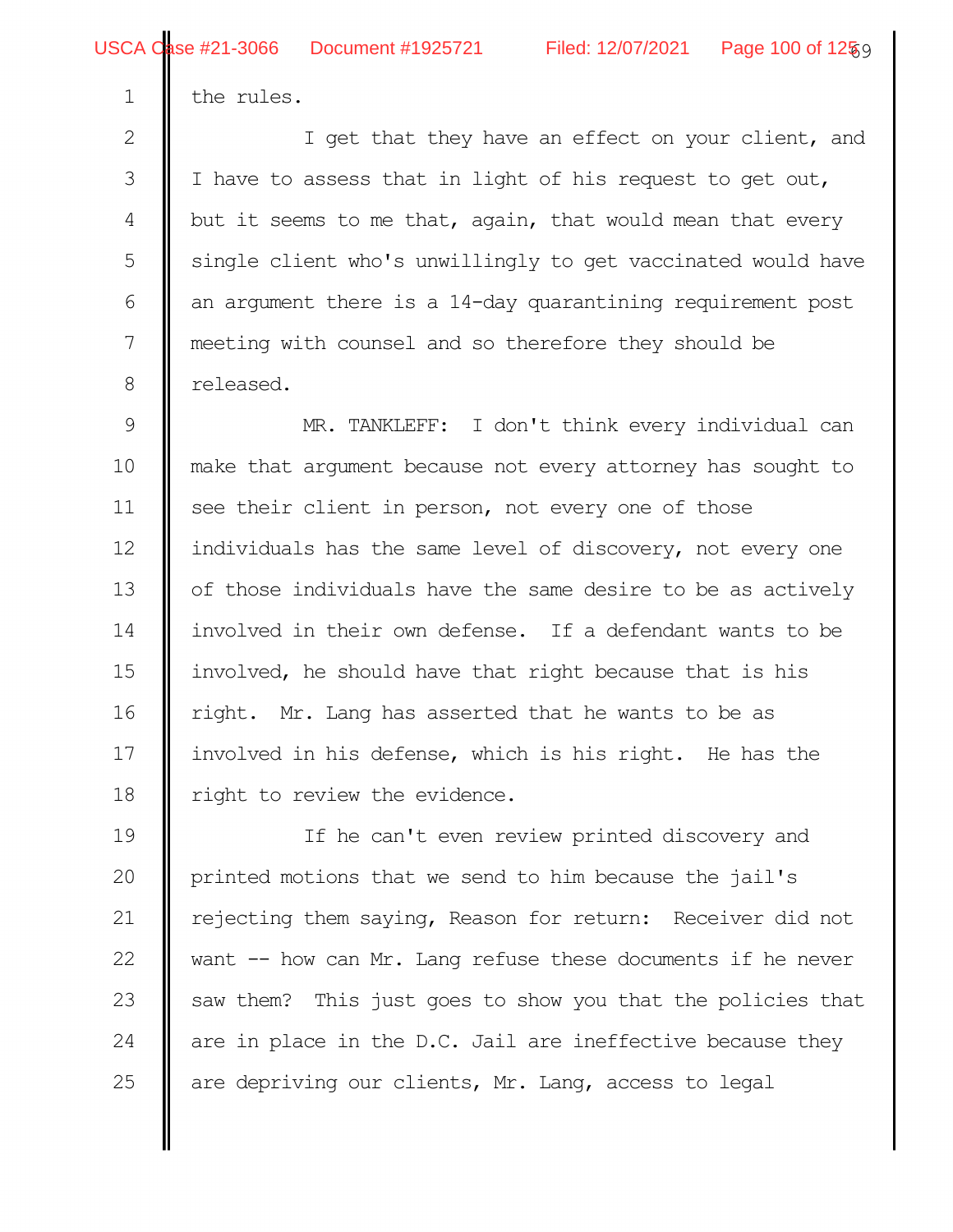|                  | USCA Case #21-3066 Document #1925721 Filed: 12/07/2021 Page 101 of 1250 |  |  |  |  |  |  |  |
|------------------|-------------------------------------------------------------------------|--|--|--|--|--|--|--|
| $\mathbf 1$      | materials that we are sending to him.                                   |  |  |  |  |  |  |  |
| $\sqrt{2}$       | THE COURT: Thank you, Counsel.                                          |  |  |  |  |  |  |  |
| $\mathfrak{Z}$   | MR. TANKLEFF: Thank you, Your Honor.                                    |  |  |  |  |  |  |  |
| $\sqrt{4}$       | THE COURT: Here is how I am go going to proceed.                        |  |  |  |  |  |  |  |
| 5                | I am going to take a brief recess. I know it's late. But I              |  |  |  |  |  |  |  |
| $\sqrt{6}$       | would like to just attempt to resolve the motion today on               |  |  |  |  |  |  |  |
| $\boldsymbol{7}$ | the record, but I need somewhere between five and 10 minutes            |  |  |  |  |  |  |  |
| $\,8\,$          | to gather my thoughts.                                                  |  |  |  |  |  |  |  |
| $\mathsf 9$      | So let's go to a recess, a brief one. I will come                       |  |  |  |  |  |  |  |
| 10               | back and I will either issue my decision from the bench or              |  |  |  |  |  |  |  |
| 11               | basically tell you that I need to take it under advisement              |  |  |  |  |  |  |  |
| 12               | and we will be writing something or have another hearing or             |  |  |  |  |  |  |  |
| 13               | whatever.                                                               |  |  |  |  |  |  |  |
| 14               | Let me do that now. Thank you.                                          |  |  |  |  |  |  |  |
| 15               | (Break.)                                                                |  |  |  |  |  |  |  |
| 16               | COURTROOM DEPUTY:<br>We are now back on the record.                     |  |  |  |  |  |  |  |
| 17               | THE COURT: So as I indicated before we took the                         |  |  |  |  |  |  |  |
| 18               | recess, I've considered this matter and I am prepared to                |  |  |  |  |  |  |  |
| 19               | decide, at least in part, defendant's motion for release.               |  |  |  |  |  |  |  |
| 20               | In particular, after considering the parties'                           |  |  |  |  |  |  |  |
| 21               | arguments in the filings, their representations at this                 |  |  |  |  |  |  |  |
| 22               | hearing, including the statement by Mr. Lang, the entire                |  |  |  |  |  |  |  |
| 23               | record before me, including the various videos and exhibits             |  |  |  |  |  |  |  |
| 24               | I've reviewed, I find the following regarding the                       |  |  |  |  |  |  |  |
| 25               | Section $3142$ (q) factors, which I must consider in this bond          |  |  |  |  |  |  |  |
|                  |                                                                         |  |  |  |  |  |  |  |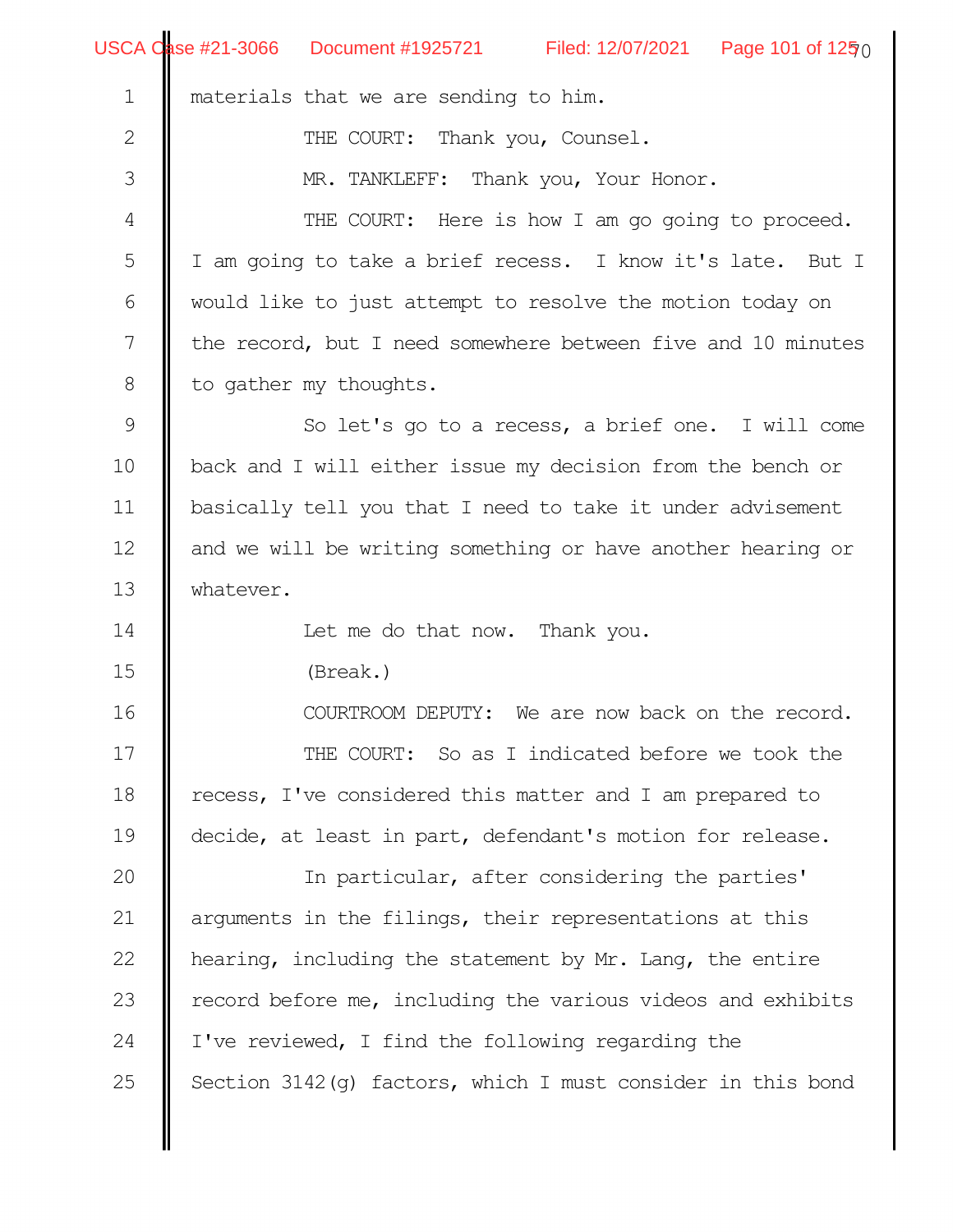review hearing:

1

he first factor is the nature and circumstances of the charged offense. As for this first factor, the nature and circumstances of the charged offense is Mr. Lang originally faced 11, now faces 13 charges, including some very serious felonies. These include crimes of violence, assaults against officers and assaults with deadly weapons and at least one assault that resulted in injury. 2 3 4 5 6 7 8

The statutory offenses are themselves very serious, but the particular circumstances here make them even more troubling. The government alleges that Mr. Lang was at times at the very front of a large mob seeking to enter the Capitol. Mr. Lang appears to have been one of the leaders, and by "leader," I don't mean preplanning leader but just physically the leader and instigators of the violence, as reflected in the video. 9 10 11 12 13 14 15 16

The government has presented a large amount of video and photo evidence, including some from Mr. Lang's social media accounts of Mr. Lang in front of the crowd, verbally encouraging violence, hitting Capitol Police with at times a metal baseball bat, another time a riot shield and also kicking a police officer. These actions were in full view of officers of the law, the cameras, and he was even filming himself at the scene, which certainly suggests a lack of respect for the rule of law. 17 18 19 20 21 22 23 24 25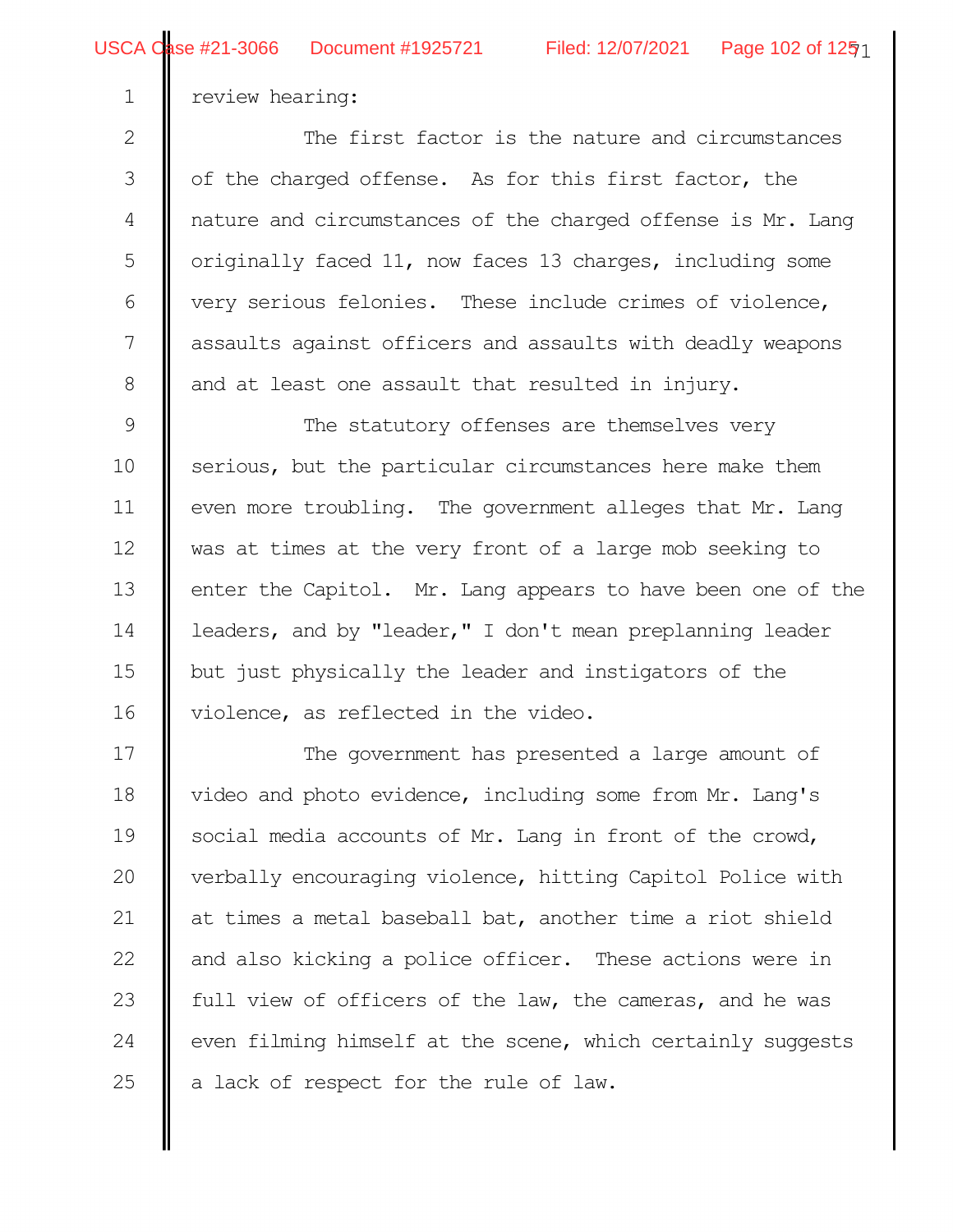The defense contests the government's allegations and asserts that any of Mr. Lang's violent actions were in response to violence on the part of law enforcement personnel or in response to seeing someone trampled and killed at a protest, that defendant had planned to be a peaceful First Amendment activity, thus so says the defendant, the circumstances of the charged offenses are peculiar and unlikely to happen again and so Mr. Lang is not a threat of future or further violence. 1 2 3 4 5 6 7 8 9

I do not find this argument particularly persuasive. The conduct here spanned more than two hours and was not in a momentary heat of passion but was conduct that, as I said, continued over the course of several hours. And it appears there was very little remorse about those actions. Over the next few days, Mr. Lang appeared proud of his actions and publicly boasted about what he did. And I will discuss some of that evidence in a minute. 10 11 12 13 14 15 16 17

The time and place of the charged offenses raise their severity and suggest that Mr. Lang does pose a threat of future violence. All of this occurred while a joint session of Congress was meeting to certify the results of the presidential election. While the transition of power is obviously now complete, these circumstances suggest that Mr. Lang views the current United States government as illegitimate and it is at least possible he may not comply 18 19 20 21 22 23 24 25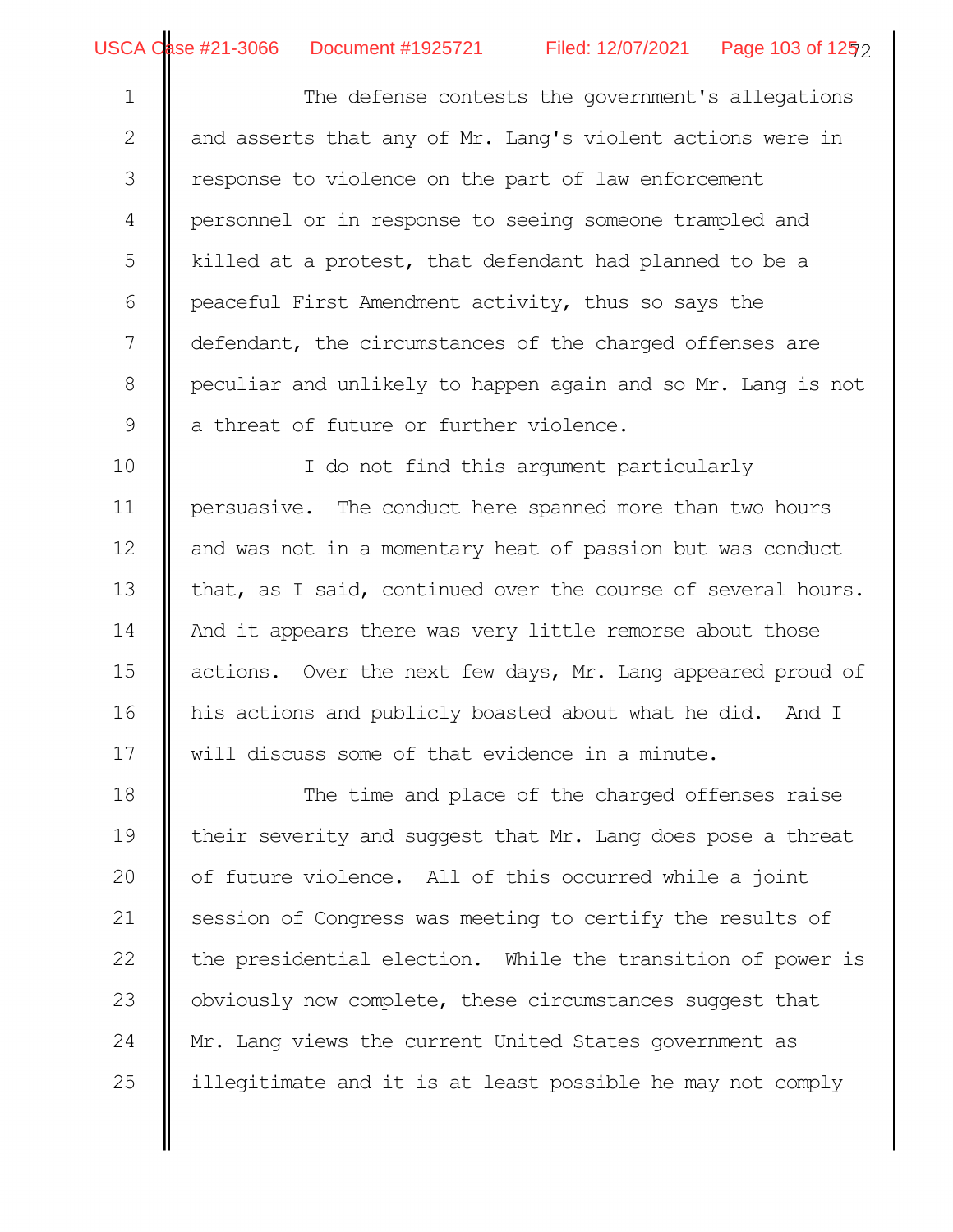with future legal orders or respect the rule of law.

Altogether, the nature and circumstances of the charged offenses weigh heavily in favor of continued detention. In particular, the brazenness of Mr. Lang's actions in full view of officers and cameras, again, suggest that he may view the present government as illegitimate and that no amount of monitoring or surveillance or other conditions of release would sufficiently deter him from future unlawful conduct. 2 3 4 5 6 7 8 9

The second factor is the weight of evidence. The evidence against Mr. Lang is very strong. His social media accounts and subsequent public comments place him at the scene of the charged conduct. Even the evidence Mr. Lang himself submitted to the Court, both an affidavit from someone apparently unlawfully inside of the Capitol building and the video included with his reply, place him at the scene of the offenses. 10 11 12 13 14 15 16 17

The government has also proffered substantial evidence, as I noted, from Mr. Lang's social media accounts, surveillance footage and police-worn body cameras showing him repeatedly attacking Capitol Police, as I mentioned before, with a metal bat, a riot shield and quite likely with his feet by kicking them. 18 19 20 21 22 23

To be sure, some of the videos are blurry. And to be sure, it is difficult to understand in all of them what 24 25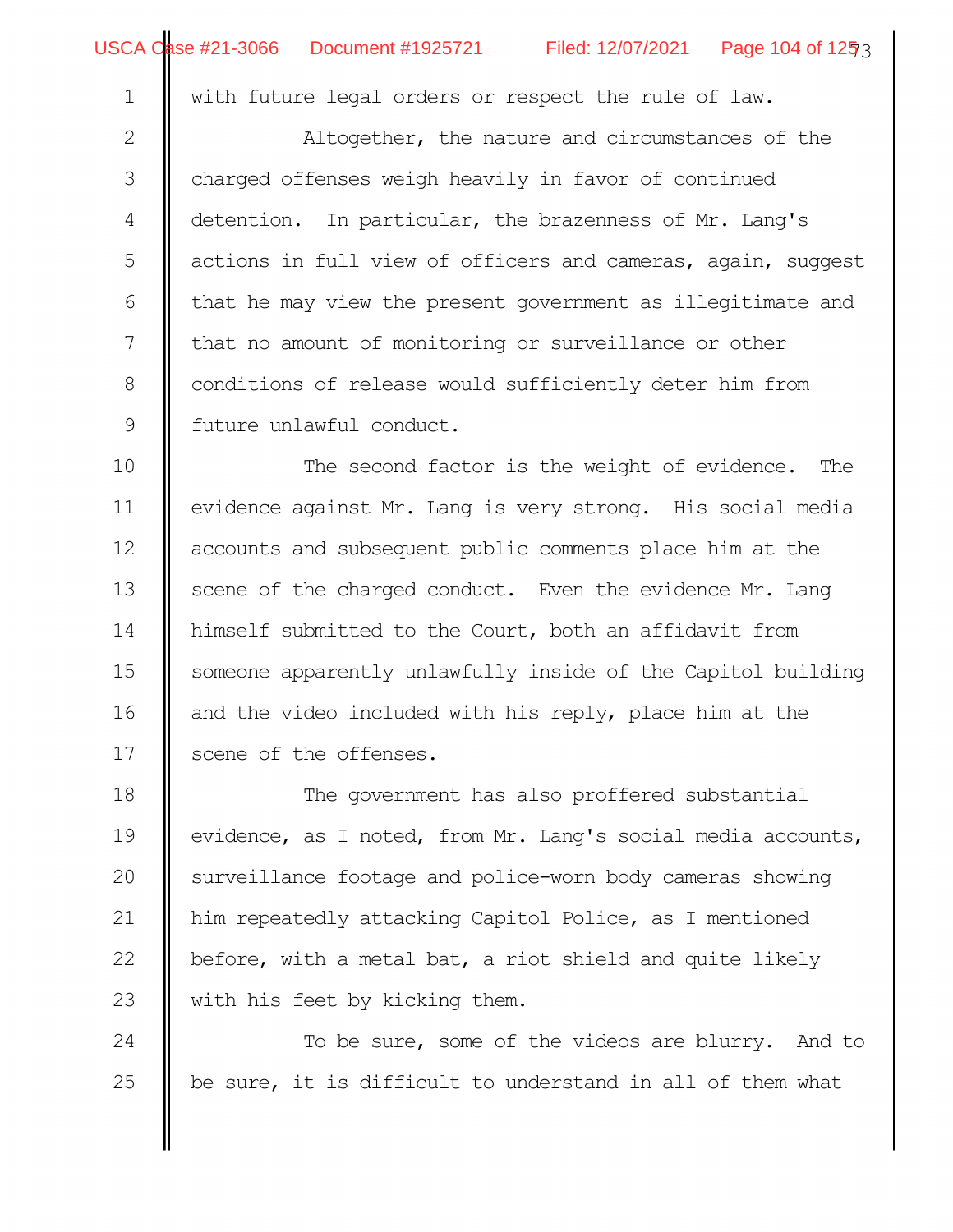is happening in context. But in other videos, it is quite clear. And by cross-referencing the timestamps in the video, as the government was doing to some extent during this hearing, before I said that I had it all, and the evidence against Mr. Lang appears quite strong. 1 2 3 4 5

Mr. Lang is, of course, entitled to a presumption of innocence regarding his guilt, and he may have various defenses that he will present at trial. But as I've noted, the weight of the evidence, at least right now, is against him. And given that, this factor weighs also in favor of continued detention. 6 7 8 9 10 11

As to the third factor, the history and characteristics of Mr. Lang, this factor tends to suggest that it's possible that some condition of release could assure his peacefulness and presence at future proceedings, although some of the other evidence may not. I will discuss that in a minute. 12 13 14 15 16 17

Mr. Lang has a relatively clean record. He has only one prior conviction, a misdemeanor possession of a controlled substance, though I note there are some additional pending matters. 18 19 20 21

As the defense has noted, at least at times during January 6th, he was looking out for the lives of others. According to an affidavit from Mr. Anderson, when Lang learned that Anderson wasn't able to breathe and was being 22 23 24 25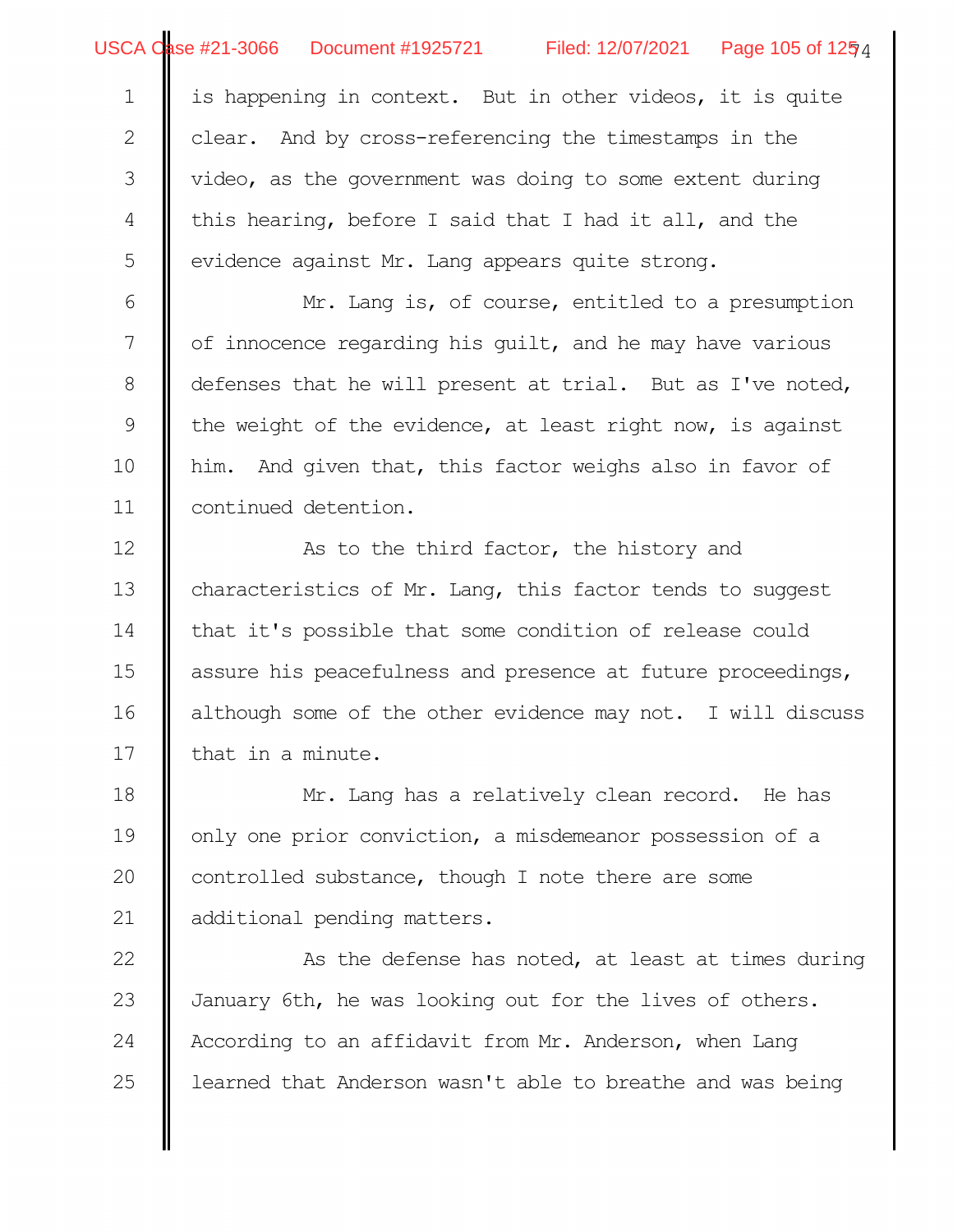2

3

USCA Qase #21-3066 Document #1925721 Filed: 12/07/2021 Page 106 of 1255

crowd and enabled Anderson to get out. Mr. Anderson credits Mr. Lang with saving his life that day.

The defense also asserts that Mr. Lang has ties to his community, including local law enforcement, local businesses, friends and family. That may be true, although Mr. Lang has not presented substantial evidence about that, but Mr. Lang's parents are here. They have proposed putting up bond for him, which are important and suggest he has ties that would tend to assure both his appearance and his non-dangerousness. 4 5 6 7 8 9 10 11

On the other hand, the government, I think quite rightly, points the Court to defendant's apparent pride in his violent actions on and around January 6th and his efforts to organize others through Telegram and social media. 12 13 14 15 16

As I indicated earlier, after the events after January 6th, in Telegram and as reflected in various exhibits but I think importantly in Exhibit CC submitted by the government -- that is C as in Charlie, C as in Charlie -- Mr. Lang wrote, among other things -- this is before the inauguration, "Can't wait for the 20th. I'm getting a fucking arsenal together." That is one line. Another is, "This group is with zero fear of the Feds. They know this is war. This is war. You obviously weren't at 17 18 19 20 21 22 23 24 25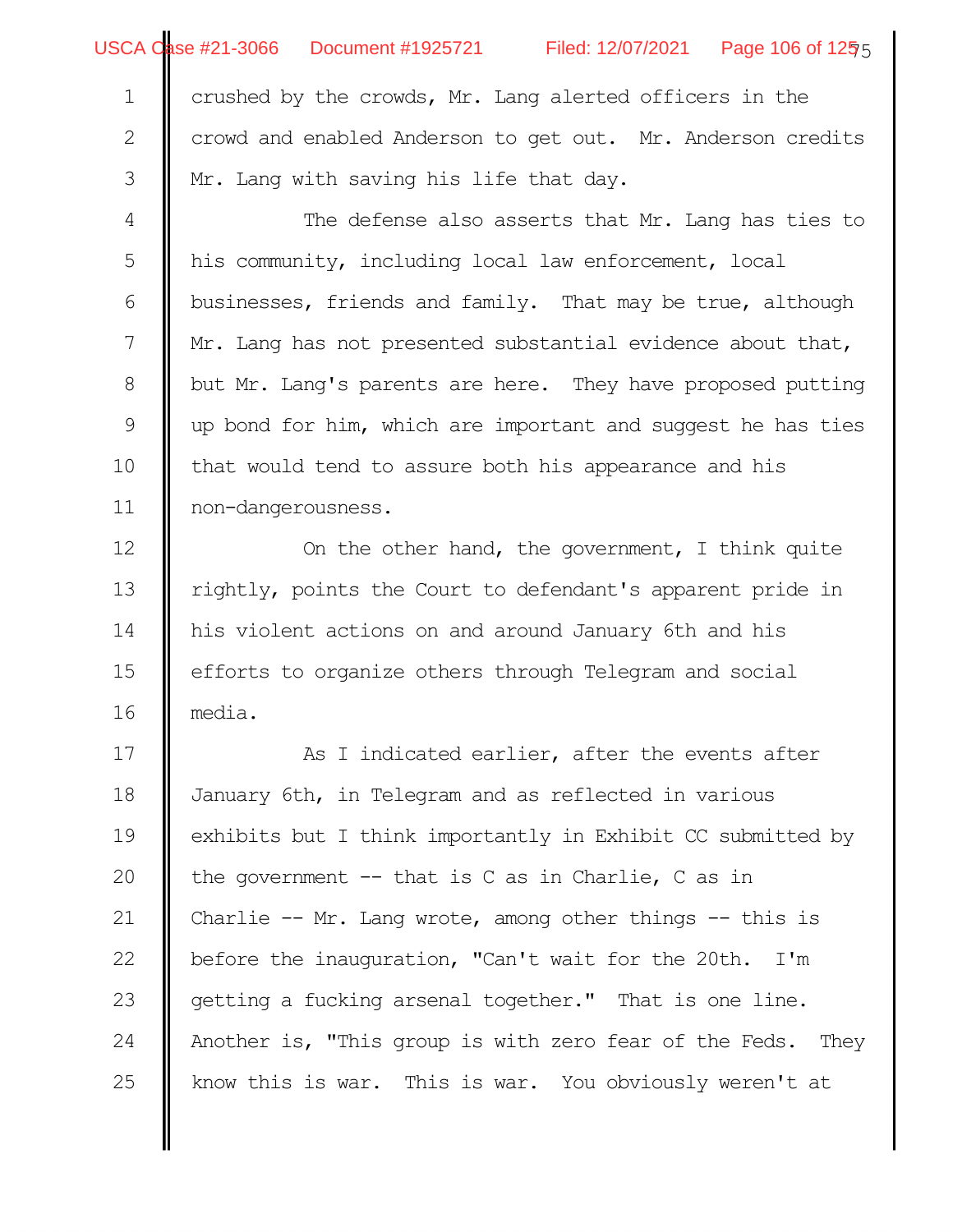| USCA Case #21-3066  Document #1925721                    |  |  | Filed: 12/07/2021   Page 107 of 1256 |  |
|----------------------------------------------------------|--|--|--------------------------------------|--|
| 1   the Capitol this week. Let me show you what war is." |  |  |                                      |  |

3

4

And then on another line, "If anything goes down where we need to mobilize and show up like the Minutemen, the regional leader messages everyone and we come armed."

I think these messages, which, again, happened after January 6th, they were not in the heat of the moment and they reflect at least a risk that in the future Mr. Lang would, as the government put it, be at risk of committing or advocating violence in favor of his political beliefs. 5 6 7 8 9

Again, Mr. Lang wasn't just caught up in a 15-minute or 30-minute heat-of-the-moment action. His actions on January 6th spanned over two hours. And then he did a number of things after the event to reaffirm the appropriateness of what he had done. 10 11 12 13 14

Based on that evidence and the evidence otherwise submitted to the Court, Mr. Lang's history and characteristics, perhaps we could suggest that some conditions of release might be possible without further violence or risk of flight, although some of that evidence is quite to the contrary. 15 16 17 18 19 20

Finally, the fourth factor, which is the danger to the community posed by defendant's release, overlaps in many ways with what I have already discussed. On the whole, in my view, this factor weighs in favor of continued detention. As I mentioned, Mr. Lang directly attacked law enforcement 21 22 23 24 25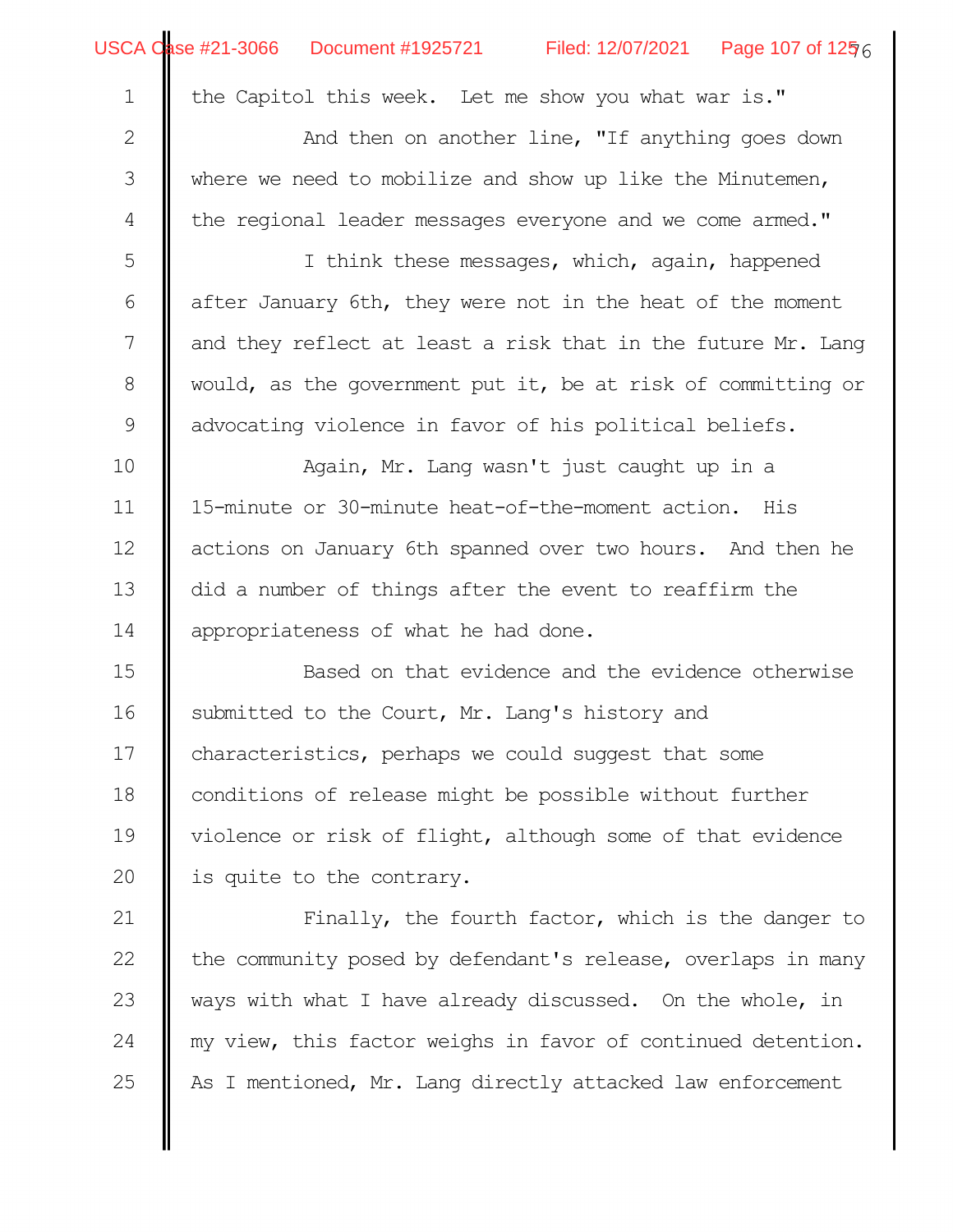Filed: 12/07/2021 Page 108 of 1257

personnel in full view of thousands of people on camera over the course of several hours. 1 2

Evidence suggests he was under the belief that the United States' current government is illegitimate. He led and encouraged others in the day of the January 6th attack and through his internet-based messages, appears interested in the possibility of continuing to attack the United States government. 3 4 5 6 7 8

I won't repeat, again, what is contained in Exhibit CC and some of the other January 6th messages, but I do think they are very important here because unlike various other cases, including cases I have, we have a defendant who both engaged in substantial violence on the day of January 6th and then thereafter in his own messages both did not reflect any remorse about those events and indeed said very concerning things about the inauguration. 9 10 11 12 13 14 15 16

And as the government argued today, the reason we don't have to test the proposition of whether Mr. Lang might have done something on January 6th is because he got arrested. 17 18 19 20

So in light of Mr. Lang's disregard for the rule of law, his beliefs that I've discussed, his willingness to use violence on the day of January 6th, in my view, there are not conditions of release that would prevent him from being a danger to the community, either because of his own 21 22 23 24 25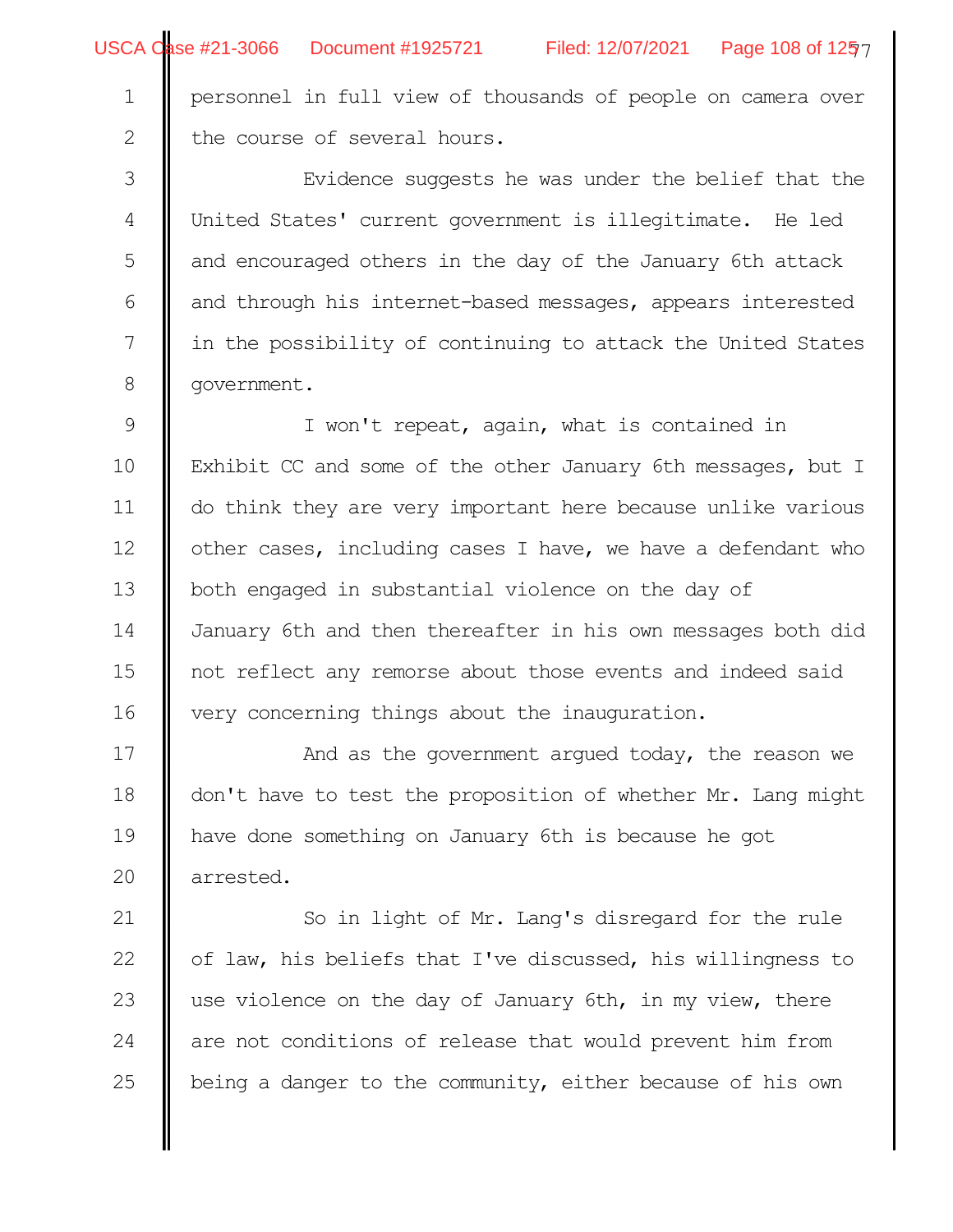direct action or incitement of others to action against law enforcement personnel, the United States government or others. For that reason, I am not going to modify his pretrial detention and I'm denying his motion to the extent that it seeks release from jail. 1 2 3 4 5

We have, however, also discussed a number of issues relating to the current conditions of confinement at the jail. It seems to me that the most important issues that have been raised are, one, whether and to what extent Mr. Lang is able to review, as he would like and as he has a right to do, the evidence that has been produced and will be produced by the government relating to this case. Much of that, of course, is video evidence. It's quite voluminous. That's one concern. And the other concern is the concern about the manner  $-$  both the confidentiality of, the amount of and the way in which Mr. Lang can communicate with counsel. 6 7 8 9 10 11 12 13 14 15 16 17

As to Mr. Lang's review of the evidence, either that already provided in discovery or that will be provided by the government, the D.C. Jail has various policies in place to permit, at least to some extent, the review of that information by defendants. And it has become apparent to me in this hearing today that the defense has not attempted to use those procedures to allow Mr. Lang to review the video and other record evidence. 18 19 20 21 22 23 24 25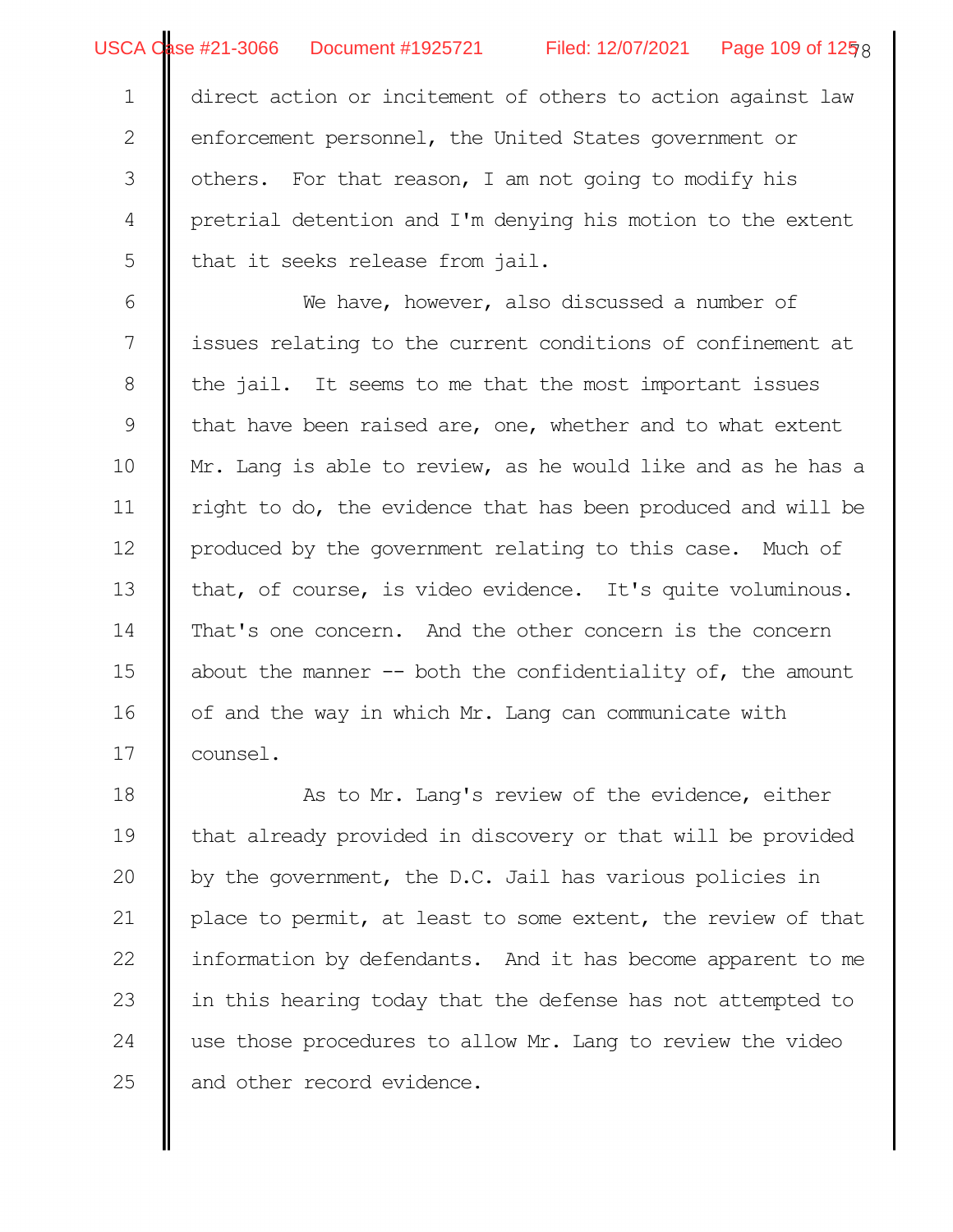I, therefore, don't believe it is appropriate for me to order any change on Mr. Lang's behalf or otherwise as it relates to the so-called laptop policy. If defendant and defense counsel attempt to use that policy and it turns out that it is wholly unworkable, either under its present form or, as I understand it, some modifications that might be made in the future, I am here to entertain additional motions to relieve Mr. Lang, as appropriate, of whatever restrictions are then applicable, whether that means providing him with a laptop for all time or something else. But it seems to me that right now we have, essentially, an unripe dispute because defense counsel has not attempted to work under the currently operating policy. 1 2 3 4 5 6 7 8 9 10 11 12 13

As to communications with counsel, I think that is more ripe because I don't think there is any present dispute that if Mr. Lang wishes to meet with his counsel in person, he would have to quarantine for 14 days because of his current unvaccinated status. 14 15 16 17 18

I think -- although it's not clear -- but I believe I understand this correctly that that would be if he were to meet with counsel in a confidential, small-room setting, if he were to choose that option, i.e., to have confidential attorney-client communications, then he would have to quarantine for 14 days thereafter. Alternatively, if he didn't doesn't want to quarantine for 14 days 19 20 21 22 23 24 25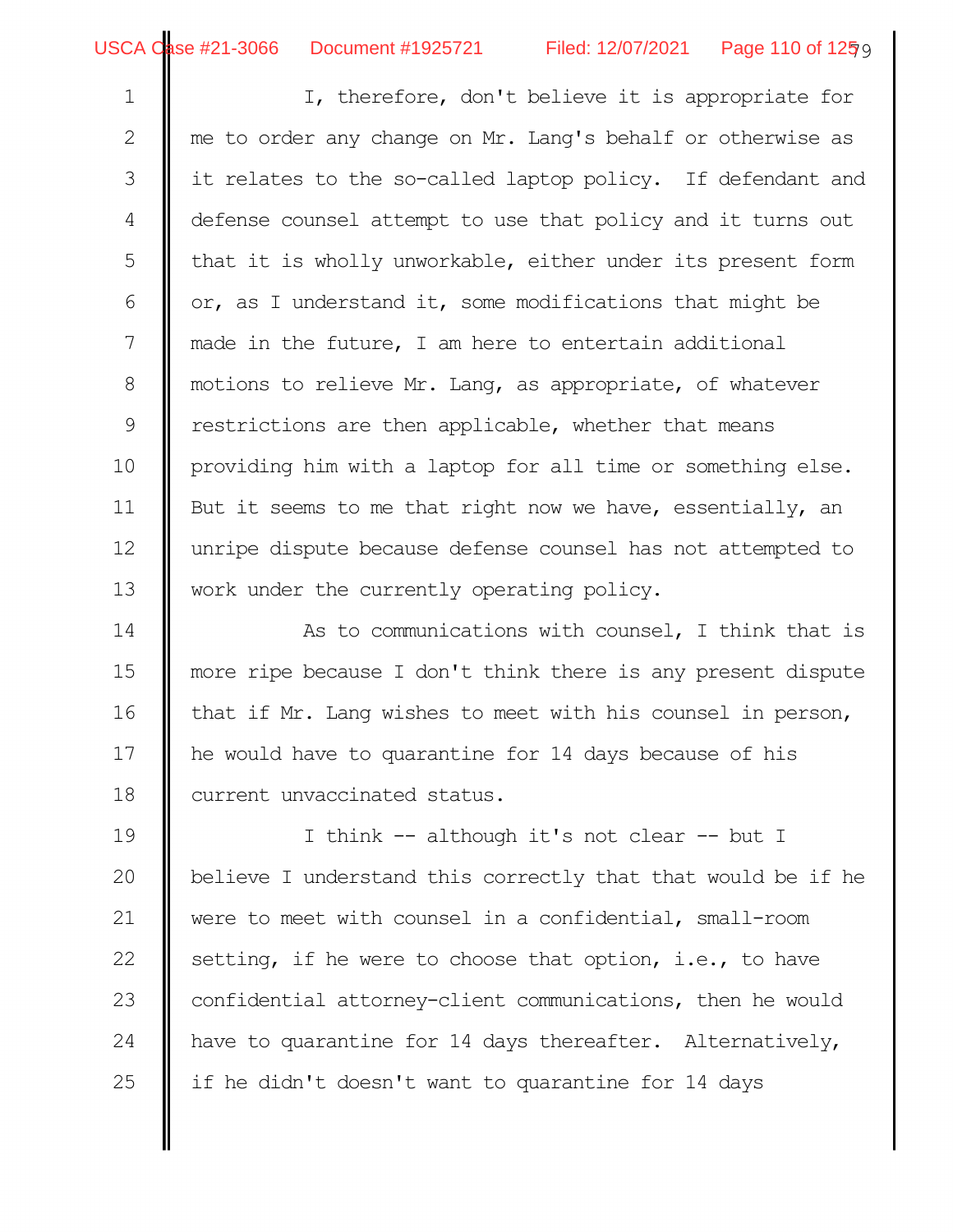USCA Qase #21-3066 Document #1925721 Filed: 12/07/2021 Page 111 of 12§0

thereafter, he has to meet with counsel in a setting that ounsel says does not sufficiently protect his confidential communications. I think that this is not unproblematic. I am certainly concerned about ensuring that Mr. Lang has the ability to talk with counsel. It also appears, however, that Mr. Lang is presently able to speak with counsel by phone. So what we are really talking about are those times that his New York counsel would like to meet with him in person. It seems to me this issue presents questions beyond just this case because whether and to what extent the D.C. Jail has adopted adequate COVID protocols and policies to protect the rights of criminal defendants are the very issues that are pending in front of Judge Kollar-Kotelly. I, again, am not prepared to order any specific relief for Mr. Lang as it relates to this issue except to say that it does seem that there should be a way to ensure that Mr. Lang can have confidential communications with his lawyers relativity often. As far as I know, Mr. Lang has a closely held and legitimate religious objection to taking the vaccine. There isn't any evidence to the contrary here. And in light of that, it's not exactly as if it is just his choice, at least not in the traditional sense, about getting vaccinated 1 2 3 4 5 6 7 8 9 10 11 12 13 14 15 16 17 18 19 20 21 22 23 24 25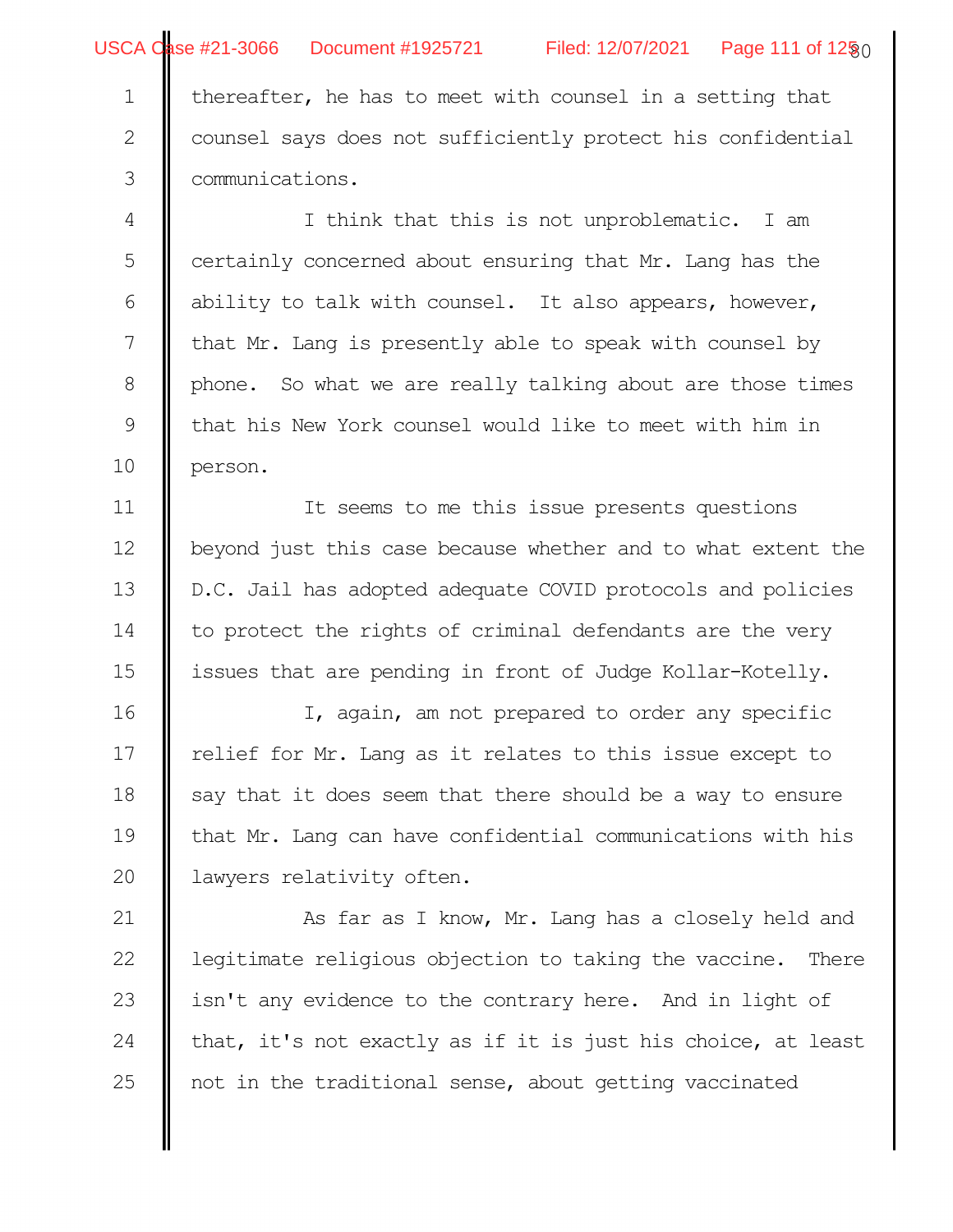2

USCA Qase #21-3066 Document #1925721 Filed: 12/07/2021 Page 112 of 12§1

versus having to quarantine after having met with his ounsel.

Having said all of that, I basically view this issue in the same way as I do with respect to the access to videos; and that is, I am not prepared to intervene at this time into how these communications are occurring. But I am willing to entertain a future motion in the event that it continues to be the case that Mr. Lang's defense is seriously impeded by his inability to have confidential communications with counsel. 3 4 5 6 7 8 9 10

The last thing I will say on this topic is that this issue or these issues about client communications with counsel, client communications with the Court for defendants who are detained at the D.C. Jail are very much top of mind for the bench. There are communications weekly between a group of judges and the D.C. Jail about the current policies. There's obviously Judge Kollar-Kotelly's case. So the Court is aware of them. And I am here in the event that Mr. Lang would like to file a renewed motion specifically about this issue or, as I said, about the physical evidence. 11 12 13 14 15 16 17 18 19 20 21

But for present purposes, I think the ruling is - well, I know the ruling, but in a technical sense the ruling is Mr. Lang's motion to be released pretrial is denied. His motion to  $-$ - what I will consider it as to modify the 22 23 24 25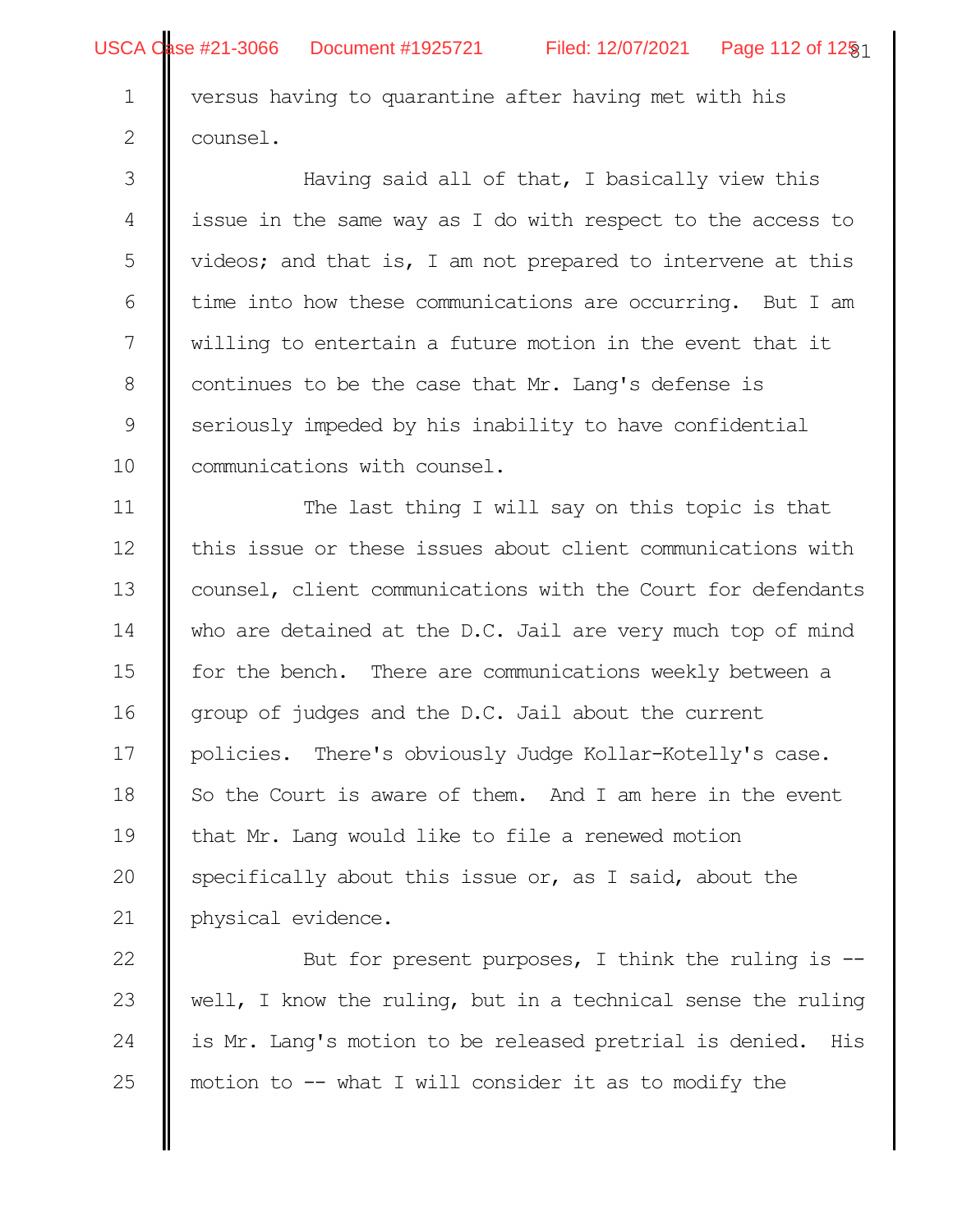USCA Case #21-3066 Document #1925721 Filed: 12/07/2021 Page 113 of 12§2

conditions of his confinement at the jail, either with espect to physical evidence review and to be able to communicate with his lawyers, is denied without prejudice to his renewing that motion next week, two weeks from now, whenever in the event that circumstances arise such that either the physical review has been attempted under the current policy and as to the client communications that more evidence and more work has occurred to try to make these communications be effective. 1 2 3 4 5 6 7 8 9

I will just say one last thing. The continued detention of all defendants at the D.C. Jail -- I think the government well knows this -- where there is complicated discovery and where the COVID protocols are slowing down or otherwise making it very difficult for client communications or mounting of a defense to occur, there is a lot of tension there. And I think the system is starting to show some of this tension. And it can't be the case that defendants are largely unable to participate in their defense while they're detained. 10 11 12 13 14 15 16 17 18 19

In this case, I do not believe that the appropriate course is to release Mr. Lang pretrial or to modify the conditions of his detention. But, again, that is why I am denying that portion of the motion without prejudice because it may be that in two or three weeks, that there is sufficient additional evidence about his inability 20 21 22 23 24 25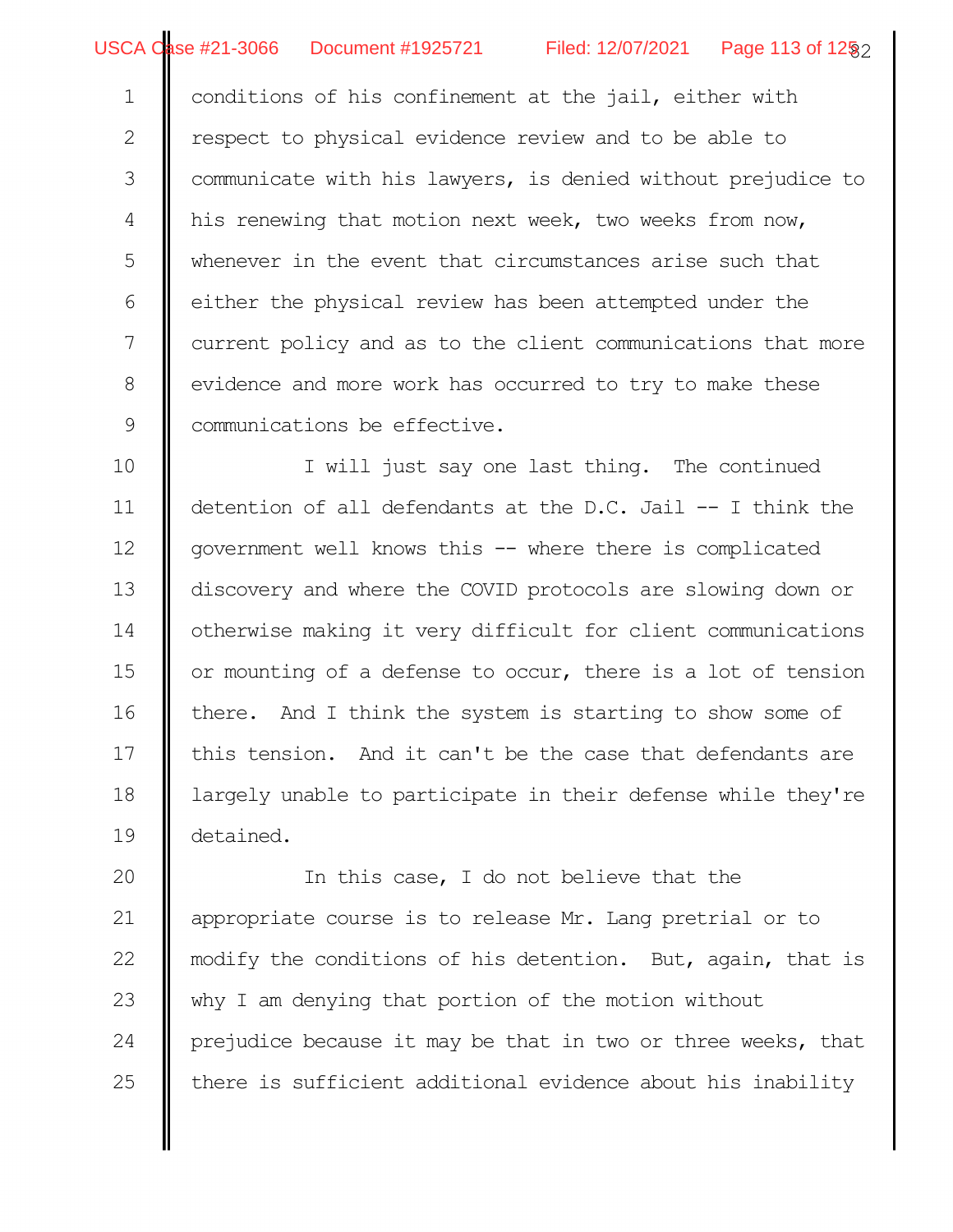|                | USCA Case #21-3066 Document #1925721 Filed: 12/07/2021 Page 114 of 12§3 |  |  |  |  |  |
|----------------|-------------------------------------------------------------------------|--|--|--|--|--|
| $\mathbf 1$    | to mount the defense. Then I will reconsider that portion               |  |  |  |  |  |
| $\mathbf{2}$   | of the decision.                                                        |  |  |  |  |  |
| 3              | With that, thank you, Counsel.                                          |  |  |  |  |  |
| $\overline{4}$ | You have a question, Counsel?                                           |  |  |  |  |  |
| 5              | MS. JACKSON: Yes, Your Honor. Your Honor didn't                         |  |  |  |  |  |
| 6              | say -- defense counsel, on Page 9 of their motion, made a               |  |  |  |  |  |
| $\overline{7}$ | general argument regarding human rights violations at the               |  |  |  |  |  |
| $\,8\,$        | jail and that being a basis for relief.                                 |  |  |  |  |  |
| $\mathsf 9$    | I didn't hear Your Honor address that particular                        |  |  |  |  |  |
| 10             | argument specifically.                                                  |  |  |  |  |  |
| 11             | THE COURT: Yeah. Thank you. That portion of the                         |  |  |  |  |  |
| 12             | motion is also denied without prejudice. I'm not privy to               |  |  |  |  |  |
| 13             | enough evidence, certainly, to grant that motion. In the                |  |  |  |  |  |
| 14             | event that the defense either mounts more evidence or                   |  |  |  |  |  |
| 15             | certainly wants to file some sort of civil complaint, I or              |  |  |  |  |  |
| 16             | someone else will take it up.                                           |  |  |  |  |  |
| 17             | MR. TANKLEFF: Thank you, Your Honor.                                    |  |  |  |  |  |
| 18             | MR. METCALF: Thank you, Your Honor.                                     |  |  |  |  |  |
| 19             | THE COURT: I quess housekeeping. Next hearing                           |  |  |  |  |  |
| 20             | date.                                                                   |  |  |  |  |  |
| 21             | MS. JACKSON: There are two outstanding issues                           |  |  |  |  |  |
| 22             | left beyond the detention hearing. The first is we extended             |  |  |  |  |  |
| 23             | a preliminary plea offer to defense counsel for Mr. Lang                |  |  |  |  |  |
| 24             | back in June of this year. My understanding is particularly             |  |  |  |  |  |
| 25             | given the current superseding indictment, they do not want              |  |  |  |  |  |
|                |                                                                         |  |  |  |  |  |
|                |                                                                         |  |  |  |  |  |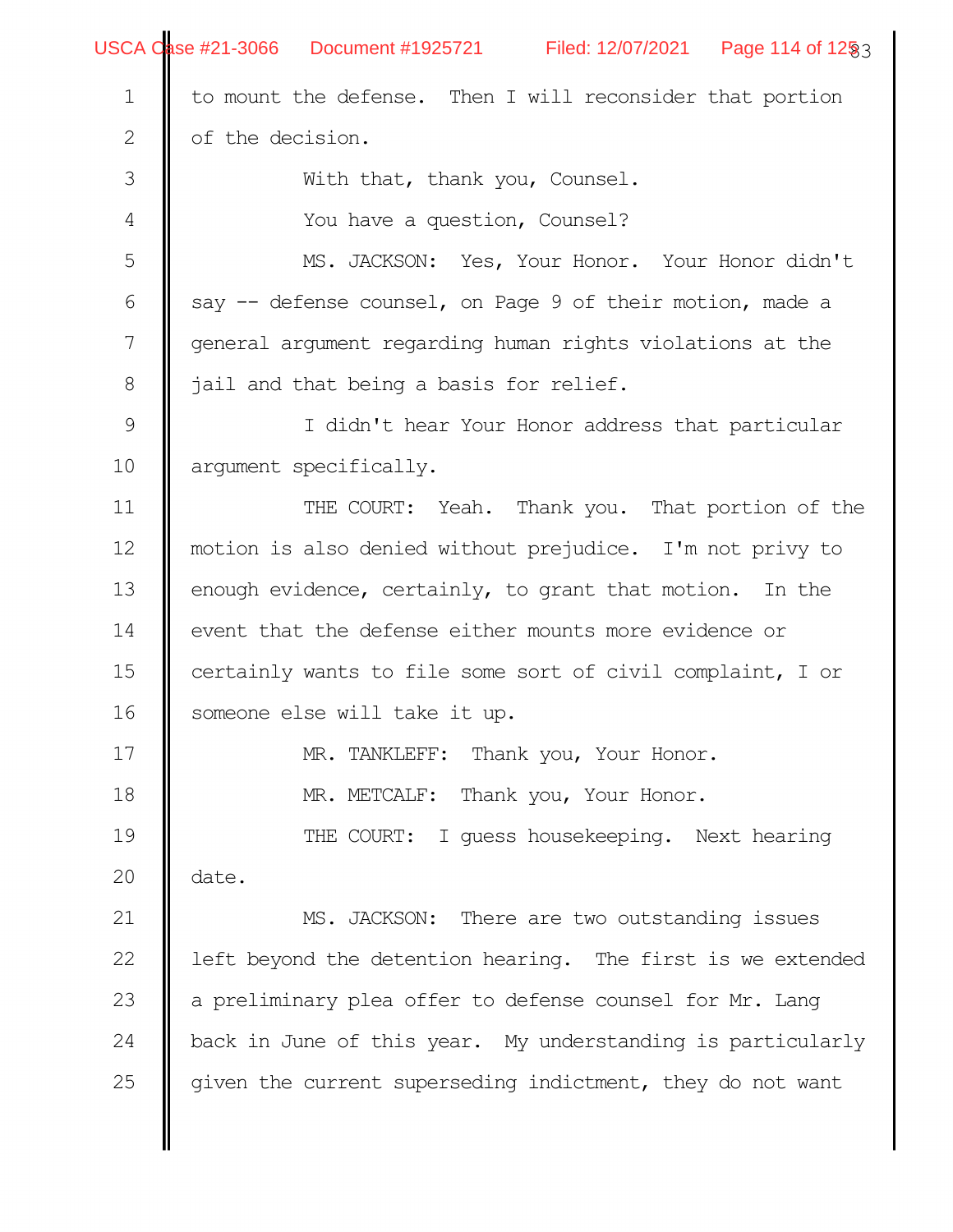to put that on the record today and would like to instead do it at the next hearing after they have time to advise him, of course, of the new charges. 1 2 3

THE COURT: Do you object to that approach?

MS. JACKSON: I do not object to that approach. I think that's the right approach. The plea offer remains open, and we did not say it expired today. 5 6 7

The second issue is just what we are doing from here on forward. I've discussed with defense counsel a 45-day continuance, tolling in the interest of justice, given the voluminous amount of discovery, which apparently the defendant has not been able to look at at all, and the complexity of this particular case, including the new superseding indictment with additional charges that the defense counsel is facing. My understanding is that defense counsel is not objecting to tolling on that basis. 8 9 10 11 12 13 14 15 16

THE COURT: Counsel, do you agree with that? Let me just say that for the reasons I just discussed, I would not be inclined to grant a 45-day continuance here. I would like to do shorter, precisely because Mr. Lang remains detained. If he were not detained, I would be willing to entertain 45 days or longer. This tension still exists, and I am thinking it is more appropriate to be back together in 30 days, whether by phone or otherwise. 17 18 19 20 21 22 23 24

25

I am happy to hear from counsel.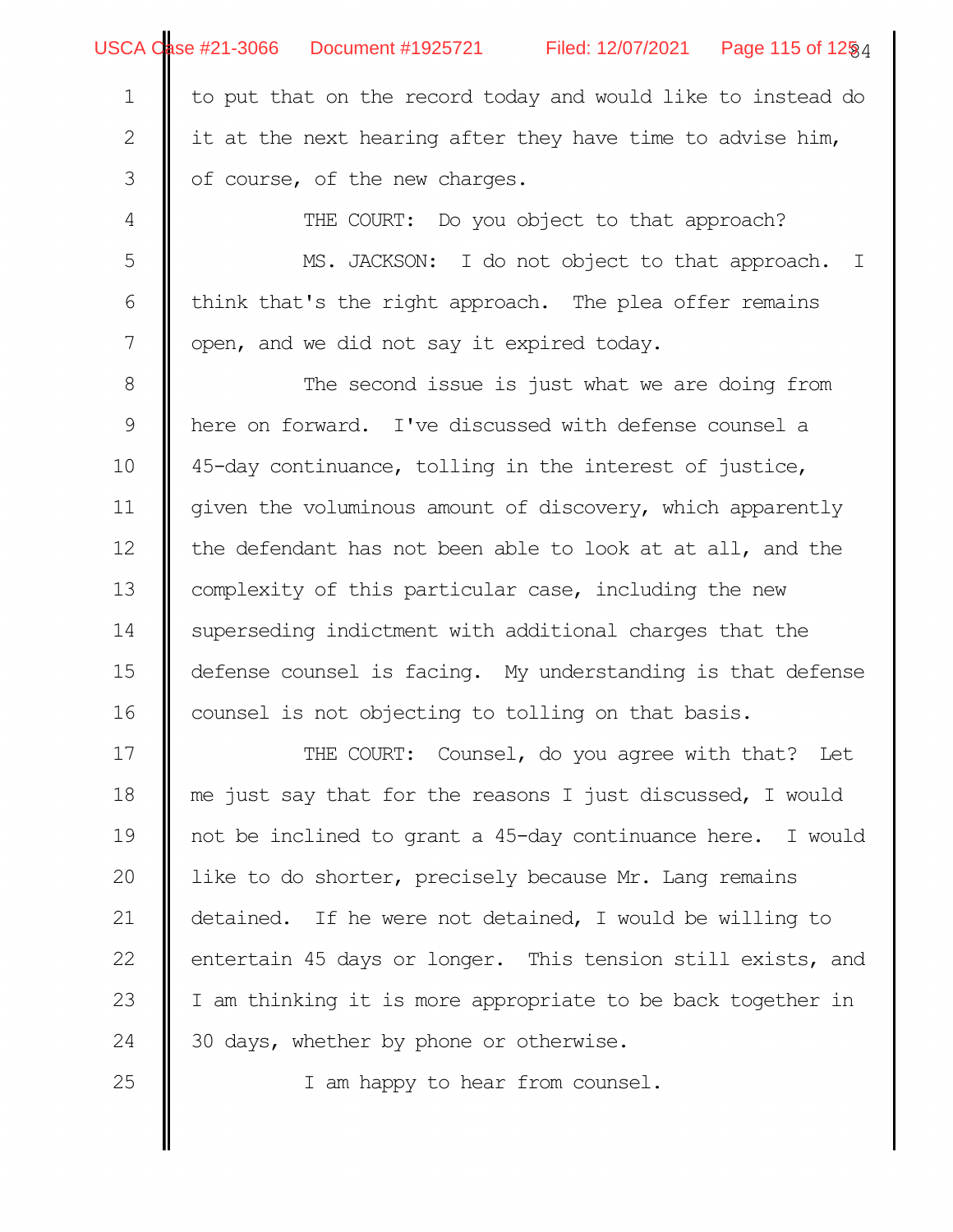|                  | USCA Case #21-3066 Document #1925721 Filed: 12/07/2021 Page 116 of 12§5 |  |  |  |  |  |
|------------------|-------------------------------------------------------------------------|--|--|--|--|--|
| $\mathbf 1$      | MR. METCALF: Your Honor, counsel has actually --                        |  |  |  |  |  |
| $\mathbf{2}$     | do you mind if I get my calendar real quick?                            |  |  |  |  |  |
| $\mathcal{S}$    | THE COURT: No.                                                          |  |  |  |  |  |
| $\overline{4}$   | MR. METCALF: Thank you.                                                 |  |  |  |  |  |
| 5                | THE COURT: Please.                                                      |  |  |  |  |  |
| $\sqrt{6}$       | MR. METCALF: The government has been actually                           |  |  |  |  |  |
| $\boldsymbol{7}$ | pleasant to work with at times, even though she told                    |  |  |  |  |  |
| $\,8\,$          | Your Honor something that I thought was off the record.                 |  |  |  |  |  |
| $\mathsf 9$      | So at this point, in light of Your Honor's                              |  |  |  |  |  |
| 10               | decision today, in light of us having to reassess how we are            |  |  |  |  |  |
| 11               | going to be able to get Mr. Lang more discovery and how this            |  |  |  |  |  |
| 12               | flash drive scenario is going to play out and in speaking               |  |  |  |  |  |
| 13               | with him, I think in the interest of justice, I don't                   |  |  |  |  |  |
| 14               | disagree with 45 days, but I'll ultimately refer to                     |  |  |  |  |  |
| 15               | Your Honor if you want to go -- or if you want to reschedule            |  |  |  |  |  |
| 16               | the next appearance for 30 days.                                        |  |  |  |  |  |
| 17               | THE COURT: Why don't we do this. I've said it                           |  |  |  |  |  |
| 18               | three times now, but I am concerned about Mr. Lang as a                 |  |  |  |  |  |
| 19               | detained defendant and other detained defendants not having             |  |  |  |  |  |
| 20               | their cases just linger because the case is voluminous or               |  |  |  |  |  |
| 21               | otherwise. I don't want this case to just wallow because                |  |  |  |  |  |
| 22               | we've set it out for 45 days. So I would like to set it for             |  |  |  |  |  |
| 23               | 30 days. I want to do a status conference on October 20th               |  |  |  |  |  |
| 24               | at 2:00 p.m. It can be by phone.                                        |  |  |  |  |  |
| 25               | I'm also perfectly amenable, if it turns out as we                      |  |  |  |  |  |
|                  |                                                                         |  |  |  |  |  |
|                  |                                                                         |  |  |  |  |  |

..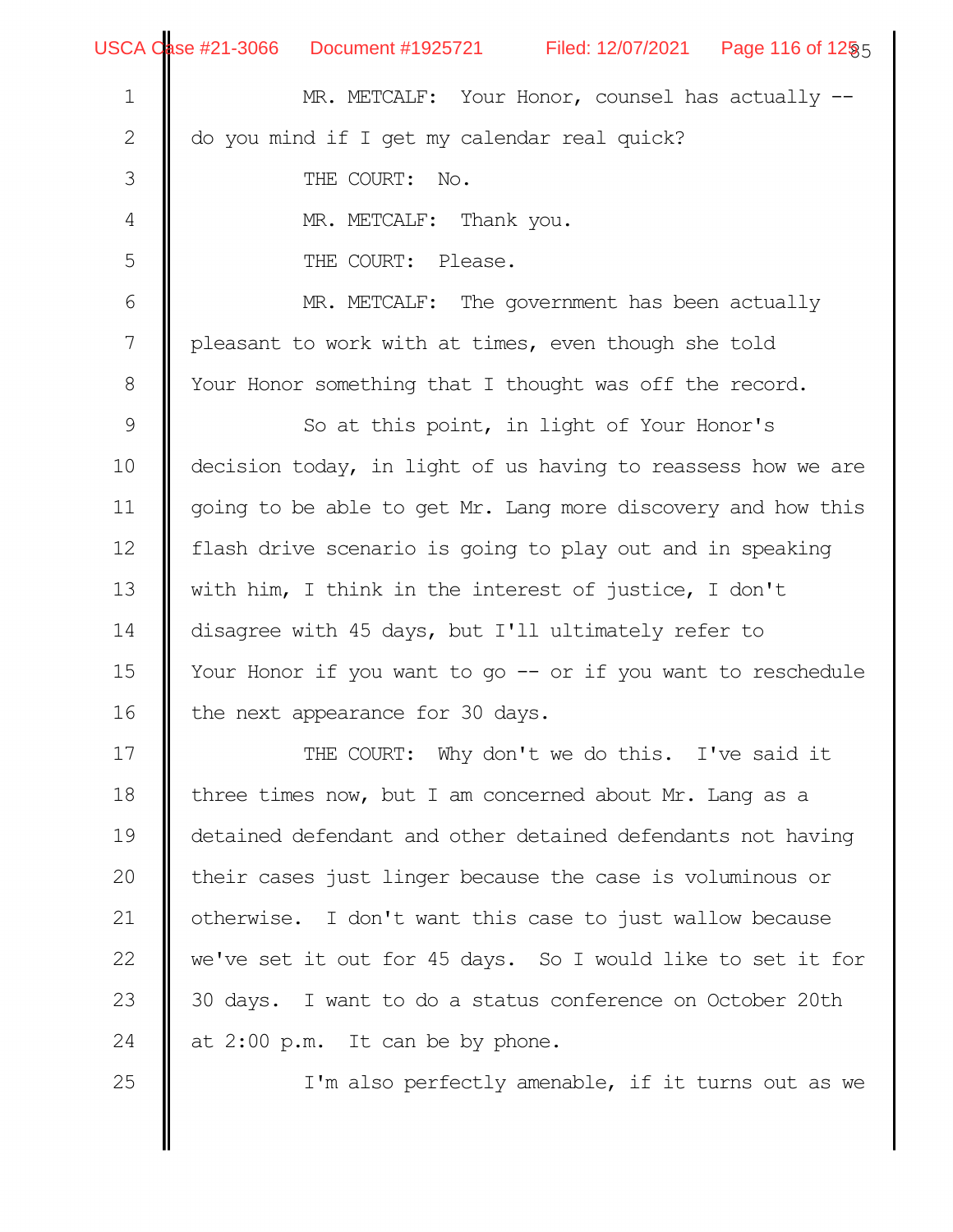|                  | USCA Qase #21-3066   Document #1925721     Filed: 12/07/2021   Page 117 of 12 $\S_6$ |  |  |  |  |  |
|------------------|--------------------------------------------------------------------------------------|--|--|--|--|--|
| $\mathbf 1$      | approach that date, that the parties for good cause say,                             |  |  |  |  |  |
| $\mathbf{2}$     | We'd like another two weeks or whatever. But I think it's                            |  |  |  |  |  |
| 3                | better to try to do a 30-day status conference rather than                           |  |  |  |  |  |
| $\overline{4}$   | extend the time for the reasons I've discussed.                                      |  |  |  |  |  |
| 5                | Are the parties available at $2:00$ p.m. on                                          |  |  |  |  |  |
| $\sqrt{6}$       | October 20th?                                                                        |  |  |  |  |  |
| $\boldsymbol{7}$ | MS. JACKSON: Yes, Your Honor.                                                        |  |  |  |  |  |
| $\,8\,$          | MR. METCALF: Yes, Your Honor.                                                        |  |  |  |  |  |
| $\mathcal{G}$    | THE COURT: Okay. So we will do another status on                                     |  |  |  |  |  |
| 10               | 2:00 p.m., October 20th. I find the ends of justice are                              |  |  |  |  |  |
| 11               | best served and outweigh the interest of the public and                              |  |  |  |  |  |
| 12               | Mr. Lang in a speedy trial, and the time between today's                             |  |  |  |  |  |
| 13               | date and the next status conference shall be excluded in                             |  |  |  |  |  |
| 14               | computing time within which the trial must commence in this                          |  |  |  |  |  |
| 15               | case under the Speedy Trial Act.                                                     |  |  |  |  |  |
| 16               | Again, if it turns out that for whatever reason                                      |  |  |  |  |  |
| $17$             | the parties think that it would be substantially more                                |  |  |  |  |  |
| 18               | productive to push that status off by two weeks or a month,                          |  |  |  |  |  |
| 19               | that's fine. I just don't want on the front end to assume                            |  |  |  |  |  |
| 20               | that 45 days is an appropriate amount of time for someone                            |  |  |  |  |  |
| 21               | who is in the detained camp. Okay?                                                   |  |  |  |  |  |
| 22               | MR. METCALF: Your Honor, I have a request, if I                                      |  |  |  |  |  |
| 23               | may.                                                                                 |  |  |  |  |  |
| 24               | CAPTIONER: Sir, can you take your mask down,                                         |  |  |  |  |  |
| 25               | please?                                                                              |  |  |  |  |  |
|                  |                                                                                      |  |  |  |  |  |
|                  |                                                                                      |  |  |  |  |  |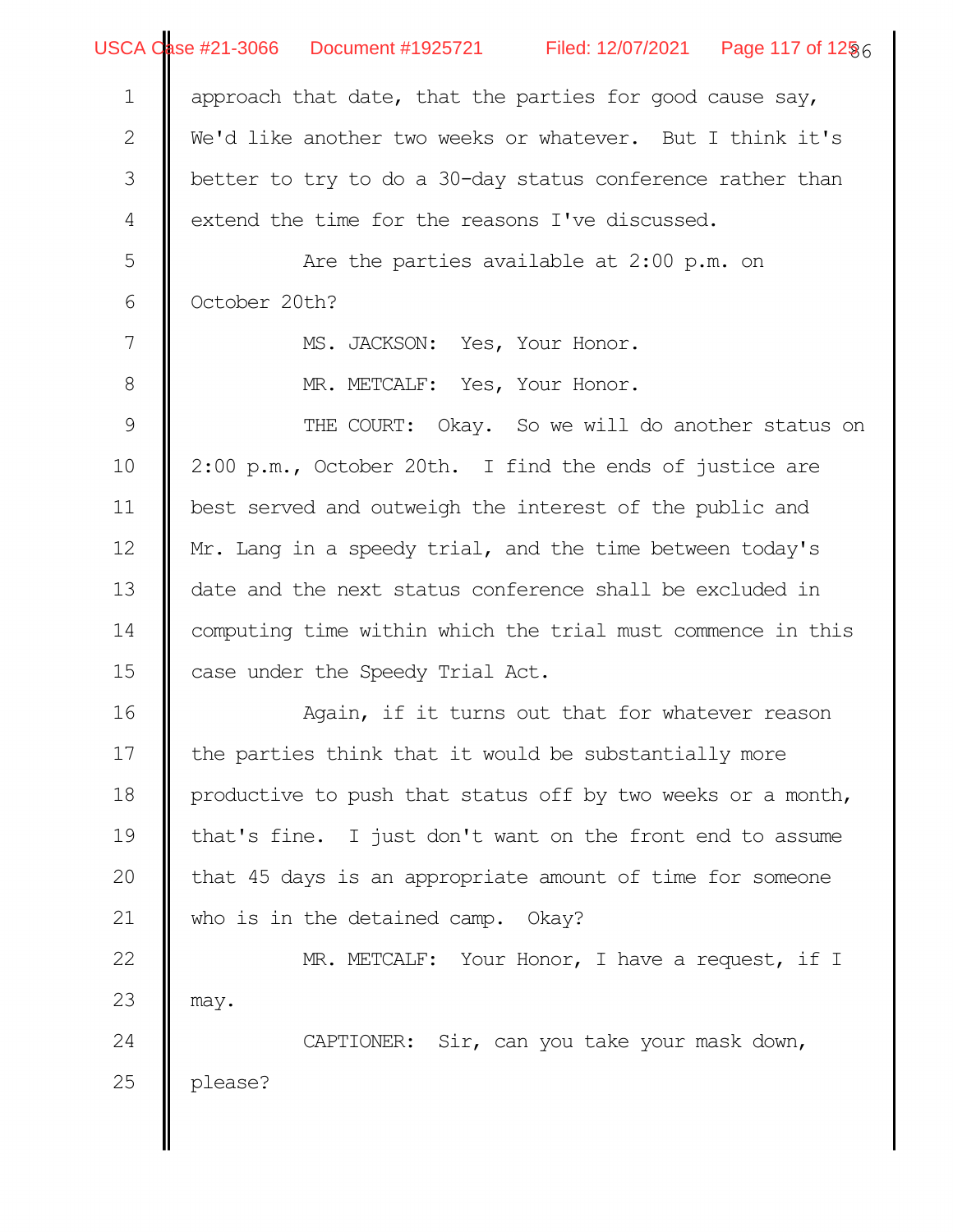|  | <b>USCA Case #21-3066</b> |  |
|--|---------------------------|--|
|--|---------------------------|--|

∥

USCA Qase #21-3066 Document #1925721 Filed: 12/07/2021 Page 118 of 12§7

| $\mathbf 1$   | THE COURT: You may approach the podium. That                 |  |  |  |  |  |  |
|---------------|--------------------------------------------------------------|--|--|--|--|--|--|
| $\mathbf{2}$  | might be easier.                                             |  |  |  |  |  |  |
| 3             | MR. METCALF: Thank you, Your Honor.                          |  |  |  |  |  |  |
| 4             | In light of your decision today, we are                      |  |  |  |  |  |  |
| 5             | respectfully requesting an order for the D.C. Jail, if we    |  |  |  |  |  |  |
| 6             | send over a flash drive, to allow the flash drive to contain |  |  |  |  |  |  |
| 7             | highly confidential material and have that highly            |  |  |  |  |  |  |
| $\,8\,$       | confidential material be accessible to Mr. Lang.             |  |  |  |  |  |  |
| $\mathcal{G}$ | There's one issue that was discussed is there are            |  |  |  |  |  |  |
| 10            | different levels of the sensitivity of the material and if   |  |  |  |  |  |  |
| 11            | we send him certain things that are marked highly            |  |  |  |  |  |  |
| 12            | confidential, they are not going to actually provide that    |  |  |  |  |  |  |
| 13            | information to Mr. Lang.                                     |  |  |  |  |  |  |
| 14            | So in light of that, would Your Honor be willing             |  |  |  |  |  |  |
| 15            | to issue an order indicating that the jail is allowed to     |  |  |  |  |  |  |
| 16            | provide Mr. Lang with highly sensitive material if provided  |  |  |  |  |  |  |
| 17            | by counsel?                                                  |  |  |  |  |  |  |
| 18            | THE COURT: Does the government have a view on                |  |  |  |  |  |  |
| 19            | this?                                                        |  |  |  |  |  |  |
| 20            | MS. JACKSON: I think we've stated from the                   |  |  |  |  |  |  |
| 21            | beginning that the current policy allows him to review       |  |  |  |  |  |  |
| 22            | highly sensitive material as provided to the jail under the  |  |  |  |  |  |  |
| 23            | current voluminous --                                        |  |  |  |  |  |  |
| 24            | THE COURT: That's the problem I have is that you             |  |  |  |  |  |  |
| 25            | haven't attempted to do this, as far as I can tell, and you  |  |  |  |  |  |  |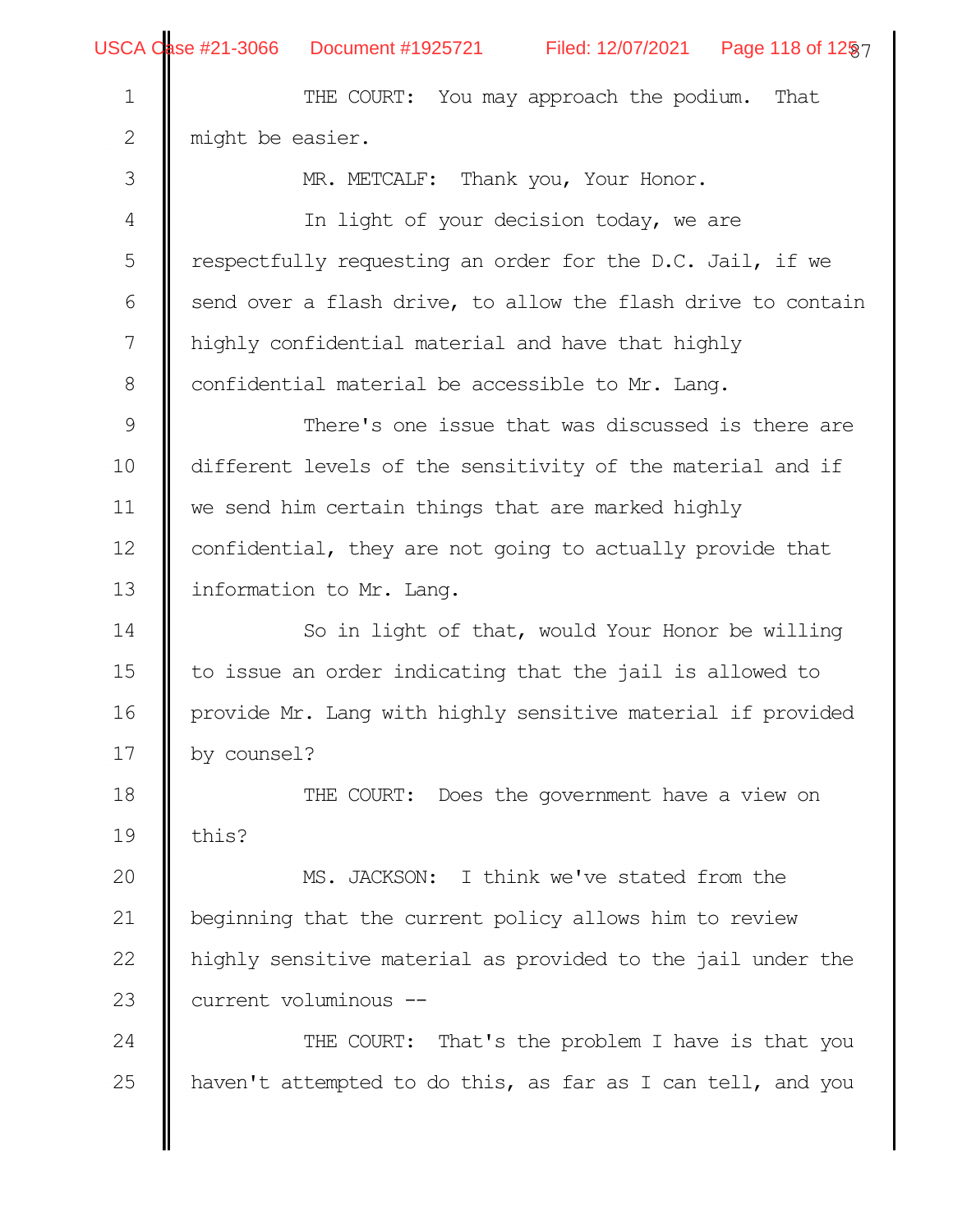haven't been refused it. You are asking me to order something that may be fully permissible under the policy or not. I haven't been presented with a situation in which this has been rejected. 1 2 3 4

MR. METCALF: Your Honor, you are talking about literally policy where we would have to physically go to the D.C. Jail and give it to employees, where every single action we've ever taken has been shut down, from phone calls to -- he calls us. That's perfectly fine. But when we try to set up a phone call, when we try to set up a legal visit, when we go there and giving him a piece of paper, when we mail him things, every single thing that we have done has been completely shut down. 5 6 7 8 9 10 11 12 13

It was our understanding --

THE COURT: Is it your understanding that the D.C. Jail policy allows confidential information to be given to detained defendants? 15 16 17

MR. METCALF: Yes. But I don't want highly confidential material to become a problem, so I was just trying to get ahead of it because my understanding was if there is something that is highly confidential, it could not get shown to Mr. Lang. That's why I was simply making that request. 18 19 20 21 22 23

And I've read the policy. I've spoken to as many people as I can. I've called up the D.C. Jail on 80 24 25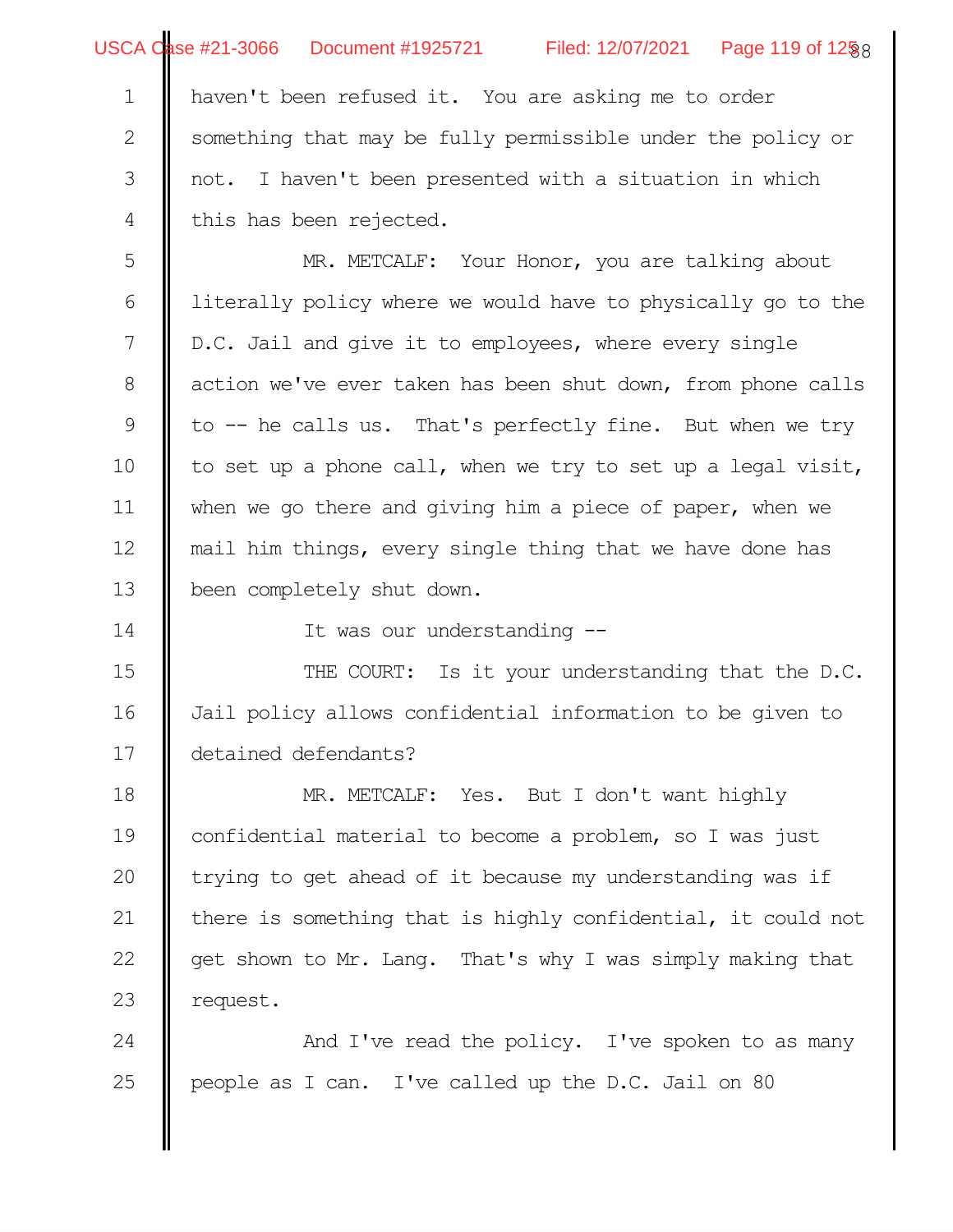|                  | Filed: 12/07/2021 Page 120 of 12§9                          |  |  |  |  |  |
|------------------|-------------------------------------------------------------|--|--|--|--|--|
| $\mathbf 1$      | different occasions trying to figure this stuff out, and it |  |  |  |  |  |
| $\mathbf{2}$     | never works. There is a hurdle every single time I try to   |  |  |  |  |  |
| $\mathfrak{Z}$   | do something.                                               |  |  |  |  |  |
| $\overline{4}$   | So that's why I was just asking for a court order           |  |  |  |  |  |
| $\mathsf S$      | to make it nice and easy, but if it is part of the policy,  |  |  |  |  |  |
| $\sqrt{6}$       | then that's fine. I will go back. If there's an issue with  |  |  |  |  |  |
| $\boldsymbol{7}$ | it, then $-$                                                |  |  |  |  |  |
| $\,8\,$          | THE COURT: I just don't know what I am supposed             |  |  |  |  |  |
| $\mathsf 9$      | to be ordering. D.C. Jail, comply with your policy? Or      |  |  |  |  |  |
| 10               | D.C. jail, notwithstanding your policy, you still have to   |  |  |  |  |  |
| 11               | give Mr. Lang highly confidential information?              |  |  |  |  |  |
| 12               | MR. METCALF: Or it's ordered that Mr. Lang is to            |  |  |  |  |  |
| 13               | be able to obtain a flash drive from his attorneys that     |  |  |  |  |  |
| 14               | contain discovery on it so it doesn't get shipped back in   |  |  |  |  |  |
| 15               | the mail. Or if we go there, we don't get shut down.        |  |  |  |  |  |
| 16               | Just something additional to allow us to be able            |  |  |  |  |  |
| 17               | to do something, Your Honor. That's all I'm asking for.     |  |  |  |  |  |
| 18               | THE COURT: Ms. Jackson?                                     |  |  |  |  |  |
| 19               | MS. JACKSON: Your Honor, the government's concern           |  |  |  |  |  |
| 20               | is the following: I don't know why the jail doesn't allow   |  |  |  |  |  |
| 21               | mail to go through from defense counsel to defendant. I     |  |  |  |  |  |
| 22               | know that there are concerns regarding $-$ I don't know the |  |  |  |  |  |
| 23               | reason or the basis for that policy, and so I don't feel    |  |  |  |  |  |
| 24               | comfortable representing on their behalf why it should be   |  |  |  |  |  |
| 25               | changed or not.                                             |  |  |  |  |  |
|                  |                                                             |  |  |  |  |  |
|                  |                                                             |  |  |  |  |  |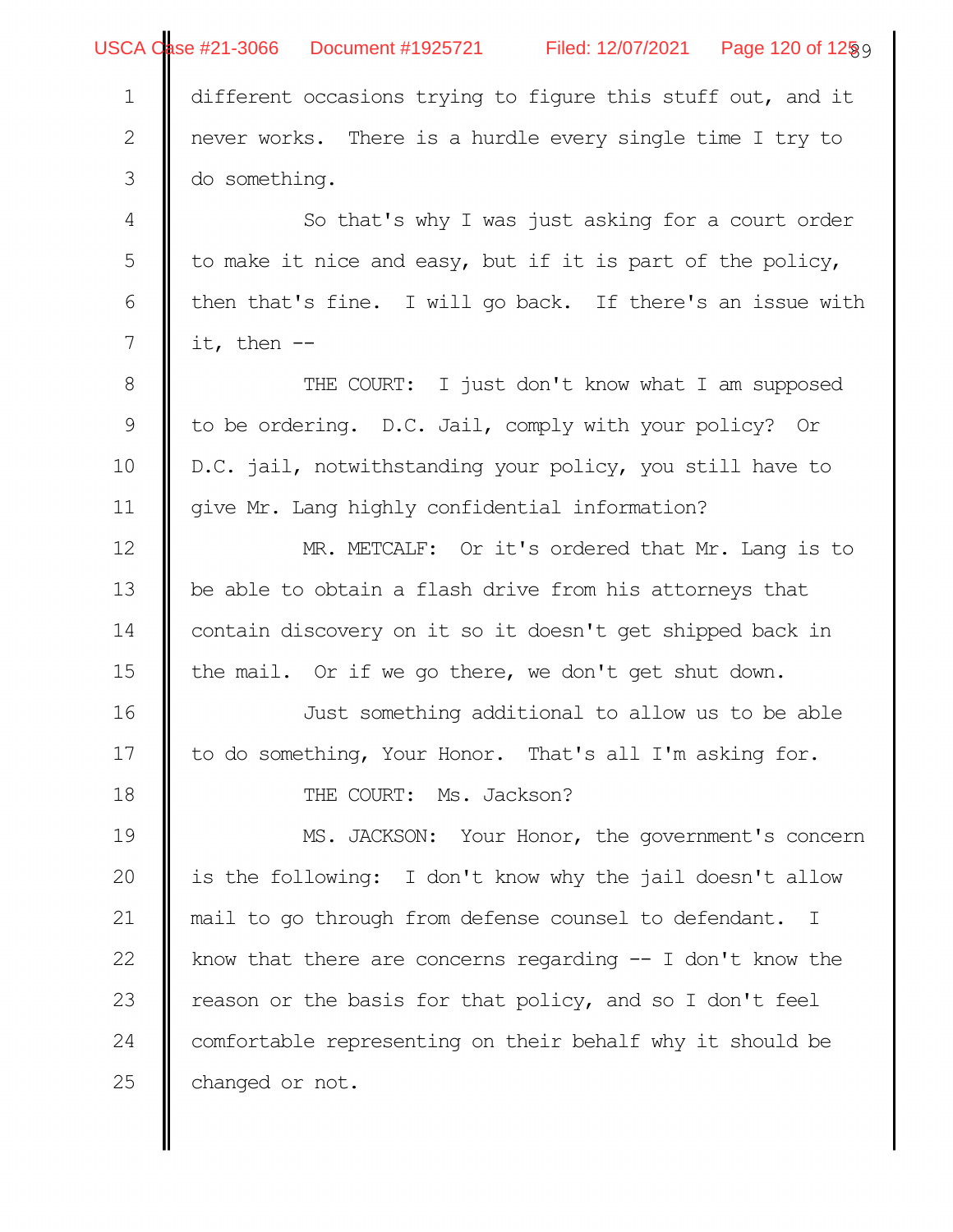Perhaps we could, at the next hearing if this emains an issue, ask that somebody like the general counsel for the jail or someone else be available to articulate the bases for that position so that you can make an informed decision about what needs to be changed, if at all. 1 2 3 4 5

THE COURT: Here is my view. The D.C. Jail needs to comply with its policies as to Mr. Lang. It needs to permit him to see information that otherwise would be permissible for any defendant to see. Right? 6 7 8 9

And I will enter an order in addition to the general order about this hearing saying that the D.C. Jail must comply with its laptop policy with respect to Mr. Lang. MR. TANKLEFF: Your Honor, may I approach for one 10 11 12 13

second? 14

15

THE COURT: Sure.

MR. TANKLEFF: I think I could maybe, possibly narrow this down. What we are really asking the Court is to modify the protective order to allow Mr. Lang to be part of the protective order and gain access to everything that counsel had to actually execute the protective order, to gain access to those materials. I think that's kind of - we can narrow it down that way. By modifying the protective order, that would give him access. 16 17 18 19 20 21 22 23

THE COURT: That is not a D.C. Jail issue. That would be true whether he is detained or not. And on that, I 24 25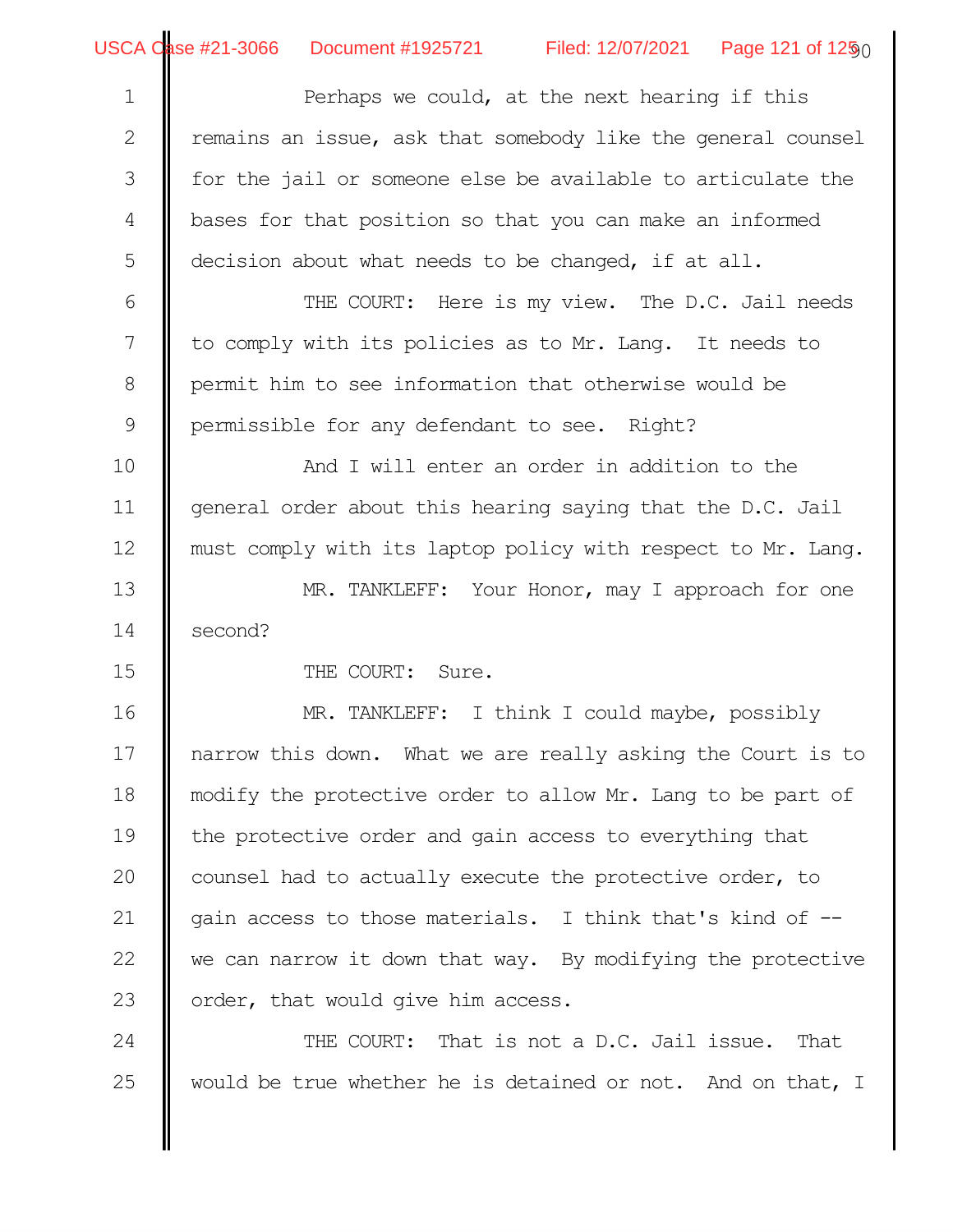| <b>USCA Case #21-3066</b> |  |  |  |
|---------------------------|--|--|--|
|---------------------------|--|--|--|

USCA Qase #21-3066 Document #1925721 Filed: 12/07/2021 Page 122 of 125 1

want you to meet and confer with the government and make a proposal. Modifying the protective order is true for every defendant. It's not a D.C. Jail issue. Right? So if you want a modification of the protective order, that is independent of D.C. Jail's policy. 1 2 3 4 5

MR. TANKLEFF: The protective order identifies certain highly classified, highly sensitive material that we really can't send Mr. Lang because -- 6 7 8

THE COURT: Again, that is not a D.C. Jail problem. It is a protective order problem. I haven't heard one minute about the protective order today until just now. That's exactly the kind of thing you need to confer with the government about before coming to me. Ask the government if they are prepared to loosen the protective order protections as to highly confidential information. You would have to ask them that whether he was detained or not. So that's one thing. 9 10 11 12 13 14 15 16 17

Whatever happens there, you then have a separate question about the D.C. Jail. To date, I have no information in front of me that the D.C. Jail is failing to comply with a policy as to laptop or hard-drive information, because you guys haven't tried. I am fine entering an order saying the D.C. Jail shall comply with all policies as to Mr. Lang. I don't know what I am supposed to do beyond that. 18 19 20 21 22 23 24 25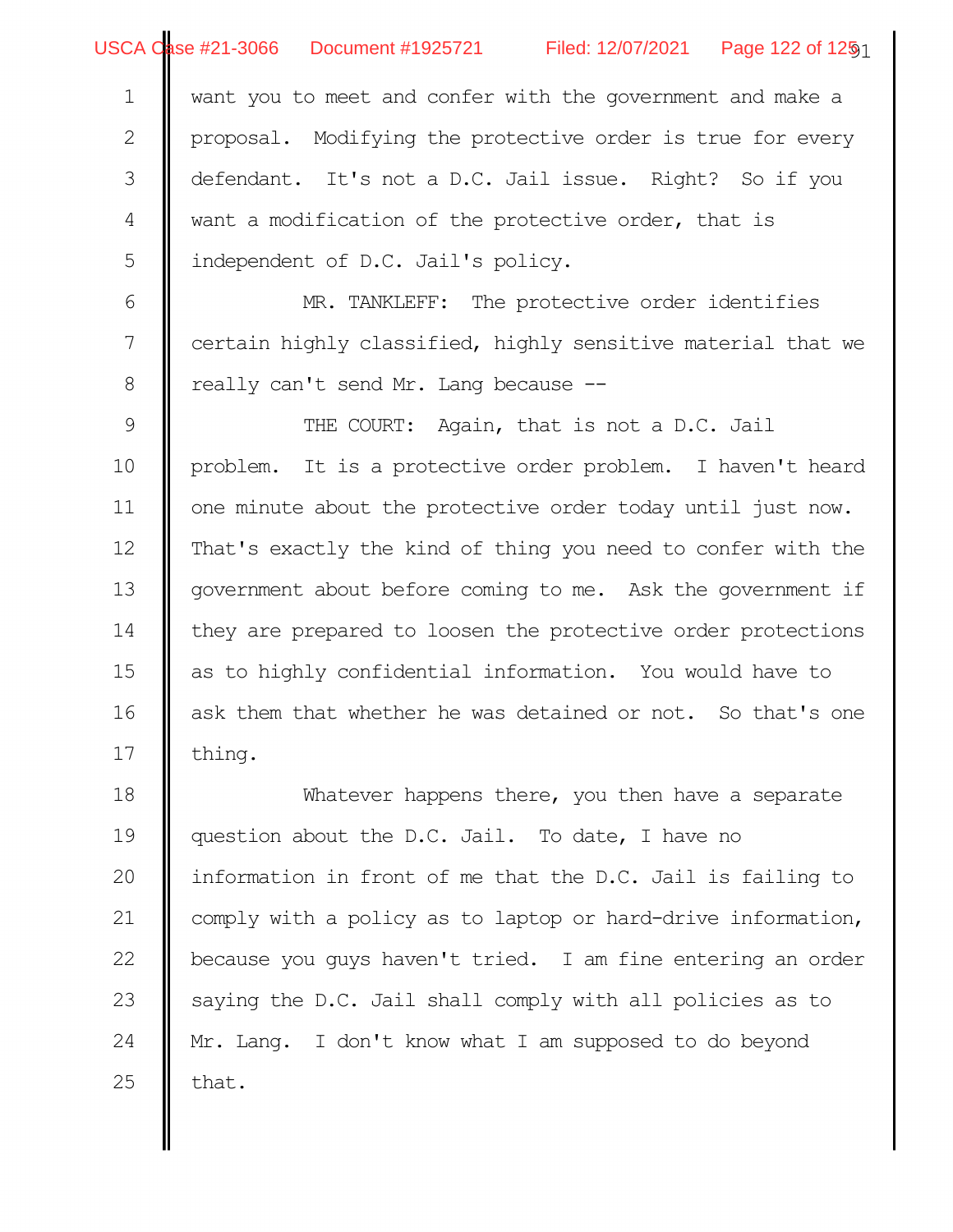2

3

25

MR. TANKLEFF: Okay. Thank you, Your Honor. THE COURT: I will entertain a motion to modify the protective order.

MS. JACKSON: Your Honor, the government -- I guess I did not make this as clear as it should have been. On the top of Page 31 in our motion, the current policy enables the defendant to review electronic evidence marked as highly sensitive in his cell. It is not prohibited by the protective order under the government's interpretation of what the protective order means, meaning that should defense counsel bring a hard drive to the jail and then they arrange for him to view it, it can include USCP surveillance, such as the footage provided in Exhibit A, which is the only thing that has been marked highly sensitive in this case. 4 5 6 7 8 9 10 11 12 13 14 15

THE COURT: That may very well be the case. I would encourage the parties to have a discussion about what defense counsel thinks they can't show Mr. Lang under the protective order. It may be that the government's view is nothing; you can share everything you want with him, and the D.C. Jail should permit it to go to him. 16 17 18 19 20 21

If that's the case and I need to enter an order to that effect, I will, of course, do that. That's the way it is supposed to work. 22 23 24

If on the other hand there is some information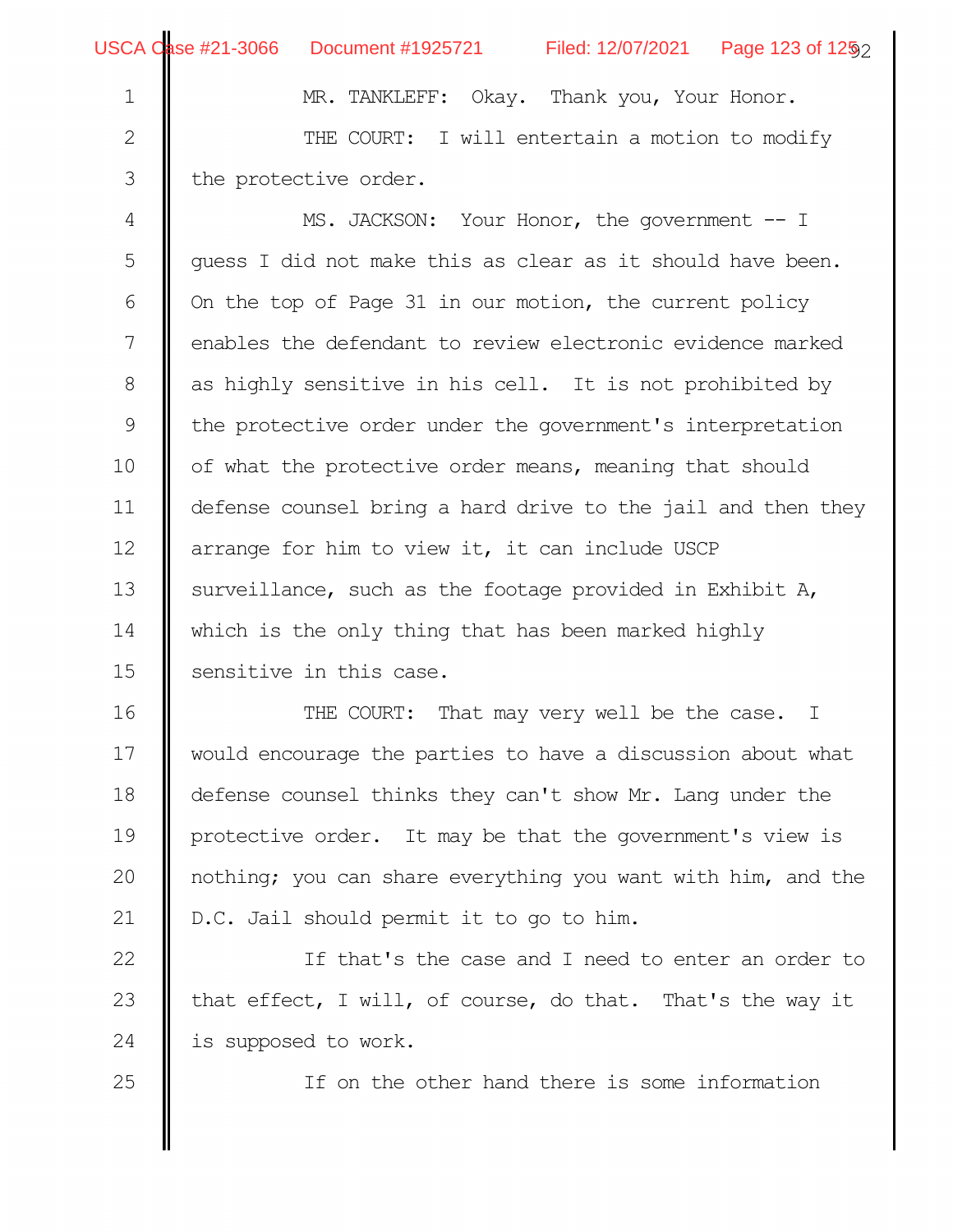|                  | USCA Case #21-3066 Document #1925721 Filed: 12/07/2021 Page 124 of 1253 |
|------------------|-------------------------------------------------------------------------|
| $1\,$            | that would not be permissibly shown to Mr. Lang under the               |
| $\sqrt{2}$       | protective order for whatever reason, that's a protective               |
| $\mathfrak{Z}$   | order issue, not a jail issue. And I can't force the jail               |
| $\overline{4}$   | to give him something that he can't see under the protective            |
| 5                | order.<br>Okay?                                                         |
| $\sqrt{6}$       | Thank you, Counsel.                                                     |
| $\boldsymbol{7}$ | MR. METCALF: Thank you, Your Honor.                                     |
| $\,8\,$          | MR. TANKLEFF: Thank you.                                                |
| $\mathcal{G}$    | (Proceedings concluded at 5:57 p.m.)                                    |
| 10               |                                                                         |
| 11               |                                                                         |
| 12               |                                                                         |
| 13               |                                                                         |
| 14               |                                                                         |
| 15               |                                                                         |
| 16               |                                                                         |
| $17\,$           |                                                                         |
| 18               |                                                                         |
| 19               |                                                                         |
| 20               |                                                                         |
| 21               |                                                                         |
| 22               |                                                                         |
| 23               |                                                                         |
| $\overline{24}$  |                                                                         |
| 25               |                                                                         |
|                  |                                                                         |